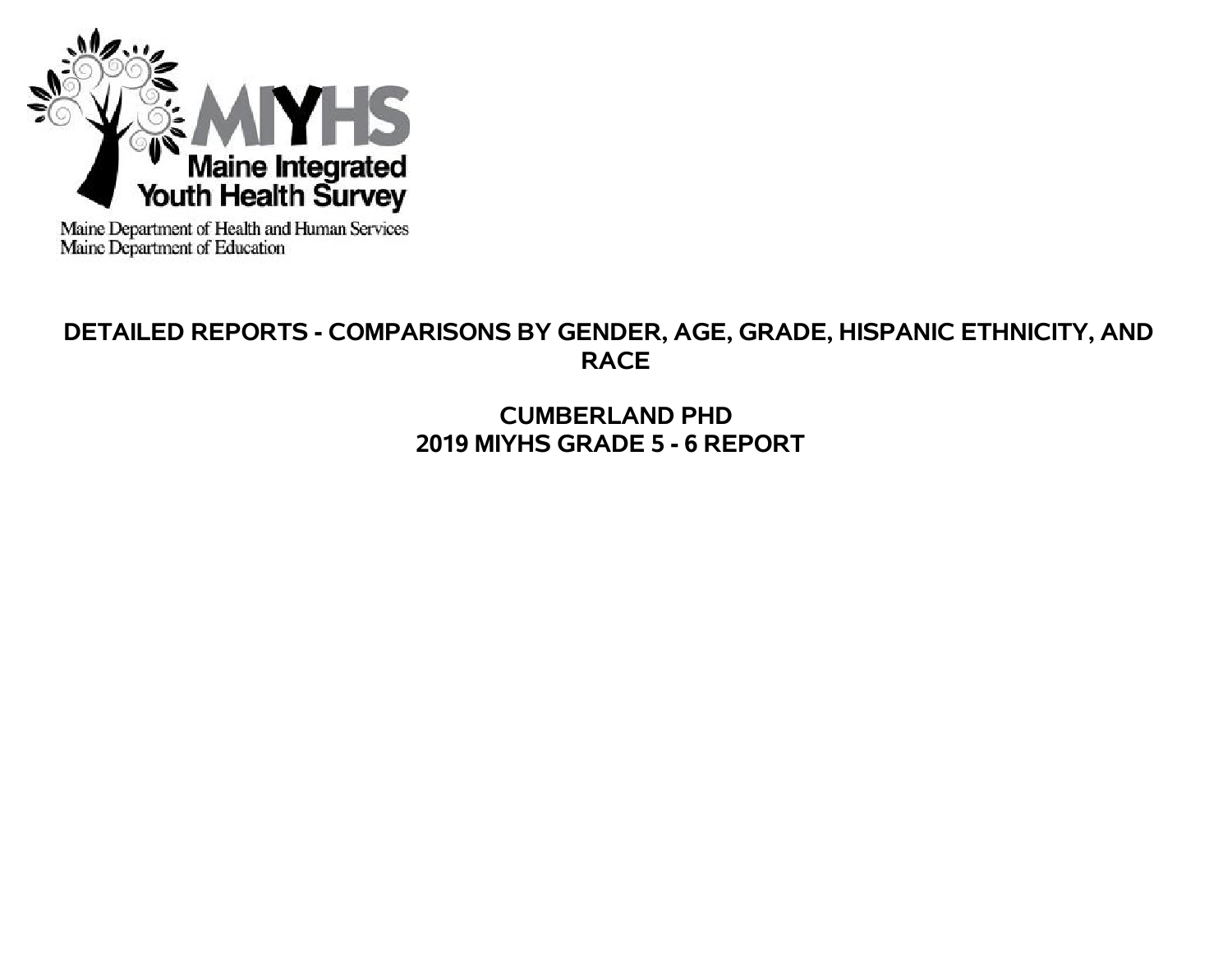|                                           | %     | CI                  | N     | n     |
|-------------------------------------------|-------|---------------------|-------|-------|
|                                           |       |                     |       |       |
| Total                                     | 21.4% |                     | 5,793 | 1,870 |
| ----Sex----                               |       |                     |       |       |
| Female                                    | 47.2% | $(45.1\% - 49.3\%)$ | 2,734 | 872   |
| Male                                      | 50.7% | $(49.1\% - 52.2\%)$ | 2,935 | 955   |
| Missing                                   | 2.1%  | $(1.1\% - 3.2\%)$   | 124   | 43    |
| ----Grade----                             |       |                     |       |       |
| Grade 5                                   | 50.0% | $(6.2\% - 93.8\%)$  | 2,895 | 280   |
| Grade 6                                   | 49.0% | $(6.2\% - 91.9\%)$  | 2,841 | 1,566 |
| Missing                                   | 1.0%  | $(0.0\% - 1.9\%)$   | 57    | 24    |
| ----Age----                               |       |                     |       |       |
| 10 or Younger                             | 31.9% | $(2.2\% - 61.6\%)$  | 1,849 | 167   |
| 11                                        | 44.8% | $(34.1\% - 55.5\%)$ | 2,593 | 958   |
| 12 or Older                               | 22.9% | $(4.2\% - 41.5\%)$  | 1,325 | 733   |
| Missing                                   | 0.5%  | $(0.0\% - 1.0\%)$   | 26    | 12    |
| ----Hispanic Ethnicity----                |       |                     |       |       |
| Hispanic                                  | 1.7%  | $(1.0\% - 2.3\%)$   | 97    | 65    |
| Non-Hispanic                              | 68.3% | $(51.2\% - 85.3\%)$ | 3,954 | 1,513 |
| Missing                                   | 30.1% | $(12.6\% - 47.6\%)$ | 1,742 | 292   |
| ----Race----                              |       |                     |       |       |
| American Indian or Alaskan Native         | 2.2%  | $(1.7\% - 2.7\%)$   | 127   | 55    |
| Asian                                     | 3.5%  | $(2.3\% - 4.8\%)$   | 205   | 77    |
| <b>Black or African American</b>          | 5.6%  | $(1.3\% - 9.9\%)$   | 324   | 163   |
| Native Hawaiian or Other Pacific Islander | 0.1%  | $(0.0\% - 0.3\%)$   | 6     | 4     |
| White                                     | 77.6% | $(73.0\% - 82.3\%)$ | 4,498 | 1,383 |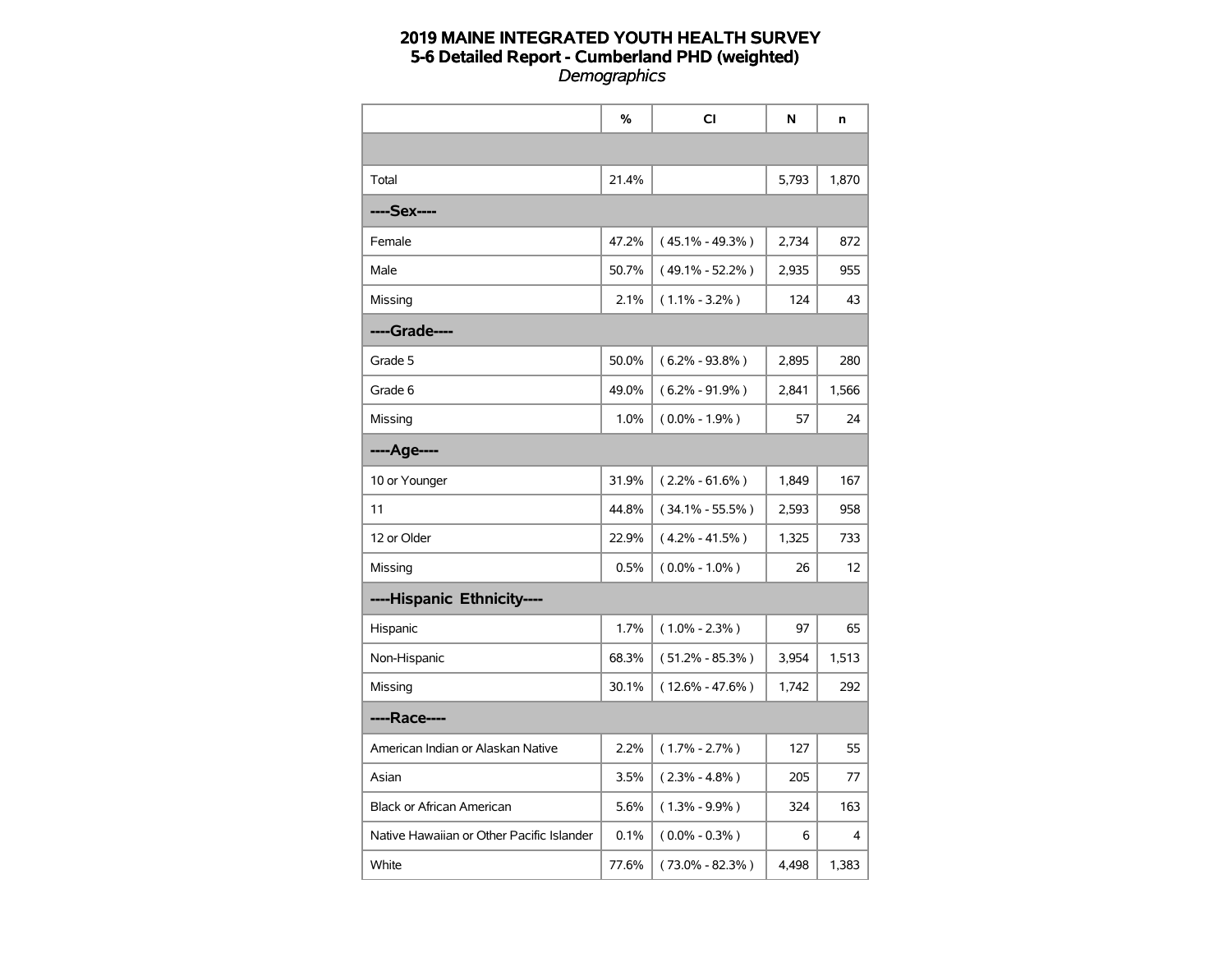|                       | %    | CI                | N   | n  |
|-----------------------|------|-------------------|-----|----|
| <b>Multiple Races</b> | 4.3% | $(3.4\% - 5.2\%)$ | 249 | 96 |
| Missing               | 6.6% | $(4.5\% - 8.7\%)$ | 384 | 92 |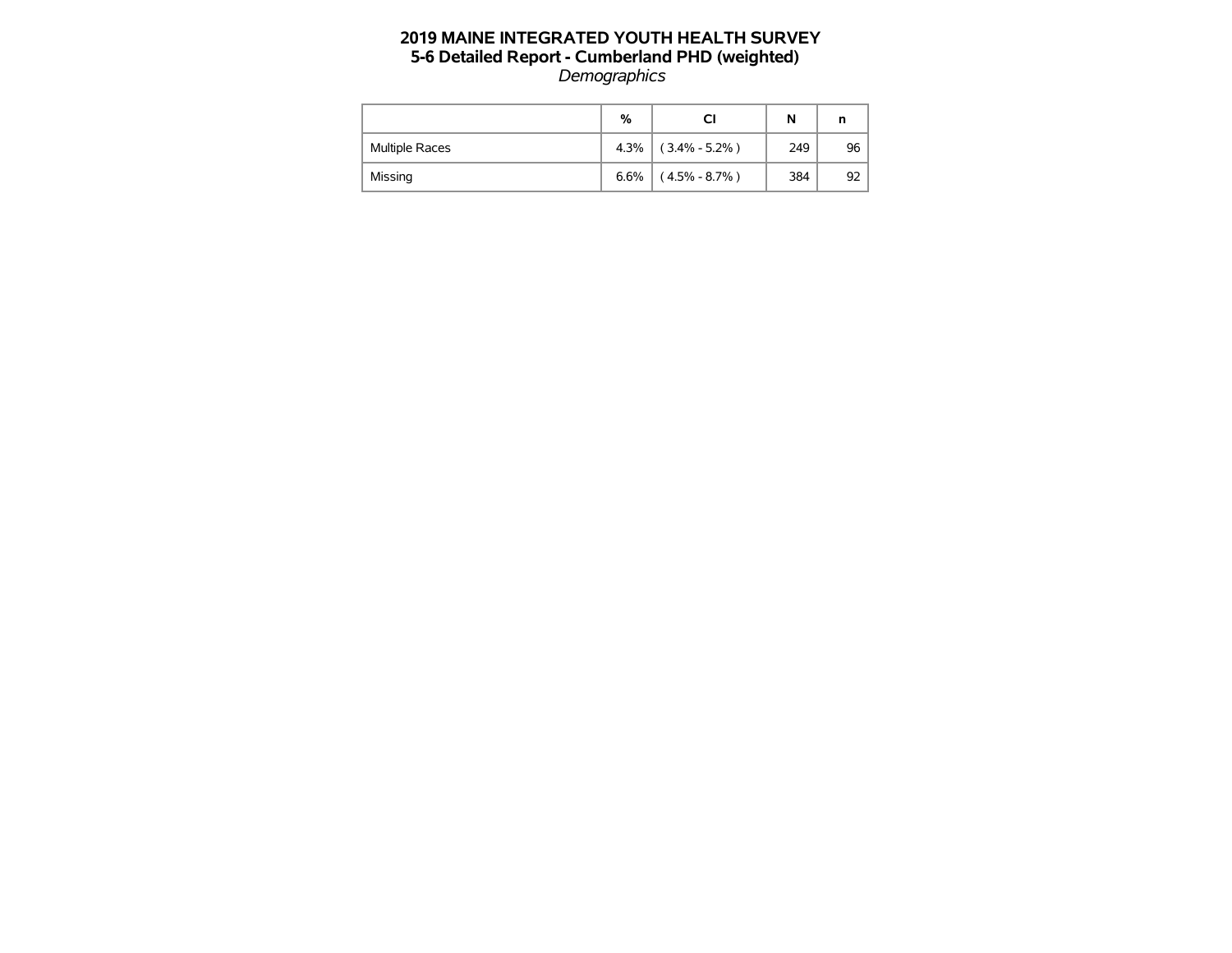|                | % |                                                        |  |       |  |  |
|----------------|---|--------------------------------------------------------|--|-------|--|--|
| ----County---- |   |                                                        |  |       |  |  |
|                |   | Cumberland County   100.0%   (100.0% - 100.0%)   5,793 |  | 1.870 |  |  |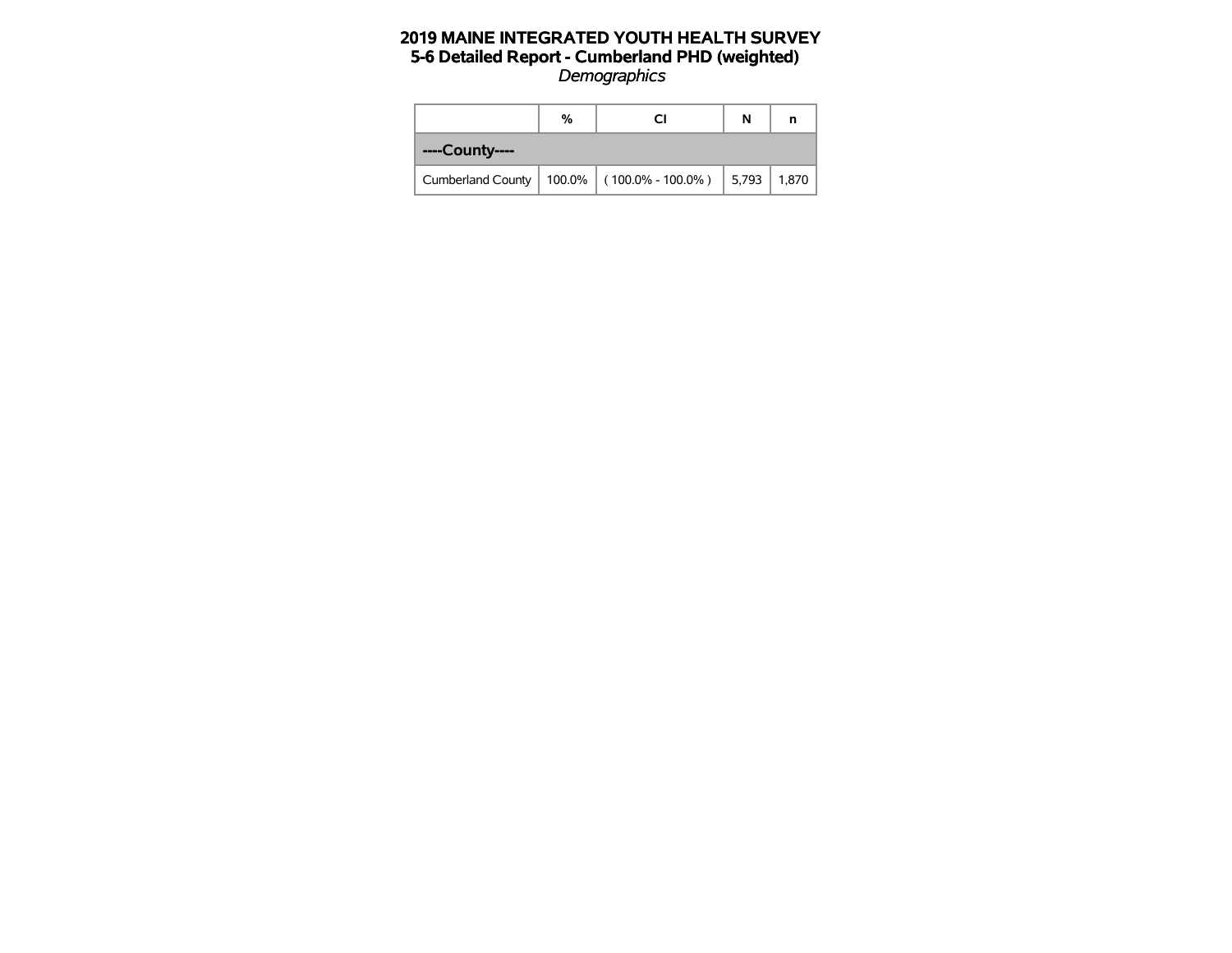*Percentage of students who were overweight (i.e., at or above the 85th percentile but below the 95th percentile for body mass index, by age and sex) -- MEASURED HEIGHT/WEIGHT (enowt2)*

|                                           |        | <b>Total</b>        |        |               | <b>Female</b>       |        | <b>Male</b> |                         |        |  |
|-------------------------------------------|--------|---------------------|--------|---------------|---------------------|--------|-------------|-------------------------|--------|--|
|                                           | %      | <b>CI</b>           | N      | $\frac{0}{0}$ | CI                  | N      | %           | <b>CI</b>               | N.     |  |
|                                           |        |                     |        |               |                     |        |             |                         |        |  |
| Total                                     |        | 16.5% (10.4%-22.5%) |        | 454 15.6%     | $(9.9\% - 21.4\%)$  |        |             | 213 17.3% (10.6%-23.9%) | 241    |  |
| ----Age----                               |        |                     |        |               |                     |        |             |                         |        |  |
| 10 or younger                             | 18.2%  | $(11.1\% - 25.3\%)$ | 323    | 18.7%         | $(11.3\% - 26.0\%)$ | 172    | 17.6%       | $(10.4\% - 24.9\%)$     | 152    |  |
| 11                                        |        | 14.0% (10.4%-17.5%) | 131    | 9.5%          | $(5.7\% - 13.3\%)$  | 41     |             | 17.8% (10.4%-25.2%)     | 89     |  |
| 12 or older                               | $\ast$ | $\ast$              | $\ast$ | $\ast$        | $\ast$              | $\ast$ | $\ast$      | $\ast$                  | $\ast$ |  |
| ----Grade----                             |        |                     |        |               |                     |        |             |                         |        |  |
| Grade 5                                   | 16.5%  | $(10.4\% - 22.5\%)$ |        | 454 15.6%     | $(9.9\% - 21.4\%)$  | 213    | 17.3%       | $(10.6\% - 23.9\%)$     | 241    |  |
| Grade 6                                   | N/A    | N/A                 | N/A    | N/A           | N/A                 | N/A    | N/A         | N/A                     | N/A    |  |
| ----Hispanic Ethnicity----                |        |                     |        |               |                     |        |             |                         |        |  |
| Hispanic                                  | $\ast$ | $\ast$              | $\ast$ | $\ast$        | $\ast$              | $\ast$ | $\ast$      | $\ast$                  | $\ast$ |  |
| Non-Hispanic                              | 19.6%  | $(9.1\% - 30.1\%)$  |        | 288 20.5%     | $(8.5\% - 32.6\%)$  |        | 167   18.5% | $(9.0\% - 28.0\%)$      | 121    |  |
| ----Race----                              |        |                     |        |               |                     |        |             |                         |        |  |
| American Indian or Alaskan Native         | 34.5%  | $(10.1\% - 58.9\%)$ | 26     | $\ast$        | $\ast$              | $\ast$ | $\ast$      | $\ast$                  | $\ast$ |  |
| Asian                                     | $\ast$ | $\ast$              | $\ast$ | $\ast$        | $\ast$              | $\ast$ | $\ast$      | $\ast$                  | $\ast$ |  |
| <b>Black or African American</b>          | $\ast$ | $\ast$              | $\ast$ | $\ast$        | $\ast$              | $\ast$ | $\ast$      | $\ast$                  | $\ast$ |  |
| Native Hawaiian or Other Pacific Islander | $\ast$ | $\ast$              | $\ast$ | $\ast$        | $\ast$              | $\ast$ | $\ast$      | $\ast$                  | $\ast$ |  |
| White                                     | 17.2%  | $(10.6\% - 23.9\%)$ | 375    | 19.5%         | $(10.8\% - 28.3\%)$ | 205    | 15.0%       | $(9.6\% - 20.5\%)$      | 170    |  |
| <b>Multiple Races</b>                     | $\ast$ | $\ast$              | $\ast$ | $\ast$        | $\ast$              | $\ast$ | $\ast$      | $\ast$                  | $\ast$ |  |

*\*Estimate suppressed due to small cell sizes. ^Data by sex, hispanic ethnicity, and race are not shown due to small cell sizes in several categories.*

*CI = 95% Confidence Interval*

*N = Number of students who were overweight (i.e., at or above the 85th percentile but below the 95th percentile for body mass index, by age and sex) -- MEASURED HEIGHT/WEIGHT (weighted). Note: Due to missing data, the sum of demographic categories may not equal the overall total.*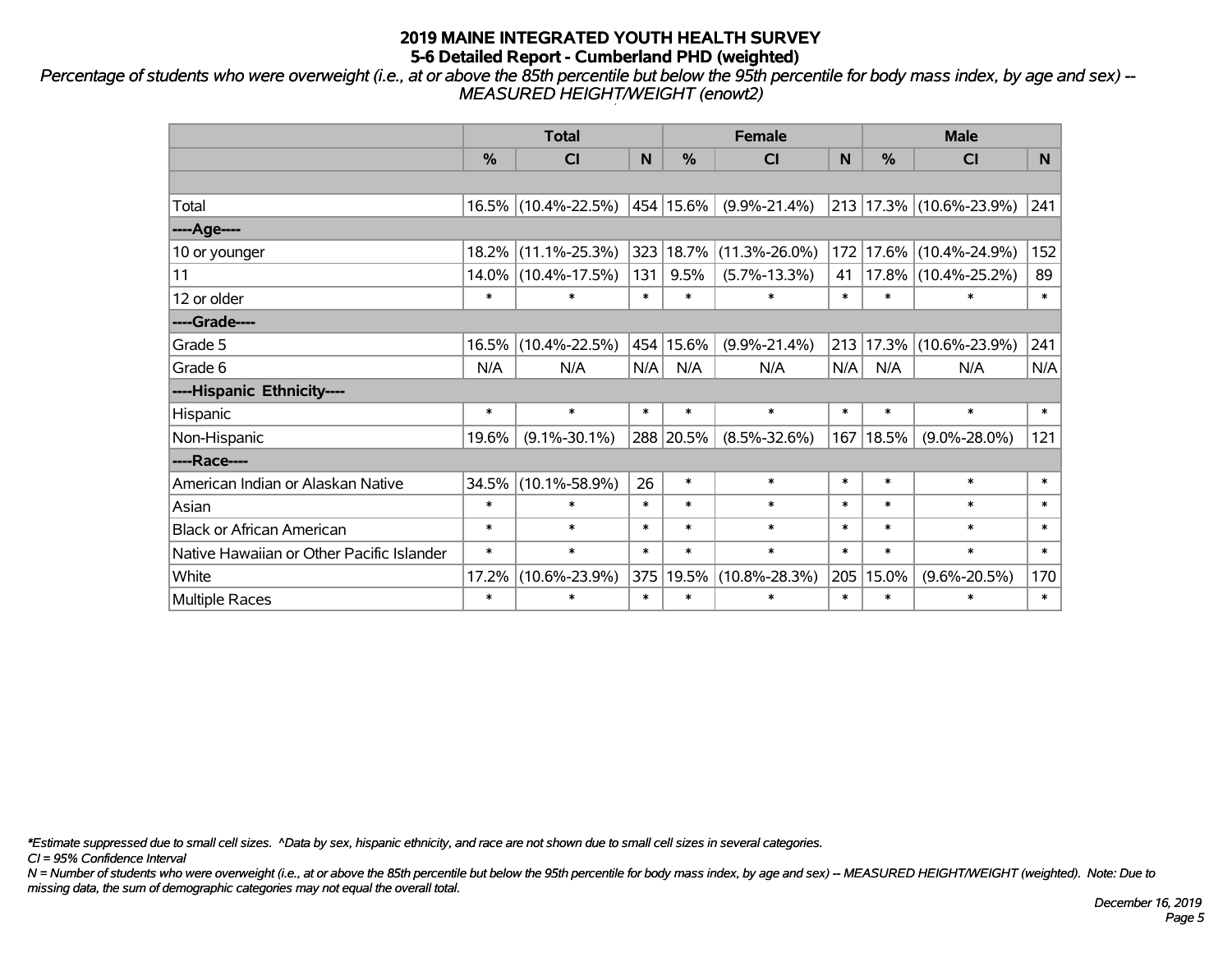*Percentage of students who were obese (i.e., at or above the 95th percentile for body mass index, by age and sex) -- MEASURED HEIGHT/WEIGHT (enobese2)*

|                                           |               | <b>Total</b>        |        |               | <b>Female</b>      |        | <b>Male</b>   |                     |        |  |
|-------------------------------------------|---------------|---------------------|--------|---------------|--------------------|--------|---------------|---------------------|--------|--|
|                                           | $\frac{9}{6}$ | CI                  | N      | $\frac{0}{0}$ | C <sub>l</sub>     | N      | $\frac{0}{0}$ | <b>CI</b>           | N.     |  |
|                                           |               |                     |        |               |                    |        |               |                     |        |  |
| Total                                     | 13.0%         | $(8.1\% - 18.0\%)$  |        | 359 12.0%     | $(6.7\% - 17.2\%)$ |        | 163   14.0%   | $(9.2\% - 18.9\%)$  | 196    |  |
| ----Age----                               |               |                     |        |               |                    |        |               |                     |        |  |
| 10 or younger                             | 15.4%         | $(10.0\% - 20.8\%)$ | 274    | 14.4%         | $(8.7\% - 20.1\%)$ | 132    | 16.5%         | $(10.8\% - 22.2\%)$ | 142    |  |
| 11                                        | 9.0%          | $(5.7\% - 12.4\%)$  | 85     | 7.0%          | $(4.6\% - 9.4\%)$  | 31     | 10.8%         | $(6.8\% - 14.8\%)$  | 54     |  |
| 12 or older                               | $\ast$        | $\ast$              | $\ast$ | $\ast$        | $\ast$             | $\ast$ | $\ast$        | $\ast$              | $\ast$ |  |
| ----Grade----                             |               |                     |        |               |                    |        |               |                     |        |  |
| Grade 5                                   | 13.0%         | $(8.1\% - 18.0\%)$  | 359    | 12.0%         | $(6.7\% - 17.2\%)$ | 163    | 14.0%         | $(9.2\% - 18.9\%)$  | 196    |  |
| Grade 6                                   | N/A           | N/A                 | N/A    | N/A           | N/A                | N/A    | N/A           | N/A                 | N/A    |  |
| ----Hispanic Ethnicity----                |               |                     |        |               |                    |        |               |                     |        |  |
| Hispanic                                  | $\ast$        | $\ast$              | $\ast$ | $\ast$        | $\ast$             | $\ast$ | $\ast$        | $\ast$              | $\ast$ |  |
| Non-Hispanic                              | 9.1%          | $(5.6\% - 12.5\%)$  |        | 133 11.0%     | $(6.5\% - 15.5\%)$ | 90     | 6.7%          | $(2.8\% - 10.5\%)$  | 43     |  |
| ----Race----                              |               |                     |        |               |                    |        |               |                     |        |  |
| American Indian or Alaskan Native         | $\ast$        | $\ast$              | $\ast$ | $\ast$        | $\ast$             | $\ast$ | $\ast$        | $\ast$              | $\ast$ |  |
| Asian                                     | $\ast$        | $\ast$              | $\ast$ | $\ast$        | $\ast$             | $\ast$ | $\ast$        | $\ast$              | $\ast$ |  |
| <b>Black or African American</b>          | 48.4%         | $(38.0\% - 58.7\%)$ | 28     | $\ast$        | $\ast$             | $\ast$ | $\ast$        | $\ast$              | $\ast$ |  |
| Native Hawaiian or Other Pacific Islander | $\ast$        | $\ast$              | $\ast$ | $\ast$        | $\ast$             | $\ast$ | $\ast$        | $\ast$              | $\ast$ |  |
| White                                     | 12.6%         | $(6.7\% - 18.5\%)$  | 274    | 10.3%         | $(3.9\% - 16.7\%)$ | 108    | 14.6%         | $(9.4\% - 19.9\%)$  | 165    |  |
| <b>Multiple Races</b>                     |               | 22.4% (13.1%-31.8%) | 30     | $\ast$        | $\ast$             | $\ast$ | $\ast$        | $\ast$              | $\ast$ |  |

*\*Estimate suppressed due to small cell sizes. ^Data by sex, hispanic ethnicity, and race are not shown due to small cell sizes in several categories.*

*CI = 95% Confidence Interval*

*N = Number of students who were obese (i.e., at or above the 95th percentile for body mass index, by age and sex) -- MEASURED HEIGHT/WEIGHT (weighted). Note: Due to missing data, the sum of demographic categories may not equal the overall total.*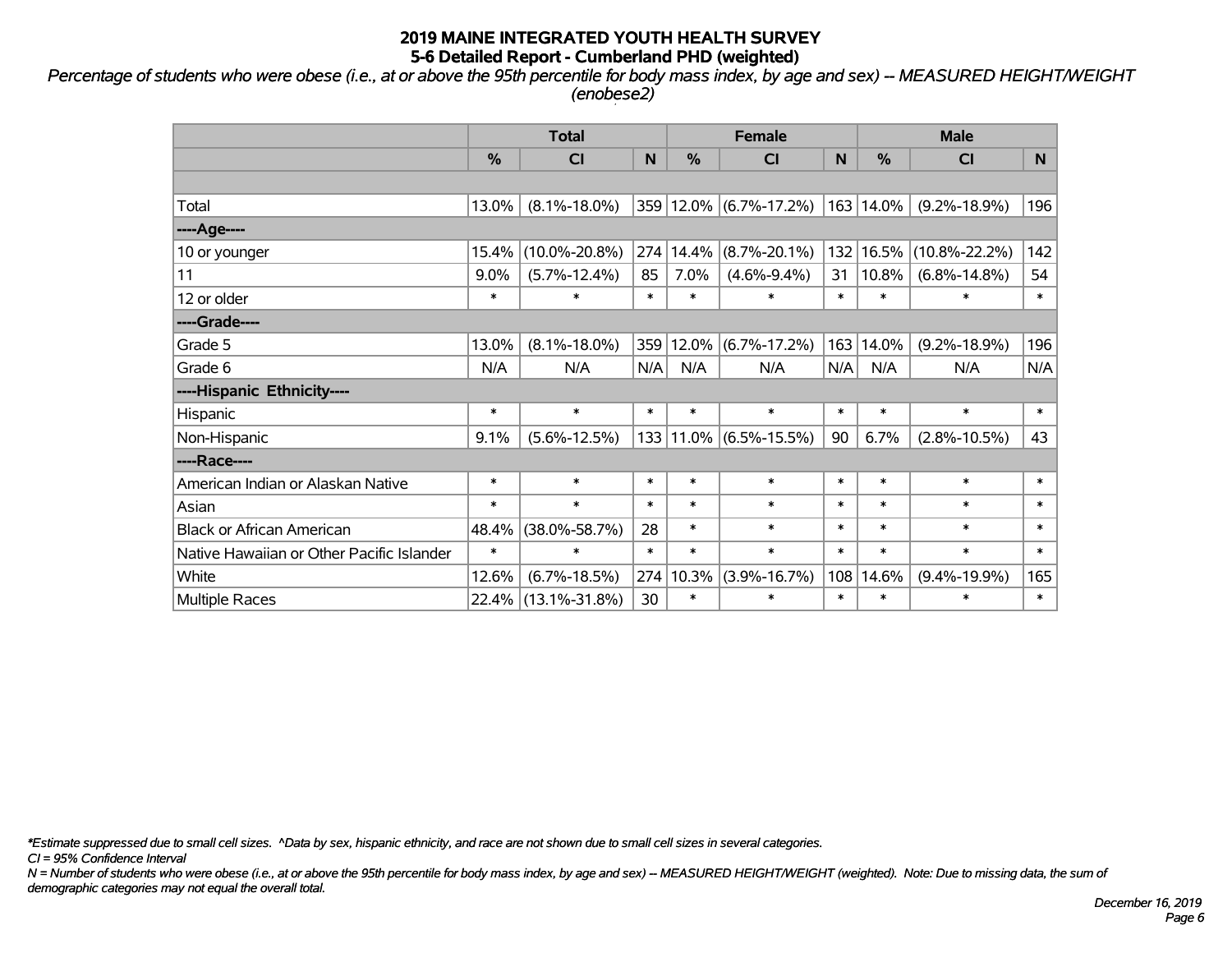*Percentage of students who were either overweight or obese (i.e. at or above the 85th percentile for body mass index, by age and sex) -- MEASURED HEIGHT/WEIGHT (enowtob)*

|                                           |        | <b>Total</b>        |        |               | <b>Female</b>               |        | <b>Male</b> |                         |        |  |
|-------------------------------------------|--------|---------------------|--------|---------------|-----------------------------|--------|-------------|-------------------------|--------|--|
|                                           | %      | <b>CI</b>           | N      | $\frac{0}{0}$ | CI                          | N      | %           | <b>CI</b>               | N.     |  |
|                                           |        |                     |        |               |                             |        |             |                         |        |  |
| Total                                     |        | 29.5% (18.6%-40.3%) |        |               | 814 27.6% (17.2%-38.0%)     |        |             | 376 31.3% (19.9%-42.6%) | 438    |  |
| ----Age----                               |        |                     |        |               |                             |        |             |                         |        |  |
| 10 or younger                             | 33.6%  | $(21.3\% - 45.9\%)$ |        | 598 33.1%     | $(20.5\% - 45.7\%)$         |        | 304 34.1%   | $(22.2\% - 46.1\%)$     | 294    |  |
| 11                                        |        | 23.0% (16.7%-29.3%) |        |               | 216   16.6%   (13.8%-19.3%) |        |             | 72 28.6% (18.0%-39.1%)  | 144    |  |
| 12 or older                               | $\ast$ | $\ast$              | $\ast$ | $\ast$        | $\ast$                      | $\ast$ | $\ast$      | $\ast$                  | $\ast$ |  |
| ----Grade----                             |        |                     |        |               |                             |        |             |                         |        |  |
| Grade 5                                   | 29.5%  | $(18.6\% - 40.3\%)$ |        | 814 27.6%     | $(17.2\% - 38.0\%)$         |        | 376 31.3%   | $(19.9\% - 42.6\%)$     | 438    |  |
| Grade 6                                   | N/A    | N/A                 | N/A    | N/A           | N/A                         | N/A    | N/A         | N/A                     | N/A    |  |
| ----Hispanic Ethnicity----                |        |                     |        |               |                             |        |             |                         |        |  |
| Hispanic                                  | $\ast$ | $\ast$              | $\ast$ | $\ast$        | $\ast$                      | $\ast$ | $\ast$      | $\ast$                  | $\ast$ |  |
| Non-Hispanic                              |        | 28.7% (15.4%-42.1%) | 421    |               | $ 31.6\% $ (15.8%-47.3%)    |        |             | 257 25.2% (13.8%-36.6%) | 164    |  |
| ----Race----                              |        |                     |        |               |                             |        |             |                         |        |  |
| American Indian or Alaskan Native         |        | 34.5% (10.1%-58.9%) | 26     | $\ast$        | $\ast$                      | $\ast$ | $\ast$      | $\ast$                  | $\ast$ |  |
| Asian                                     | $\ast$ | $\ast$              | $\ast$ | $\ast$        | $\ast$                      | $\ast$ | $\ast$      | $\ast$                  | $\ast$ |  |
| <b>Black or African American</b>          | 55.2%  | $(37.9\% - 72.5\%)$ | 32     | $\ast$        | $\ast$                      | $\ast$ | $\ast$      | $\ast$                  | $\ast$ |  |
| Native Hawaiian or Other Pacific Islander | $\ast$ | $\ast$              | $\ast$ | $\ast$        | $\ast$                      | $\ast$ | $\ast$      | $\ast$                  | $\ast$ |  |
| White                                     | 29.8%  | $(17.3\% - 42.3\%)$ |        | 648 29.9%     | $(14.9\% - 44.9\%)$         | 313    | 29.7%       | $(19.0\% - 40.3\%)$     | 335    |  |
| <b>Multiple Races</b>                     |        | 25.4% (12.7%-38.1%) | 34     | $\ast$        | $\ast$                      | $\ast$ | $\ast$      | $\ast$                  | $\ast$ |  |

*\*Estimate suppressed due to small cell sizes. ^Data by sex, hispanic ethnicity, and race are not shown due to small cell sizes in several categories.*

*CI = 95% Confidence Interval*

*N = Number of students who were either overweight or obese (i.e. at or above the 85th percentile for body mass index, by age and sex) -- MEASURED HEIGHT/WEIGHT (weighted). Note: Due to missing data, the sum of demographic categories may not equal the overall total.*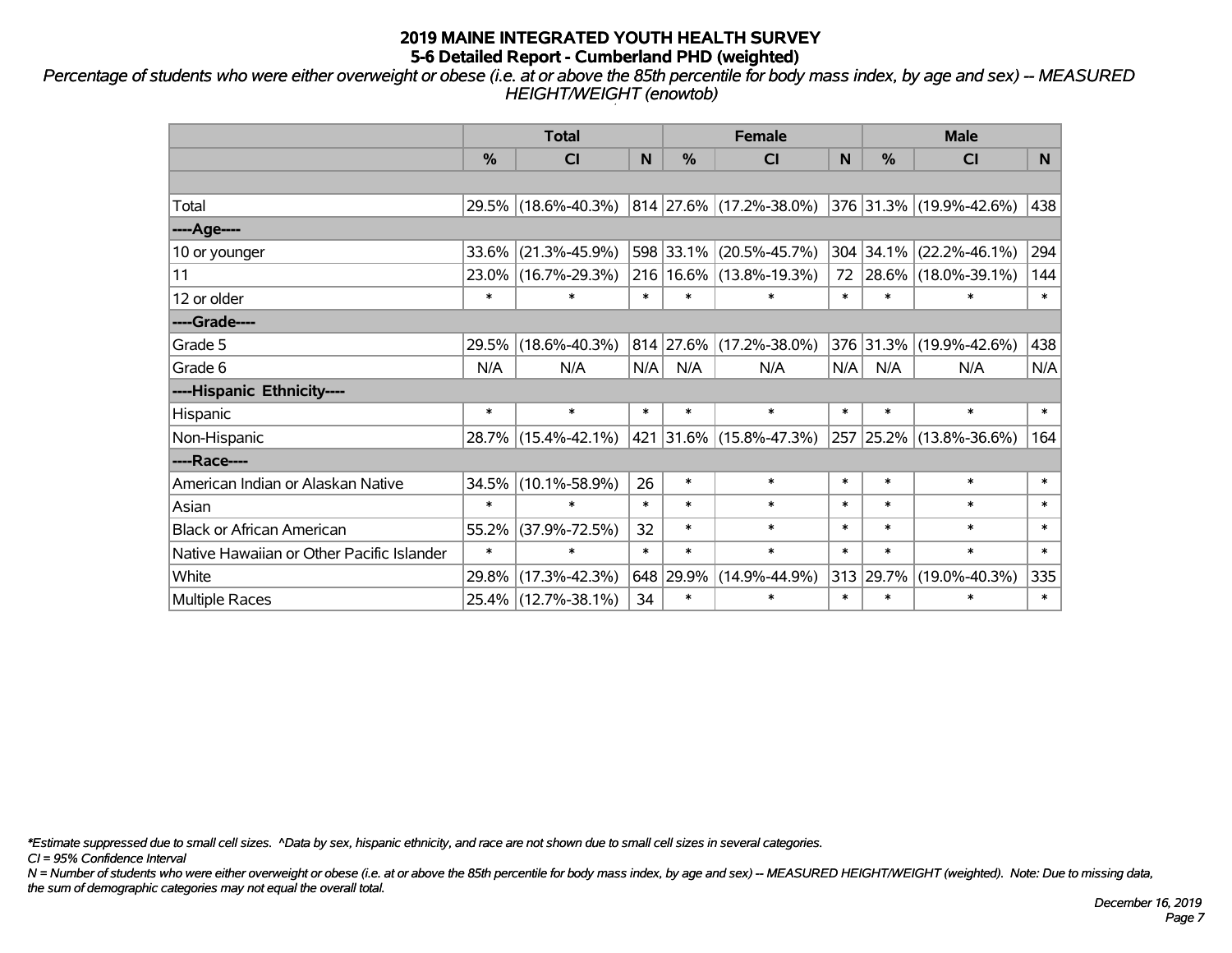*Percentage of students who were at a healthy weight (i.e., at or above the 5th percentile but below the 85th percentile for body mass index, by age and sex) -- MEASURED HEIGHT/WEIGHT (enhlthwt2)*

|                                           |               | <b>Total</b>                                     |        |            | <b>Female</b>          |        | <b>Male</b> |                         |        |  |
|-------------------------------------------|---------------|--------------------------------------------------|--------|------------|------------------------|--------|-------------|-------------------------|--------|--|
|                                           | $\frac{0}{0}$ | <b>CI</b>                                        | N      | %          | <b>CI</b>              | N      | %           | <b>CI</b>               | N.     |  |
|                                           |               |                                                  |        |            |                        |        |             |                         |        |  |
| Total                                     |               | $58.4\%$ (45.7%-71.1%) 1,611 58.5% (44.2%-72.7%) |        |            |                        |        |             | 796 58.3% (46.9%-69.6%) | 815    |  |
| ----Age----                               |               |                                                  |        |            |                        |        |             |                         |        |  |
| 10 or younger                             | 57.8%         | $(46.8\% - 68.9\%)$                              | 1,030  | $ 58.9\% $ | $(49.2\% - 68.5\%)$    | 541    | 56.8%       | $(44.2\% - 69.3\%)$     | 489    |  |
| 11                                        | $59.2\%$      | $(44.9\% - 73.5\%)$                              | 555    |            | 58.8% (36.2%-81.3%)    |        | 255 59.5%   | $(50.5\% - 68.5\%)$     | 299    |  |
| 12 or older                               |               | $61.7\%$ (0.0%-100.0%)                           | 27     | $\ast$     | $\ast$                 | $\ast$ | $\ast$      | $\ast$                  | $\ast$ |  |
| ----Grade----                             |               |                                                  |        |            |                        |        |             |                         |        |  |
| Grade 5                                   | 58.4%         | $(45.7\% - 71.1\%)$                              | 1,611  | 58.5%      | $(44.2\% - 72.7\%)$    | 796    | 58.3%       | $(46.9\% - 69.6\%)$     | 815    |  |
| Grade 6                                   | N/A           | N/A                                              | N/A    | N/A        | N/A                    | N/A    | N/A         | N/A                     | N/A    |  |
| ----Hispanic Ethnicity----                |               |                                                  |        |            |                        |        |             |                         |        |  |
| Hispanic                                  | $\ast$        | $\ast$                                           | $\ast$ | $\ast$     | $\ast$                 | $\ast$ | $\ast$      | $\ast$                  | $\ast$ |  |
| Non-Hispanic                              | 55.7%         | $(41.9\% - 69.4\%)$                              | 815    |            | $50.4\%$ (40.4%-60.4%) |        | 410 62.2%   | $(42.2\% - 82.2\%)$     | 405    |  |
| ----Race----                              |               |                                                  |        |            |                        |        |             |                         |        |  |
| American Indian or Alaskan Native         | 60.2%         | $(41.3\% - 79.1\%)$                              | 45     | $\ast$     | $\ast$                 | $\ast$ | $\ast$      | $\ast$                  | $\ast$ |  |
| Asian                                     | 71.7%         | $(61.6\% - 81.8\%)$                              | 66     | $\ast$     | $\ast$                 | $\ast$ | $\ast$      | $\ast$                  | $\ast$ |  |
| <b>Black or African American</b>          | 44.8%         | $(27.5\% - 62.1\%)$                              | 26     | $\ast$     | $\ast$                 | $\ast$ | $\ast$      | $\ast$                  | $\ast$ |  |
| Native Hawaiian or Other Pacific Islander | $\ast$        | $\ast$                                           | $\ast$ | $\ast$     | $\ast$                 | $\ast$ | $\ast$      | $\ast$                  | $\ast$ |  |
| White                                     | 57.9%         | $(45.2\% - 70.5\%)$                              | 1,260  | 56.1%      | $(43.6\% - 68.6\%)$    |        | 588 59.5%   | $(46.7\% - 72.4\%)$     | 672    |  |
| <b>Multiple Races</b>                     |               | 68.7% (40.3%-97.1%)                              | 93     | $\ast$     | $\ast$                 | $\ast$ | $\ast$      | $\ast$                  | $\ast$ |  |

*\*Estimate suppressed due to small cell sizes. ^Data by sex, hispanic ethnicity, and race are not shown due to small cell sizes in several categories.*

*CI = 95% Confidence Interval*

*N = Number of students who were at a healthy weight (i.e., at or above the 5th percentile but below the 85th percentile for body mass index, by age and sex) -- MEASURED HEIGHT/WEIGHT (weighted). Note: Due to missing data, the sum of demographic categories may not equal the overall total.*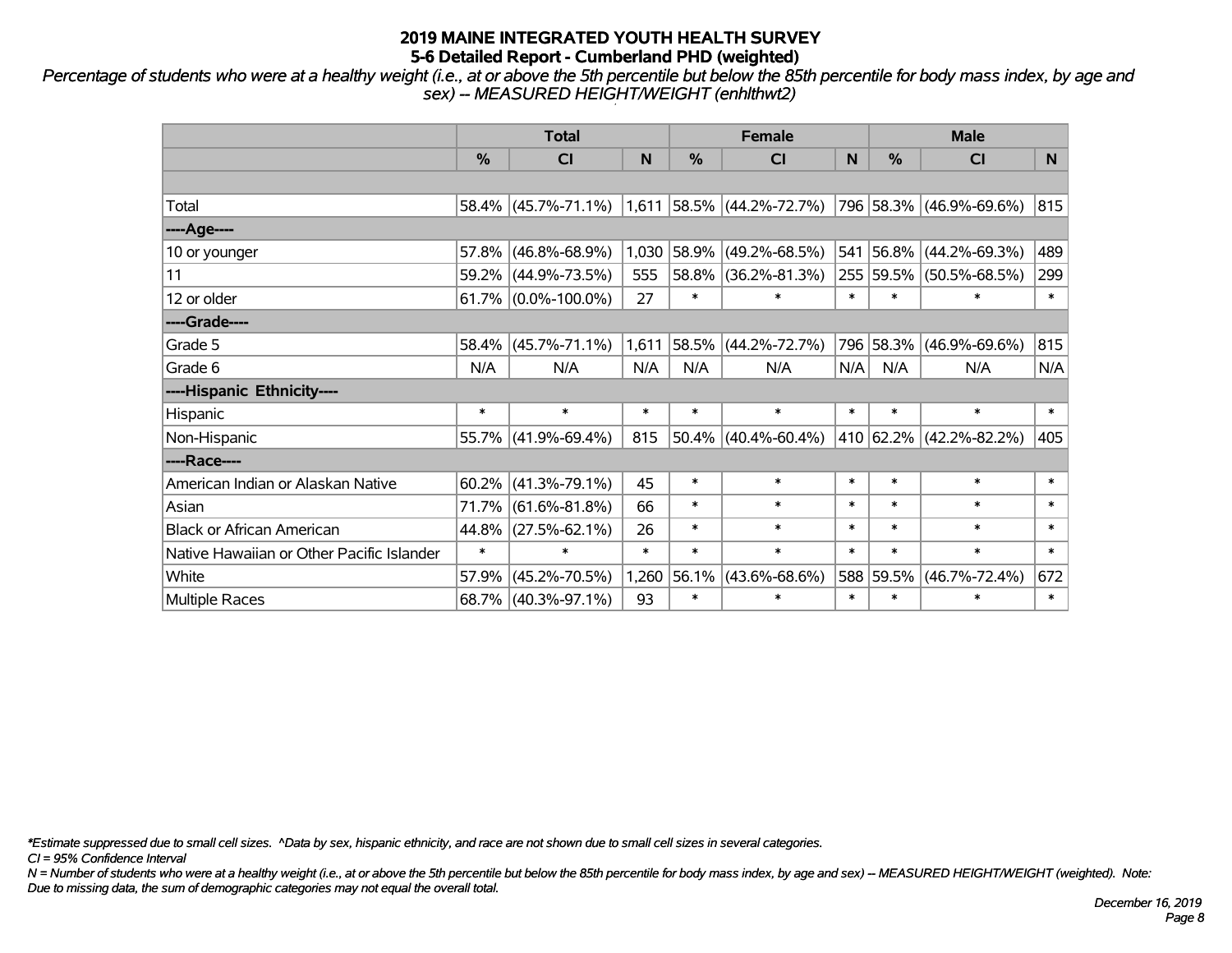*What language is spoken most often at home? (Select only one response) (en6b) Percentage of students who answered something other than 'English'*

|                                           |               | <b>Total</b>        |        |               | <b>Female</b>       |                 | <b>Male</b> |                     |                |
|-------------------------------------------|---------------|---------------------|--------|---------------|---------------------|-----------------|-------------|---------------------|----------------|
|                                           | $\frac{0}{0}$ | CI                  | N      | $\frac{0}{0}$ | CI                  | <b>N</b>        | %           | <b>CI</b>           | N <sub>1</sub> |
|                                           |               |                     |        |               |                     |                 |             |                     |                |
| Total                                     | 7.9%          | $(2.8\% - 12.9\%)$  | 447    | 8.2%          | $(4.1\% - 12.3\%)$  | 221             | 7.5%        | $(0.6\% - 14.3\%)$  | 216            |
| ----Age----                               |               |                     |        |               |                     |                 |             |                     |                |
| 10 or younger                             | 2.8%          | $(1.7\% - 3.9\%)$   | 51     | $\ast$        | $\ast$              | $\ast$          | $\ast$      | $\ast$              | $\ast$         |
| 11                                        | 10.7%         | $(4.7\% - 16.7\%)$  | 274    | 9.5%          | $(4.1\% - 14.8\%)$  | 117             | 12.1%       | $(3.3\% - 20.9\%)$  | 153            |
| 12 or older                               | 9.4%          | $(2.1\% - 16.7\%)$  |        | 122 10.6%     | $(2.3\% - 18.9\%)$  | 58              | 8.1%        | $(1.7\% - 14.6\%)$  | 59             |
| ----Grade----                             |               |                     |        |               |                     |                 |             |                     |                |
| Grade 5                                   | 4.4%          | $(2.5\% - 6.3\%)$   | 126    | 7.0%          | $(3.0\% - 11.1\%)$  | 95              | 2.1%        | $(1.7\% - 2.4\%)$   | 30             |
| Grade 6                                   | 11.5%         | $(3.4\% - 19.6\%)$  | 322    | 9.5%          | $(2.1\% - 16.9\%)$  | 126             | 13.1%       | $(4.4\% - 21.7\%)$  | 186            |
| ----Hispanic Ethnicity----                |               |                     |        |               |                     |                 |             |                     |                |
| Hispanic                                  | 24.5%         | $(5.4\% - 43.6\%)$  | 23     | 21.6%         | $(0.0\% - 51.8\%)$  | 10 <sup>°</sup> | 29.5%       | $(18.5\% - 40.5\%)$ | 13             |
| Non-Hispanic                              | 8.6%          | $(3.6\% - 13.5\%)$  | 334    | 8.7%          | $(3.8\% - 13.5\%)$  | 172             | 8.5%        | $(2.5\% - 14.5\%)$  | 158            |
| ----Race----                              |               |                     |        |               |                     |                 |             |                     |                |
| American Indian or Alaskan Native         | 4.5%          | $(0.0\% - 13.0\%)$  | 6      | $\ast$        | $\ast$              | $\ast$          | $\ast$      | $\ast$              | $\ast$         |
| Asian                                     | 72.0%         | $(61.4\% - 82.7\%)$ | 147    | 65.0%         | $(53.1\% - 76.9\%)$ | 72              | 80.3%       | $(67.5\% - 93.2\%)$ | 74             |
| <b>Black or African American</b>          | 47.8%         | $(36.1\% - 59.4\%)$ |        | 149 48.3%     | $(33.5\% - 63.0\%)$ | 78              | 47.4%       | $(36.6\% - 58.2\%)$ | 71             |
| Native Hawaiian or Other Pacific Islander | $\ast$        | $\ast$              | $\ast$ | $\ast$        | $\ast$              | $\ast$          | $\ast$      | $\ast$              | $\ast$         |
| White                                     | 2.1%          | $(1.0\% - 3.3\%)$   | 95     | 2.0%          | $(0.6\% - 3.4\%)$   | 42              | 2.3%        | $(0.0\% - 4.8\%)$   | 53             |
| Multiple Races                            | 3.9%          | $(0.0\% - 9.4\%)$   | 9      | $\ast$        | $\ast$              | $\ast$          | $\ast$      | $\ast$              | $\ast$         |

*\*Estimate suppressed due to small cell sizes. ^Data by sex, hispanic ethnicity, and race are not shown due to small cell sizes in several categories.*

*CI = 95% Confidence Interval*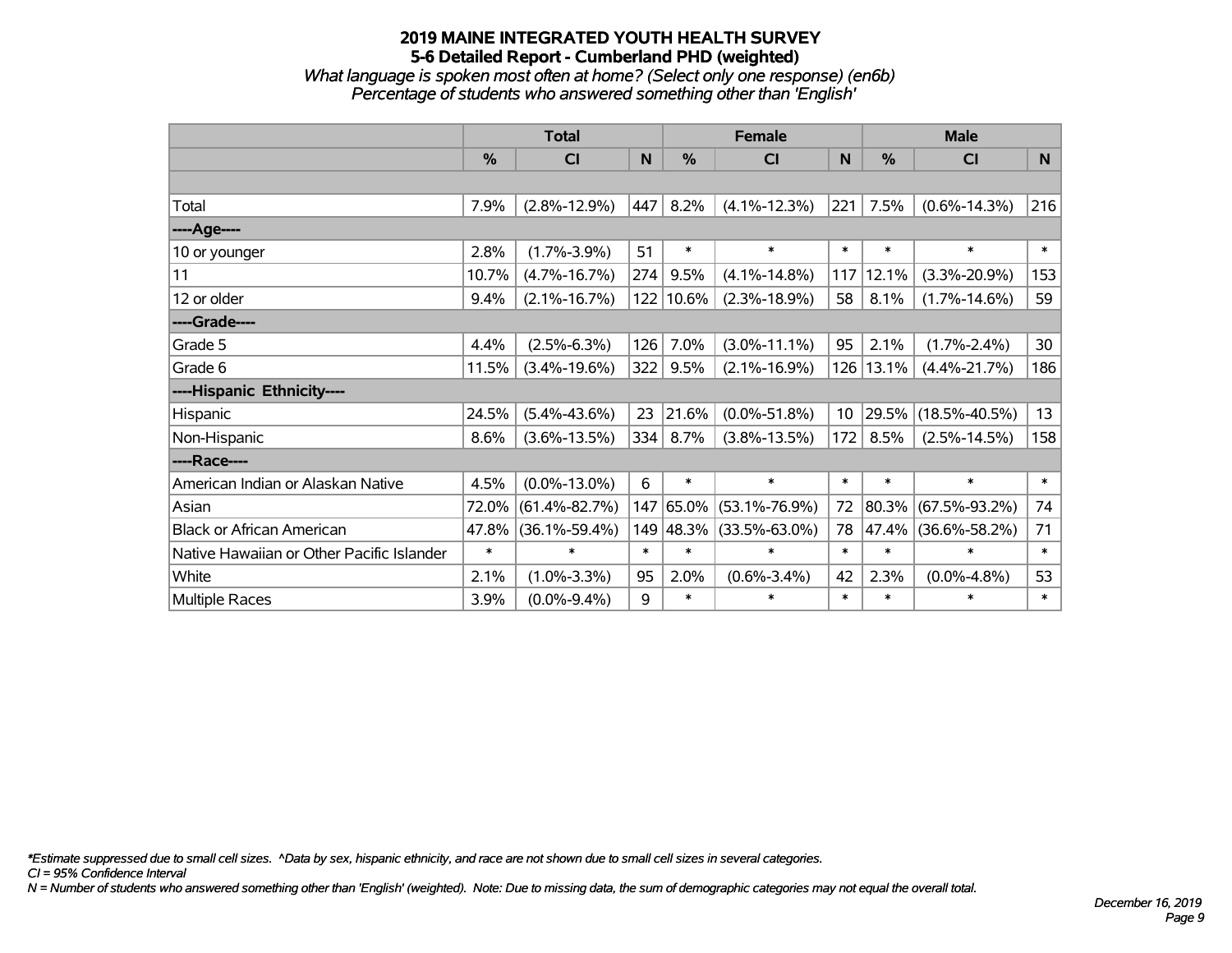*How often do you wear a seat belt when riding in a car? (en7a) Percentage of students who answered 'Never' or 'Rarely'*

|                                           |               | <b>Total</b>                                                                   |        |        | <b>Female</b>           |        | <b>Male</b> |                          |                |
|-------------------------------------------|---------------|--------------------------------------------------------------------------------|--------|--------|-------------------------|--------|-------------|--------------------------|----------------|
|                                           | $\frac{0}{0}$ | CI                                                                             | N      | %      | CI                      | N      | $\%$        | <b>CI</b>                | N              |
|                                           |               |                                                                                |        |        |                         |        |             |                          |                |
| Total                                     |               | $\vert 0.4\% \vert (0.0\% - 1.0\%) \vert 25 \vert 0.7\% \vert (0.0\% - 1.6\%)$ |        |        |                         |        |             | $ 18 0.2\% $ (0.0%-0.5%) | $\overline{7}$ |
| ----Age----                               |               |                                                                                |        |        |                         |        |             |                          |                |
| 10 or younger                             | $\ast$        | $\ast$                                                                         | $\ast$ | $\ast$ | $\ast$                  | $\ast$ | $\ast$      | $\ast$                   | $\ast$         |
| 11                                        | 0.7%          | $(0.0\% - 1.4\%)$                                                              | 17     | $\ast$ | $\ast$                  | $\ast$ | $\ast$      | $\ast$                   | $\ast$         |
| 12 or older                               | $0.6\%$       | $(0.0\% - 1.2\%)$                                                              | 8      | $\ast$ | $\ast$                  | $\ast$ | $\ast$      | $\ast$                   | $\ast$         |
| ----Grade----                             |               |                                                                                |        |        |                         |        |             |                          |                |
| Grade 5                                   | $\ast$        | $\ast$                                                                         | $\ast$ | $\ast$ | $\ast$                  | $\ast$ | $\ast$      | $\ast$                   | $\ast$         |
| Grade 6                                   | 0.9%          | $(0.2\% - 1.6\%)$                                                              |        |        | $25 1.4\% $ (0.0%-2.7%) |        | 18 0.5%     | $(0.2\% - 0.8\%)$        | $\overline{7}$ |
| ----Hispanic Ethnicity----                |               |                                                                                |        |        |                         |        |             |                          |                |
| Hispanic                                  | $\ast$        | $\ast$                                                                         | $\ast$ | $\ast$ | $\ast$                  | $\ast$ | $\ast$      | $\ast$                   | $\ast$         |
| Non-Hispanic                              |               | $0.5\%$ (0.0%-1.1%)                                                            | 20     | $\ast$ | $\ast$                  | $\ast$ | $\ast$      | $\ast$                   | $\ast$         |
| ----Race----                              |               |                                                                                |        |        |                         |        |             |                          |                |
| American Indian or Alaskan Native         | $\ast$        | $\ast$                                                                         | $\ast$ | $\ast$ | $\ast$                  | $\ast$ | $\ast$      | $\ast$                   | $\ast$         |
| Asian                                     | $\ast$        | $\ast$                                                                         | $\ast$ | $\ast$ | $\ast$                  | $\ast$ | $\ast$      | $\ast$                   | $\ast$         |
| <b>Black or African American</b>          | 1.9%          | $(0.0\% - 4.3\%)$                                                              | 6      | $\ast$ | $\ast$                  | $\ast$ | $\ast$      | $\ast$                   | $\ast$         |
| Native Hawaiian or Other Pacific Islander | $\ast$        | $\ast$                                                                         | $\ast$ | $\ast$ | $\ast$                  | $\ast$ | $\ast$      | $\ast$                   | $\ast$         |
| White                                     | 0.3%          | $(0.0\% - 0.7\%)$                                                              | 13     | $\ast$ | $\ast$                  | $\ast$ | $\ast$      | $\ast$                   | $\ast$         |
| Multiple Races                            | $\ast$        | $\ast$                                                                         | $\ast$ | $\ast$ | $\ast$                  | $\ast$ | $\ast$      | $\ast$                   | $\ast$         |

*\*Estimate suppressed due to small cell sizes. ^Data by sex, hispanic ethnicity, and race are not shown due to small cell sizes in several categories.*

*CI = 95% Confidence Interval*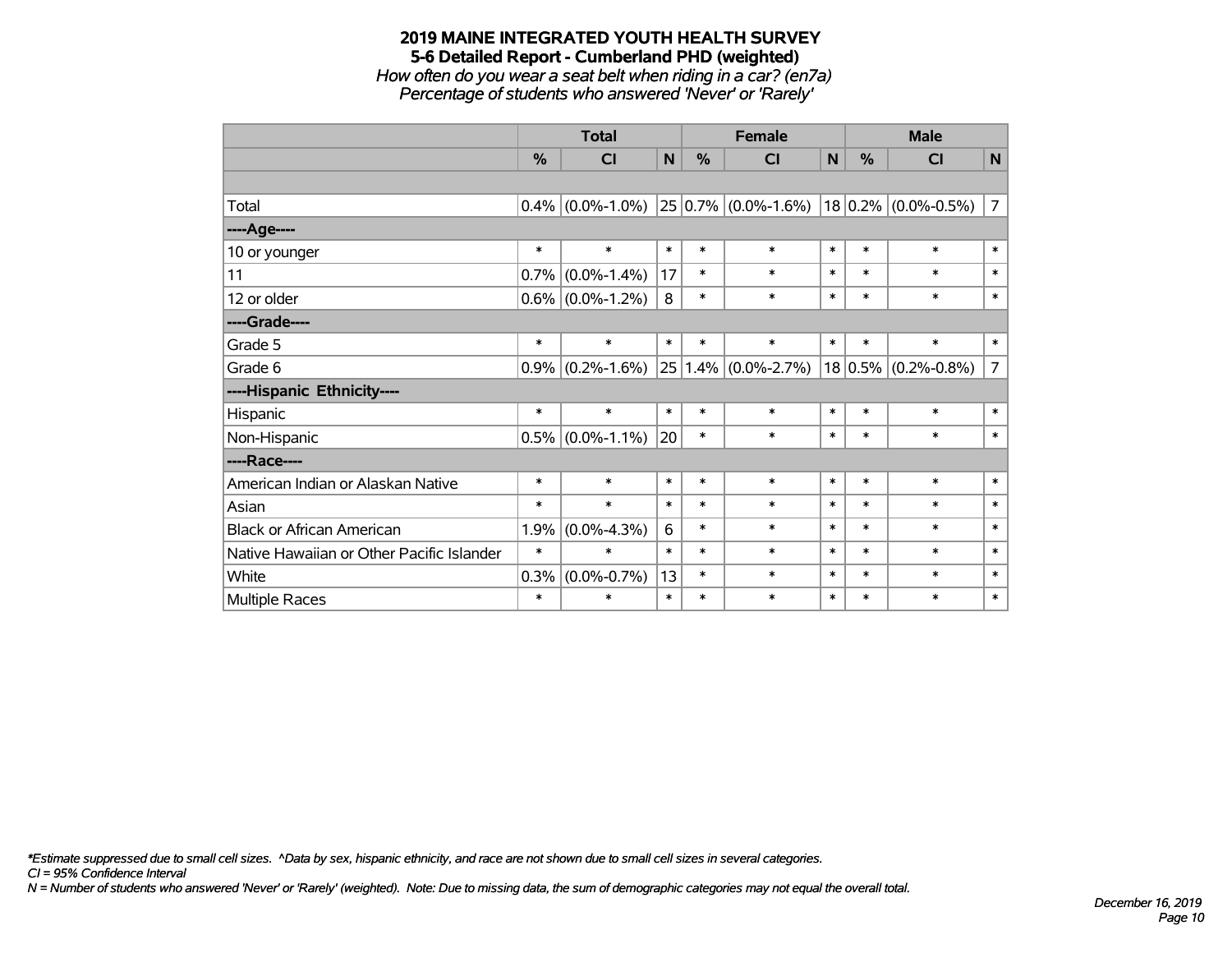### **2019 MAINE INTEGRATED YOUTH HEALTH SURVEY 5-6 Detailed Report - Cumberland PHD (weighted)** *How often do you wear a seat belt when riding in a car? (en7a\_2)*

*Percentage of students who answered 'Always'*

|                                           |               | <b>Total</b>         |          |               | <b>Female</b>                                   |        | <b>Male</b>   |                      |          |  |
|-------------------------------------------|---------------|----------------------|----------|---------------|-------------------------------------------------|--------|---------------|----------------------|----------|--|
|                                           | $\frac{0}{0}$ | CI                   | <b>N</b> | $\frac{0}{0}$ | <b>CI</b>                                       | N      | %             | <b>CI</b>            | <b>N</b> |  |
|                                           |               |                      |          |               |                                                 |        |               |                      |          |  |
| Total                                     | 86.3%         | $(84.1\% - 88.5\%)$  |          |               | $(4,926 89.3\% (87.1\% - 91.6\%) 2,432 83.4\% $ |        |               | $(81.0\% - 85.8\%)$  | 2,405    |  |
| ----Age----                               |               |                      |          |               |                                                 |        |               |                      |          |  |
| 10 or younger                             | 88.3%         | $(84.7\% - 92.0\%)$  |          |               | 1,593 94.3% (92.3%-96.4%)                       | 883    | 81.8%         | $(75.9\% - 87.6\%)$  | 705      |  |
| 11                                        | 85.0%         | $(81.7\% - 88.4\%)$  |          |               | $2,197$ 84.6% (78.8%-90.3%)                     | 1,048  | 85.1%         | $(79.6\% - 90.7\%)$  | 1,087    |  |
| 12 or older                               | 85.9%         | $(82.2\% - 89.6\%)$  |          |               | $1,130$ 91.6% (86.6%-96.6%)                     | 501    | $ 82.1\% $    | $(76.6\% - 87.5\%)$  | 607      |  |
| ----Grade----                             |               |                      |          |               |                                                 |        |               |                      |          |  |
| Grade 5                                   | 87.6%         | $(83.5\% - 91.7\%)$  |          |               | 2,493 90.2% (86.5%-93.9%)                       |        | 1,255 84.7%   | $(80.2\% - 89.2\%)$  | 1,193    |  |
| Grade 6                                   | 85.0%         | $(82.0\% - 88.0\%)$  |          |               | $2,404$ 88.4% (85.3%-91.5%)                     |        | $1,175$ 82.2% | $(78.7\% - 85.7\%)$  | 1,191    |  |
| ----Hispanic Ethnicity----                |               |                      |          |               |                                                 |        |               |                      |          |  |
| Hispanic                                  | 91.1%         | $(82.8\% - 99.5\%)$  | 88       | $\ast$        | $\ast$                                          | $\ast$ | $\ast$        | $\ast$               | $\ast$   |  |
| Non-Hispanic                              | 86.5%         | $(84.1\% - 88.9\%)$  | 3,407    |               | 89.0% (86.2%-91.9%)                             |        | 1,796 83.9%   | $(80.6\% - 87.2\%)$  | 1,570    |  |
| ----Race----                              |               |                      |          |               |                                                 |        |               |                      |          |  |
| American Indian or Alaskan Native         | 93.6%         | $(85.7\% - 100.0\%)$ | 116      | $\ast$        | $\ast$                                          | $\ast$ | $\ast$        | $\ast$               | $\ast$   |  |
| Asian                                     | 71.7%         | $(65.1\% - 78.2\%)$  | 147      |               | 72.8% (63.4%-82.2%)                             | 81     | 71.2%         | $(52.6\% - 89.8\%)$  | 66       |  |
| <b>Black or African American</b>          | 70.9%         | $(57.7\% - 84.1\%)$  | 229      |               | 77.2% (57.1%-97.2%)                             | 127    | 64.8%         | $(58.6\% - 71.0\%)$  | 102      |  |
| Native Hawaiian or Other Pacific Islander | $\ast$        | $\ast$               | $\ast$   | $\ast$        | $\ast$                                          | $\ast$ | $\ast$        | *                    | $\ast$   |  |
| White                                     | 87.2%         | $(83.1\% - 91.3\%)$  | 3,872    |               | $91.0\%$ (87.6%-94.4%)                          | 1,944  | 83.7%         | $(78.8\% - 88.6\%)$  | 1,875    |  |
| Multiple Races                            |               | 89.9% (79.1%-100.0%) | 221      |               | 83.4% (72.6%-94.2%)                             | 89     |               | 94.8% (85.6%-100.0%) | 131      |  |

*\*Estimate suppressed due to small cell sizes. ^Data by sex, hispanic ethnicity, and race are not shown due to small cell sizes in several categories.*

*CI = 95% Confidence Interval*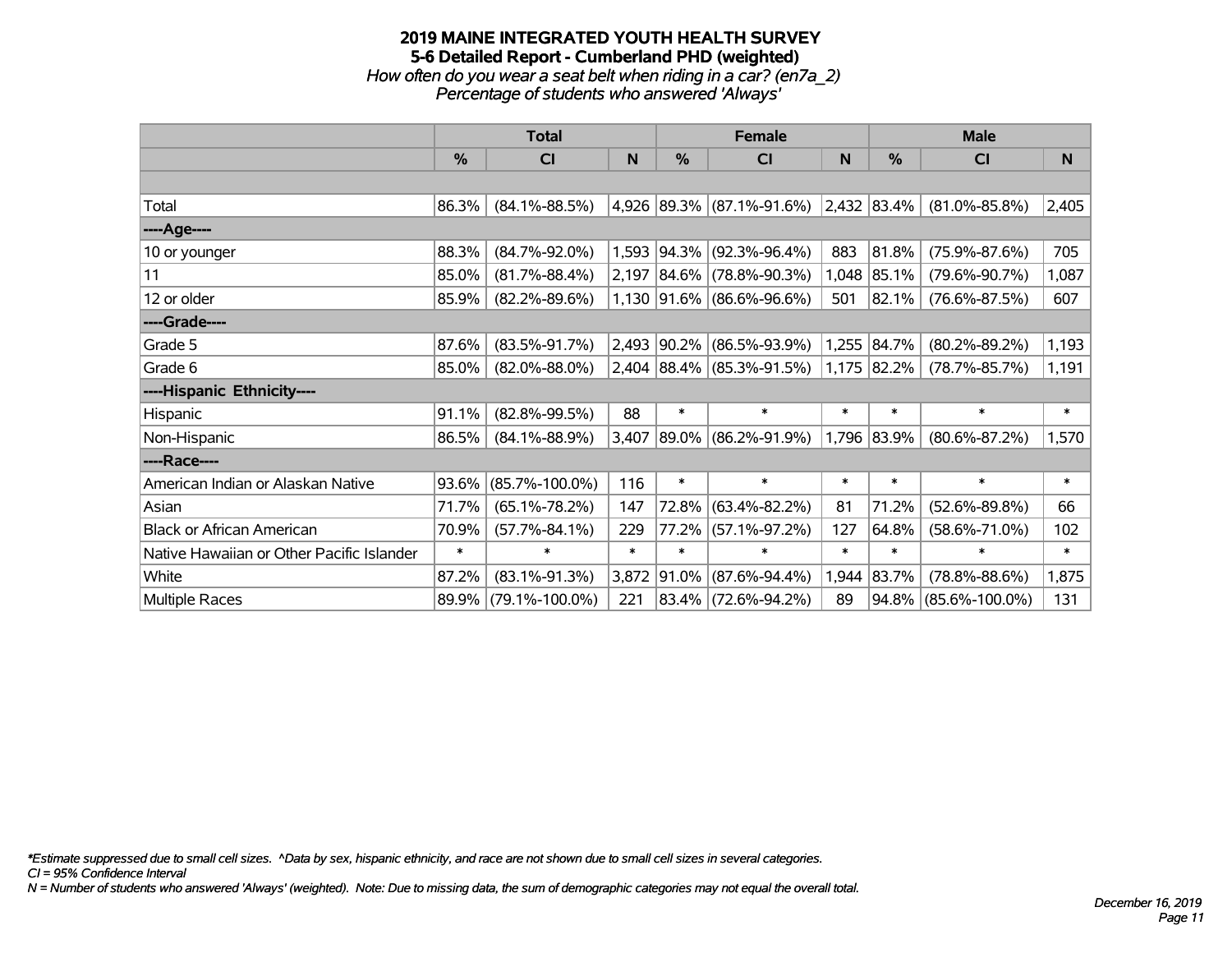*How often do you sit in the back seat when you are riding in a car? (en8a) Percentage of students who answered 'Never' or 'Rarely'*

|                                           |               | <b>Total</b>           |        |                | <b>Female</b>               |                | <b>Male</b> |                             |        |  |
|-------------------------------------------|---------------|------------------------|--------|----------------|-----------------------------|----------------|-------------|-----------------------------|--------|--|
|                                           | $\frac{0}{0}$ | CI                     | N      | $\%$           | <b>CI</b>                   | <sub>N</sub>   | %           | <b>CI</b>                   | N      |  |
|                                           |               |                        |        |                |                             |                |             |                             |        |  |
| Total                                     |               | $16.4\%$ (11.7%-21.1%) |        | $ 941 14.7\% $ | $(7.5\% - 21.9\%)$          |                |             | 400 17.5% (14.9%-20.2%)     | 511    |  |
| ----Age----                               |               |                        |        |                |                             |                |             |                             |        |  |
| 10 or younger                             | 7.4%          | $(2.9\% - 11.8\%)$     | 136    | 5.8%           | $(1.2\% - 10.3\%)$          | 54             | 8.6%        | $(5.0\% - 12.1\%)$          | 78     |  |
| 11                                        |               | 19.2% (15.7%-22.7%)    |        |                | 492 16.1% (12.2%-20.1%)     |                |             | 198 21.7% (15.1%-28.3%)     | 275    |  |
| 12 or older                               |               | 23.4% (20.6%-26.1%)    |        |                | 307 26.9% (18.3%-35.6%)     |                |             | 148 20.7% (13.1%-28.3%)     | 152    |  |
| ----Grade----                             |               |                        |        |                |                             |                |             |                             |        |  |
| Grade 5                                   | 12.3%         | $(9.8\% - 14.8\%)$     | 356    | 8.0%           | $(5.3\% - 10.7\%)$          | 111            | 15.7%       | $(13.9\% - 17.5\%)$         | 228    |  |
| Grade 6                                   |               | 19.9% (17.3%-22.6%)    |        |                | 559 21.7% (17.7%-25.6%)     |                |             | 285   18.5%   (14.9%-22.0%) | 265    |  |
| ----Hispanic Ethnicity----                |               |                        |        |                |                             |                |             |                             |        |  |
| Hispanic                                  | 22.3%         | $(8.2\% - 36.4\%)$     | 21     | 14.7%          | $(0.0\% - 34.6\%)$          | $\overline{7}$ | 22.9%       | $(7.5\% - 38.4\%)$          | 11     |  |
| Non-Hispanic                              |               | 18.3% (15.3%-21.4%)    |        |                | 721   16.3%   (10.0%-22.6%) |                |             | 327 20.0% (17.7%-22.2%)     | 372    |  |
| ----Race----                              |               |                        |        |                |                             |                |             |                             |        |  |
| American Indian or Alaskan Native         | 8.4%          | $(0.0\% - 18.5\%)$     | 11     | $\ast$         | $\ast$                      | $\ast$         | $\ast$      | $\ast$                      | $\ast$ |  |
| Asian                                     | 5.0%          | $(0.0\% - 10.7\%)$     | 10     | $\ast$         | $\ast$                      | $\ast$         | $\ast$      | $\ast$                      | $\ast$ |  |
| <b>Black or African American</b>          | 16.0%         | $(7.7\% - 24.4\%)$     | 52     | 16.6%          | $(3.5\% - 29.6\%)$          | 27             | 15.6%       | $(5.8\% - 25.4\%)$          | 25     |  |
| Native Hawaiian or Other Pacific Islander | $\ast$        | $\ast$                 | $\ast$ | $\ast$         | $\ast$                      | $\ast$         | $\ast$      | $\ast$                      | $\ast$ |  |
| White                                     | 18.0%         | $(13.5\% - 22.5\%)$    | 805    | 16.1%          | $(9.4\% - 22.7\%)$          | 342            | 19.0%       | $(16.1\% - 21.9\%)$         | 433    |  |
| <b>Multiple Races</b>                     |               | 20.8% (13.4%-28.2%)    | 50     | $ 15.8\% $     | $(2.7\% - 28.8\%)$          |                |             | 16 24.6% (18.8%-30.3%)      | 34     |  |

*\*Estimate suppressed due to small cell sizes. ^Data by sex, hispanic ethnicity, and race are not shown due to small cell sizes in several categories.*

*CI = 95% Confidence Interval*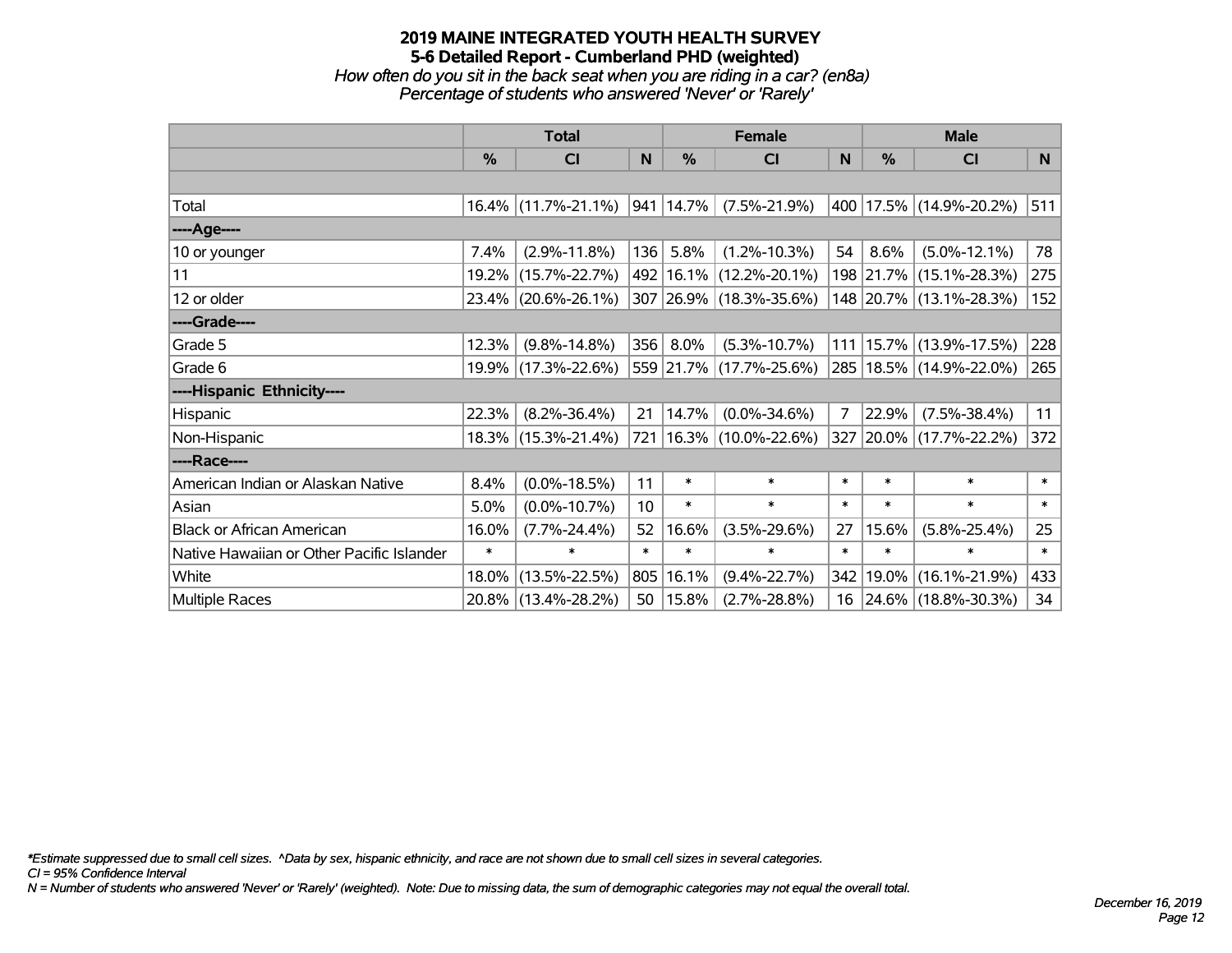*When you ride a bicycle, how often do you wear a helmet? (en9a)*

*Among students who ride a bicycle, the percentage of students who answered 'Never' or 'Rarely'*

|                                           |        | <b>Total</b>        |        |             | <b>Female</b>               |        | <b>Male</b> |                         |        |
|-------------------------------------------|--------|---------------------|--------|-------------|-----------------------------|--------|-------------|-------------------------|--------|
|                                           | $\%$   | <b>CI</b>           | N      | $\%$        | <b>CI</b>                   | N      | $\%$        | <b>CI</b>               | N.     |
|                                           |        |                     |        |             |                             |        |             |                         |        |
| Total                                     |        | 18.9% (12.5%-25.3%) |        | $978$ 14.8% | $(9.7\% - 19.8\%)$          |        |             | 375 21.8% (13.2%-30.4%) | 551    |
| ----Age----                               |        |                     |        |             |                             |        |             |                         |        |
| 10 or younger                             | 12.9%  | $(4.9\% - 20.8\%)$  | 221    | 8.8%        | $(4.9\% - 12.8\%)$          | 79     | 17.4%       | $(4.6\% - 30.2\%)$      | 142    |
| 11                                        |        | 21.5% (16.3%-26.6%) |        |             | 491   15.8%   (12.3%-19.3%) |        |             | 183 24.8% (17.1%-32.5%) | 263    |
| 12 or older                               |        | 22.3% (13.8%-30.9%) |        |             | 260 23.3% (14.1%-32.4%)     |        |             | 113 21.7% (13.9%-29.6%) | 141    |
| ----Grade----                             |        |                     |        |             |                             |        |             |                         |        |
| Grade 5                                   | 17.1%  | $(9.5\% - 24.6\%)$  |        | 457 11.2%   | $(7.8\% - 14.5\%)$          |        | 149 21.0%   | $(8.3\% - 33.7\%)$      | 271    |
| Grade 6                                   |        | 20.3% (13.0%-27.6%) |        |             | 505 18.7% (12.8%-24.7%)     |        |             | 226 21.9% (12.9%-31.0%) | 269    |
| ----Hispanic Ethnicity----                |        |                     |        |             |                             |        |             |                         |        |
| Hispanic                                  | 34.3%  | $(8.2\% - 60.5\%)$  | 28     | $\ast$      | $\ast$                      | $\ast$ | $\ast$      | $\ast$                  | $\ast$ |
| Non-Hispanic                              | 17.2%  | $(9.8\% - 24.7\%)$  |        | 612 13.7%   | $(8.8\% - 18.6\%)$          |        |             | 257 21.0% (10.6%-31.4%) | 340    |
| ----Race----                              |        |                     |        |             |                             |        |             |                         |        |
| American Indian or Alaskan Native         | 12.2%  | $(0.0\% - 26.3\%)$  | 15     | 16.0%       | $(0.0\% - 42.3\%)$          | 7      | 10.8%       | $(0.0\% - 24.0\%)$      | 8      |
| Asian                                     | 13.9%  | $(0.0\% - 30.2\%)$  | 21     | 9.6%        | $(0.0\% - 25.0\%)$          | 10     | 19.9%       | $(0.0\% - 41.5\%)$      | 10     |
| <b>Black or African American</b>          | 33.3%  | $(16.1\% - 50.6\%)$ | 88     | 20.3%       | $(0.0\% - 41.2\%)$          | 28     | 47.9%       | $(31.6\% - 64.2\%)$     | 59     |
| Native Hawaiian or Other Pacific Islander | $\ast$ | $\ast$              | $\ast$ | $\ast$      | $\ast$                      | $\ast$ | $\ast$      | $\ast$                  | $\ast$ |
| White                                     | 17.1%  | $(11.2\% - 23.1\%)$ | 706    | 14.2%       | $(10.8\% - 17.5\%)$         | 285    | 19.4%       | $(10.3\% - 28.4\%)$     | 396    |
| Multiple Races                            |        | 38.9% (32.1%-45.7%) |        |             | 90 34.4% (13.0%-55.8%)      |        |             | 34 42.2% (25.9%-58.5%)  | 56     |

*\*Estimate suppressed due to small cell sizes. ^Data by sex, hispanic ethnicity, and race are not shown due to small cell sizes in several categories.*

*CI = 95% Confidence Interval*

*N = Among students who ride a bicycle, the number of students who answered 'Never' or 'Rarely' (weighted). Note: Due to missing data, the sum of demographic categories may not equal the overall total.*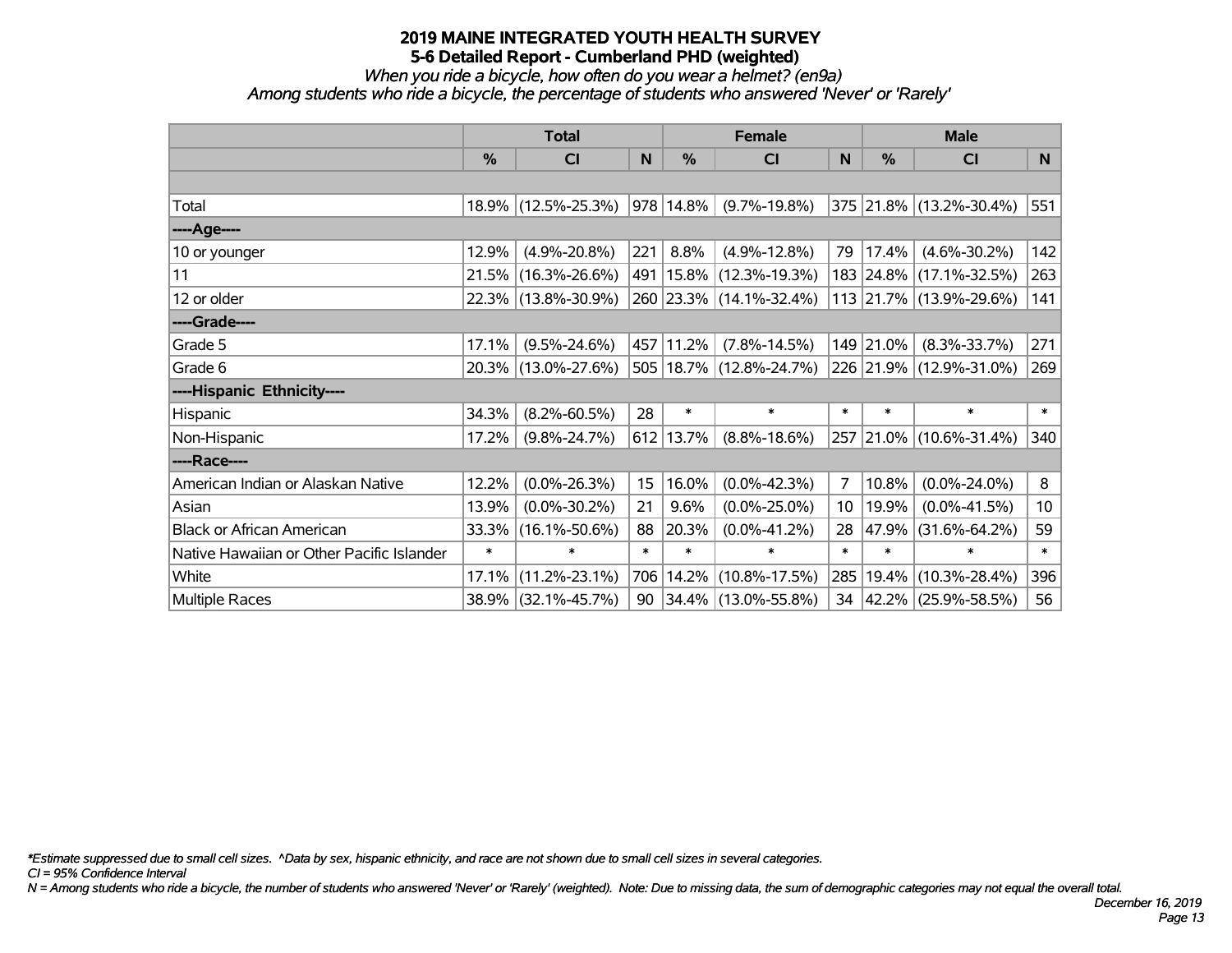#### **2019 MAINE INTEGRATED YOUTH HEALTH SURVEY 5-6 Detailed Report - Cumberland PHD (weighted)** *Have you ever been bullied on school property? (en51) Percentage of students who answered 'Yes'*

|                                           | <b>Total</b>  |                        |        | <b>Female</b> |                                                 | <b>Male</b> |        |                          |        |
|-------------------------------------------|---------------|------------------------|--------|---------------|-------------------------------------------------|-------------|--------|--------------------------|--------|
|                                           | $\frac{0}{0}$ | CI                     | N      | $\frac{0}{0}$ | <b>CI</b>                                       | N           | %      | <b>CI</b>                | N.     |
|                                           |               |                        |        |               |                                                 |             |        |                          |        |
| Total                                     |               | 38.1% (34.8%-41.3%)    |        |               | $\vert$ 2,184 $\vert$ 41.3% (36.1%-46.5%) 1,121 |             |        | $ 35.3\% $ (32.8%-37.8%) | 1,032  |
| ----Age----                               |               |                        |        |               |                                                 |             |        |                          |        |
| 10 or younger                             | 39.6%         | $(34.6\% - 44.6\%)$    | 729    |               | 43.1% (34.6%-51.6%)                             | 400         | 36.2%  | $(35.2\% - 37.2\%)$      | 329    |
| 11                                        |               | $35.1\%$ (28.1%-42.1%) | 905    |               | $37.4\%$ (26.3%-48.5%)                          | 463         |        | 33.3% (29.9%-36.7%)      | 424    |
| 12 or older                               |               | $41.9\%$ (34.9%-48.8%) | 550    |               | 47.0% (37.5%-56.5%)                             | 258         |        | 37.8% (31.1%-44.5%)      | 278    |
| ----Grade----                             |               |                        |        |               |                                                 |             |        |                          |        |
| Grade 5                                   | 36.0%         | $(33.9\% - 38.1\%)$    |        | 1,039 37.0%   | $(33.5\% - 40.6\%)$                             | 513         | 35.4%  | $(33.6\% - 37.1\%)$      | 514    |
| Grade 6                                   |               | $40.2\%$ (35.0%-45.5%) |        |               | $1,133$ 45.7% (38.7%-52.8%)                     | 608         |        | 35.5% (30.7%-40.4%)      | 512    |
| ----Hispanic Ethnicity----                |               |                        |        |               |                                                 |             |        |                          |        |
| Hispanic                                  | 33.0%         | $(12.7\% - 53.2\%)$    | 32     | 29.1%         | $(0.0\% - 64.8\%)$                              | 13          | 39.3%  | $(16.3\% - 62.2\%)$      | 19     |
| Non-Hispanic                              |               | 36.7% (32.6%-40.8%)    |        | 1,444 38.6%   | $(31.2\% - 46.0\%)$                             | 781         |        | 34.5% (29.9%-39.1%)      | 643    |
| ----Race----                              |               |                        |        |               |                                                 |             |        |                          |        |
| American Indian or Alaskan Native         | 22.5%         | $(0.0\% - 46.6\%)$     | 28     | 21.5%         | $(0.0\% - 48.4\%)$                              | 10          | 20.6%  | $(0.0\% - 45.4\%)$       | 15     |
| Asian                                     | 38.0%         | $(25.5\% - 50.4\%)$    | 78     | 36.1%         | $(25.4\% - 46.8\%)$                             | 40          | 40.5%  | $(5.4\% - 75.6\%)$       | 37     |
| <b>Black or African American</b>          | 40.0%         | $(34.6\% - 45.3\%)$    | 128    | 43.1%         | $(34.8\% - 51.5\%)$                             | 71          | 36.8%  | $(30.8\% - 42.8\%)$      | 57     |
| Native Hawaiian or Other Pacific Islander | $\ast$        | $\ast$                 | $\ast$ | $\ast$        | $\ast$                                          | $\ast$      | $\ast$ | $\ast$                   | $\ast$ |
| White                                     | 38.8%         | $(35.7\% - 41.9\%)$    |        | 1,736 41.2%   | $(36.3\% - 46.1\%)$                             | 879         | 36.4%  | $(33.8\% - 39.0\%)$      | 831    |
| Multiple Races                            |               | 37.1% (17.1%-57.0%)    | 91     |               | 42.4% (14.6%-70.2%)                             | 45          |        | 32.8% (17.5%-48.0%)      | 46     |

*\*Estimate suppressed due to small cell sizes. ^Data by sex, hispanic ethnicity, and race are not shown due to small cell sizes in several categories.*

*CI = 95% Confidence Interval*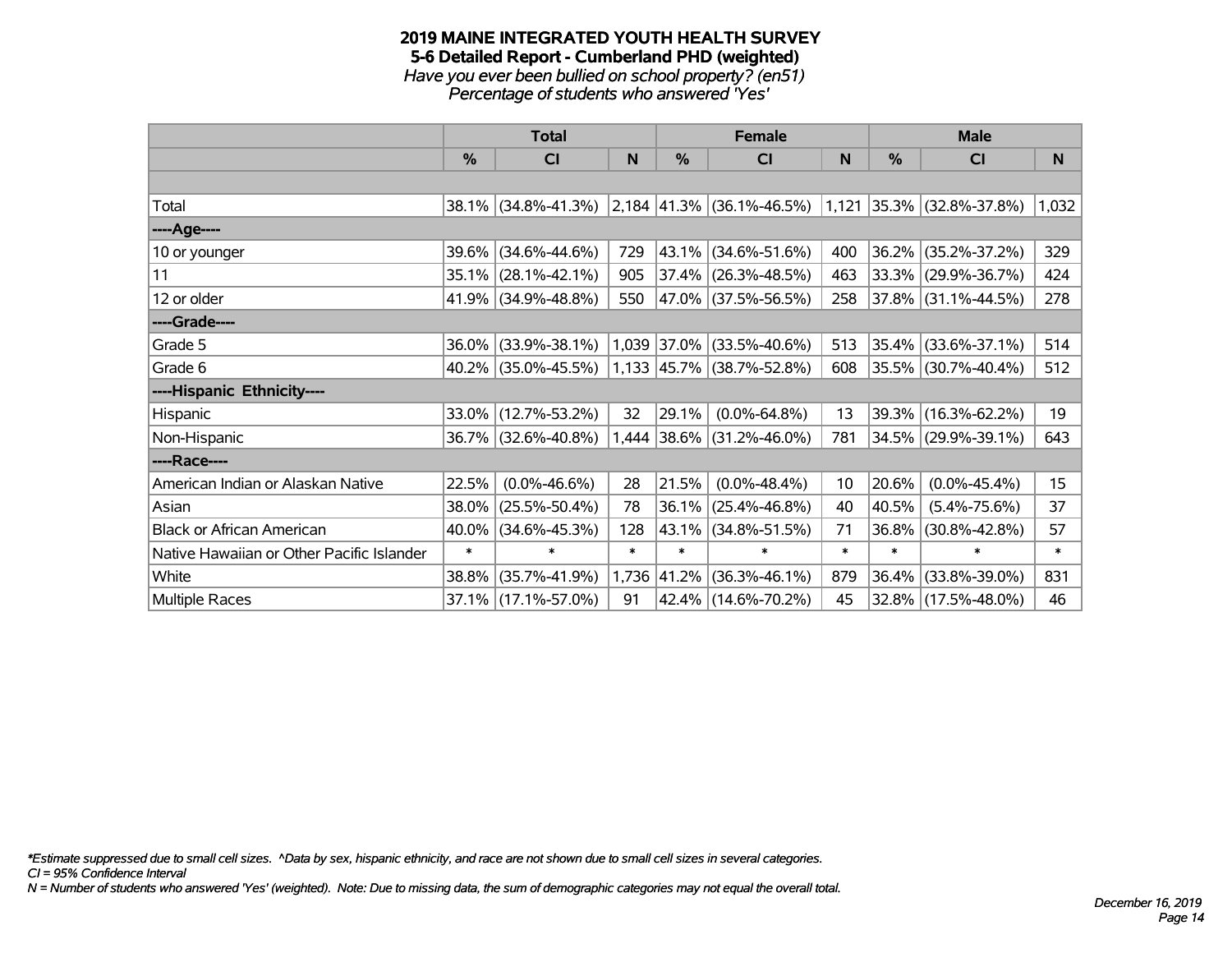#### **2019 MAINE INTEGRATED YOUTH HEALTH SURVEY 5-6 Detailed Report - Cumberland PHD (weighted)** *Have you ever been bullied away from school property? (en52a) Percentage of students who answered 'Yes'*

|                                           | <b>Total</b> |                        |        |        | <b>Female</b>               | <b>Male</b> |           |                         |        |
|-------------------------------------------|--------------|------------------------|--------|--------|-----------------------------|-------------|-----------|-------------------------|--------|
|                                           | %            | CI                     | N      | %      | <b>CI</b>                   | N           | %         | <b>CI</b>               | N      |
|                                           |              |                        |        |        |                             |             |           |                         |        |
| Total                                     |              | $30.2\%$ (28.0%-32.5%) |        |        | $1,738$ 30.7% (25.9%-35.6%) |             |           | 835 30.1% (22.8%-37.3%) | 880    |
| ----Age----                               |              |                        |        |        |                             |             |           |                         |        |
| 10 or younger                             | 32.2%        | $(28.3\% - 36.1\%)$    | 593    | 29.9%  | $(25.8\% - 34.1\%)$         |             | 278 34.2% | $(28.3\% - 40.1\%)$     | 310    |
| 11                                        |              | 27.8% (25.5%-30.1%)    | 718    | 28.7%  | $(22.3\% - 35.0\%)$         |             |           | 354 27.6% (20.2%-35.1%) | 352    |
| 12 or older                               |              | 32.5% (28.7%-36.3%)    | 428    |        | 36.8% (27.8%-45.8%)         |             |           | 203 29.5% (23.0%-36.0%) | 217    |
| ----Grade----                             |              |                        |        |        |                             |             |           |                         |        |
| Grade 5                                   | 31.4%        | $(29.1\% - 33.8\%)$    | 906    | 28.0%  | $(24.3\% - 31.7\%)$         |             |           | 387 35.4% (29.6%-41.3%) | 515    |
| Grade 6                                   |              | 29.0% (26.7%-31.3%)    | 819    |        | $ 33.5\% $ (27.7%-39.2%)    |             |           | 445 24.9% (22.2%-27.7%) | 360    |
| ----Hispanic Ethnicity----                |              |                        |        |        |                             |             |           |                         |        |
| Hispanic                                  | 36.0%        | $(11.5\% - 60.6\%)$    | 35     | 24.7%  | $(0.0\% - 58.3\%)$          | 11          | 49.5%     | $(33.8\% - 65.1\%)$     | 24     |
| Non-Hispanic                              |              | 28.8% (26.7%-30.9%)    |        |        | 1,133 28.1% (19.7%-36.4%)   |             |           | 566 29.6% (21.7%-37.4%) | 551    |
| ----Race----                              |              |                        |        |        |                             |             |           |                         |        |
| American Indian or Alaskan Native         | 29.0%        | $(2.1\% - 55.8\%)$     | 37     | 28.2%  | $(0.0\% - 60.2\%)$          | 14          | 31.8%     | $(3.3\% - 60.2\%)$      | 23     |
| Asian                                     | 23.2%        | $(18.9\% - 27.6\%)$    | 48     | 32.3%  | $(26.0\% - 38.6\%)$         | 36          | 12.8%     | $(3.9\% - 21.8\%)$      | 12     |
| <b>Black or African American</b>          | 27.6%        | $(14.6\% - 40.6\%)$    | 89     | 30.6%  | $(12.8\% - 48.4\%)$         | 50          | 24.3%     | $(13.9\% - 34.8\%)$     | 38     |
| Native Hawaiian or Other Pacific Islander | $\ast$       | $\ast$                 | $\ast$ | $\ast$ | $\ast$                      | $\ast$      | $\ast$    | $\ast$                  | $\ast$ |
| White                                     | 29.9%        | $(27.7\% - 32.2\%)$    | 1,341  | 28.3%  | $(20.3\% - 36.4\%)$         |             | 603 31.3% | $(24.2\% - 38.4\%)$     | 715    |
| Multiple Races                            |              | 31.0% (17.0%-44.9%)    | 77     |        | 40.3%   (17.9%-62.6%)       | 44          |           | 23.4% (14.2%-32.6%)     | 32     |

*\*Estimate suppressed due to small cell sizes. ^Data by sex, hispanic ethnicity, and race are not shown due to small cell sizes in several categories.*

*CI = 95% Confidence Interval*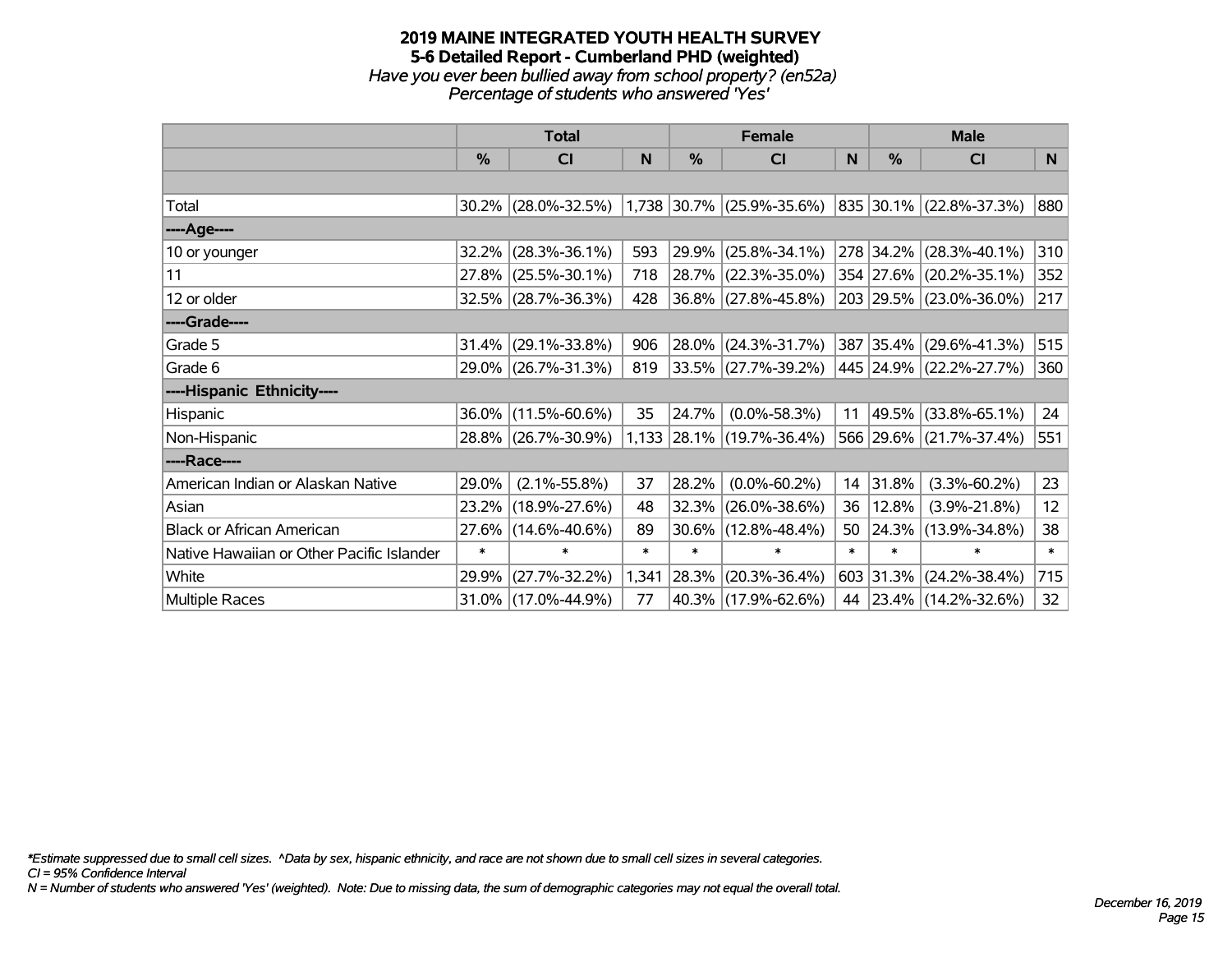*Do you agree or disagree with the following statement? I feel safe at my school. (en12) Percentage of students who answered 'Strongly agree' or 'Agree'*

|                                           | <b>Total</b> |                        |        |                  | <b>Female</b>        | <b>Male</b> |               |                           |        |
|-------------------------------------------|--------------|------------------------|--------|------------------|----------------------|-------------|---------------|---------------------------|--------|
|                                           | %            | <b>CI</b>              | N      | %                | <b>CI</b>            | N           | $\frac{0}{0}$ | <b>CI</b>                 | N      |
|                                           |              |                        |        |                  |                      |             |               |                           |        |
| Total                                     |              | 94.3% (91.2%-97.4%)    |        | $ 5,366 95.7\%$  | $(91.8\% - 99.6\%)$  |             |               | 2,565 92.8% (90.2%-95.4%) | 2,685  |
| ----Age----                               |              |                        |        |                  |                      |             |               |                           |        |
| 10 or younger                             | 97.3%        | $(95.5\% - 99.1\%)$    |        | 1,772 98.6%      | $(95.9\% - 100.0\%)$ | 898         | 96.1%         | $(95.0\% - 97.2\%)$       | 869    |
| 11                                        |              | 94.7% (92.9%-96.4%)    |        | 2,412 96.0%      | $(92.7\% - 99.3\%)$  |             |               | 1,170 93.2% (92.0%-94.3%) | 1,176  |
| 12 or older                               |              | 89.6% (87.6%-91.5%)    |        | 1,162 90.3%      | $(87.8\% - 92.8\%)$  | 495         |               | 88.6% (86.5%-90.8%)       | 639    |
| ----Grade----                             |              |                        |        |                  |                      |             |               |                           |        |
| Grade 5                                   | 97.4%        | $(96.6\% - 98.1\%)$    |        | 2,778 99.0%      | $(97.4\% - 100.0\%)$ |             |               | 1,350 95.7% (95.3%-96.1%) | 1,379  |
| Grade 6                                   |              | $91.4\%$ (89.9%-92.8%) |        | $ 2,542 92.2\% $ | $(89.2\% - 95.2\%)$  |             |               | 1,210 90.4% (89.1%-91.7%) | 1,287  |
| ----Hispanic Ethnicity----                |              |                        |        |                  |                      |             |               |                           |        |
| Hispanic                                  | 93.6%        | $(87.4\% - 99.8\%)$    | 90     | $\ast$           | $\ast$               | $\ast$      | *             | $\ast$                    | $\ast$ |
| Non-Hispanic                              |              | 94.3% (90.6%-98.0%)    |        | 3,678 94.9%      | $(90.8\% - 98.9\%)$  |             |               | 1,906 93.5% (89.9%-97.1%) | 1,723  |
| ----Race----                              |              |                        |        |                  |                      |             |               |                           |        |
| American Indian or Alaskan Native         | $\ast$       | $\ast$                 | $\ast$ | $\ast$           | $\ast$               | $\ast$      | $\ast$        | $\ast$                    | $\ast$ |
| Asian                                     | $\ast$       | $\ast$                 | $\ast$ | $\ast$           | $\ast$               | $\ast$      | $\ast$        | $\ast$                    | $\ast$ |
| <b>Black or African American</b>          | 88.5%        | $(84.1\% - 93.0\%)$    | 284    | 90.5%            | $(82.7\% - 98.3\%)$  | 148         | 86.7%         | $(79.3\% - 94.0\%)$       | 135    |
| Native Hawaiian or Other Pacific Islander | $\ast$       | $\ast$                 | $\ast$ | $\ast$           | $\ast$               | $\ast$      | $\ast$        | $\ast$                    | $\ast$ |
| White                                     | 94.5%        | $(91.0\% - 98.0\%)$    |        | 4,176 95.7%      | $(91.8\% - 99.5\%)$  |             | 2,015 93.3%   | $(89.7\% - 96.9\%)$       | 2,101  |
| Multiple Races                            | $\ast$       | *                      | $\ast$ | $\ast$           | $\ast$               | $\ast$      | *             | $\ast$                    | $\ast$ |

*\*Estimate suppressed due to small cell sizes. ^Data by sex, hispanic ethnicity, and race are not shown due to small cell sizes in several categories.*

*CI = 95% Confidence Interval*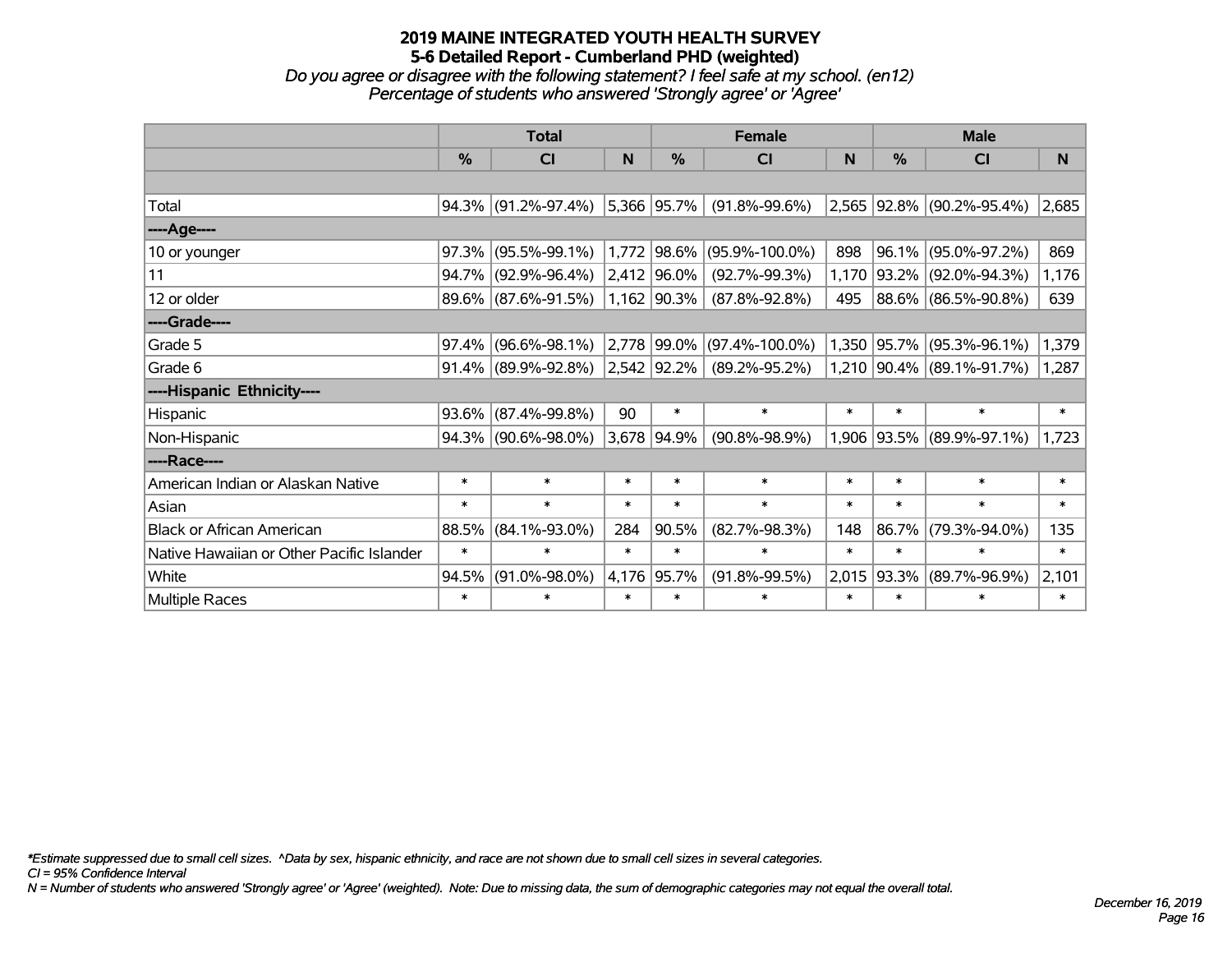#### **2019 MAINE INTEGRATED YOUTH HEALTH SURVEY 5-6 Detailed Report - Cumberland PHD (weighted)** *Have you ever tried cigarette smoking, even one or two puffs? (en13) Percentage of students who answered 'Yes'*

|                                           | <b>Total</b> |                   |                |             | <b>Female</b>                               | <b>Male</b> |           |                         |        |
|-------------------------------------------|--------------|-------------------|----------------|-------------|---------------------------------------------|-------------|-----------|-------------------------|--------|
|                                           | $\%$         | <b>CI</b>         | N              | $\%$        | <b>CI</b>                                   | N           | $\%$      | <b>CI</b>               | N      |
|                                           |              |                   |                |             |                                             |             |           |                         |        |
| Total                                     | 1.1%         | $(0.0\% - 2.2\%)$ |                |             | $62 0.9\% $ (0.0%-1.7%) 24 1.3% (0.0%-2.7%) |             |           |                         | 38     |
| ----Age----                               |              |                   |                |             |                                             |             |           |                         |        |
| 10 or younger                             | $\ast$       | $\ast$            | $\ast$         | $\ast$      | $\ast$                                      | $\ast$      | $\ast$    | $\ast$                  | $\ast$ |
| 11                                        | 0.9%         | $(0.1\% - 1.7\%)$ |                | $23 0.8\% $ | $(0.0\% - 1.6\%)$                           | 10          | $1.0\%$   | $(0.0\% - 2.2\%)$       | 13     |
| 12 or older                               | 3.0%         | $(1.5\% - 4.4\%)$ |                |             | 39 2.5% (1.3%-3.8%)                         |             |           | $14 3.4\% $ (1.2%-5.7%) | 25     |
| ----Grade----                             |              |                   |                |             |                                             |             |           |                         |        |
| Grade 5                                   | $\ast$       | $\ast$            | $\ast$         | $\ast$      | $\ast$                                      | $\ast$      | $\ast$    | $\ast$                  | $\ast$ |
| Grade 6                                   | $2.2\%$      | $(1.2\% - 3.2\%)$ |                |             | $62 1.8\% $ (1.1%-2.5%)                     |             | $24$ 2.7% | $(1.3\% - 4.0\%)$       | 38     |
| ----Hispanic Ethnicity----                |              |                   |                |             |                                             |             |           |                         |        |
| Hispanic                                  | $\ast$       | $\ast$            | $\ast$         | $\ast$      | $\ast$                                      | $\ast$      | $\ast$    | $\ast$                  | $\ast$ |
| Non-Hispanic                              | 1.2%         | $(0.1\% - 2.3\%)$ |                |             | 46 0.8% $(0.0\% - 1.7\%)$                   | 16          | $1.6\%$   | $(0.2\% - 3.0\%)$       | 30     |
| ----Race----                              |              |                   |                |             |                                             |             |           |                         |        |
| American Indian or Alaskan Native         | $\ast$       | $\ast$            | $\ast$         | $\ast$      | $\ast$                                      | $\ast$      | $\ast$    | $\ast$                  | $\ast$ |
| Asian                                     | $\ast$       | $\ast$            | $\ast$         | $\ast$      | $\ast$                                      | $\ast$      | $\ast$    | $\ast$                  | $\ast$ |
| <b>Black or African American</b>          | 2.1%         | $(0.0\% - 4.5\%)$ | $\overline{7}$ | $\ast$      | $\ast$                                      | $\ast$      | $\ast$    | $\ast$                  | $\ast$ |
| Native Hawaiian or Other Pacific Islander | $\ast$       | $\ast$            | $\ast$         | $\ast$      | $\ast$                                      | $\ast$      | $\ast$    | $\ast$                  | $\ast$ |
| White                                     | 1.1%         | $(0.0\% - 2.2\%)$ | 49             | 1.0%        | $(0.0\% - 2.0\%)$                           | 22          | 1.2%      | $(0.0\% - 2.5\%)$       | 28     |
| Multiple Races                            | $\ast$       | $\ast$            | $\ast$         | $\ast$      | $\ast$                                      | $\ast$      | $\ast$    | $\ast$                  | $\ast$ |

*\*Estimate suppressed due to small cell sizes. ^Data by sex, hispanic ethnicity, and race are not shown due to small cell sizes in several categories.*

*CI = 95% Confidence Interval*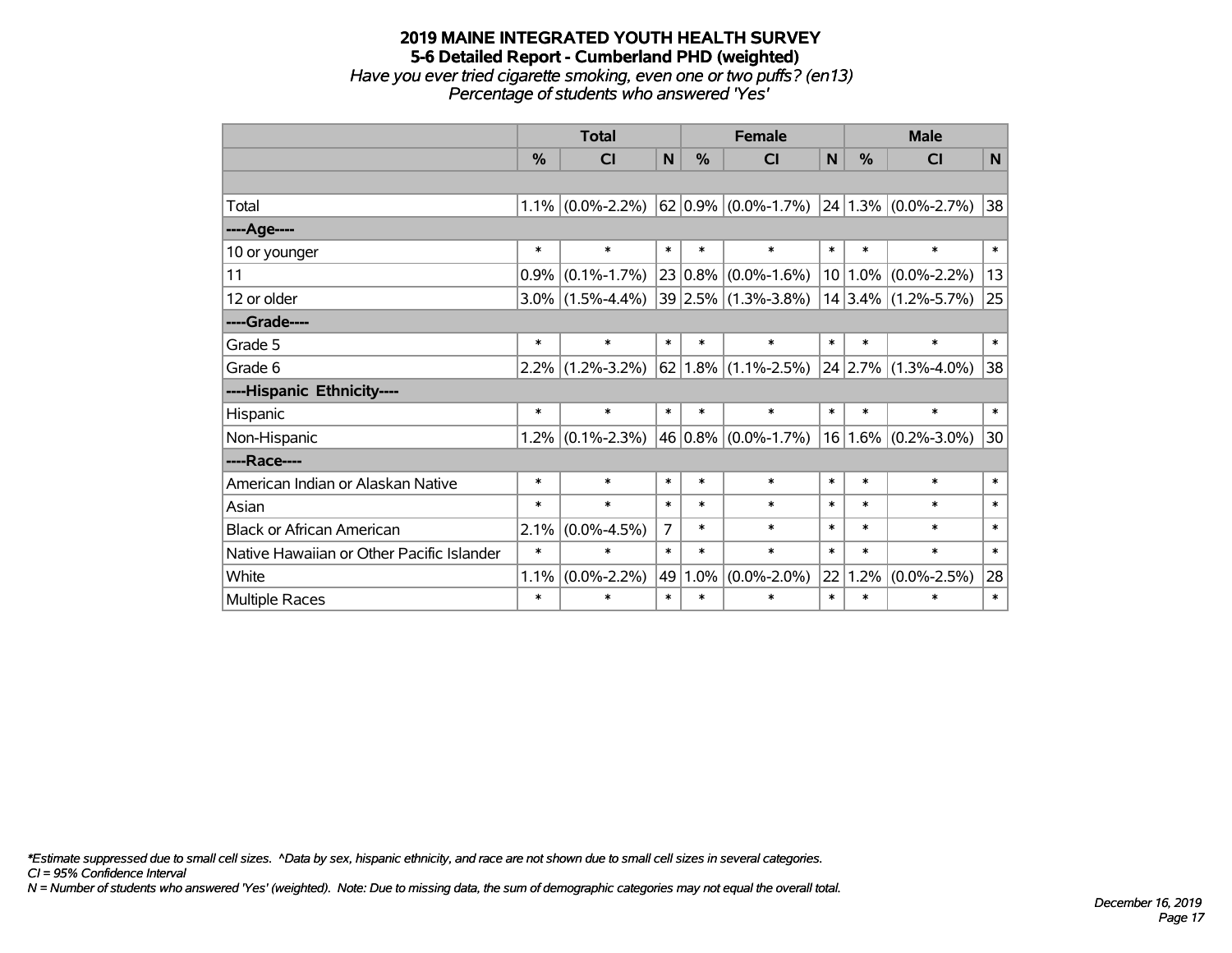*During the past 30 days, on how many days did you smoke cigarettes? (en14) Percentage of students who answered at least 1 day*

|                                           |               | <b>Total</b>      |        | <b>Female</b> |           |        | <b>Male</b> |        |        |
|-------------------------------------------|---------------|-------------------|--------|---------------|-----------|--------|-------------|--------|--------|
|                                           | $\frac{9}{6}$ | <b>CI</b>         | N      | %             | <b>CI</b> | N      | $\%$        | CI N   |        |
|                                           |               |                   |        |               |           |        |             |        |        |
| Total                                     | 0.2%          | $(0.0\% - 0.4\%)$ | 11     | $\ast$        | $\ast$    | $\ast$ | $\ast$      | $\ast$ | $\ast$ |
| ----Age----                               |               |                   |        |               |           |        |             |        |        |
| 10 or younger                             | *             | $\ast$            | $\ast$ | $\ast$        | $\ast$    | $\ast$ | $\ast$      | $\ast$ | $\ast$ |
| 11                                        | *             | $\ast$            | $\ast$ | $\ast$        | $\ast$    | $\ast$ | $\ast$      | $\ast$ | $\ast$ |
| 12 or older                               | 0.7%          | $(0.1\% - 1.2\%)$ | 9      | $\ast$        | $\ast$    | $\ast$ | $\ast$      | $\ast$ | $\ast$ |
| ----Grade----                             |               |                   |        |               |           |        |             |        |        |
| Grade 5                                   | $\ast$        | $\ast$            | $\ast$ | $\ast$        | $\ast$    | $\ast$ | $\ast$      | $\ast$ | $\ast$ |
| Grade 6                                   | 0.4%          | $(0.1\% - 0.6\%)$ | 11     | $\ast$        | $\ast$    | $\ast$ | $\ast$      | $\ast$ | $\ast$ |
| ----Hispanic Ethnicity----                |               |                   |        |               |           |        |             |        |        |
| Hispanic                                  | $\ast$        | $\ast$            | $\ast$ | $\ast$        | $\ast$    | $\ast$ | *           | *      | *      |
| Non-Hispanic                              | 0.2%          | $(0.0\% - 0.4\%)$ | 8      | $\ast$        | $\ast$    | $\ast$ | $\ast$      | $\ast$ | $\ast$ |
| ----Race----                              |               |                   |        |               |           |        |             |        |        |
| American Indian or Alaskan Native         | $\ast$        | $\ast$            | $\ast$ | $\ast$        | $\ast$    | $\ast$ | $\ast$      | $\ast$ | $\ast$ |
| Asian                                     | *             | $\ast$            | $\ast$ | $\ast$        | $\ast$    | $\ast$ | $\ast$      | $\ast$ | $\ast$ |
| <b>Black or African American</b>          | *             | $\ast$            | $\ast$ | $\ast$        | $\ast$    | $\ast$ | $\ast$      | $\ast$ | $\ast$ |
| Native Hawaiian or Other Pacific Islander | *             | $\ast$            | *      | *             | $\ast$    | $\ast$ | $\ast$      | *      | $\ast$ |
| White                                     | 0.2%          | $(0.0\% - 0.4\%)$ | 7      | $\ast$        | $\ast$    | $\ast$ | $\ast$      | *      | $\ast$ |
| Multiple Races                            | $\ast$        | $\ast$            | $\ast$ | $\ast$        | $\ast$    | $\ast$ | $\ast$      | *      | $\ast$ |

*\*Estimate suppressed due to small cell sizes. ^Data by sex, hispanic ethnicity, and race are not shown due to small cell sizes in several categories.*

*CI = 95% Confidence Interval*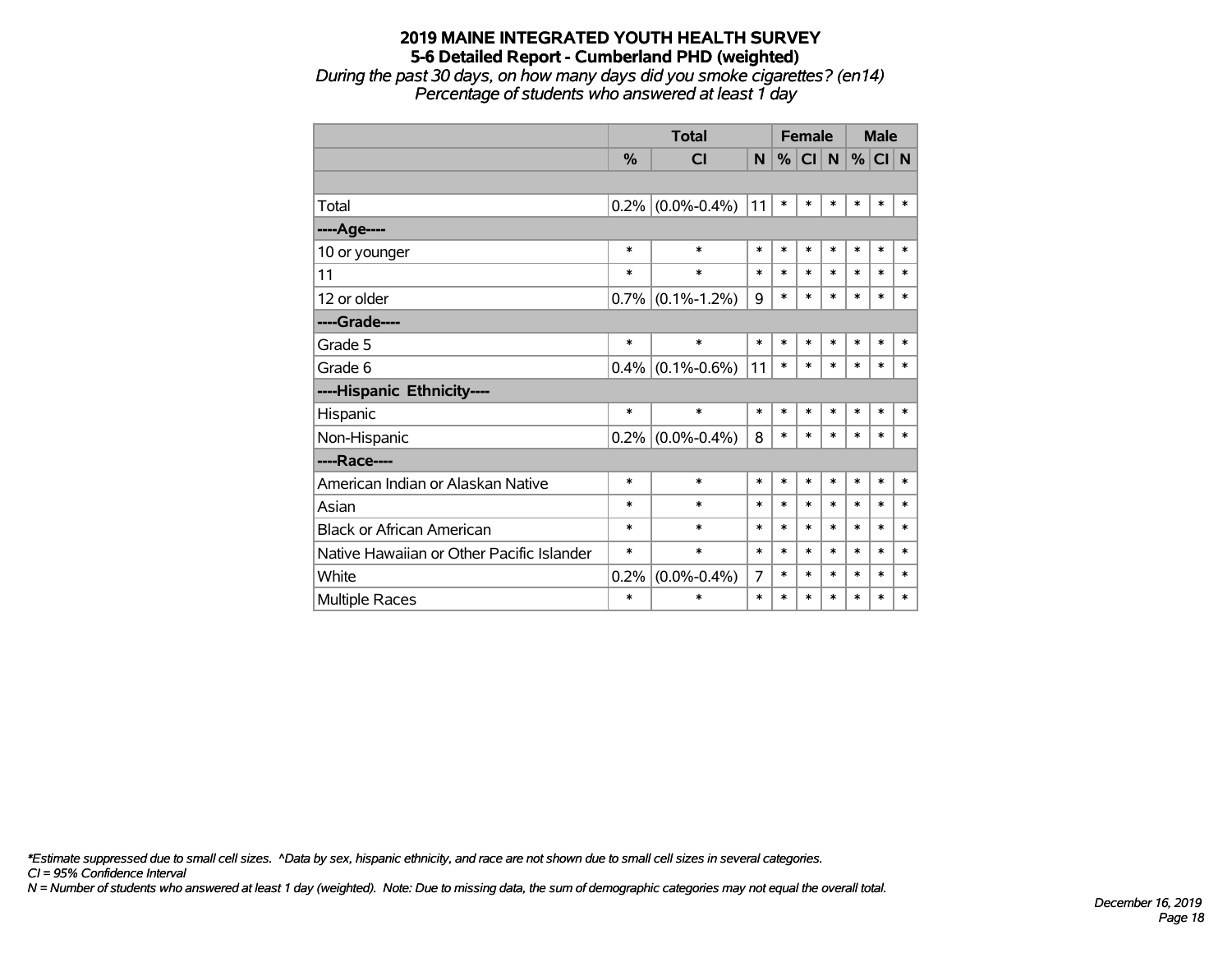#### *Do you think you will try a cigarette soon? (en15)*

*Percentage of students who answered 'I definitely will', 'I probably will' or 'I probably will not'*

|                                           | <b>Total</b>  |                     |                |           | <b>Female</b>          |        | <b>Male</b> |                     |        |  |
|-------------------------------------------|---------------|---------------------|----------------|-----------|------------------------|--------|-------------|---------------------|--------|--|
|                                           | $\frac{0}{0}$ | <b>CI</b>           | N              | %         | <b>CI</b>              | N      | %           | <b>CI</b>           | N      |  |
|                                           |               |                     |                |           |                        |        |             |                     |        |  |
| Total                                     | 8.3%          | $(6.3\% - 10.4\%)$  | 478            | 7.7%      | $(4.4\% - 11.0\%)$     | 210    | 8.9%        | $(7.7\% - 10.1\%)$  | 258    |  |
| ----Age----                               |               |                     |                |           |                        |        |             |                     |        |  |
| 10 or younger                             | 5.3%          | $(3.4\% - 7.3\%)$   | 98             | 2.8%      | $(2.3\% - 3.4\%)$      | 27     | 8.0%        | $(4.3\% - 11.6\%)$  | 72     |  |
| 11                                        | 6.7%          | $(5.7\% - 7.7\%)$   | 173            | 7.0%      | $(5.2\% - 8.8\%)$      | 87     | 6.4%        | $(4.9\% - 8.0\%)$   | 81     |  |
| 12 or older                               |               | 16.0% (10.8%-21.1%) |                | 206 17.6% | $(9.4\% - 25.9\%)$     | 97     | 14.6%       | $(10.9\% - 18.3\%)$ | 105    |  |
| ----Grade----                             |               |                     |                |           |                        |        |             |                     |        |  |
| Grade 5                                   | 6.2%          | $(5.4\% - 7.0\%)$   | 178            | 3.9%      | $(2.7\% - 5.1\%)$      | 55     | 8.2%        | $(7.5\% - 9.0\%)$   | 119    |  |
| Grade 6                                   | 10.5%         | $(8.8\% - 12.1\%)$  |                |           | 292 11.7% (9.1%-14.3%) | 155    | 9.6%        | $(7.5\% - 11.7\%)$  | 136    |  |
| ----Hispanic Ethnicity----                |               |                     |                |           |                        |        |             |                     |        |  |
| Hispanic                                  | 9.3%          | $(2.3\% - 16.3\%)$  | 9              | $\ast$    | $\ast$                 | $\ast$ | $\ast$      | $\ast$              | $\ast$ |  |
| Non-Hispanic                              | 8.1%          | $(4.6\% - 11.6\%)$  | 317            | 8.6%      | $(5.1\% - 12.1\%)$     | 174    | 7.7%        | $(3.6\% - 11.7\%)$  | 142    |  |
| ----Race----                              |               |                     |                |           |                        |        |             |                     |        |  |
| American Indian or Alaskan Native         | 5.5%          | $(0.0\% - 12.1\%)$  | $\overline{7}$ | $\ast$    | $\ast$                 | $\ast$ | $\ast$      | $\ast$              | $\ast$ |  |
| Asian                                     | 7.4%          | $(0.0\% - 17.4\%)$  | 15             | $\ast$    | $\ast$                 | $\ast$ | $\ast$      | $\ast$              | $\ast$ |  |
| <b>Black or African American</b>          | 5.8%          | $(1.8\% - 9.8\%)$   | 19             | 4.2%      | $(0.0\% - 9.8\%)$      | 7      | 7.4%        | $(4.6\% - 10.2\%)$  | 12     |  |
| Native Hawaiian or Other Pacific Islander | $\ast$        | $\ast$              | $\ast$         | $\ast$    | $\ast$                 | $\ast$ | $\ast$      | $\ast$              | $\ast$ |  |
| White                                     | 8.3%          | $(6.8\% - 9.7\%)$   | 368            | 8.1%      | $(5.5\% - 10.8\%)$     | 174    | 8.2%        | $(7.4\% - 8.9\%)$   | 184    |  |
| Multiple Races                            | 9.8%          | $(0.0\% - 21.2\%)$  | 24             | 12.1%     | $(1.9\% - 22.3\%)$     | 13     | 8.1%        | $(0.0\% - 20.5\%)$  | 11     |  |

*\*Estimate suppressed due to small cell sizes. ^Data by sex, hispanic ethnicity, and race are not shown due to small cell sizes in several categories.*

*CI = 95% Confidence Interval*

*N = Number of students who answered 'I definitely will', 'I probably will' or 'I probably will not' (weighted). Note: Due to missing data, the sum of demographic categories may not equal the overall total.*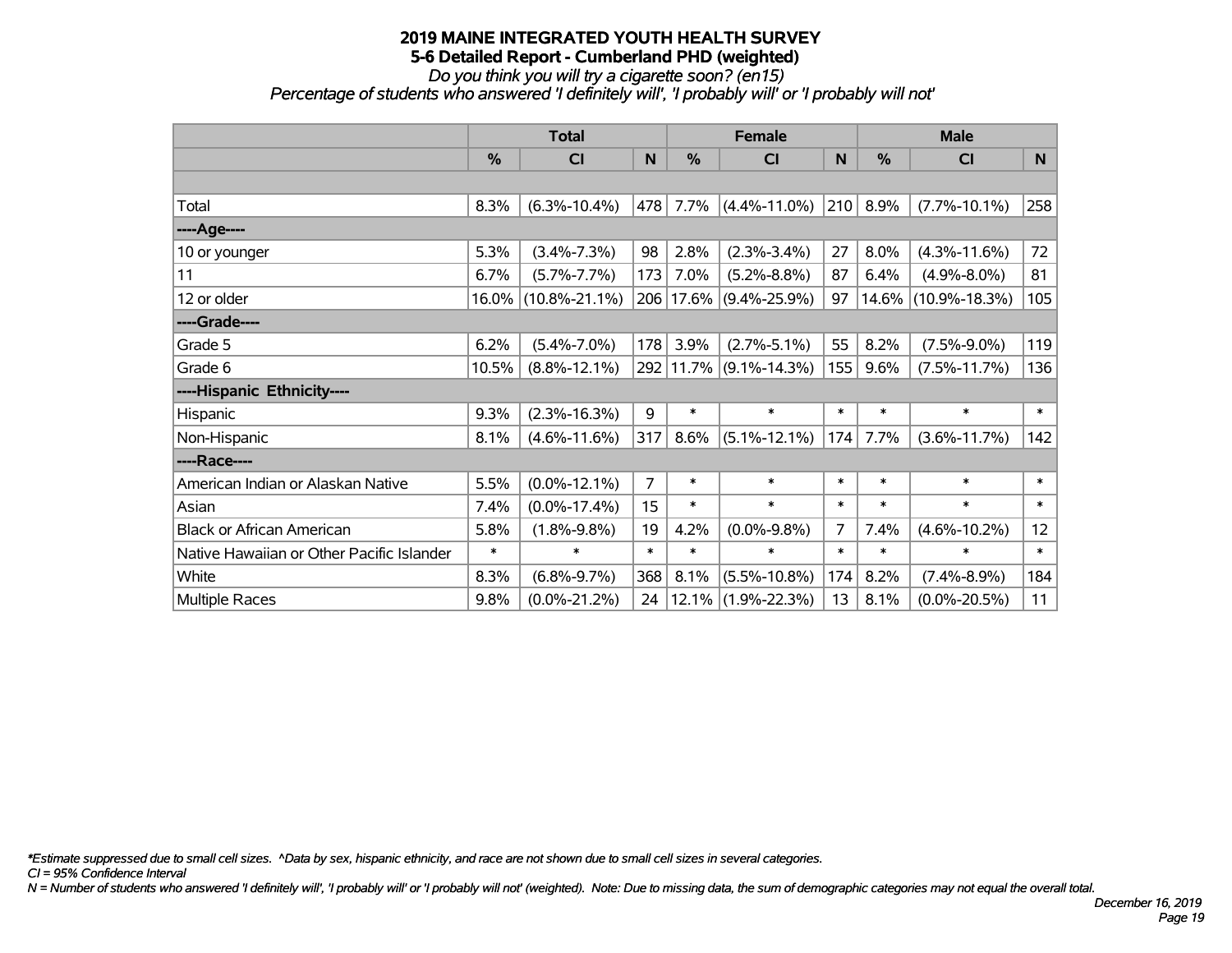*Do you think you will smoke a cigarette at anytime during the next year? (en16) Percentage of students who answered 'I definitely will', 'I probably will' or 'I probably will not'*

|                                           | <b>Total</b> |                       |        |        | <b>Female</b>         |        | <b>Male</b> |                    |        |  |
|-------------------------------------------|--------------|-----------------------|--------|--------|-----------------------|--------|-------------|--------------------|--------|--|
|                                           | %            | <b>CI</b>             | N      | %      | <b>CI</b>             | N      | %           | <b>CI</b>          | N      |  |
|                                           |              |                       |        |        |                       |        |             |                    |        |  |
| Total                                     | 4.7%         | $(2.4\% - 7.1\%)$     | 270    | 4.6%   | $(2.2\% - 7.0\%)$     | 125    | 4.9%        | $(2.4\% - 7.4\%)$  | 141    |  |
| ---- Age----                              |              |                       |        |        |                       |        |             |                    |        |  |
| 10 or younger                             | 3.1%         | $(2.5\% - 3.7\%)$     | 58     | 2.8%   | $(2.3\% - 3.4\%)$     | 27     | 3.5%        | $(2.5\% - 4.4\%)$  | 31     |  |
| 11                                        | 2.9%         | $(1.1\% - 4.7\%)$     | 75     | 3.0%   | $(1.0\% - 5.0\%)$     | 37     | 2.7%        | $(0.7\% - 4.6\%)$  | 34     |  |
| 12 or older                               |              | $10.8\%$ (8.5%-13.1%) | 137    |        | $11.1\%$ (8.3%-13.8%) | 61     | $11.0\%$    | $(7.9\% - 14.0\%)$ | 76     |  |
| ----Grade----                             |              |                       |        |        |                       |        |             |                    |        |  |
| Grade 5                                   | 2.3%         | $(1.9\% - 2.7\%)$     | 66     | 1.9%   | $(1.4\% - 2.4\%)$     | 27     | 2.5%        | $(1.9\% - 3.1\%)$  | 35     |  |
| Grade 6                                   | 7.3%         | $(6.6\% - 8.0\%)$     | 203    | 7.4%   | $(5.9\% - 8.9\%)$     | 99     | 7.4%        | $(6.2\% - 8.5\%)$  | 104    |  |
| ----Hispanic Ethnicity----                |              |                       |        |        |                       |        |             |                    |        |  |
| Hispanic                                  | 13.2%        | $(2.5\% - 23.9\%)$    | 12     | $\ast$ | $\ast$                | $\ast$ | $\ast$      | $\ast$             | $\ast$ |  |
| Non-Hispanic                              | 5.0%         | $(1.9\% - 8.0\%)$     | 192    | 4.7%   | $(1.2\% - 8.2\%)$     | 95     | 5.3%        | $(2.3\% - 8.4\%)$  | 97     |  |
| ----Race----                              |              |                       |        |        |                       |        |             |                    |        |  |
| American Indian or Alaskan Native         | $\ast$       | $\ast$                | $\ast$ | $\ast$ | $\ast$                | $\ast$ | $\ast$      | $\ast$             | $\ast$ |  |
| Asian                                     | $\ast$       | $\ast$                | $\ast$ | $\ast$ | $\ast$                | $\ast$ | $\ast$      | $\ast$             | $\ast$ |  |
| <b>Black or African American</b>          | 2.4%         | $(1.3\% - 3.4\%)$     | 8      | $\ast$ | $\ast$                | $\ast$ | $\ast$      | $\ast$             | $\ast$ |  |
| Native Hawaiian or Other Pacific Islander | $\ast$       | $\ast$                | $\ast$ | $\ast$ | $\ast$                | $\ast$ | $\ast$      | $\ast$             | $\ast$ |  |
| White                                     | 5.2%         | $(3.0\% - 7.4\%)$     | 231    | 5.4%   | $(2.8\% - 7.9\%)$     | 114    | 5.0%        | $(2.8\% - 7.2\%)$  | 112    |  |
| <b>Multiple Races</b>                     | 2.4%         | $(0.0\% - 5.3\%)$     | 6      | $\ast$ | $\ast$                | $\ast$ | $\ast$      | $\ast$             | $\ast$ |  |

*\*Estimate suppressed due to small cell sizes. ^Data by sex, hispanic ethnicity, and race are not shown due to small cell sizes in several categories.*

*CI = 95% Confidence Interval*

*N = Number of students who answered 'I definitely will', 'I probably will' or 'I probably will not' (weighted). Note: Due to missing data, the sum of demographic categories may not equal the overall total.*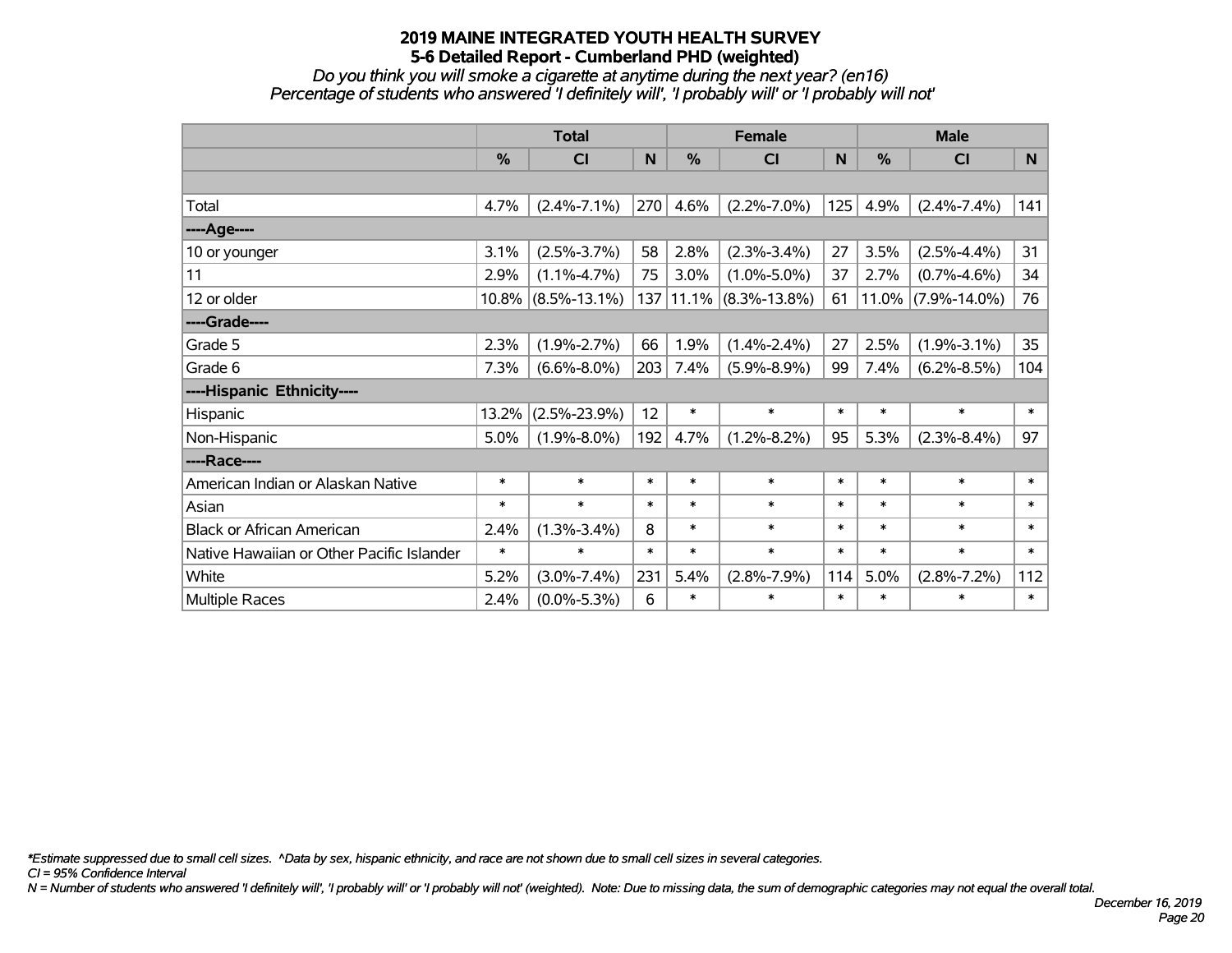# **2019 MAINE INTEGRATED YOUTH HEALTH SURVEY 5-6 Detailed Report - Cumberland PHD (weighted)** *Do you think you will smoke a cigarette at anytime during the next year? (en16\_2)*

|                                           |        | <b>Total</b>        |        |             | <b>Female</b>               |        |        | <b>Male</b>                        |        |
|-------------------------------------------|--------|---------------------|--------|-------------|-----------------------------|--------|--------|------------------------------------|--------|
|                                           | %      | <b>CI</b>           | N      | %           | <b>CI</b>                   | N      | %      | C <sub>l</sub>                     | N      |
|                                           |        |                     |        |             |                             |        |        |                                    |        |
| Total                                     | 95.3%  | $(92.9\% - 97.6\%)$ |        |             | 5,432 95.4% (93.0%-97.8%)   |        |        | $ 2,599 95.1\%  (92.6\% - 97.6\%)$ | 2,724  |
| ----Age----                               |        |                     |        |             |                             |        |        |                                    |        |
| 10 or younger                             | 96.9%  | $(96.3\% - 97.5\%)$ |        | 1,787 97.2% | $(96.6\% - 97.7\%)$         | 909    | 96.5%  | $(95.6\% - 97.5\%)$                | 873    |
| 11                                        | 97.1%  | $(95.3\% - 98.9\%)$ |        |             | 2,490 97.0% (95.0%-99.0%)   | 1,203  |        | $97.3\%$ (95.4%-99.3%)             | 1,229  |
| 12 or older                               | 89.2%  | $(86.9\% - 91.5\%)$ |        |             | $1,131$ 88.9% (86.2%-91.7%) | 487    |        | 89.0% (86.0%-92.1%)                | 615    |
| ----Grade----                             |        |                     |        |             |                             |        |        |                                    |        |
| Grade 5                                   | 97.7%  | $(97.3\% - 98.1\%)$ |        | 2,798 98.1% | $(97.6\% - 98.6\%)$         | 1,365  | 97.5%  | $(96.9\% - 98.1\%)$                | 1,387  |
| Grade 6                                   | 92.7%  | $(92.0\% - 93.4\%)$ |        |             | 2,587 92.6% (91.1%-94.1%)   |        |        | 1,232 92.6% (91.5%-93.8%)          | 1,315  |
| ----Hispanic Ethnicity----                |        |                     |        |             |                             |        |        |                                    |        |
| Hispanic                                  | 86.8%  | $(76.1\% - 97.5\%)$ | 81     | $\ast$      | $\ast$                      | $\ast$ | $\ast$ | $\ast$                             | $\ast$ |
| Non-Hispanic                              | 95.0%  | $(92.0\% - 98.1\%)$ |        |             | 3,686 95.3% (91.8%-98.8%)   | 1,921  |        | 94.7% (91.6%-97.7%)                | 1,720  |
| ----Race----                              |        |                     |        |             |                             |        |        |                                    |        |
| American Indian or Alaskan Native         | $\ast$ | $\ast$              | $\ast$ | $\ast$      | $\ast$                      | $\ast$ | $\ast$ | $\ast$                             | $\ast$ |
| Asian                                     | $\ast$ | $\ast$              | $\ast$ | $\ast$      | $\ast$                      | $\ast$ | $\ast$ | $\ast$                             | $\ast$ |
| <b>Black or African American</b>          | 97.6%  | $(96.6\% - 98.7\%)$ | 316    | $\ast$      | $\ast$                      | $\ast$ | $\ast$ | $\ast$                             | $\ast$ |
| Native Hawaiian or Other Pacific Islander | $\ast$ | $\ast$              | $\ast$ | $\ast$      | $\ast$                      | $\ast$ | $\ast$ | $\ast$                             | $\ast$ |
| White                                     | 94.8%  | $(92.6\% - 97.0\%)$ |        |             | 4,188 94.6% (92.1%-97.2%)   | 2,021  | 95.0%  | $(92.8\% - 97.2\%)$                | 2,115  |

Multiple Races 97.6% (94.7%-100.0%) 243 \* \* \* \* \* \*

*Percentage of students who answered 'I definitely will not'*

*\*Estimate suppressed due to small cell sizes. ^Data by sex, hispanic ethnicity, and race are not shown due to small cell sizes in several categories.*

*CI = 95% Confidence Interval*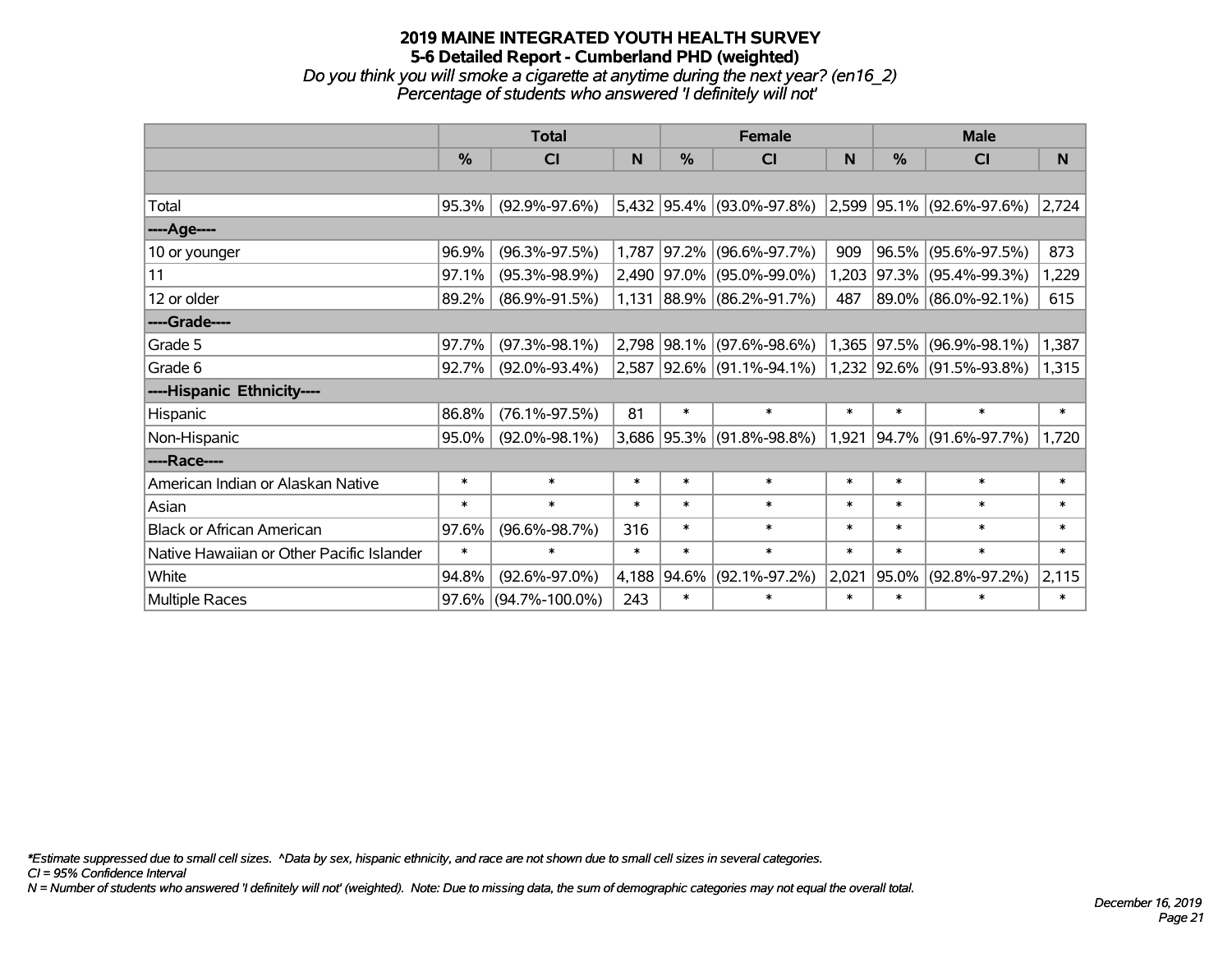*If one of your best friends offered you a cigarette, would you smoke it? (en17) Percentage of students who answered 'Definitely yes', 'Probably yes' or 'Probably not'*

|                                           | <b>Total</b>  |                     |        |        | <b>Female</b>               |        | <b>Male</b> |                            |        |  |
|-------------------------------------------|---------------|---------------------|--------|--------|-----------------------------|--------|-------------|----------------------------|--------|--|
|                                           | $\frac{0}{0}$ | <b>CI</b>           | N      | %      | <b>CI</b>                   | N      | $\%$        | <b>CI</b>                  | N      |  |
|                                           |               |                     |        |        |                             |        |             |                            |        |  |
| Total                                     | 8.6%          | $(5.4\% - 11.9\%)$  | 495    | 6.9%   | $(0.7\% - 13.2\%)$          |        |             | 187   10.3%   (8.0%-12.5%) | 299    |  |
| ----Age----                               |               |                     |        |        |                             |        |             |                            |        |  |
| 10 or younger                             | 4.5%          | $(1.5\% - 7.5\%)$   | 83     | 0.9%   | $(0.0\% - 2.8\%)$           | 9      | 8.2%        | $(3.6\% - 12.8\%)$         | 74     |  |
| 11                                        | 7.9%          | $(5.6\% - 10.1\%)$  | 202    | 6.0%   | $(1.9\% - 10.1\%)$          | 74     | 9.7%        | $(3.5\% - 16.0\%)$         | 124    |  |
| 12 or older                               | 16.1%         | $(11.6\% - 20.5\%)$ |        |        | 209   18.9%   (14.7%-23.1%) |        | 103   13.9% | $(9.2\% - 18.5\%)$         | 101    |  |
| ----Grade----                             |               |                     |        |        |                             |        |             |                            |        |  |
| Grade 5                                   | 5.8%          | $(4.2\% - 7.4\%)$   | 168    | 0.9%   | $(0.0\% - 2.7\%)$           | 13     | $ 10.4\% $  | $(8.1\% - 12.8\%)$         | 151    |  |
| Grade 6                                   | 11.4%         | $(8.2\% - 14.6\%)$  |        |        | 320   13.2%   (10.1%-16.3%) |        |             | 174 10.2% (6.6%-13.8%)     | 145    |  |
| ----Hispanic Ethnicity----                |               |                     |        |        |                             |        |             |                            |        |  |
| Hispanic                                  | 17.6%         | $(4.5\% - 30.7\%)$  | 17     | $\ast$ | $\ast$                      | $\ast$ | $\ast$      | $\ast$                     | $\ast$ |  |
| Non-Hispanic                              | 8.8%          | $(5.5\% - 12.2\%)$  | 344    | 8.2%   | $(2.1\% - 14.2\%)$          | 163    | 9.8%        | $(7.0\% - 12.5\%)$         | 181    |  |
| ----Race----                              |               |                     |        |        |                             |        |             |                            |        |  |
| American Indian or Alaskan Native         | 8.8%          | $(0.0\% - 19.1\%)$  | 11     | $\ast$ | $\ast$                      | $\ast$ | $\ast$      | $\ast$                     | $\ast$ |  |
| Asian                                     | 2.9%          | $(0.0\% - 6.4\%)$   | 6      | $\ast$ | $\ast$                      | $\ast$ | $\ast$      | $\ast$                     | $\ast$ |  |
| <b>Black or African American</b>          | 7.0%          | $(3.5\% - 10.6\%)$  | 23     | 4.2%   | $(0.0\% - 9.9\%)$           | 7      | 9.9%        | $(0.9\% - 18.9\%)$         | 16     |  |
| Native Hawaiian or Other Pacific Islander | $\ast$        | $\ast$              | $\ast$ | $\ast$ | $\ast$                      | $\ast$ | $\ast$      | $\ast$                     | $\ast$ |  |
| White                                     | 9.0%          | $(6.5\% - 11.4\%)$  | 399    | 6.6%   | $(0.5\% - 12.7\%)$          | 140    | 11.0%       | $(8.3\% - 13.8\%)$         | 250    |  |
| Multiple Races                            | 10.2%         | $(0.0\% - 21.4\%)$  | 25     | 17.4%  | $(5.3\% - 29.4\%)$          | 19     | 4.6%        | $(0.0\% - 14.0\%)$         | 6      |  |

*\*Estimate suppressed due to small cell sizes. ^Data by sex, hispanic ethnicity, and race are not shown due to small cell sizes in several categories.*

*CI = 95% Confidence Interval*

*N = Number of students who answered 'Definitely yes', 'Probably yes' or 'Probably not' (weighted). Note: Due to missing data, the sum of demographic categories may not equal the overall total.*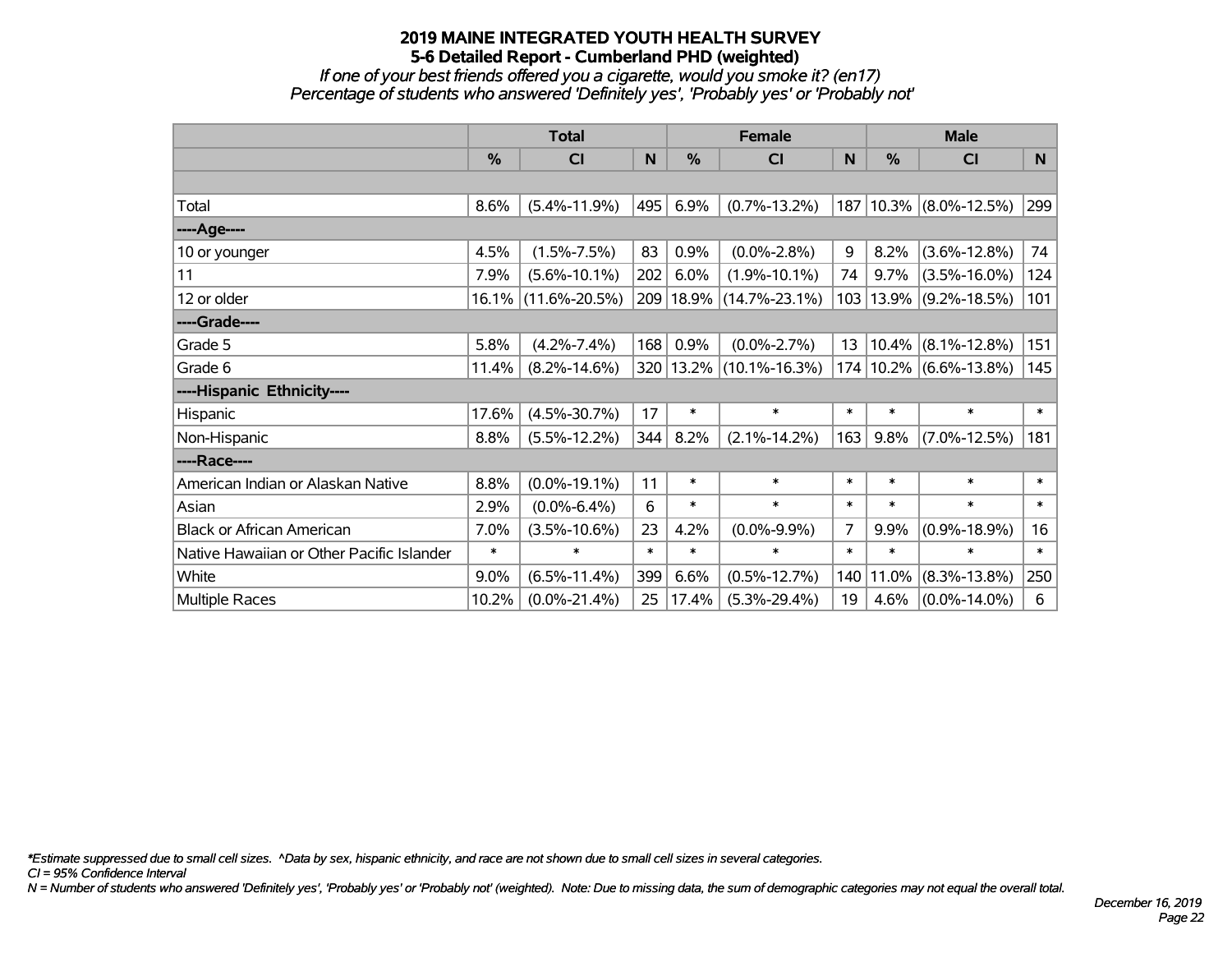*Percentage of students who are susceptible to cigarette use (among all students including those who have tried or are current cigarette users) (entobsus)*

|                                           | <b>Total</b> |                        |        |           | <b>Female</b>             | <b>Male</b> |               |                             |        |
|-------------------------------------------|--------------|------------------------|--------|-----------|---------------------------|-------------|---------------|-----------------------------|--------|
|                                           | %            | <b>CI</b>              | N      | %         | <b>CI</b>                 | N           | $\frac{0}{0}$ | <b>CI</b>                   | N.     |
|                                           |              |                        |        |           |                           |             |               |                             |        |
| Total                                     |              | 13.8% (11.8%-15.8%)    |        | 779 10.8% | $(4.9\% - 16.8\%)$        |             |               | 293 16.7% (13.8%-19.5%)     | 472    |
| ----Age----                               |              |                        |        |           |                           |             |               |                             |        |
| 10 or younger                             | 9.4%         | $(8.3\% - 10.6\%)$     | 173    | 3.3%      | $(2.6\% - 4.1\%)$         | 31          | 15.8%         | $(12.6\% - 19.0\%)$         | 142    |
| 11                                        | 12.6%        | $(9.4\% - 15.9\%)$     | 321    | 9.9%      | $(7.1\% - 12.6\%)$        |             | 121 15.3%     | $(8.2\% - 22.3\%)$          | 190    |
| 12 or older                               |              | 22.8% (18.7%-26.9%)    |        |           | 284 25.8% (20.4%-31.1%)   |             |               | 140 20.6% (17.5%-23.8%)     | 140    |
| ----Grade----                             |              |                        |        |           |                           |             |               |                             |        |
| Grade 5                                   |              | $11.6\%$ (10.3%-12.8%) | 330    | 4.3%      | $(3.6\% - 5.0\%)$         | 59          |               | 18.5% (16.1%-20.9%)         | 262    |
| Grade 6                                   |              | 16.1% (14.3%-17.9%)    |        |           | 441  17.8%  (15.8%-19.7%) |             |               | 233 14.9% (12.5%-17.3%)     | 207    |
| ----Hispanic Ethnicity----                |              |                        |        |           |                           |             |               |                             |        |
| Hispanic                                  | 18.2%        | $(4.7\% - 31.7\%)$     | 17     | $\ast$    | $\ast$                    | $\ast$      | $\ast$        | $\ast$                      | $\ast$ |
| Non-Hispanic                              | 13.3%        | $(9.4\% - 17.2\%)$     |        | 510 12.4% | $(6.2\% - 18.6\%)$        |             |               | 246   14.6%   (12.5%-16.7%) | 262    |
| ----Race----                              |              |                        |        |           |                           |             |               |                             |        |
| American Indian or Alaskan Native         | 9.2%         | $(0.0\% - 19.7\%)$     | 11     | $\ast$    | $\ast$                    | $\ast$      | $\ast$        | $\ast$                      | $\ast$ |
| Asian                                     | 8.5%         | $(0.0\% - 19.5\%)$     | 17     | $\ast$    | $\ast$                    | $\ast$      | $\ast$        | $\ast$                      | $\ast$ |
| <b>Black or African American</b>          | 10.1%        | $(5.9\% - 14.3\%)$     | 33     | 4.8%      | $(0.0\% - 10.7\%)$        | 8           | 15.7%         | $(9.4\% - 21.9\%)$          | 25     |
| Native Hawaiian or Other Pacific Islander | $\ast$       | $\ast$                 | $\ast$ | $\ast$    | $\ast$                    | $\ast$      | $\ast$        | $\ast$                      | $\ast$ |
| White                                     | 14.4%        | $(13.1\% - 15.7\%)$    | 629    | 11.5%     | $(6.0\% - 17.0\%)$        | 243         | 16.9%         | $(12.6\% - 21.1\%)$         | 372    |
| <b>Multiple Races</b>                     | 12.3%        | $(0.0\% - 25.8\%)$     | 30     | 15.0%     | $(5.1\% - 24.9\%)$        |             | $16 10.1\%$   | $(0.0\% - 25.9\%)$          | 14     |

*\*Estimate suppressed due to small cell sizes. ^Data by sex, hispanic ethnicity, and race are not shown due to small cell sizes in several categories.*

*CI = 95% Confidence Interval*

*N = Number of students who are susceptible to cigarette use (among all students including those who have tried or are current cigarette users) (weighted). Note: Due to missing data, the sum of demographic categories may not equal the overall total.*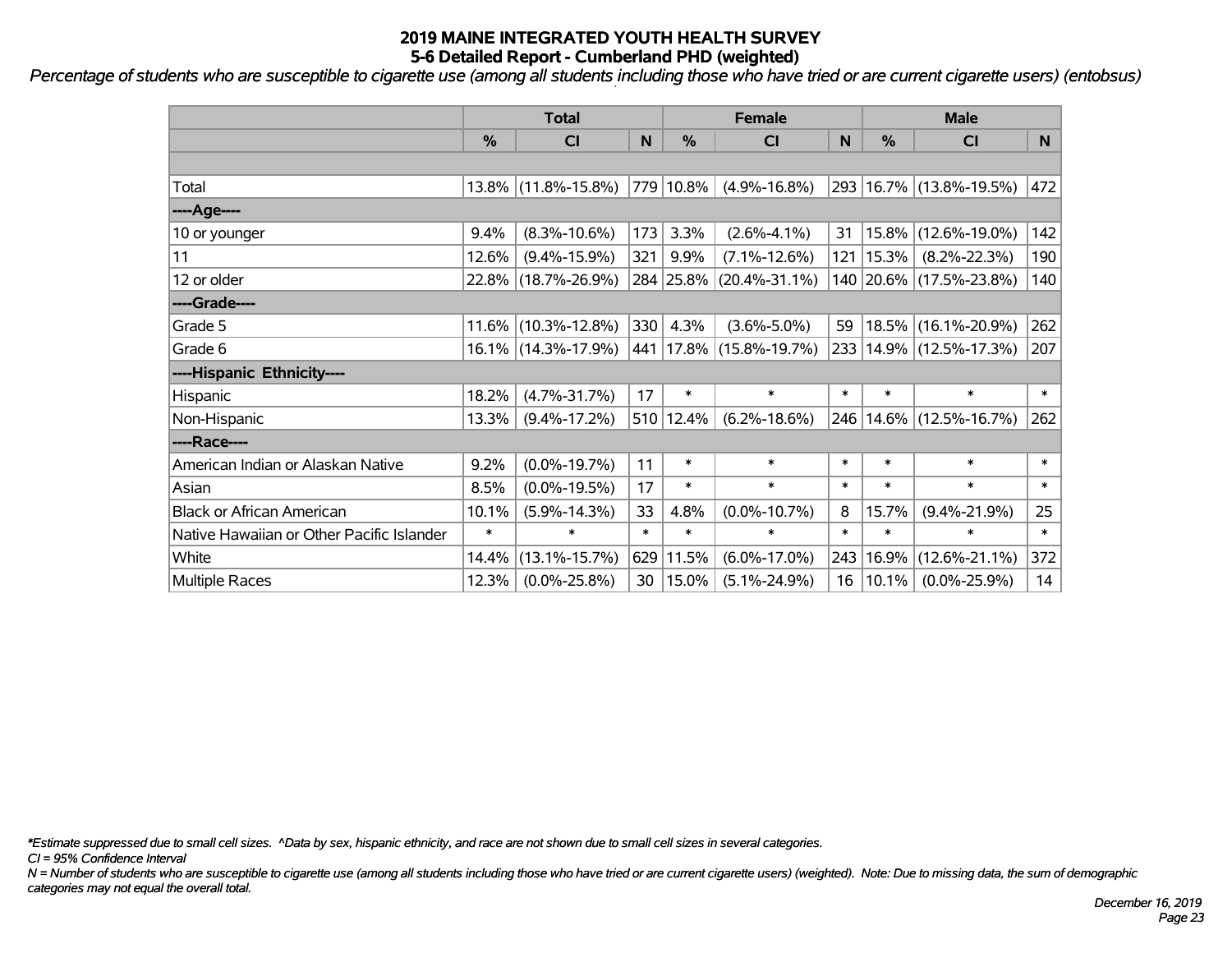*Percentage of students who are susceptible to cigarette use (among students who have never tried cigarettes) (entobsus\_2)*

|                                           | <b>Total</b>  |                        |        |           | <b>Female</b>               |        | <b>Male</b> |                             |        |  |
|-------------------------------------------|---------------|------------------------|--------|-----------|-----------------------------|--------|-------------|-----------------------------|--------|--|
|                                           | $\frac{0}{0}$ | CI                     | N      | %         | <b>CI</b>                   | N      | %           | <b>CI</b>                   | N      |  |
|                                           |               |                        |        |           |                             |        |             |                             |        |  |
| Total                                     |               | $13.2\%$ (11.6%-14.8%) |        | 735 10.3% | $(4.8\% - 15.8\%)$          |        |             | 275   16.0%   (12.6%-19.4%) | 446    |  |
| ----Age----                               |               |                        |        |           |                             |        |             |                             |        |  |
| 10 or younger                             | 9.4%          | $(8.3\% - 10.6\%)$     | 173    | 3.3%      | $(2.6\% - 4.1\%)$           | 31     | 15.8%       | $(12.6\% - 19.0\%)$         | 142    |  |
| 11                                        | 12.1%         | $(8.5\% - 15.7\%)$     | 304    | 9.2%      | $(6.8\% - 11.5\%)$          | 111    | 14.9%       | $(7.5\% - 22.3\%)$          | 184    |  |
| 12 or older                               |               | 21.3% (16.1%-26.5%)    |        |           | 257 25.0% (18.5%-31.4%)     |        |             | 132   18.5%   (14.0%-22.9%) | 120    |  |
| ----Grade----                             |               |                        |        |           |                             |        |             |                             |        |  |
| Grade 5                                   |               | $11.6\%$ (10.3%-12.8%) | 330    | 4.3%      | $(3.6\% - 5.0\%)$           | 59     | 18.5%       | $(16.1\% - 20.9\%)$         | 262    |  |
| Grade 6                                   |               | 14.9% (13.1%-16.7%)    |        |           | 398   16.8%   (14.7%-18.8%) |        |             | 216 13.4% (11.2%-15.6%)     | 181    |  |
| ----Hispanic Ethnicity----                |               |                        |        |           |                             |        |             |                             |        |  |
| Hispanic                                  | 16.0%         | $(2.2\% - 29.8\%)$     | 14     | $\ast$    | $\ast$                      | $\ast$ | $\ast$      | $\ast$                      | $\ast$ |  |
| Non-Hispanic                              | 12.6%         | $(9.1\% - 16.0\%)$     |        | 474 11.7% | $(6.0\% - 17.5\%)$          |        | 232 13.7%   | $(11.8\% - 15.6\%)$         | 242    |  |
| ----Race----                              |               |                        |        |           |                             |        |             |                             |        |  |
| American Indian or Alaskan Native         | 9.2%          | $(0.0\% - 19.7\%)$     | 11     | $\ast$    | $\ast$                      | $\ast$ | $\ast$      | $\ast$                      | $\ast$ |  |
| Asian                                     | 8.5%          | $(0.0\% - 19.5\%)$     | 17     | $\ast$    | $\ast$                      | $\ast$ | $\ast$      | $\ast$                      | $\ast$ |  |
| <b>Black or African American</b>          | 9.1%          | $(5.0\% - 13.1\%)$     | 29     | 4.0%      | $(0.0\% - 9.6\%)$           | 7      | 14.5%       | $(8.8\% - 20.1\%)$          | 22     |  |
| Native Hawaiian or Other Pacific Islander | $\ast$        | $\ast$                 | $\ast$ | $\ast$    | $\ast$                      | $\ast$ | $\ast$      | $\ast$                      | $\ast$ |  |
| White                                     | 13.8%         | $(12.5\% - 15.0\%)$    |        | 595 10.9% | $(5.9\% - 15.9\%)$          | 227    | 16.2%       | $(11.4\% - 21.1\%)$         | 353    |  |
| Multiple Races                            | 12.3%         | $(0.0\% - 25.9\%)$     | 30     | 15.1%     | $(5.1\% - 25.0\%)$          | 16     | 10.1%       | $(0.0\% - 25.9\%)$          | 14     |  |

*\*Estimate suppressed due to small cell sizes. ^Data by sex, hispanic ethnicity, and race are not shown due to small cell sizes in several categories.*

*CI = 95% Confidence Interval*

*N = Number of students who are susceptible to cigarette use (among students who have never tried cigarettes) (weighted). Note: Due to missing data, the sum of demographic categories may not equal the overall total.*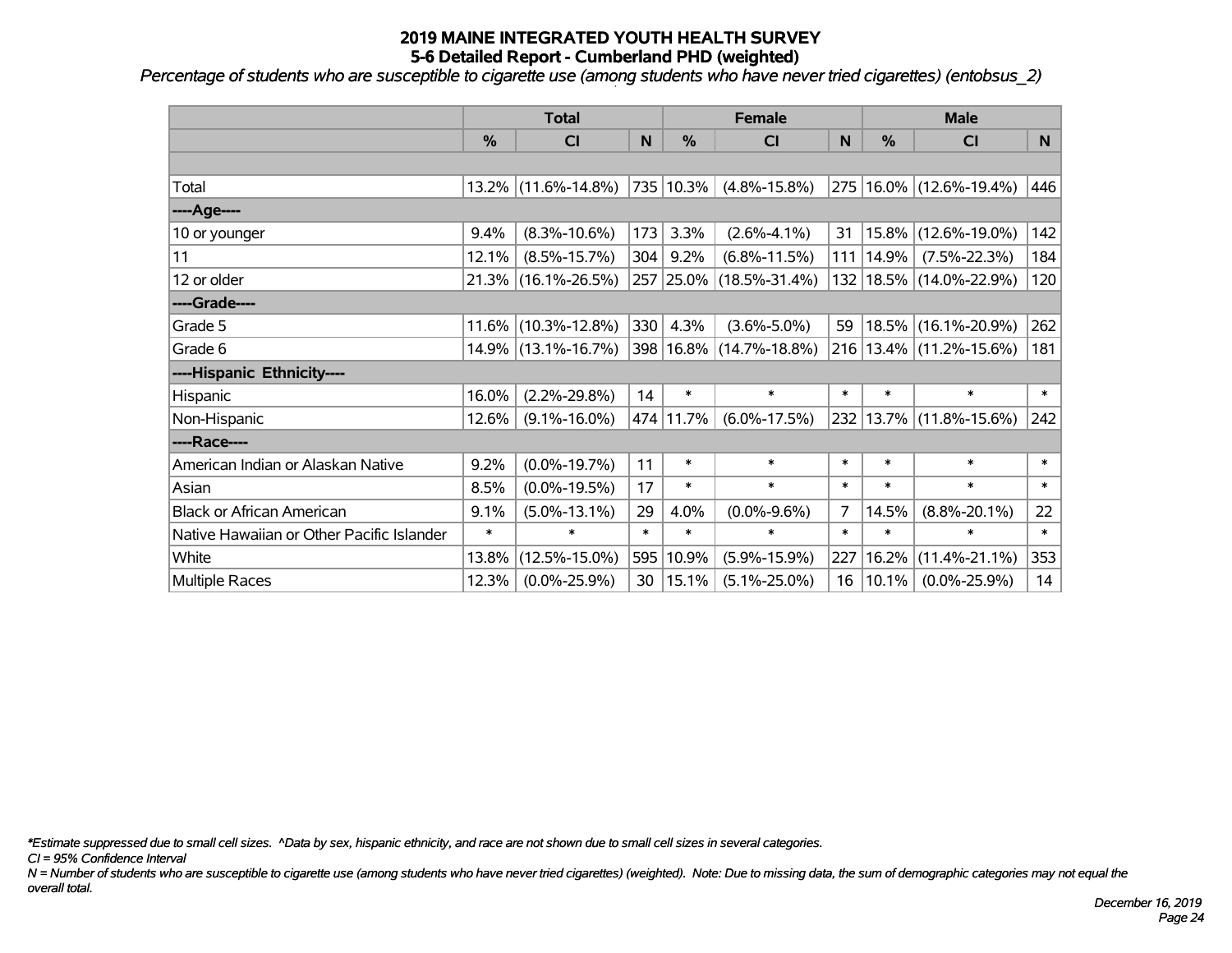#### **2019 MAINE INTEGRATED YOUTH HEALTH SURVEY 5-6 Detailed Report - Cumberland PHD (weighted)** *Have you ever had a drink of alcohol, other than a few sips? (en18a) Percentage of students who answered 'Yes'*

|                                           | <b>Total</b> |                                       |        |               | <b>Female</b>                             |        | <b>Male</b> |                           |        |  |
|-------------------------------------------|--------------|---------------------------------------|--------|---------------|-------------------------------------------|--------|-------------|---------------------------|--------|--|
|                                           | %            | <b>CI</b>                             | N      | $\frac{0}{0}$ | <b>CI</b>                                 | N      | %           | <b>CI</b>                 | N.     |  |
|                                           |              |                                       |        |               |                                           |        |             |                           |        |  |
| Total                                     |              | 4.4% (3.2%-5.6%) 252 2.3% (0.0%-4.6%) |        |               |                                           |        | 62 6.4%     | $(5.5\% - 7.2\%)$         | 185    |  |
| ---- Age----                              |              |                                       |        |               |                                           |        |             |                           |        |  |
| 10 or younger                             | 2.7%         | $(1.7\% - 3.7\%)$                     | 50     | $\ast$        | $\ast$                                    | $\ast$ | $\ast$      | $\ast$                    | $\ast$ |  |
| 11                                        | $4.2\%$      | $(3.2\% - 5.2\%)$                     |        |               | $108$ 2.0% (0.3%-3.6%)                    |        | 24 6.2%     | $(4.9\% - 7.6\%)$         | 79     |  |
| 12 or older                               |              | $7.3\%$ (5.7%-8.8%)                   |        |               | 94 $\left  6.9\% \right  (4.5\% - 9.2\%)$ |        |             | $ 37 7.8\% $ (5.5%-10.2%) | 56     |  |
| ----Grade----                             |              |                                       |        |               |                                           |        |             |                           |        |  |
| Grade 5                                   | 3.2%         | $(2.7\% - 3.8\%)$                     | 94     | $\ast$        | $\ast$                                    | $\ast$ | $\ast$      | $\ast$                    | $\ast$ |  |
| Grade 6                                   |              | $5.7\%$ (4.6%-6.7%)                   |        |               | $158 \mid 4.7\% \mid (3.1\% - 6.2\%)$     |        | 62 6.7%     | $(5.4\% - 8.0\%)$         | 95     |  |
| ----Hispanic Ethnicity----                |              |                                       |        |               |                                           |        |             |                           |        |  |
| Hispanic                                  | $\ast$       | $\ast$                                | $\ast$ | $\ast$        | $\ast$                                    | $\ast$ | $\ast$      | $\ast$                    | $\ast$ |  |
| Non-Hispanic                              |              | $3.5\%$ (1.4%-5.6%)                   |        |               | $137 2.5\% $ (0.4%-4.6%)                  |        | 50 4.6%     | $(2.2\% - 7.1\%)$         | 86     |  |
| ----Race----                              |              |                                       |        |               |                                           |        |             |                           |        |  |
| American Indian or Alaskan Native         | $\ast$       | $\ast$                                | $\ast$ | $\ast$        | $\ast$                                    | $\ast$ | $\ast$      | $\ast$                    | $\ast$ |  |
| Asian                                     | $\ast$       | $\ast$                                | $\ast$ | $\ast$        | $\ast$                                    | $\ast$ | $\ast$      | $\ast$                    | $\ast$ |  |
| <b>Black or African American</b>          | 1.8%         | $(0.2\% - 3.3\%)$                     | 6      | $\ast$        | $\ast$                                    | $\ast$ | $\ast$      | $\ast$                    | $\ast$ |  |
| Native Hawaiian or Other Pacific Islander | $\ast$       | $\ast$                                | $\ast$ | $\ast$        | $\ast$                                    | $\ast$ | $\ast$      | $\ast$                    | $\ast$ |  |
| White                                     | 4.5%         | $(2.8\% - 6.2\%)$                     |        | 200 2.5%      | $(0.0\% - 5.2\%)$                         |        | 54 6.2%     | $(4.9\% - 7.6\%)$         | 141    |  |
| Multiple Races                            | $3.2\%$      | $(0.0\% - 7.1\%)$                     | 8      | $\ast$        | $\ast$                                    | $\ast$ | $\ast$      | $\ast$                    | $\ast$ |  |

*\*Estimate suppressed due to small cell sizes. ^Data by sex, hispanic ethnicity, and race are not shown due to small cell sizes in several categories.*

*CI = 95% Confidence Interval*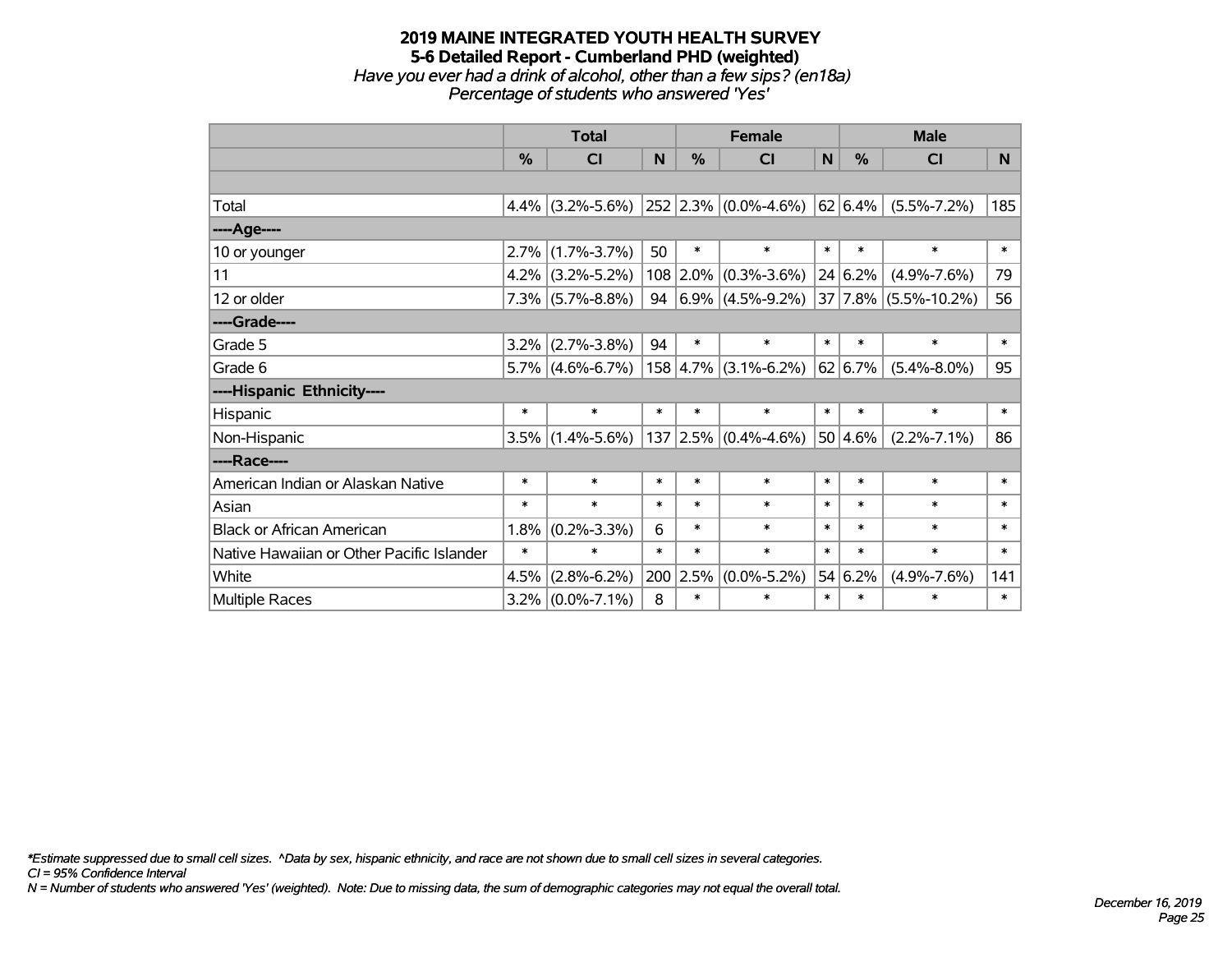*During the past 30 days, on how many days did you have at least one drink of alcohol? (en19) Percentage of students who answered at least 1 day*

|                                           | <b>Total</b> |                   |                | <b>Female</b> |                           |        | <b>Male</b>  |                   |              |
|-------------------------------------------|--------------|-------------------|----------------|---------------|---------------------------|--------|--------------|-------------------|--------------|
|                                           | %            | CI                | $\mathsf{N}$   | %             | <b>CI</b>                 | N      | %            | CI                | $\mathsf{N}$ |
|                                           |              |                   |                |               |                           |        |              |                   |              |
| Total                                     | 0.4%         | $(0.0\% - 0.8\%)$ |                |               | $25 0.4\% $ (0.0%-1.0%)   |        | $ 12 0.4\% $ | $(0.0\% - 0.9\%)$ | 12           |
| ----Age----                               |              |                   |                |               |                           |        |              |                   |              |
| 10 or younger                             | $\ast$       | $\ast$            | $\ast$         | $\ast$        | $\ast$                    | $\ast$ | $\ast$       | $\ast$            | $\ast$       |
| 11                                        | 0.5%         | $(0.1\% - 1.0\%)$ | 13             | $\ast$        | $\ast$                    | $\ast$ | $\ast$       | $\ast$            | $\ast$       |
| 12 or older                               | $0.6\%$      | $(0.1\% - 1.1\%)$ | $\overline{7}$ | $\ast$        | $\ast$                    | $\ast$ | $\ast$       | $\ast$            | $\ast$       |
| ----Grade----                             |              |                   |                |               |                           |        |              |                   |              |
| Grade 5                                   | $\ast$       | $\ast$            | $\ast$         | $\ast$        | $\ast$                    | $\ast$ | $\ast$       | $\ast$            | $\ast$       |
| Grade 6                                   | 0.7%         | $(0.3\% - 1.1\%)$ | 21             |               | $ 0.9\% $ $(0.4\%$ -1.5%) |        | $12 0.6\% $  | $(0.0\% - 1.1\%)$ | 8            |
| ----Hispanic Ethnicity----                |              |                   |                |               |                           |        |              |                   |              |
| Hispanic                                  | $\ast$       | $\ast$            | $\ast$         | $\ast$        | $\ast$                    | $\ast$ | $\ast$       | $\ast$            | $\ast$       |
| Non-Hispanic                              | 0.5%         | $(0.1\% - 0.8\%)$ | 18             | $\ast$        | $\ast$                    | $\ast$ | $\ast$       | $\ast$            | $\ast$       |
| ----Race----                              |              |                   |                |               |                           |        |              |                   |              |
| American Indian or Alaskan Native         | $\ast$       | $\ast$            | $\ast$         | $\ast$        | $\ast$                    | $\ast$ | $\ast$       | $\ast$            | $\ast$       |
| Asian                                     | $\ast$       | $\ast$            | $\ast$         | $\ast$        | $\ast$                    | $\ast$ | $\ast$       | $\ast$            | $\ast$       |
| <b>Black or African American</b>          | $\ast$       | $\ast$            | $\ast$         | $\ast$        | $\ast$                    | $\ast$ | $\ast$       | $\ast$            | $\ast$       |
| Native Hawaiian or Other Pacific Islander | $\ast$       | $\ast$            | $\ast$         | $\ast$        | $\ast$                    | $\ast$ | $\ast$       | $\ast$            | $\ast$       |
| White                                     | 0.3%         | $(0.0\% - 0.7\%)$ | 15             | *             | $\ast$                    | $\ast$ | $\ast$       | $\ast$            | $\ast$       |
| Multiple Races                            | $\ast$       | $\ast$            | $\ast$         | $\ast$        | $\ast$                    | $\ast$ | $\ast$       | $\ast$            | $\ast$       |

*\*Estimate suppressed due to small cell sizes. ^Data by sex, hispanic ethnicity, and race are not shown due to small cell sizes in several categories.*

*CI = 95% Confidence Interval*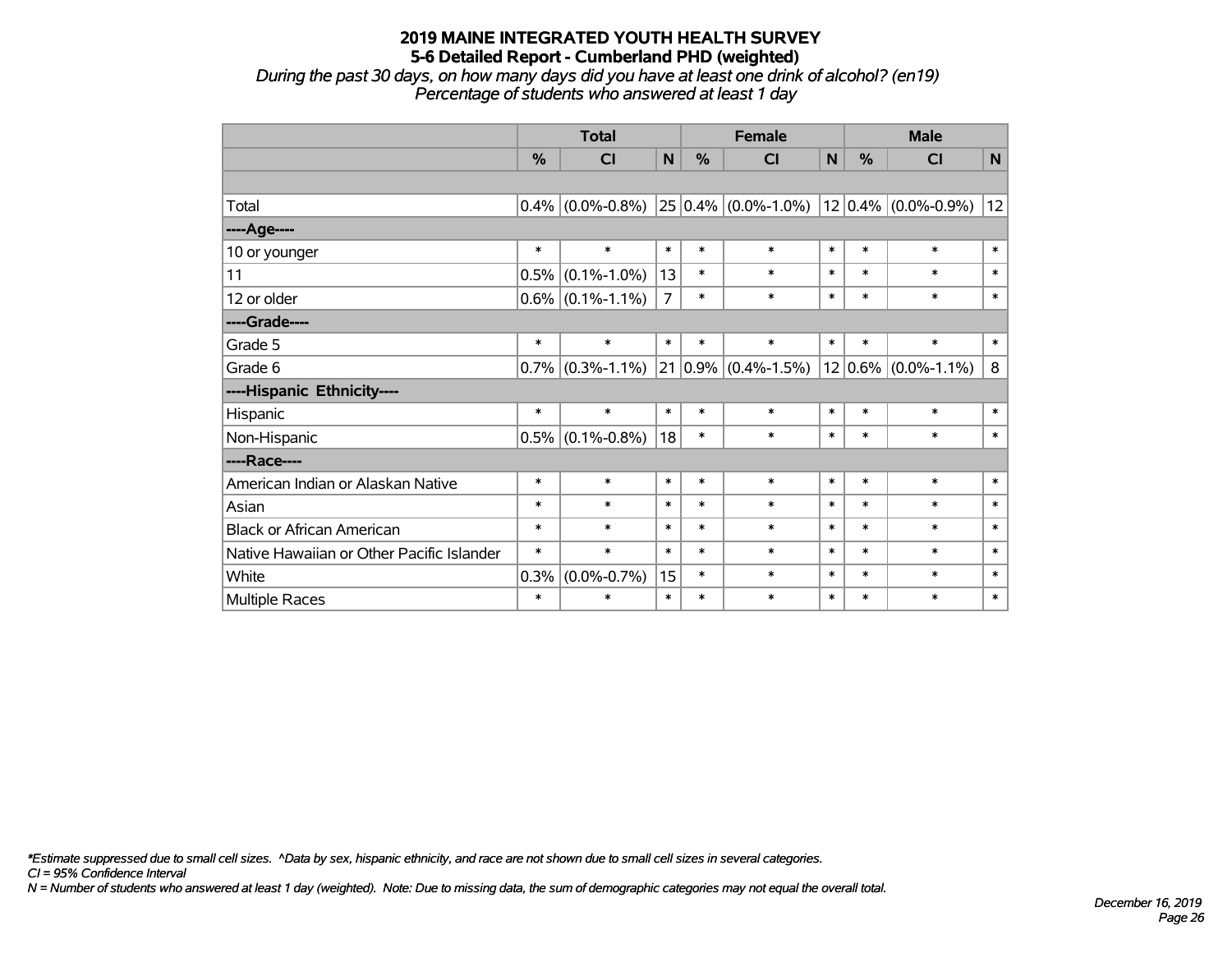*If you wanted to get some alcohol, how easy would it be for you to get some? (en20) Percentage of students who answered 'Sort of easy' or 'Very easy'*

|                                           | <b>Total</b>  |                        |        | <b>Female</b> | <b>Male</b>                 |          |           |                             |              |
|-------------------------------------------|---------------|------------------------|--------|---------------|-----------------------------|----------|-----------|-----------------------------|--------------|
|                                           | $\frac{0}{0}$ | CI                     | N      | $\frac{0}{0}$ | <b>CI</b>                   | <b>N</b> | %         | <b>CI</b>                   | N            |
|                                           |               |                        |        |               |                             |          |           |                             |              |
| Total                                     |               | $16.4\%$ (14.2%-18.5%) |        |               | 889 17.9% (15.0%-20.7%)     |          | 451 15.3% | $(9.8\% - 20.8\%)$          | 429          |
| ----Age----                               |               |                        |        |               |                             |          |           |                             |              |
| 10 or younger                             |               | 12.8% (12.0%-13.5%)    |        | 217 12.8%     | $(7.3\% - 18.2\%)$          | 106      | 12.3%     | $(8.2\% - 16.5\%)$          | 107          |
| 11                                        |               | 16.5% (15.8%-17.3%)    |        |               | 404   19.9%   (14.2%-25.5%) | 231      | 13.8%     | $(8.5\% - 19.2\%)$          | 168          |
| 12 or older                               |               | 21.0% (18.5%-23.6%)    |        |               | 267 21.7% (19.1%-24.3%)     |          |           | 114 21.2% (16.9%-25.5%)     | 153          |
| ----Grade----                             |               |                        |        |               |                             |          |           |                             |              |
| Grade 5                                   |               | 13.9% (13.3%-14.5%)    |        | 369 16.0%     | $(9.2\% - 22.8\%)$          | 196      | 11.9%     | $(6.2\% - 17.6\%)$          | 165          |
| Grade 6                                   |               | 18.8% (17.7%-19.9%)    |        |               | 514 19.7% (17.3%-22.2%)     |          |           | 255   18.5%   (14.7%-22.2%) | 258          |
| ----Hispanic Ethnicity----                |               |                        |        |               |                             |          |           |                             |              |
| Hispanic                                  | 12.8%         | $(2.3\% - 23.3\%)$     | 12     | $\ast$        | $\ast$                      | $\ast$   | $\ast$    | $\ast$                      | $\ast$       |
| Non-Hispanic                              |               | 16.9% (13.4%-20.4%)    |        |               | 639 17.8% (14.6%-21.0%)     | 339      | 16.1%     | $(9.9\% - 22.4\%)$          | 295          |
| ----Race----                              |               |                        |        |               |                             |          |           |                             |              |
| American Indian or Alaskan Native         | $\ast$        | $\ast$                 | $\ast$ | $\ast$        | $\ast$                      | $\ast$   | $\ast$    | $\ast$                      | $\pmb{\ast}$ |
| Asian                                     | 12.9%         | $(0.0\% - 25.9\%)$     | 26     | 10.3%         | $(0.0\% - 25.3\%)$          | 11       | 15.0%     | $(5.0\% - 25.1\%)$          | 14           |
| <b>Black or African American</b>          | 4.8%          | $(2.0\% - 7.7\%)$      | 15     | 5.8%          | $(0.4\% - 11.3\%)$          | 9        | 3.5%      | $(0.6\% - 6.5\%)$           | 6            |
| Native Hawaiian or Other Pacific Islander | $\ast$        | $\ast$                 | $\ast$ | $\ast$        | $\ast$                      | $\ast$   | $\ast$    | $\ast$                      | $\ast$       |
| White                                     | $17.8\%$      | $(15.0\% - 20.7\%)$    |        | 755 19.8%     | $(15.6\% - 24.0\%)$         | 390      | 16.2%     | $(8.7\% - 23.7\%)$          | 357          |
| <b>Multiple Races</b>                     |               | 18.0% (14.4%-21.6%)    |        | 44   13.3%    | $(1.7\% - 25.0\%)$          |          |           | 14 21.6% (15.2%-28.1%)      | 30           |

*\*Estimate suppressed due to small cell sizes. ^Data by sex, hispanic ethnicity, and race are not shown due to small cell sizes in several categories.*

*CI = 95% Confidence Interval*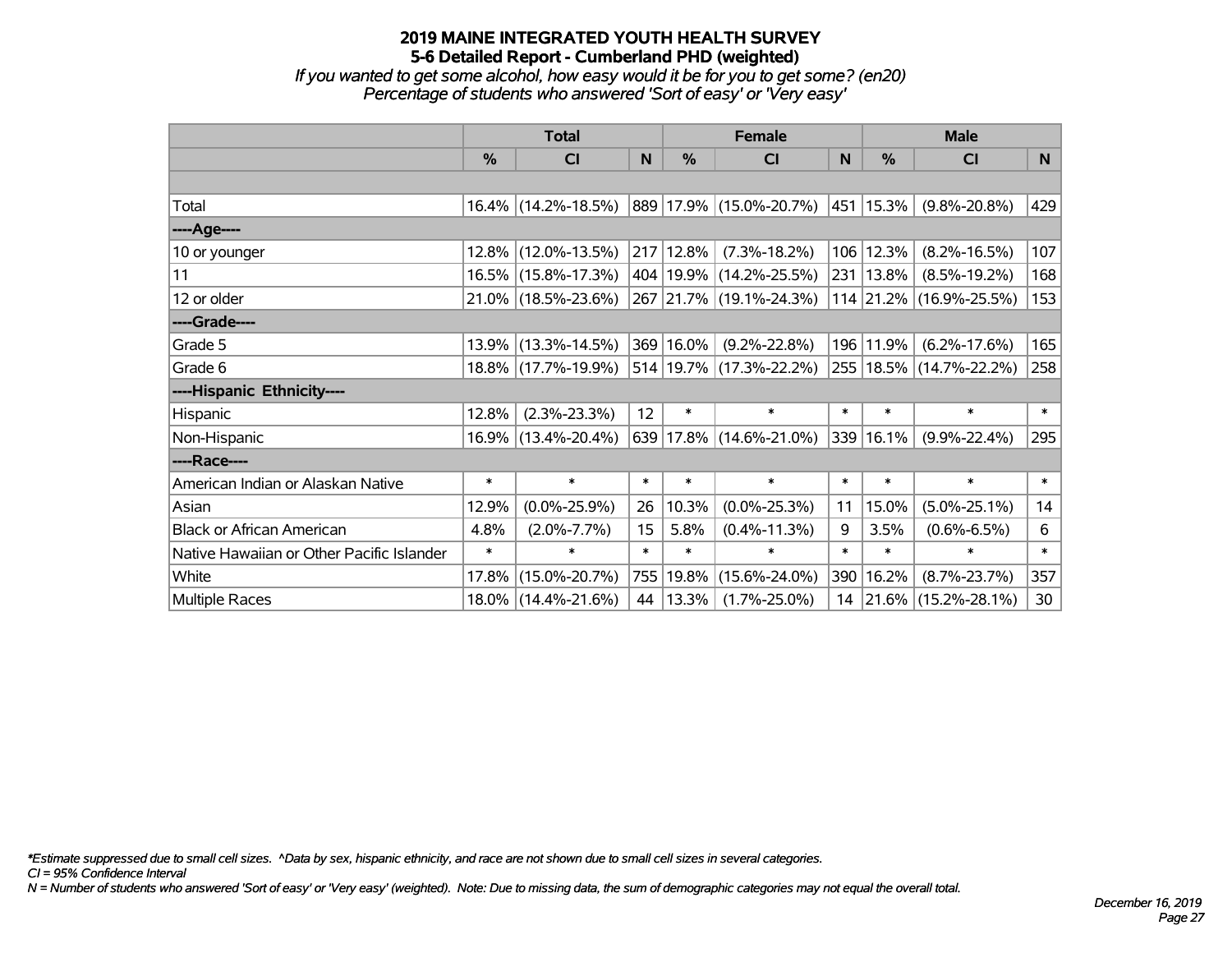*How wrong do your parents feel it would be for you to drink alcohol regularly? (en21) Percentage of students who answered 'A little bit wrong' or 'Not wrong at all'*

|                                           | <b>Total</b>  |                                          |        | <b>Female</b> |                                       |        | <b>Male</b>   |                    |          |  |
|-------------------------------------------|---------------|------------------------------------------|--------|---------------|---------------------------------------|--------|---------------|--------------------|----------|--|
|                                           | $\frac{9}{6}$ | CI                                       | N      | $\frac{0}{2}$ | <b>CI</b>                             | N      | $\frac{0}{2}$ | <b>CI</b>          | <b>N</b> |  |
|                                           |               |                                          |        |               |                                       |        |               |                    |          |  |
| Total                                     |               | $3.7\%$ (2.7%-4.8%) 210 1.2% (0.0%-2.5%) |        |               |                                       |        | 32 6.3%       | $(3.9\% - 8.6\%)$  | 177      |  |
| ----Age----                               |               |                                          |        |               |                                       |        |               |                    |          |  |
| 10 or younger                             | 5.8%          | $(4.2\% - 7.4\%)$                        | 103    | $\ast$        | $\ast$                                | $\ast$ | $\ast$        | $\ast$             | $\ast$   |  |
| 11                                        |               | $1.8\%$ (0.4%-3.2%)                      | 46     |               | $1.4\%$ (0.0%-3.1%)                   |        | 17 2.2%       | $(0.6\% - 3.8\%)$  | 27       |  |
| 12 or older                               |               | $4.7\%$ (2.4%-7.0%)                      |        |               | 60 $\left  2.6\% \right $ (1.2%-3.9%) |        | 14 6.4%       | $(2.9\% - 9.9\%)$  | 47       |  |
| ----Grade----                             |               |                                          |        |               |                                       |        |               |                    |          |  |
| Grade 5                                   | 4.2%          | $(3.6\% - 4.7\%)$                        | 116    | $\ast$        | $\ast$                                | $\ast$ | $\ast$        | $\ast$             | $\ast$   |  |
| Grade 6                                   |               | $3.3\%$ (1.5%-5.1%)                      |        |               | 92   $2.1\%$   $(0.4\% - 3.7\%)$      |        | 27 4.5%       | $(2.4\% - 6.6\%)$  | 64       |  |
| ----Hispanic Ethnicity----                |               |                                          |        |               |                                       |        |               |                    |          |  |
| Hispanic                                  | $\ast$        | $\ast$                                   | $\ast$ | $\ast$        | $\ast$                                | $\ast$ | $\ast$        | $\ast$             | $\ast$   |  |
| Non-Hispanic                              |               | $3.4\%$ (1.8%-5.1%)                      |        |               | $133   1.6\%   (0.0\% - 3.1\%)$       |        | 31 5.5%       | $(3.3\% - 7.7\%)$  | 101      |  |
| ----Race----                              |               |                                          |        |               |                                       |        |               |                    |          |  |
| American Indian or Alaskan Native         | $\ast$        | $\ast$                                   | $\ast$ | $\ast$        | $\ast$                                | $\ast$ | $\ast$        | $\ast$             | $\ast$   |  |
| Asian                                     | $\ast$        | $\ast$                                   | $\ast$ | $\ast$        | $\ast$                                | $\ast$ | $\ast$        | $\ast$             | $\ast$   |  |
| <b>Black or African American</b>          | $\ast$        | $\ast$                                   | $\ast$ | $\ast$        | $\ast$                                | $\ast$ | $\ast$        | $\ast$             | $\ast$   |  |
| Native Hawaiian or Other Pacific Islander | $\ast$        | $\ast$                                   | $\ast$ | $\ast$        | $\ast$                                | $\ast$ | $\ast$        | $\ast$             | $\ast$   |  |
| White                                     | 4.4%          | $(2.8\% - 6.0\%)$                        | 194    | 1.5%          | $(0.0\% - 3.1\%)$                     | 31     | 7.3%          | $(4.1\% - 10.6\%)$ | 163      |  |
| Multiple Races                            | $\ast$        | $\ast$                                   | $\ast$ | $\ast$        | $\ast$                                | $\ast$ | $\ast$        | $\ast$             | $\ast$   |  |

*\*Estimate suppressed due to small cell sizes. ^Data by sex, hispanic ethnicity, and race are not shown due to small cell sizes in several categories.*

*CI = 95% Confidence Interval*

*N = Number of students who answered 'A little bit wrong' or 'Not wrong at all' (weighted). Note: Due to missing data, the sum of demographic categories may not equal the overall total.*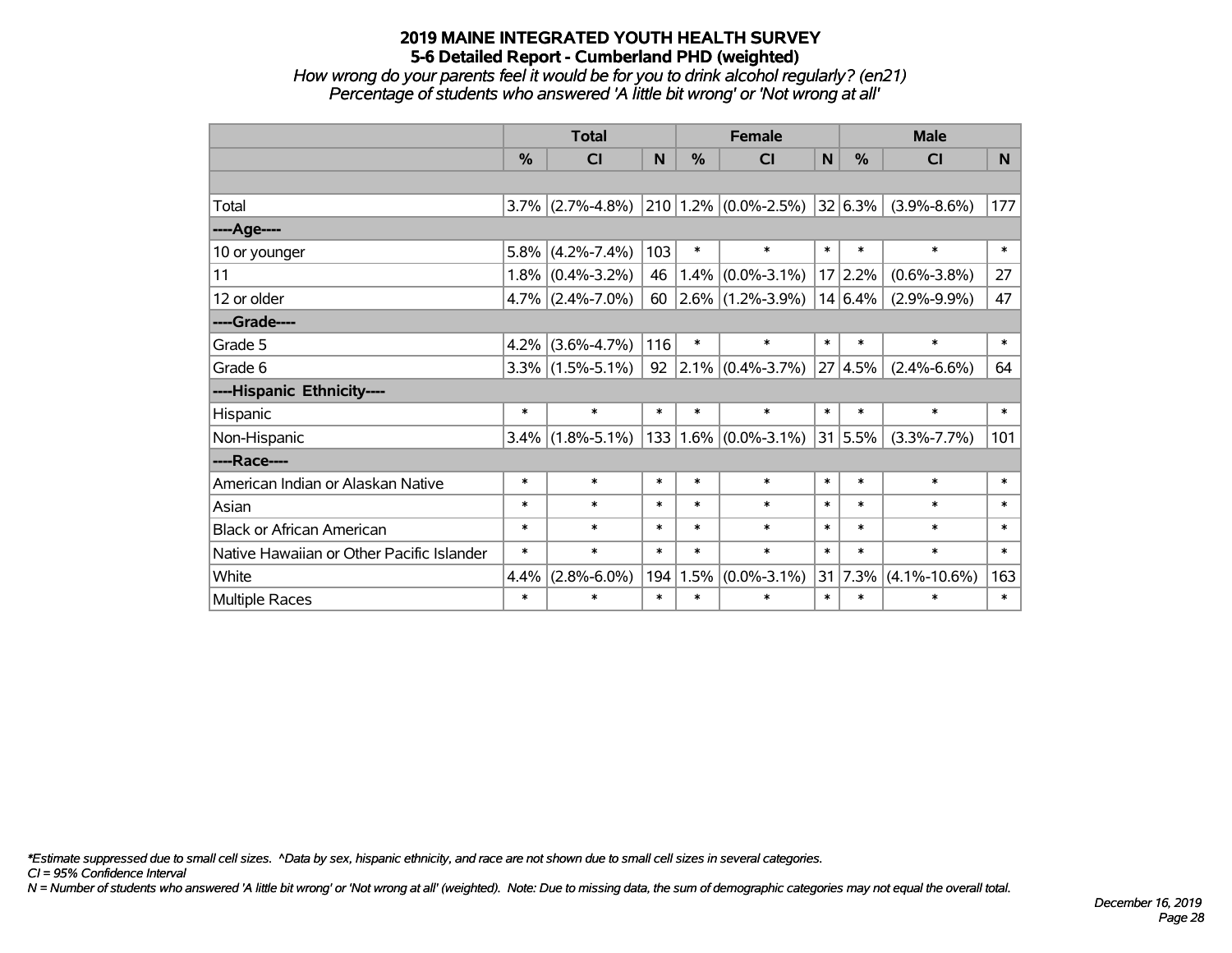#### **2019 MAINE INTEGRATED YOUTH HEALTH SURVEY 5-6 Detailed Report - Cumberland PHD (weighted)** *Have you ever used marijuana? (en53) Percentage of students who answered 'Yes'*

|                                           | <b>Total</b> |                     |        |        | <b>Female</b>            |        | <b>Male</b>  |                              |        |  |
|-------------------------------------------|--------------|---------------------|--------|--------|--------------------------|--------|--------------|------------------------------|--------|--|
|                                           | $\%$         | CI                  | N      | $\%$   | <b>CI</b>                | N      | $\%$         | <b>CI</b>                    | N      |  |
|                                           |              |                     |        |        |                          |        |              |                              |        |  |
| Total                                     | 1.6%         | $(0.2\% - 2.9\%)$   |        |        | $ 87 1.5\% $ (0.1%-2.9%) |        |              | $ 38 1.7\%  (0.1\% - 3.3\%)$ | 49     |  |
| ----Age----                               |              |                     |        |        |                          |        |              |                              |        |  |
| 10 or younger                             | $\ast$       | $\ast$              | $\ast$ | $\ast$ | $\ast$                   | $\ast$ | $\ast$       | $\ast$                       | $\ast$ |  |
| 11                                        | 1.4%         | $(0.4\% - 2.3\%)$   | 35     |        | $1.7\%$ (0.6%-2.7%)      |        | 20 1.2%      | $(0.0\% - 2.4\%)$            | 15     |  |
| 12 or older                               | 3.7%         | $(2.3\% - 5.1\%)$   |        |        | $48 3.4\% $ (0.9%-5.8%)  |        |              | $18 4.1\% $ (1.1%-7.2%)      | 30     |  |
| ----Grade----                             |              |                     |        |        |                          |        |              |                              |        |  |
| Grade 5                                   | 0.5%         | $(0.0\% - 1.3\%)$   | 12     | $\ast$ | $\ast$                   | $\ast$ | $\ast$       | $\ast$                       | $\ast$ |  |
| Grade 6                                   |              | $2.7\%$ (1.9%-3.5%) |        |        | 74 2.9% (1.8%-4.0%)      |        | 38 2.6%      | $(1.0\% - 4.1\%)$            | 36     |  |
| ----Hispanic Ethnicity----                |              |                     |        |        |                          |        |              |                              |        |  |
| Hispanic                                  | $\ast$       | $\ast$              | $\ast$ | $\ast$ | $\ast$                   | $\ast$ | $\ast$       | $\ast$                       | $\ast$ |  |
| Non-Hispanic                              | $2.0\%$      | $(0.7\% - 3.3\%)$   | 77     |        | $1.9\%$ (0.4%-3.5%)      |        | $ 38 2.1\% $ | $(0.6\% - 3.5\%)$            | 39     |  |
| ----Race----                              |              |                     |        |        |                          |        |              |                              |        |  |
| American Indian or Alaskan Native         | $\ast$       | $\ast$              | $\ast$ | $\ast$ | $\ast$                   | $\ast$ | $\ast$       | $\ast$                       | $\ast$ |  |
| Asian                                     | $\ast$       | $\ast$              | $\ast$ | $\ast$ | $\ast$                   | $\ast$ | $\ast$       | $\ast$                       | $\ast$ |  |
| <b>Black or African American</b>          | 1.8%         | $(0.0\% - 4.6\%)$   | 6      | $\ast$ | $\ast$                   | $\ast$ | $\ast$       | $\ast$                       | $\ast$ |  |
| Native Hawaiian or Other Pacific Islander | $\ast$       | $\ast$              | $\ast$ | $\ast$ | $\ast$                   | $\ast$ | $\ast$       | $\ast$                       | $\ast$ |  |
| White                                     | 1.7%         | $(0.2\% - 3.1\%)$   | 71     | 1.6%   | $(0.0\% - 3.2\%)$        | 32     | 1.8%         | $(0.1\% - 3.4\%)$            | 40     |  |
| <b>Multiple Races</b>                     | $\ast$       | $\ast$              | $\ast$ | $\ast$ | *                        | $\ast$ | $\ast$       | ∗                            | $\ast$ |  |

*\*Estimate suppressed due to small cell sizes. ^Data by sex, hispanic ethnicity, and race are not shown due to small cell sizes in several categories.*

*CI = 95% Confidence Interval*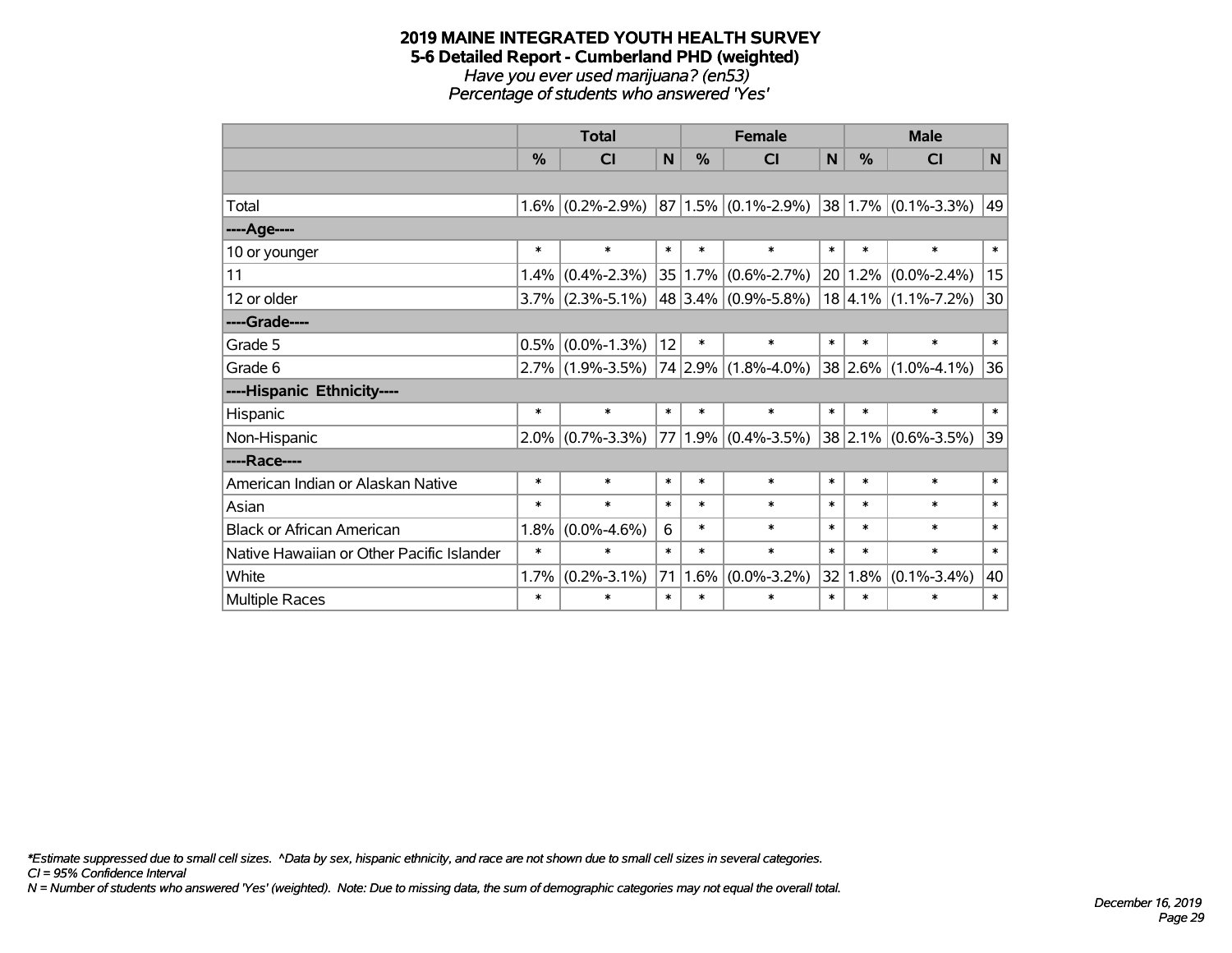*Have you ever sniffed glue, breathed the contents of spray cans, or inhaled any paints or sprays to get high? (en22a) Percentage of students who answered 'Yes'*

|                                           | <b>Total</b> |                    |                | <b>Female</b> |                                 |              | <b>Male</b>   |                         |        |  |
|-------------------------------------------|--------------|--------------------|----------------|---------------|---------------------------------|--------------|---------------|-------------------------|--------|--|
|                                           | %            | <b>CI</b>          | N              | %             | <b>CI</b>                       | $\mathsf{N}$ | $\frac{0}{0}$ | <b>CI</b>               | N      |  |
|                                           |              |                    |                |               |                                 |              |               |                         |        |  |
| Total                                     | 2.2%         | $(1.1\% - 3.3\%)$  |                |               | $123   1.7\%   (0.0\% - 3.3\%)$ |              |               | 45 2.7% (1.8%-3.5%)     | 77     |  |
| ----Age----                               |              |                    |                |               |                                 |              |               |                         |        |  |
| 10 or younger                             | 1.5%         | $(0.8\% - 2.1\%)$  | 26             | $\ast$        | $\ast$                          | $\ast$       | $\ast$        | $\ast$                  | $\ast$ |  |
| 11                                        | 1.9%         | $(0.5\% - 3.2\%)$  | 48             |               | $1.6\%$ (0.0%-3.1%)             |              | 19 2.1%       | $(0.2\% - 4.1\%)$       | 27     |  |
| 12 or older                               | 3.8%         | $(2.2\% - 5.4\%)$  | 50             |               | $ 4.7\% $ (1.0%-8.4%)           |              |               | 26 3.3% (0.9%-5.6%)     | 24     |  |
| ----Grade----                             |              |                    |                |               |                                 |              |               |                         |        |  |
| Grade 5                                   | 1.1%         | $(0.5\% - 1.7\%)$  | 30             | $\ast$        | $\ast$                          | $\ast$       | $\ast$        | $\ast$                  | $\ast$ |  |
| Grade 6                                   | 3.3%         | $(2.9\% - 3.8\%)$  | 93             |               | $3.4\%$ (2.4%-4.3%)             |              |               | $45 3.2\% $ (2.4%-4.1%) | 46     |  |
| ----Hispanic Ethnicity----                |              |                    |                |               |                                 |              |               |                         |        |  |
| Hispanic                                  | 6.4%         | $(0.0\% - 17.1\%)$ | 6              | $\ast$        | $\ast$                          | $\ast$       | $\ast$        | $\ast$                  | $\ast$ |  |
| Non-Hispanic                              | 1.9%         | $(0.6\% - 3.1\%)$  | 72             |               | $1.7\%$ (0.2%-3.3%)             |              | 35 2.0%       | $(0.6\% - 3.4\%)$       | 37     |  |
| ----Race----                              |              |                    |                |               |                                 |              |               |                         |        |  |
| American Indian or Alaskan Native         | 4.5%         | $(0.0\% - 11.5\%)$ | 6              | $\ast$        | $\ast$                          | $\ast$       | $\ast$        | $\ast$                  | $\ast$ |  |
| Asian                                     | $\ast$       | $\ast$             | $\ast$         | $\ast$        | $\ast$                          | $\ast$       | $\ast$        | $\ast$                  | $\ast$ |  |
| <b>Black or African American</b>          | 2.1%         | $(1.0\% - 3.1\%)$  | $\overline{7}$ | $\ast$        | $\ast$                          | $\ast$       | $\ast$        | $\ast$                  | $\ast$ |  |
| Native Hawaiian or Other Pacific Islander | $\ast$       | $\ast$             | $\ast$         | $\ast$        | $\ast$                          | $\ast$       | $\ast$        | $\ast$                  | $\ast$ |  |
| White                                     | 2.1%         | $(1.3\% - 3.0\%)$  | 94             | 1.6%          | $(0.0\% - 3.3\%)$               | 33           | 2.6%          | $(1.9\% - 3.3\%)$       | 59     |  |
| Multiple Races                            | 3.6%         | $(0.0\% - 8.6\%)$  | 9              | $\ast$        | $\ast$                          | $\ast$       | $\ast$        | $\ast$                  | $\ast$ |  |

*\*Estimate suppressed due to small cell sizes. ^Data by sex, hispanic ethnicity, and race are not shown due to small cell sizes in several categories.*

*CI = 95% Confidence Interval*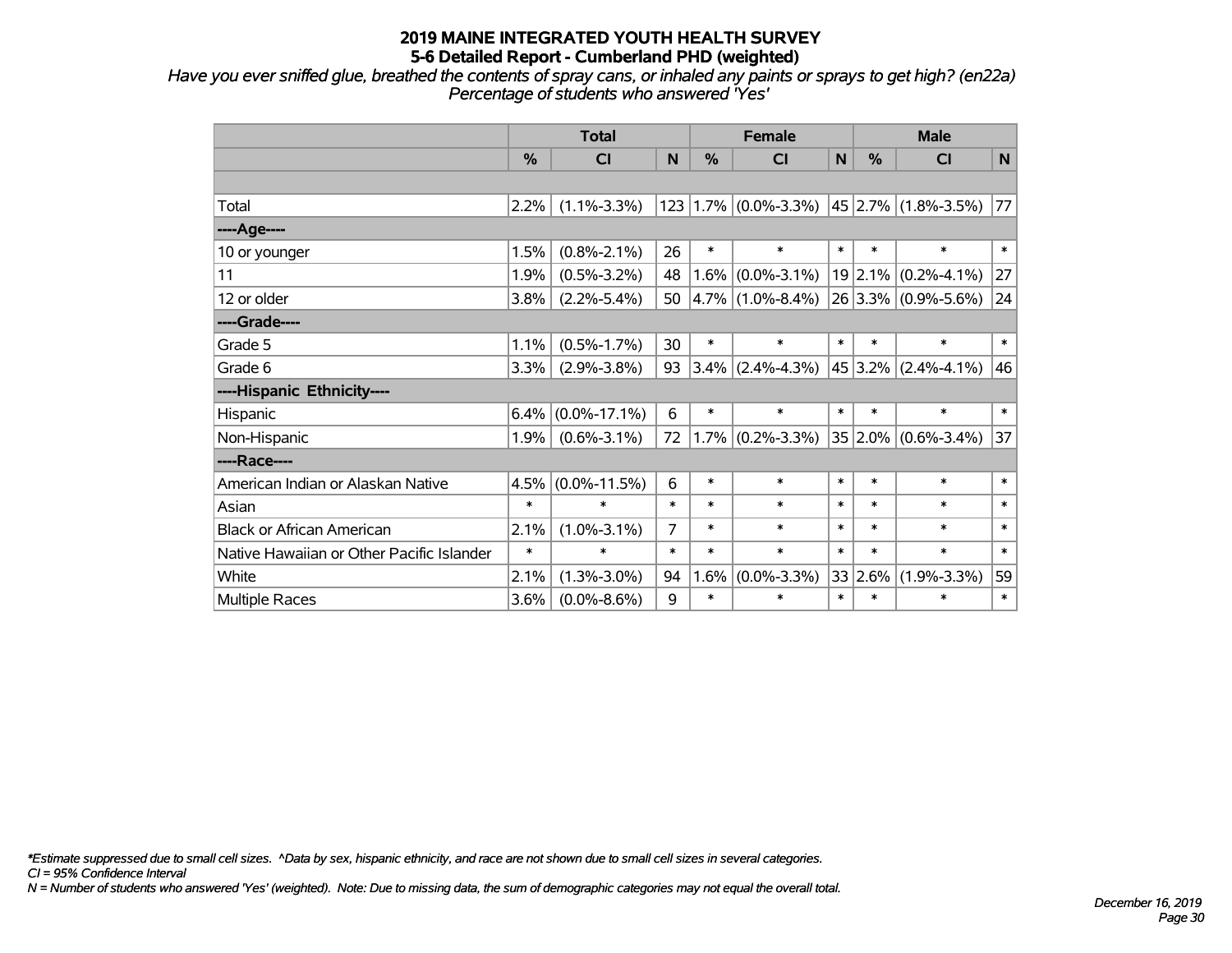*During the past 12 months, have you talked with at least one of your parents about the dangers of tobacco, alcohol, or drug use? (en23) Percentage of students who answered 'Yes'*

|                                           | <b>Total</b> |                     |        | <b>Female</b> |                                | <b>Male</b>    |               |                                  |        |
|-------------------------------------------|--------------|---------------------|--------|---------------|--------------------------------|----------------|---------------|----------------------------------|--------|
|                                           | %            | CI                  | N      | $\frac{9}{6}$ | <b>CI</b>                      | ${\sf N}$      | $\frac{0}{0}$ | CI                               | N      |
|                                           |              |                     |        |               |                                |                |               |                                  |        |
| Total                                     | 39.3%        | $(32.1\% - 46.4\%)$ |        |               | 2,227 36.5% (23.0%-50.0%)      |                |               | 983 42.5% (38.4%-46.7%)          | 1,216  |
| ----Age----                               |              |                     |        |               |                                |                |               |                                  |        |
| 10 or younger                             | 35.0%        | $(29.5\% - 40.5\%)$ | 637    |               | 28.9% (18.7%-39.2%)            |                |               | 270 41.6% (40.6%-42.7%)          | 367    |
| 11                                        | 37.8%        | $(29.5\% - 46.1\%)$ | 958    |               | 36.7% (22.8%-50.6%)            |                |               | 447 39.8% (33.5%-46.1%)          | 495    |
| 12 or older                               | 48.6%        | $(44.5\% - 52.7\%)$ | 630    |               | 49.0% (44.8%-53.1%)            |                |               | 266 48.6% (40.9%-56.2%)          | 352    |
| ----Grade----                             |              |                     |        |               |                                |                |               |                                  |        |
| Grade 5                                   | 34.1%        | $(27.8\% - 40.4\%)$ | 960    |               | 26.9% (14.4%-39.3%)            |                |               | 367 42.0% (38.3%-45.7%)          | 588    |
| Grade 6                                   |              | 44.8% (38.7%-51.0%) |        |               | $1,256$  46.2%   (41.6%-50.7%) |                |               | $ 611 43.9\%  (36.2\% - 51.6\%)$ | 627    |
| ----Hispanic Ethnicity----                |              |                     |        |               |                                |                |               |                                  |        |
| <b>Hispanic</b>                           | 30.4%        | $(12.7\% - 48.0\%)$ | 29     | 15.2%         | $(0.0\% - 35.6\%)$             | $\overline{7}$ |               | 46.9% (23.2%-70.7%)              | 22     |
| Non-Hispanic                              | 43.4%        | $(37.6\% - 49.3\%)$ | 1,699  |               | $ 40.0\% $ (27.6%-52.4%)       |                |               | 803 47.4% (41.5%-53.4%)          | 878    |
| ----Race----                              |              |                     |        |               |                                |                |               |                                  |        |
| American Indian or Alaskan Native         | 25.4%        | $(2.7\% - 48.1\%)$  | 32     | 16.6%         | $(0.0\% - 36.8\%)$             | 8              | $30.0\%$      | $(2.8\% - 57.2\%)$               | 21     |
| Asian                                     | 27.8%        | $(0.0\% - 56.1\%)$  | 57     | 25.6%         | $(0.0\% - 62.9\%)$             | 28             |               | 30.5% (10.4%-50.5%)              | 28     |
| <b>Black or African American</b>          | 36.2%        | $(30.1\% - 42.3\%)$ | 117    | 47.1%         | $(38.9\% - 55.4\%)$            | 78             |               | 24.9% (16.8%-33.1%)              | 39     |
| Native Hawaiian or Other Pacific Islander | $\ast$       | $\ast$              | $\ast$ | $\ast$        | $\ast$                         | $\ast$         | $\ast$        | $\ast$                           | $\ast$ |
| White                                     | 42.2%        | $(36.0\% - 48.4\%)$ | 1,862  | 38.9%         | $(26.7\% - 51.2\%)$            |                |               | 818 45.4% (42.0%-48.9%)          | 1,020  |
| Multiple Races                            | 34.0%        | $(19.3\% - 48.7\%)$ | 83     |               | 30.6% (15.4%-45.7%)            |                |               | 33 36.9% (18.3%-55.5%)           | 50     |

*\*Estimate suppressed due to small cell sizes. ^Data by sex, hispanic ethnicity, and race are not shown due to small cell sizes in several categories.*

*CI = 95% Confidence Interval*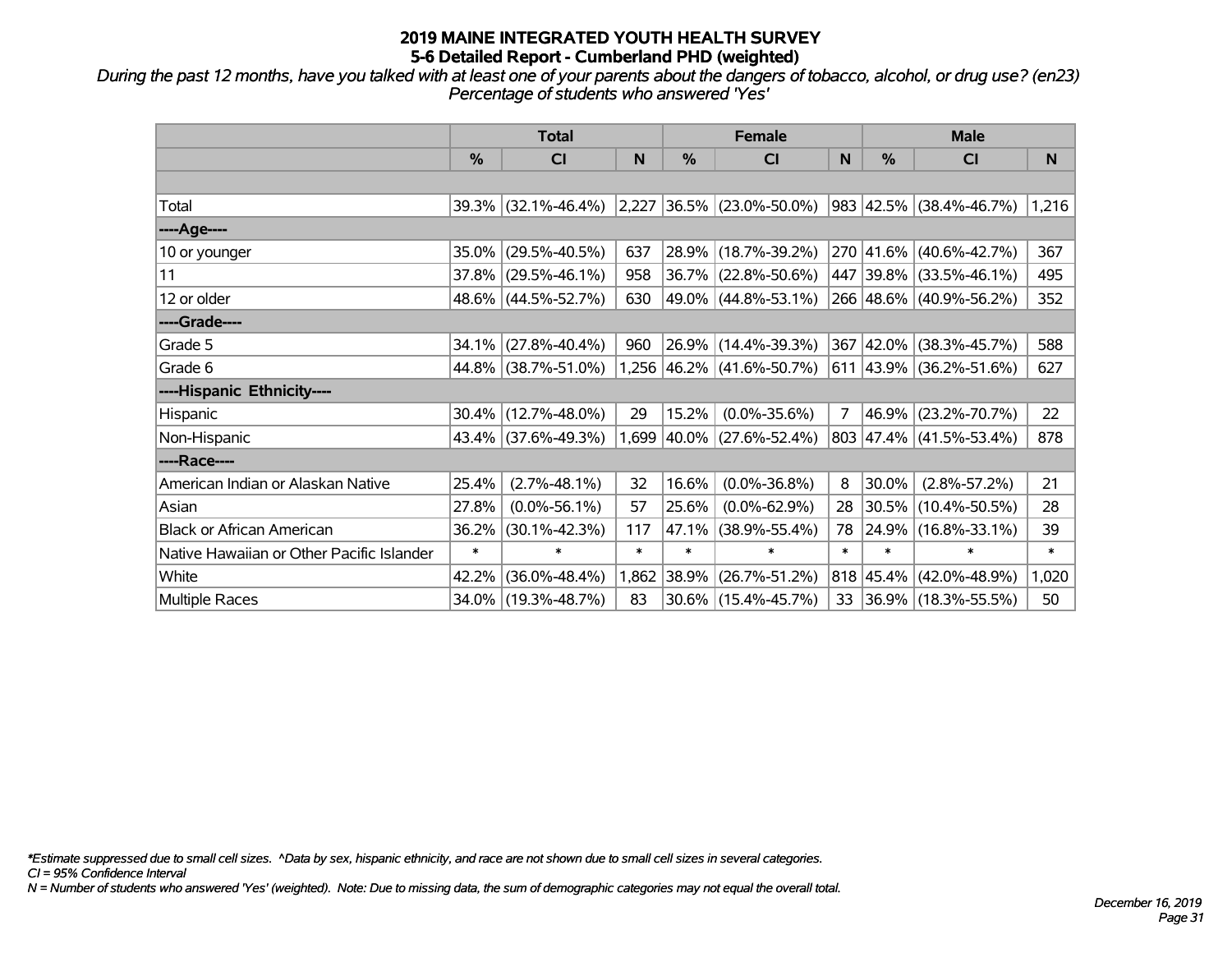*Do you agree or disagree with the following statement? My family has clear rules about alcohol and drug use. (en24) Percentage of students who answered 'Strongly agree' or 'Agree'*

|                                           |               | <b>Total</b>         |        |             | <b>Female</b>        |        | <b>Male</b> |                      |              |  |
|-------------------------------------------|---------------|----------------------|--------|-------------|----------------------|--------|-------------|----------------------|--------------|--|
|                                           | $\frac{0}{0}$ | <b>CI</b>            | N      | %           | <b>CI</b>            | N      | %           | <b>CI</b>            | <sub>N</sub> |  |
|                                           |               |                      |        |             |                      |        |             |                      |              |  |
| Total                                     | 95.1%         | $(93.1\% - 97.1\%)$  |        | 5,165 97.2% | $(94.8\% - 99.6\%)$  |        | 2,533 93.4% | $(91.7\% - 95.0\%)$  | 2,527        |  |
| ----Age----                               |               |                      |        |             |                      |        |             |                      |              |  |
| 10 or younger                             | 97.6%         | $(96.0\% - 99.2\%)$  | 1,613  | $\ast$      | $\ast$               | $\ast$ | $\ast$      | $\ast$               | $\ast$       |  |
| 11                                        | 94.4%         | $(93.2\% - 95.6\%)$  |        | 2,358 96.4% | $(94.3\% - 98.5\%)$  | 1,158  | 93.0%       | $(92.0\% - 94.0\%)$  | 1,138        |  |
| 12 or older                               | 93.3%         | $(91.8\% - 94.7\%)$  |        | 1,170 95.1% | $(91.8\% - 98.4\%)$  | 509    | 91.6%       | $(89.4\% - 93.8\%)$  | 639          |  |
| ----Grade----                             |               |                      |        |             |                      |        |             |                      |              |  |
| Grade 5                                   | 96.7%         | $(94.8\% - 98.7\%)$  |        | 2,558 98.7% | $(95.6\% - 100.0\%)$ | 1,282  | 95.3%       | $(94.4\% - 96.2\%)$  | 1,235        |  |
| Grade 6                                   | 93.8%         | $(92.6\% - 94.9\%)$  |        | 2,563 95.7% | $(94.3\% - 97.0\%)$  | 1,247  | $ 91.9\% $  | $(90.6\% - 93.2\%)$  | 1,274        |  |
| ----Hispanic Ethnicity----                |               |                      |        |             |                      |        |             |                      |              |  |
| Hispanic                                  | $\ast$        | $\ast$               | $\ast$ | $\ast$      | $\ast$               | $\ast$ | $\ast$      | $\ast$               | $\ast$       |  |
| Non-Hispanic                              | 95.4%         | $(94.2\% - 96.6\%)$  |        | 3,615 96.9% | $(94.8\% - 99.0\%)$  |        | 1,934 94.1% | $(92.8\% - 95.5\%)$  | 1,638        |  |
| ----Race----                              |               |                      |        |             |                      |        |             |                      |              |  |
| American Indian or Alaskan Native         | 91.9%         | $(83.4\% - 100.0\%)$ | 92     | $\ast$      | $\ast$               | $\ast$ | $\ast$      | $\ast$               | $\ast$       |  |
| Asian                                     | 93.1%         | $(84.9\% - 100.0\%)$ | 190    | 94.5%       | $(85.7\% - 100.0\%)$ | 104    | 92.2%       | $(83.2\% - 100.0\%)$ | 85           |  |
| <b>Black or African American</b>          | 94.8%         | $(92.4\% - 97.2\%)$  | 295    | $\ast$      | $\ast$               | $\ast$ | $\ast$      | $\ast$               | $\ast$       |  |
| Native Hawaiian or Other Pacific Islander | $\ast$        | $\ast$               | $\ast$ | $\ast$      | $\ast$               | $\ast$ | $\ast$      | $\ast$               | $\ast$       |  |
| White                                     | 95.6%         | $(93.3\% - 97.8\%)$  | 4,058  | 97.2%       | $(94.8\% - 99.7\%)$  | 2,000  | 94.2%       | $(91.8\% - 96.6\%)$  | 2,003        |  |
| <b>Multiple Races</b>                     | 88.4%         | $(79.5\% - 97.3\%)$  | 217    | $\ast$      | $\ast$               | $\ast$ | $\ast$      | $\ast$               | $\ast$       |  |

*\*Estimate suppressed due to small cell sizes. ^Data by sex, hispanic ethnicity, and race are not shown due to small cell sizes in several categories.*

*CI = 95% Confidence Interval*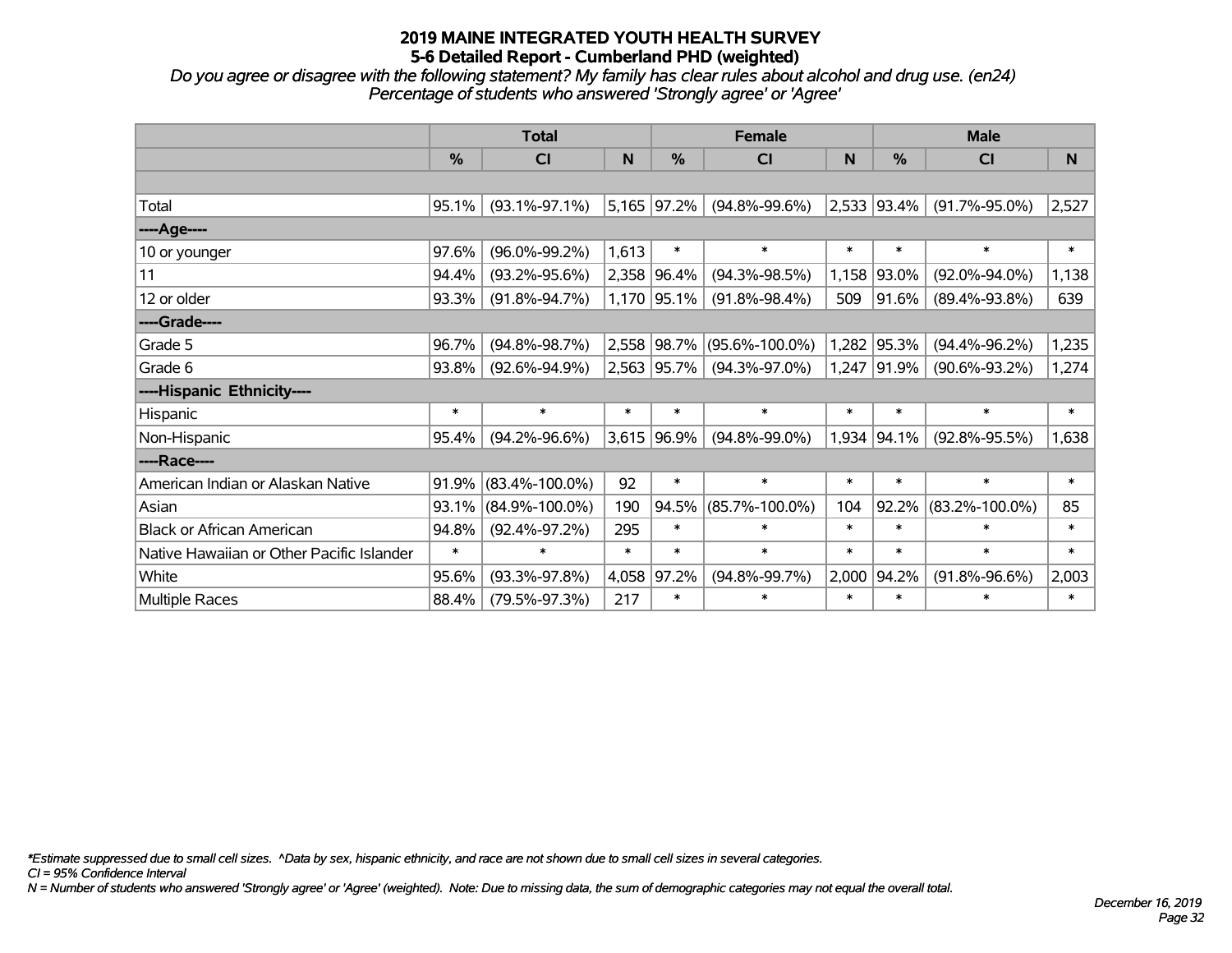*On an average school day, how long after school are you alone without a parent or trusted adult? (en62) Percentage of students who answered '2 hours or more'*

|                                           | <b>Total</b> |                     |        |        | <b>Female</b>               | <b>Male</b> |           |                          |                 |
|-------------------------------------------|--------------|---------------------|--------|--------|-----------------------------|-------------|-----------|--------------------------|-----------------|
|                                           | %            | CI                  | N      | %      | <b>CI</b>                   | N           | %         | <b>CI</b>                | N.              |
|                                           |              |                     |        |        |                             |             |           |                          |                 |
| Total                                     |              | 26.0% (22.6%-29.5%) |        |        | $1,451$ 24.6% (19.0%-30.2%) |             |           | 643 27.3% (25.5%-29.0%)  | 775             |
| ----Age----                               |              |                     |        |        |                             |             |           |                          |                 |
| 10 or younger                             |              | 19.6% (18.3%-21.0%) | 347    |        | 14.7% (13.1%-16.4%)         |             |           | 130 24.6% (23.0%-26.3%)  | 217             |
| 11                                        |              | 27.1% (24.3%-30.0%) | 677    |        | 28.5% (23.8%-33.2%)         |             |           | 338 26.1% (22.0%-30.3%)  | 322             |
| 12 or older                               |              | 32.7% (28.5%-37.0%) | 422    |        | $ 32.1\% $ (25.5%-38.7%)    |             |           | 174 32.8% (28.6%-36.9%)  | 236             |
| ----Grade----                             |              |                     |        |        |                             |             |           |                          |                 |
| Grade 5                                   |              | 22.5% (19.9%-25.1%) | 626    |        | 18.9% (15.6%-22.2%)         |             |           | 247 25.8% (23.7%-27.9%)  | 367             |
| Grade 6                                   |              | 29.5% (27.5%-31.5%) | 808    |        | $30.4\%$ (27.3%-33.4%)      |             |           | 394 29.0% (26.8%-31.3%)  | 403             |
| ----Hispanic Ethnicity----                |              |                     |        |        |                             |             |           |                          |                 |
| Hispanic                                  | 24.4%        | $(8.8\% - 40.1\%)$  | 23     | $\ast$ | $\ast$                      | $\ast$      | $\ast$    | $\ast$                   | $\ast$          |
| Non-Hispanic                              |              | 26.0% (19.7%-32.2%) | 995    |        | 23.9% (14.8%-33.0%)         |             |           | 466 28.0% (24.1%-31.8%)  | 510             |
| ----Race----                              |              |                     |        |        |                             |             |           |                          |                 |
| American Indian or Alaskan Native         | 23.7%        | $(0.1\% - 47.3\%)$  | 30     | 31.4%  | $(0.0\% - 70.2\%)$          | 16          | 16.4%     | $(0.0\% - 34.5\%)$       | 12 <sub>2</sub> |
| Asian                                     | 28.2%        | $(23.7\% - 32.6\%)$ | 57     | 32.7%  | $(28.1\% - 37.4\%)$         | 36          | 23.1%     | $(8.4\% - 37.7\%)$       | 21              |
| <b>Black or African American</b>          | 32.1%        | $(22.3\% - 42.0\%)$ | 99     | 35.5%  | $(20.0\% - 50.9\%)$         | 57          | 28.2%     | $(21.2\% - 35.3\%)$      | 41              |
| Native Hawaiian or Other Pacific Islander | $\ast$       | $\ast$              | $\ast$ | $\ast$ | $\ast$                      | $\ast$      | $\ast$    | $\ast$                   | $\ast$          |
| White                                     | 24.6%        | $(19.4\% - 29.8\%)$ | 1,063  | 23.5%  | $(16.3\% - 30.8\%)$         |             | 478 25.3% | $(21.7\% - 28.9\%)$      | 561             |
| Multiple Races                            |              | 33.5% (24.9%-42.1%) | 81     | 18.4%  | $(5.0\% - 31.8\%)$          | 19          |           | $ 44.3\% $ (35.3%-53.2%) | 62              |

*\*Estimate suppressed due to small cell sizes. ^Data by sex, hispanic ethnicity, and race are not shown due to small cell sizes in several categories.*

*CI = 95% Confidence Interval*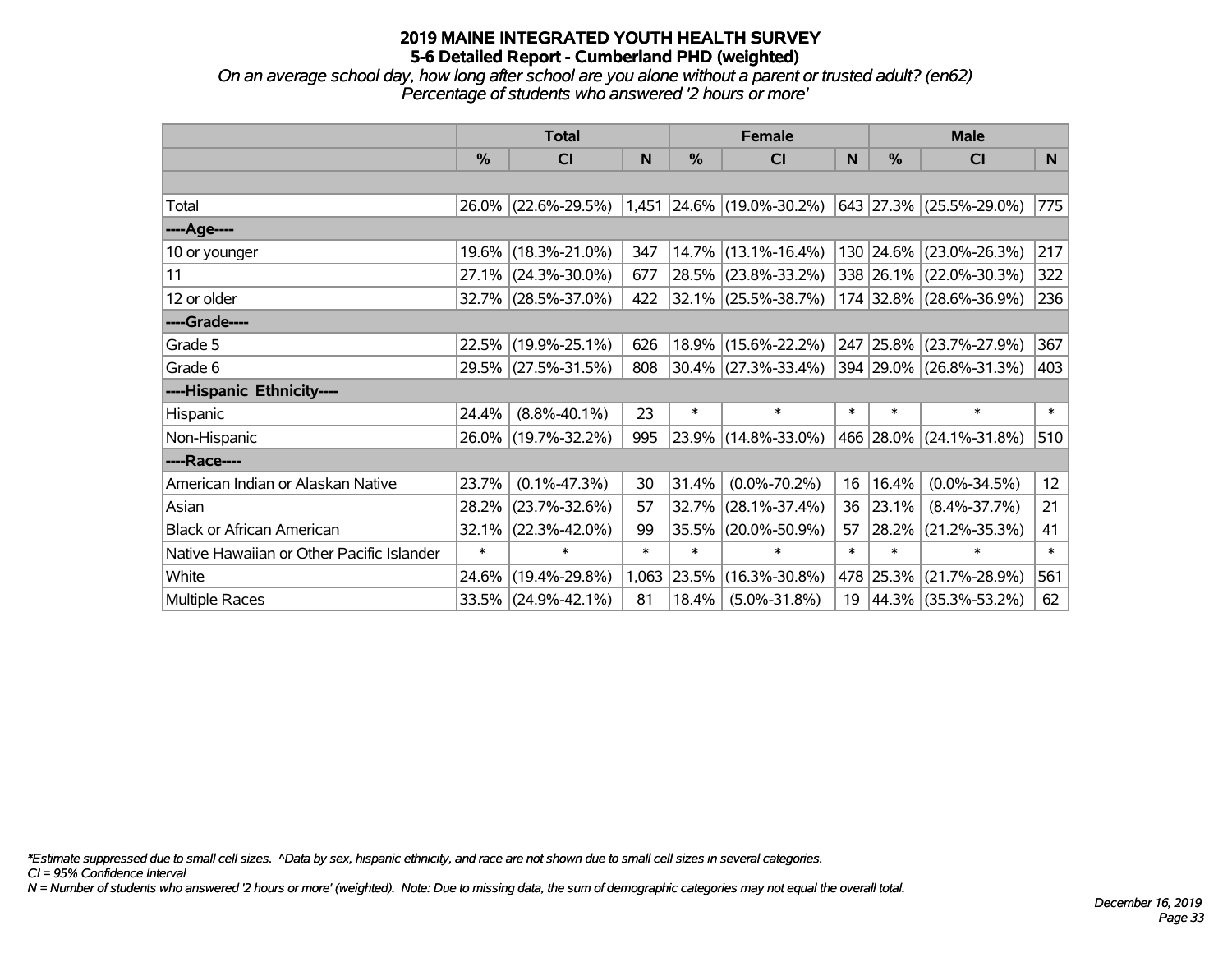*Percentage of students who drank 100% fruit juice and/or ate fruit two or more times yesterday (enfruit\_2)*

|                                           | <b>Total</b>  |                      |        |             | <b>Female</b>        |        | <b>Male</b> |                           |        |  |
|-------------------------------------------|---------------|----------------------|--------|-------------|----------------------|--------|-------------|---------------------------|--------|--|
|                                           | $\frac{0}{0}$ | CI                   | N      | %           | <b>CI</b>            | N      | %           | <b>CI</b>                 | N      |  |
|                                           |               |                      |        |             |                      |        |             |                           |        |  |
| Total                                     | 72.5%         | $(70.3\% - 74.8\%)$  |        | 4,069 72.4% | $(68.8\% - 75.9\%)$  |        |             | 1,905 72.4% (69.6%-75.3%) | 2,067  |  |
| ----Age----                               |               |                      |        |             |                      |        |             |                           |        |  |
| 10 or younger                             | 67.8%         | $(64.0\% - 71.5\%)$  | 1,219  | 66.3%       | $(58.0\% - 74.5\%)$  | 598    |             | 69.1% (67.5%-70.8%)       | 617    |  |
| 11                                        | 76.4%         | $(70.4\% - 82.4\%)$  | 1,935  | 78.6%       | $(72.1\% - 85.0\%)$  | 942    |             | 74.1% (68.6%-79.6%)       | 935    |  |
| 12 or older                               | 71.2%         | $(64.4\% - 78.0\%)$  | 891    | 68.9%       | $(60.6\% - 77.1\%)$  | 365    |             | 73.5% (67.3%-79.8%)       | 510    |  |
| ----Grade----                             |               |                      |        |             |                      |        |             |                           |        |  |
| Grade 5                                   | 73.3%         | $(71.4\% - 75.1\%)$  | 2,061  | 73.0%       | $(67.1\% - 78.9\%)$  | 971    |             | 72.6% (69.0%-76.2%)       | 1,041  |  |
| Grade 6                                   | 71.8%         | $(67.1\% - 76.4\%)$  | 1,967  | $ 71.6\% $  | $(66.3\% - 77.0\%)$  | 930    |             | 72.4% (67.8%-77.0%)       | 1,008  |  |
| ----Hispanic Ethnicity----                |               |                      |        |             |                      |        |             |                           |        |  |
| Hispanic                                  | 76.9%         | $(62.1\% - 91.6\%)$  | 71     | 77.4%       | $(50.3\% - 100.0\%)$ | 34     | 74.3%       | $(58.2\% - 90.3\%)$       | 32     |  |
| Non-Hispanic                              | 72.0%         | $(68.2\% - 75.8\%)$  |        | 2,760 71.8% | $(67.9\% - 75.7\%)$  |        |             | 1,414 72.4% (65.8%-79.1%) | 1,311  |  |
| ----Race----                              |               |                      |        |             |                      |        |             |                           |        |  |
| American Indian or Alaskan Native         | 47.5%         | $(3.8\% - 91.2\%)$   | 58     | 38.2%       | $(0.0\% - 82.9\%)$   | 19     | 50.8%       | $(7.5\% - 94.1\%)$        | 33     |  |
| Asian                                     | 88.9%         | $(77.3\% - 100.0\%)$ | 182    | 90.5%       | $(76.5\% - 100.0\%)$ | 100    |             | 86.7% (77.7%-95.7%)       | 80     |  |
| <b>Black or African American</b>          | 72.2%         | $(61.7\% - 82.8\%)$  | 227    | 64.2%       | $(50.4\% - 78.1\%)$  | 106    |             | $81.0\%$ (76.8%-85.2%)    | 120    |  |
| Native Hawaiian or Other Pacific Islander | $\ast$        | $\ast$               | $\ast$ | $\ast$      | $\ast$               | $\ast$ | $\ast$      | $\ast$                    | $\ast$ |  |
| White                                     | 73.5%         | $(70.0\% - 77.0\%)$  | 3,194  | 74.1%       | $(70.5\% - 77.6\%)$  | 1,516  | 73.3%       | $(67.9\% - 78.7\%)$       | 1,637  |  |
| Multiple Races                            | 76.2%         | $(69.0\% - 83.4\%)$  | 184    | 75.9%       | $(60.0\% - 91.8\%)$  | 81     |             | 76.4% (73.0%-79.8%)       | 103    |  |

*\*Estimate suppressed due to small cell sizes. ^Data by sex, hispanic ethnicity, and race are not shown due to small cell sizes in several categories.*

*CI = 95% Confidence Interval*

*N = Number of students who drank 100% fruit juice and/or ate fruit two or more times yesterday (weighted). Note: Due to missing data, the sum of demographic categories may not equal the overall total.*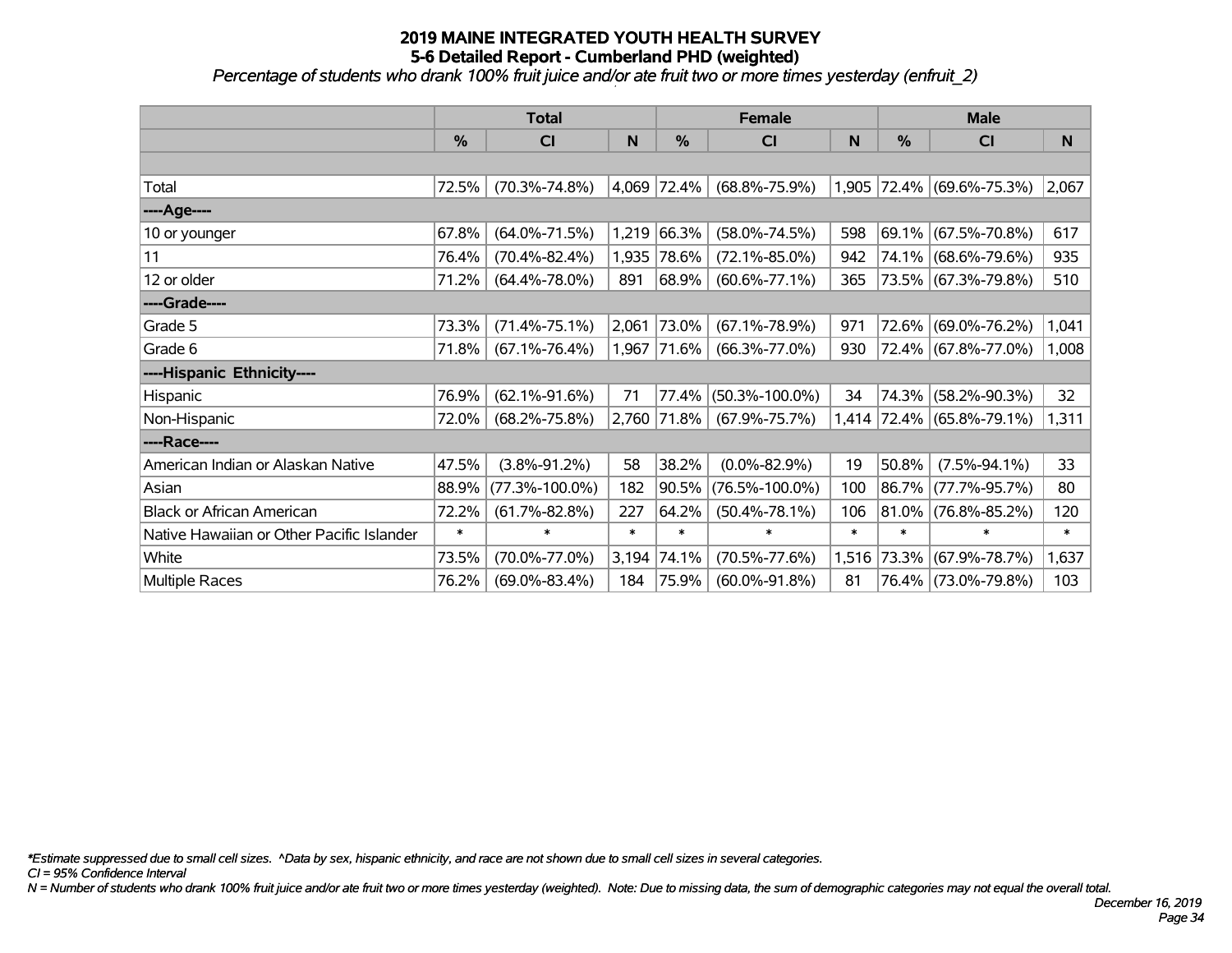#### **2019 MAINE INTEGRATED YOUTH HEALTH SURVEY 5-6 Detailed Report - Cumberland PHD (weighted)** *Percentage of students who consumed less than 1 fruit or 100% fruit juice yesterday (enonefrt)*

|                                           | <b>Total</b>  |                       |        |         | <b>Female</b>              |        | <b>Male</b> |                     |        |  |
|-------------------------------------------|---------------|-----------------------|--------|---------|----------------------------|--------|-------------|---------------------|--------|--|
|                                           | $\frac{0}{0}$ | <b>CI</b>             | N      | %       | <b>CI</b>                  | N      | %           | <b>CI</b>           | N      |  |
|                                           |               |                       |        |         |                            |        |             |                     |        |  |
| Total                                     | 9.8%          | $(8.5\% - 11.1\%)$    | 550    |         | $8.6\%$ (6.8%-10.5%)       |        | 227 10.7%   | $(8.4\% - 13.0\%)$  | 304    |  |
| ----Age----                               |               |                       |        |         |                            |        |             |                     |        |  |
| 10 or younger                             | 11.2%         | $(9.8\% - 12.7\%)$    | 202    | 8.6%    | $(5.0\% - 12.2\%)$         | 77     | 14.0%       | $(12.2\% - 15.8\%)$ | 125    |  |
| 11                                        | 8.0%          | $(4.9\% - 11.1\%)$    | 203    | 7.1%    | $(5.0\% - 9.1\%)$          | 85     | 8.3%        | $(2.1\% - 14.5\%)$  | 104    |  |
| 12 or older                               |               | $11.5\%$ (8.3%-14.8%) |        |         | 144   12.1%   (7.3%-17.0%) | 64     | 10.8%       | $(7.5\% - 14.2\%)$  | 75     |  |
| ----Grade----                             |               |                       |        |         |                            |        |             |                     |        |  |
| Grade 5                                   | 8.9%          | $(7.9\% - 10.0\%)$    | 251    | 8.3%    | $(5.0\% - 11.6\%)$         | 110    | 9.9%        | $(7.0\% - 12.7\%)$  | 141    |  |
| Grade 6                                   |               | $10.5\%$ (8.1%-12.9%) | 289    | $9.0\%$ | $(6.2\% - 11.9\%)$         |        | 117 11.4%   | $(8.5\% - 14.2\%)$  | 158    |  |
| ----Hispanic Ethnicity----                |               |                       |        |         |                            |        |             |                     |        |  |
| Hispanic                                  | 10.1%         | $(0.0\% - 21.7\%)$    | 9      | $\ast$  | $\ast$                     | $\ast$ | $\ast$      | $\ast$              | $\ast$ |  |
| Non-Hispanic                              | 9.7%          | $(7.5\% - 11.9\%)$    | 372    | 8.6%    | $(6.8\% - 10.4\%)$         |        | 169 10.6%   | $(7.2\% - 14.0\%)$  | 192    |  |
| ----Race----                              |               |                       |        |         |                            |        |             |                     |        |  |
| American Indian or Alaskan Native         | 21.6%         | $(0.0\% - 47.8\%)$    | 26     | $\ast$  | $\ast$                     | $\ast$ | $\ast$      | $\ast$              | $\ast$ |  |
| Asian                                     | 4.4%          | $(0.0\% - 9.8\%)$     | 9      | $\ast$  | $\ast$                     | $\ast$ | $\ast$      | $\ast$              | $\ast$ |  |
| <b>Black or African American</b>          | 8.2%          | $(2.4\% - 13.9\%)$    | 26     | 10.5%   | $(0.0\% - 21.5\%)$         | 17     | 5.6%        | $(3.5\% - 7.7\%)$   | 8      |  |
| Native Hawaiian or Other Pacific Islander | $\ast$        | $\ast$                | $\ast$ | $\ast$  | $\ast$                     | $\ast$ | $\ast$      | $\ast$              | $\ast$ |  |
| White                                     | 10.5%         | $(9.0\% - 12.1\%)$    | 457    | 8.5%    | $(6.6\% - 10.4\%)$         | 173    | 11.9%       | $(9.6\% - 14.2\%)$  | 266    |  |
| <b>Multiple Races</b>                     | 4.6%          | $(0.0\% - 10.5\%)$    | 11     | $\ast$  | $\ast$                     | $\ast$ | $\ast$      | $\ast$              | $\ast$ |  |

*\*Estimate suppressed due to small cell sizes. ^Data by sex, hispanic ethnicity, and race are not shown due to small cell sizes in several categories.*

*CI = 95% Confidence Interval*

*N = Number of students who consumed less than 1 fruit or 100% fruit juice yesterday (weighted). Note: Due to missing data, the sum of demographic categories may not equal the overall total.*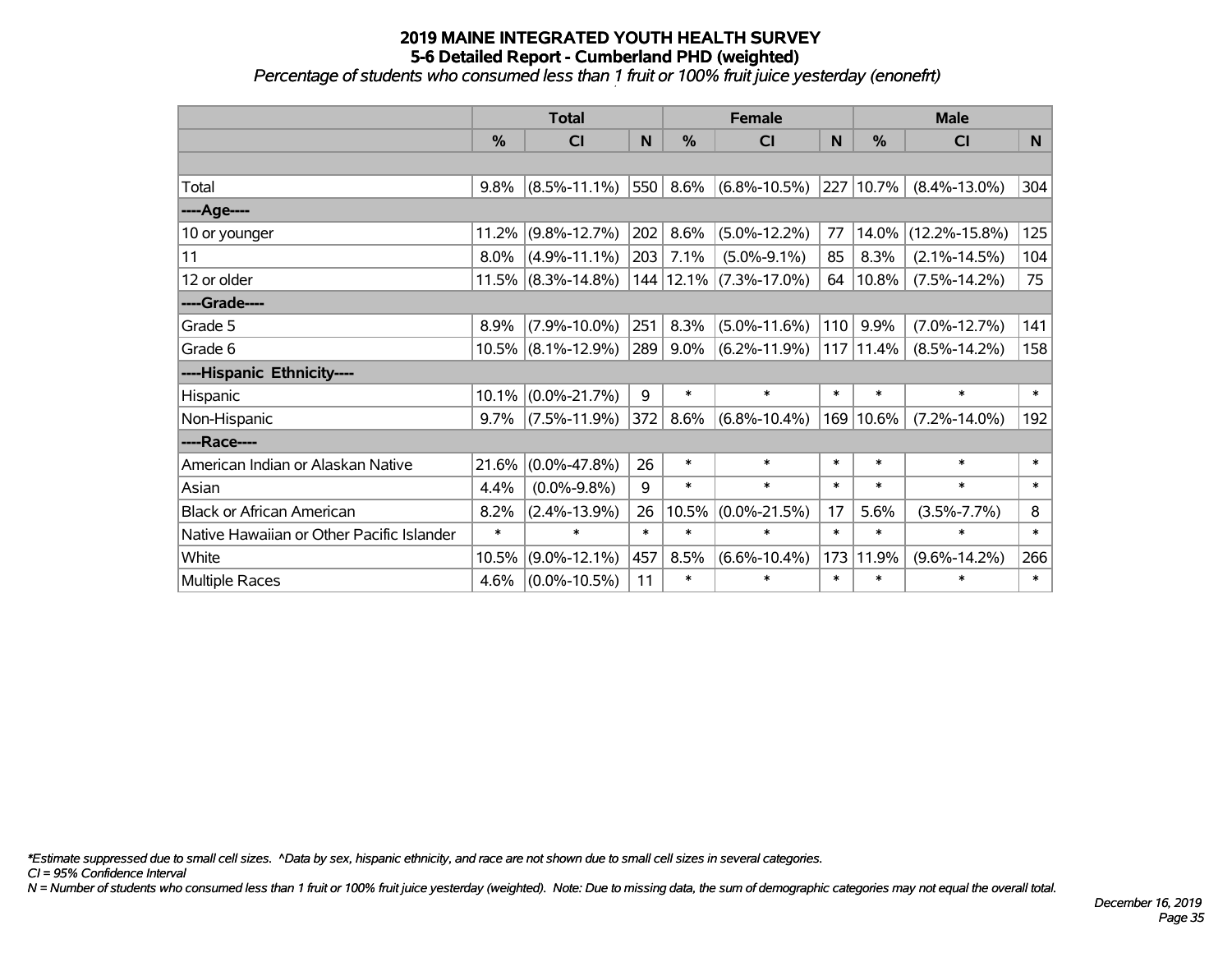*Yesterday, how many times did you eat vegetables, such as carrots, green salad, corn, or green beans? (Do not count french fries or other fried potatoes.) (enoneveg)*

*Percentage of students who ate vegetables less than 1 time yesterday*

|                                           | <b>Total</b> |                     |        | <b>Female</b>   | <b>Male</b>          |        |        |                         |        |
|-------------------------------------------|--------------|---------------------|--------|-----------------|----------------------|--------|--------|-------------------------|--------|
|                                           | %            | CI                  | N      | $\frac{9}{6}$   | <b>CI</b>            | N      | %      | <b>CI</b>               | N.     |
|                                           |              |                     |        |                 |                      |        |        |                         |        |
| Total                                     | 21.1%        | $(19.0\% - 23.1\%)$ |        | $1,197$ $17.3%$ | $(14.9\% - 19.8\%)$  |        |        | 467 24.4% (21.6%-27.2%) | 699    |
| ----Age----                               |              |                     |        |                 |                      |        |        |                         |        |
| 10 or younger                             | 21.8%        | $(20.9\% - 22.6\%)$ | 395    | 14.2%           | $(9.7\% - 18.7\%)$   |        |        | 133 30.0% (25.7%-34.3%) | 262    |
| 11                                        | 20.8%        | $(17.0\% - 24.7\%)$ | 530    | 18.1%           | $(13.1\% - 23.2\%)$  |        |        | 219 22.8% (18.9%-26.7%) | 288    |
| 12 or older                               |              | 20.6% (17.7%-23.5%) | 268    | 21.0%           | $(17.5\% - 24.6\%)$  |        |        | 116 20.8% (17.3%-24.4%) | 150    |
| ----Grade----                             |              |                     |        |                 |                      |        |        |                         |        |
| Grade 5                                   | 22.3%        | $(19.1\% - 25.5\%)$ | 633    | 17.0%           | $(16.1\% - 18.0\%)$  |        |        | 233 27.6% (21.3%-33.8%) | 391    |
| Grade 6                                   |              | 19.7% (15.9%-23.4%) | 548    | 17.7%           | $(12.8\% - 22.6\%)$  |        |        | 234 21.0% (17.7%-24.3%) | 297    |
| ----Hispanic Ethnicity----                |              |                     |        |                 |                      |        |        |                         |        |
| Hispanic                                  | 17.3%        | $(5.9\% - 28.8\%)$  | 17     | $\ast$          | $\ast$               | $\ast$ | $\ast$ | $\ast$                  | $\ast$ |
| Non-Hispanic                              | 20.7%        | $(17.1\% - 24.4\%)$ | 805    | 15.2%           | $(10.1\% - 20.4\%)$  |        |        | 303 26.4% (22.6%-30.1%) | 485    |
| ----Race----                              |              |                     |        |                 |                      |        |        |                         |        |
| American Indian or Alaskan Native         | 34.1%        | $(13.0\% - 55.2\%)$ | 43     | 58.5%           | $(12.3\% - 100.0\%)$ | 29     | 19.7%  | $(0.0\% - 44.9\%)$      | 14     |
| Asian                                     | 20.9%        | $(14.7\% - 27.1\%)$ | 43     | 7.6%            | $(0.0\% - 19.7\%)$   | 8      | 37.3%  | $(2.1\% - 72.5\%)$      | 35     |
| <b>Black or African American</b>          | 21.4%        | $(12.8\% - 30.1\%)$ | 68     | 15.9%           | $(2.0\% - 29.7\%)$   | 26     | 27.3%  | $(20.6\% - 34.1\%)$     | 42     |
| Native Hawaiian or Other Pacific Islander | $\ast$       | $\ast$              | $\ast$ | $\ast$          | $\ast$               | $\ast$ | $\ast$ | $\ast$                  | $\ast$ |
| White                                     | 21.0%        | $(18.8\% - 23.3\%)$ | 924    | 16.5%           | $(13.8\% - 19.2\%)$  | 347    | 24.9%  | $(22.2\% - 27.5\%)$     | 553    |
| <b>Multiple Races</b>                     | 11.2%        | $(0.0\% - 26.0\%)$  | 28     | 16.8%           | $(1.1\% - 32.5\%)$   | 18     | 6.9%   | $(0.0\% - 19.0\%)$      | 10     |

*\*Estimate suppressed due to small cell sizes. ^Data by sex, hispanic ethnicity, and race are not shown due to small cell sizes in several categories.*

*CI = 95% Confidence Interval*

*N = Number of students who ate vegetables less than 1 time yesterday (weighted). Note: Due to missing data, the sum of demographic categories may not equal the overall total.*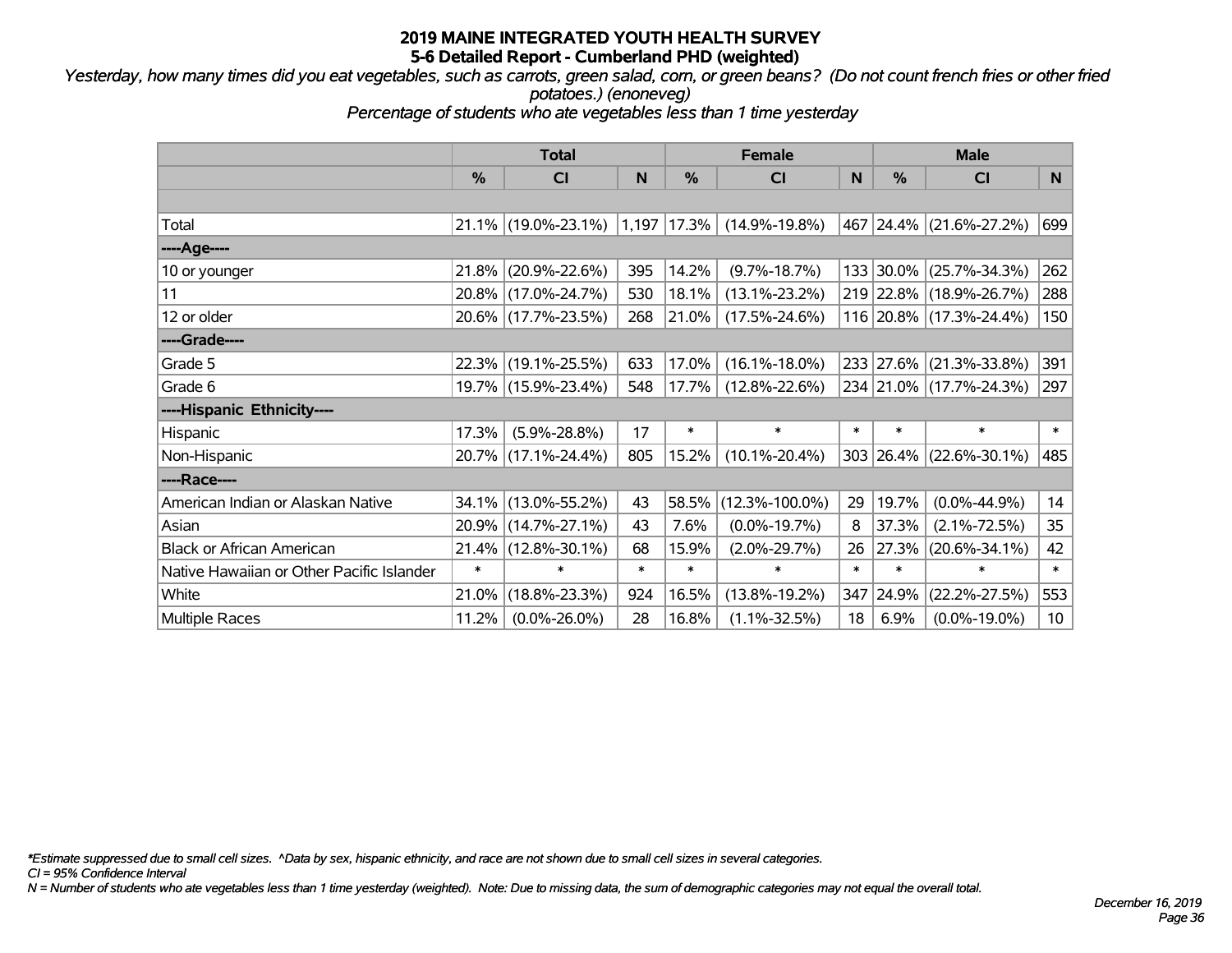*Percentage of students who ate vegetables three or more times yesterday (enveg\_2)*

|                                           | <b>Total</b>  |                        |        | <b>Female</b> |                             | <b>Male</b> |               |                         |                  |
|-------------------------------------------|---------------|------------------------|--------|---------------|-----------------------------|-------------|---------------|-------------------------|------------------|
|                                           | $\frac{0}{0}$ | CI                     | N      | %             | CI                          | N           | $\frac{0}{0}$ | <b>CI</b>               | N                |
|                                           |               |                        |        |               |                             |             |               |                         |                  |
| Total                                     |               | 30.3% (26.0%-34.5%)    |        |               | $1,719$ 32.0% (26.2%-37.8%) |             |               | 863 28.5% (23.6%-33.4%) | 815              |
| ----Age----                               |               |                        |        |               |                             |             |               |                         |                  |
| 10 or younger                             | 25.9%         | $(24.1\% - 27.6\%)$    | 469    | 29.9%         | $(27.6\% - 32.1\%)$         |             |               | 279 21.7% (19.5%-23.9%) | 189              |
| 11                                        |               | $33.0\%$ (26.1%-40.0%) | 839    | 34.9%         | $(28.1\% - 41.6\%)$         |             |               | 421 30.6% (17.5%-43.8%) | 387              |
| 12 or older                               |               | 30.9% (21.9%-39.8%)    | 401    |               | 29.5% (15.6%-43.5%)         |             |               | 162 32.5% (25.2%-39.8%) | 234              |
| ----Grade----                             |               |                        |        |               |                             |             |               |                         |                  |
| Grade 5                                   |               | $30.0\%$ (26.4%-33.7%) | 851    | 30.2%         | $(26.6\% - 33.8\%)$         |             |               | 413 28.9% (21.7%-36.2%) | 410              |
| Grade 6                                   |               | $30.6\%$ (22.6%-38.5%) | 853    |               | 33.8% (24.1%-43.5%)         |             |               | 446 28.1% (22.1%-34.2%) | 398              |
| ----Hispanic Ethnicity----                |               |                        |        |               |                             |             |               |                         |                  |
| Hispanic                                  | 24.4%         | $(6.2\% - 42.7\%)$     | 23     | 19.9%         | $(0.0\% - 44.5\%)$          | 9           |               | $30.6\%$ (14.2%-47.0%)  | 15 <sub>15</sub> |
| Non-Hispanic                              |               | $31.0\%$ (24.8%-37.3%) | 1,204  | 34.4%         | $(28.1\% - 40.7\%)$         |             |               | 684 27.8% (20.4%-35.1%) | 511              |
| ----Race----                              |               |                        |        |               |                             |             |               |                         |                  |
| American Indian or Alaskan Native         | 25.2%         | $(0.0\% - 54.2\%)$     | 32     | 22.9%         | $(0.0\% - 55.3\%)$          | 11          | 21.6%         | $(0.0\% - 46.9\%)$      | 15 <sub>1</sub>  |
| Asian                                     | 48.5%         | $(42.9\% - 54.1\%)$    | 99     | 59.5%         | $(42.8\% - 76.1\%)$         | 66          | $ 35.8\% $    | $(15.7\% - 55.8\%)$     | 33               |
| <b>Black or African American</b>          | 35.4%         | $(11.3\% - 59.4\%)$    | 111    | 50.9%         | $(16.3\% - 85.4\%)$         | 82          | 19.1%         | $(4.3\% - 33.9\%)$      | 29               |
| Native Hawaiian or Other Pacific Islander | $\ast$        | $\ast$                 | $\ast$ | $\ast$        | $\ast$                      | $\ast$      | $\ast$        | $\ast$                  | $\ast$           |
| White                                     | 29.2%         | $(24.7\% - 33.8\%)$    | 1,284  | 31.3%         | $(24.9\% - 37.7\%)$         |             | 659 27.8%     | $(22.0\% - 33.6\%)$     | 619              |
| Multiple Races                            |               | 42.2% (20.8%-63.5%)    | 105    | 24.7%         | $(0.0\% - 50.2\%)$          | 27          |               | 55.7% (27.6%-83.8%)     | 77               |

*\*Estimate suppressed due to small cell sizes. ^Data by sex, hispanic ethnicity, and race are not shown due to small cell sizes in several categories.*

*CI = 95% Confidence Interval*

*N = Number of students who ate vegetables three or more times yesterday (weighted). Note: Due to missing data, the sum of demographic categories may not equal the overall total.*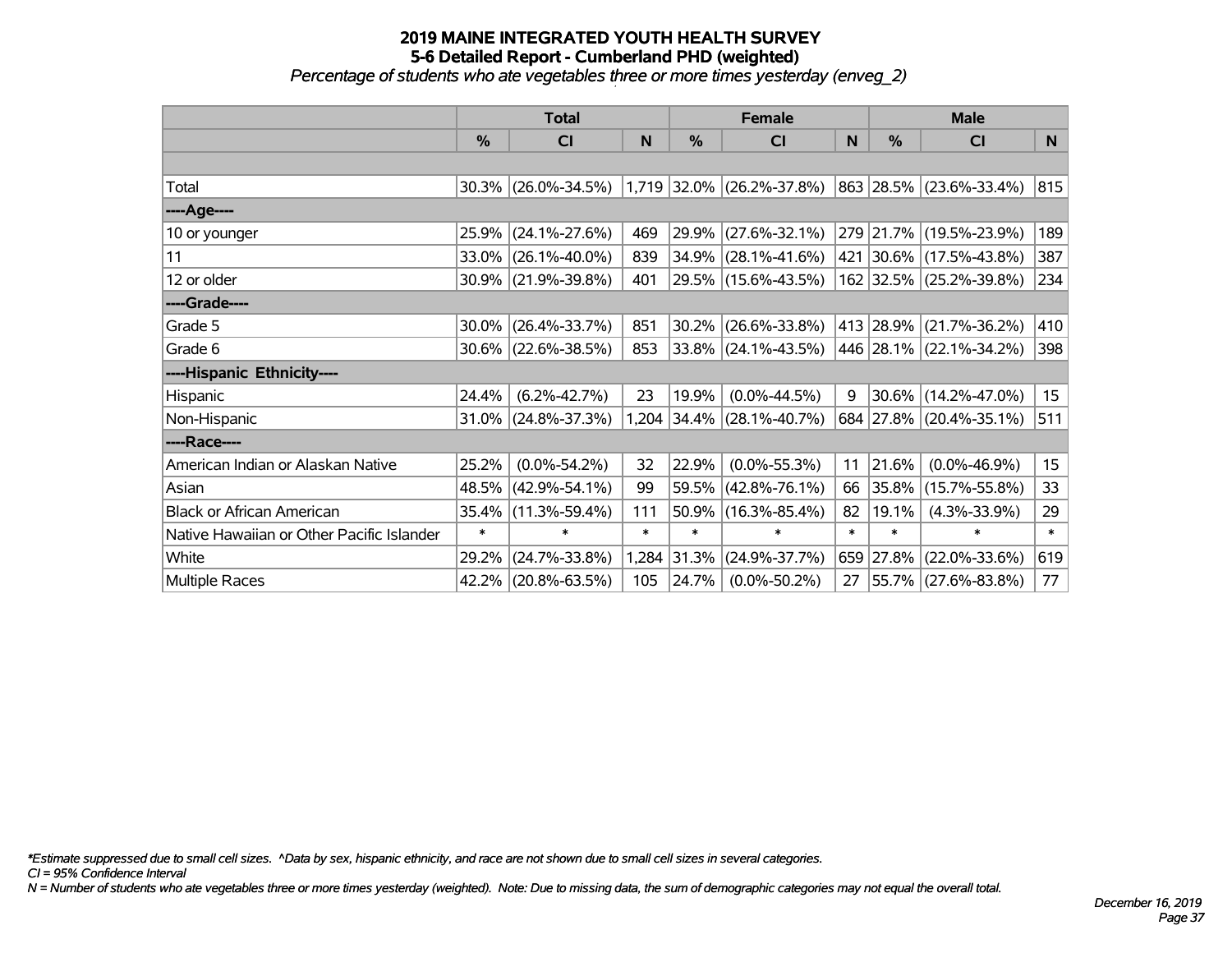*Percentage of students who drank 100% fruit juice, ate fruit and/or ate vegetables five or more times yesterday (enfrvg\_2)*

|                                           | <b>Total</b> |                        |              |                  | <b>Female</b>        |        | <b>Male</b> |                                 |        |  |
|-------------------------------------------|--------------|------------------------|--------------|------------------|----------------------|--------|-------------|---------------------------------|--------|--|
|                                           | %            | CI                     | $\mathsf{N}$ | %                | C <sub>1</sub>       | N      | %           | CI                              | N      |  |
|                                           |              |                        |              |                  |                      |        |             |                                 |        |  |
| Total                                     |              | $50.9\%$ (47.1%-54.7%) | 2,827        | 52.9%            | $(48.5\% - 57.3\%)$  |        |             | 1,388 48.8% (44.7%-52.9%)       | 1,372  |  |
| ----Age----                               |              |                        |              |                  |                      |        |             |                                 |        |  |
| 10 or younger                             |              | 46.4% (42.6%-50.3%)    | 821          | 49.0%            | $(40.0\% - 58.0\%)$  | 442    | 44.0%       | $(41.6\% - 46.4\%)$             | 379    |  |
| 11                                        |              | 53.5% (45.5%-61.5%)    |              | 1,344 57.0%      | $(47.6\% - 66.3\%)$  | 679    |             | $50.3\%$ (44.5%-56.2%)          | 628    |  |
| 12 or older                               |              | $51.2\%$ (44.1%-58.4%) | 640          | 50.5%            | $(40.1\% - 60.9\%)$  | 267    |             | $51.8\%$ (43.4%-60.2%)          | 359    |  |
| ----Grade----                             |              |                        |              |                  |                      |        |             |                                 |        |  |
| Grade 5                                   | 50.8%        | $(48.6\% - 53.1\%)$    |              | 1,414 54.3%      | $(49.5\% - 59.2\%)$  | 723    | 47.0%       | $(41.1\% - 52.9\%)$             | 659    |  |
| Grade 6                                   |              | $50.6\%$ (43.1%-58.1%) |              | $ 1,375 51.2\% $ | $(42.4\% - 60.1\%)$  | 660    |             | 50.5% (43.4%-57.7%)             | 696    |  |
| ----Hispanic Ethnicity----                |              |                        |              |                  |                      |        |             |                                 |        |  |
| Hispanic                                  | 59.6%        | $(35.5\% - 83.8\%)$    | 55           | 75.3%            | $(41.8\% - 100.0\%)$ | 33     | 49.1%       | $(37.0\% - 61.3\%)$             | 21     |  |
| Non-Hispanic                              |              | $50.9\%$ (44.3%-57.4%) |              | 1,940 54.1%      | $(48.1\% - 60.0\%)$  |        |             | $1,062$   47.8%   (40.3%-55.3%) | 859    |  |
| ----Race----                              |              |                        |              |                  |                      |        |             |                                 |        |  |
| American Indian or Alaskan Native         | 35.5%        | $(0.0\% - 71.7\%)$     | 43           | 25.0%            | $(0.0\% - 59.1\%)$   | 12     | 38.5%       | $(2.3\% - 74.7\%)$              | 25     |  |
| Asian                                     | 67.5%        | $(57.9\% - 77.2\%)$    | 138          | 81.9%            | $(55.3\% - 100.0\%)$ | 91     | 51.1%       | $(22.6\% - 79.7\%)$             | 47     |  |
| <b>Black or African American</b>          | 52.6%        | $(46.8\% - 58.4\%)$    | 161          | 52.3%            | $(45.4\% - 59.1\%)$  | 84     | 52.9%       | $(45.5\% - 60.2\%)$             | 76     |  |
| Native Hawaiian or Other Pacific Islander | $\ast$       | $\ast$                 | $\ast$       | $\ast$           | $\ast$               | $\ast$ | $\ast$      | $\ast$                          | $\ast$ |  |
| White                                     | 50.2%        | $(45.7\% - 54.8\%)$    | 2,160        | 51.5%            | $(46.0\% - 57.1\%)$  | 1,052  | 49.8%       | $(44.1\% - 55.5\%)$             | 1,093  |  |
| Multiple Races                            |              | $62.0\%$ (40.1%-84.0%) | 150          | 62.3%            | $(33.7\% - 91.0\%)$  | 66     |             | $61.7\%$ (40.5%-82.9%)          | 83     |  |

*\*Estimate suppressed due to small cell sizes. ^Data by sex, hispanic ethnicity, and race are not shown due to small cell sizes in several categories.*

*CI = 95% Confidence Interval*

*N = Number of students who drank 100% fruit juice, ate fruit and/or ate vegetables five or more times yesterday (weighted). Note: Due to missing data, the sum of demographic categories may not equal the overall total.*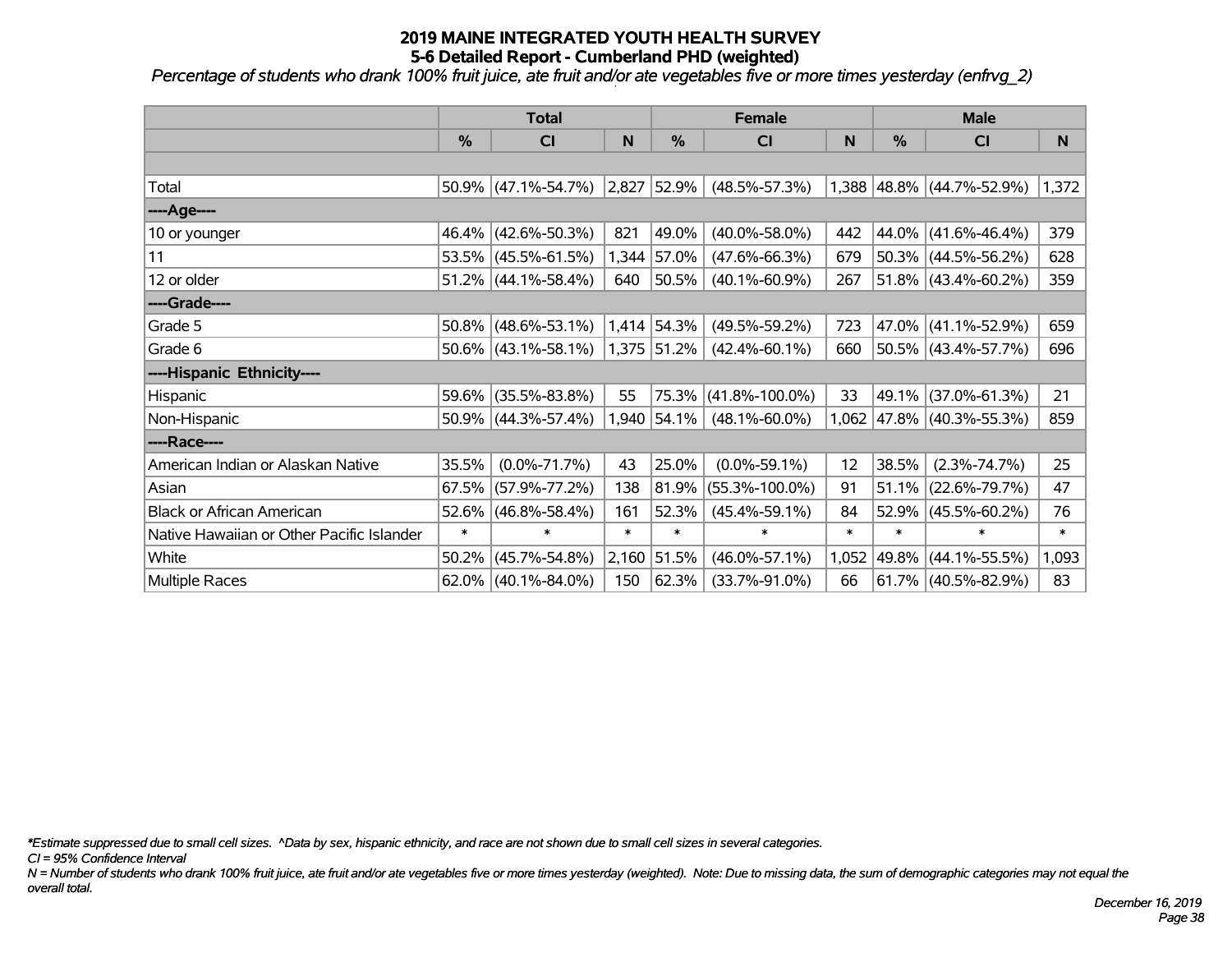*Yesterday, how many times did you drink a can, bottle, or glass of soda, sports drink, energy drink, or other sugar-sweetened beverage such as Gatorade, Red Bull, lemonade, sweetened tea or coffee drinks, flavored milk, Snapple, or Sunny D? (Do not count diet soda, other diet drinks, or 100% fruit juice.) (en66)*

*Percentage of students who answered at least one time yesterday*

|                                           | <b>Total</b>  |                      |        |               | <b>Female</b>               |        | <b>Male</b> |                           |        |  |
|-------------------------------------------|---------------|----------------------|--------|---------------|-----------------------------|--------|-------------|---------------------------|--------|--|
|                                           | $\frac{0}{0}$ | C <sub>l</sub>       | N      | %             | <b>CI</b>                   | N      | %           | CI                        | N      |  |
|                                           |               |                      |        |               |                             |        |             |                           |        |  |
| Total                                     | 54.2%         | $(49.5\% - 59.0\%)$  |        |               | $3,096$ 48.8% (37.7%-60.0%) |        |             | 1,319 58.7% (57.1%-60.2%) | 1,692  |  |
| ----Age----                               |               |                      |        |               |                             |        |             |                           |        |  |
| 10 or younger                             | 49.9%         | $(48.9\% - 50.9\%)$  | 922    |               | 34.5% (32.3%-36.8%)         | 323    |             | 65.5% (62.7%-68.4%)       | 595    |  |
| 11                                        | 55.6%         | $(48.9\% - 62.4\%)$  |        |               | $1,409$ 55.4% (47.6%-63.1%) | 671    |             | $54.3\%$ (45.4%-63.2%)    | 678    |  |
| 12 or older                               | 58.3%         | $(53.7\% - 62.8\%)$  | 757    |               | 58.7% (53.2%-64.2%)         | 324    |             | 58.1% (51.5%-64.7%)       | 419    |  |
| ----Grade----                             |               |                      |        |               |                             |        |             |                           |        |  |
| Grade 5                                   | 49.9%         | $(47.8\% - 51.9\%)$  |        |               | 1,420 37.9% (35.5%-40.2%)   | 518    | 59.9%       | $(58.0\% - 61.9\%)$       | 857    |  |
| Grade 6                                   | 58.8%         | $(56.7\% - 60.9\%)$  |        |               | 1,649 60.0% (55.7%-64.4%)   | 798    |             | 57.3% (55.3%-59.3%)       | 817    |  |
| ----Hispanic Ethnicity----                |               |                      |        |               |                             |        |             |                           |        |  |
| Hispanic                                  | 67.0%         | $(31.1\% - 100.0\%)$ | 64     | 43.0%         | $(0.0\% - 92.6\%)$          | 19     | 86.3%       | $(76.4\% - 96.2\%)$       | 41     |  |
| Non-Hispanic                              | 55.0%         | $(51.3\% - 58.7\%)$  |        |               | $2,131$ 51.7% (44.1%-59.3%) | 1,031  |             | $ 58.2\% $ (55.8%-60.5%)  | 1,063  |  |
| ----Race----                              |               |                      |        |               |                             |        |             |                           |        |  |
| American Indian or Alaskan Native         | 51.0%         | $(9.0\% - 93.1\%)$   | 65     | 42.9%         | $(0.0\% - 89.3\%)$          | 22     | 52.9%       | $(14.3\% - 91.6\%)$       | 38     |  |
| Asian                                     | 66.6%         | $(54.3\% - 78.9\%)$  | 136    |               | $65.1\%$ (52.0%-78.2%)      | 72     |             | 68.2% (48.7%-87.7%)       | 63     |  |
| <b>Black or African American</b>          | 59.0%         | $(48.9\% - 69.0\%)$  | 191    |               | 55.5% (45.4%-65.5%)         | 91     | 62.4%       | $(50.5\% - 74.2\%)$       | 99     |  |
| Native Hawaiian or Other Pacific Islander | $\ast$        | $\ast$               | $\ast$ | $\ast$        | $\ast$                      | $\ast$ | $\ast$      | $\ast$                    | $\ast$ |  |
| White                                     | 54.6%         | $(51.7\% - 57.6\%)$  |        | $2,416$ 48.8% | $(40.6\% - 57.0\%)$         | 1,029  | 59.9%       | $(57.2\% - 62.6\%)$       | 1,345  |  |
| Multiple Races                            | 41.3%         | $(0.7\% - 81.8\%)$   | 103    |               | 67.6% (36.0%-99.2%)         | 74     | 20.3%       | $(0.0\% - 49.7\%)$        | 28     |  |

*\*Estimate suppressed due to small cell sizes. ^Data by sex, hispanic ethnicity, and race are not shown due to small cell sizes in several categories.*

*CI = 95% Confidence Interval*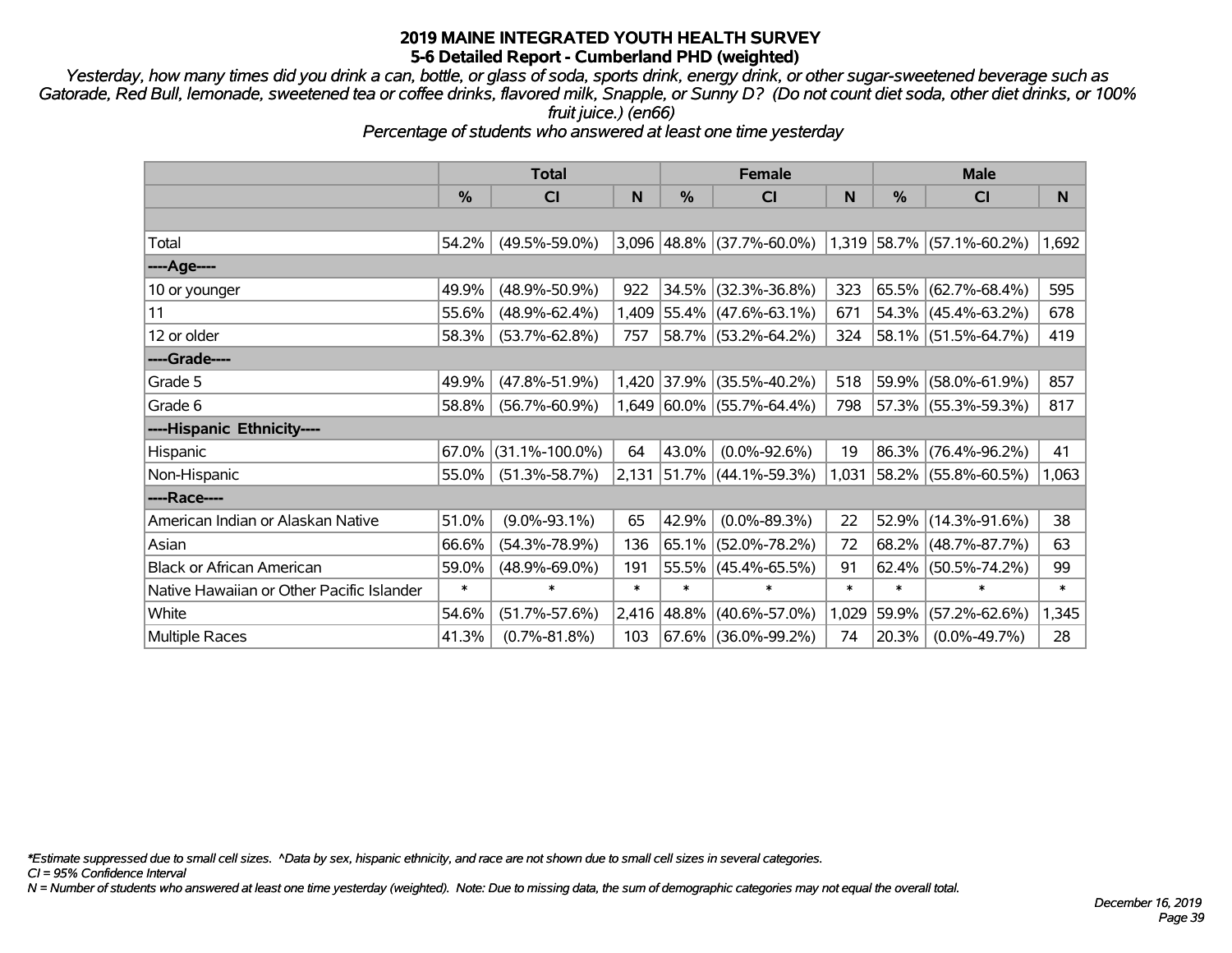*During the past 7 days, on how many days did you eat dinner at home with at least one of your parents or guardians? (en67a) Percentage of students who answered at least 5 days*

|                                           | <b>Total</b> |                      |        |             | <b>Female</b>        |        | <b>Male</b>   |                         |          |  |
|-------------------------------------------|--------------|----------------------|--------|-------------|----------------------|--------|---------------|-------------------------|----------|--|
|                                           | $\%$         | CI                   | N      | %           | <b>CI</b>            | N      | $\frac{0}{0}$ | <b>CI</b>               | <b>N</b> |  |
|                                           |              |                      |        |             |                      |        |               |                         |          |  |
| Total                                     | 85.1%        | $(81.6\% - 88.5\%)$  | 4,841  | $ 84.5\% $  | $(80.9\% - 88.2\%)$  |        | 2,255 85.4%   | $(81.7\% - 89.2\%)$     | 2,478    |  |
| ----Age----                               |              |                      |        |             |                      |        |               |                         |          |  |
| 10 or younger                             | 89.2%        | $(87.4\% - 91.0\%)$  | 1,623  | 89.1%       | $(87.8\% - 90.3\%)$  | 808    | 89.3%         | $(86.8\% - 91.7\%)$     | 811      |  |
| 11                                        | 82.2%        | $(78.8\% - 85.6\%)$  | 2,097  | 81.2%       | $(77.9\% - 84.5\%)$  | 981    | 82.9%         | $(78.3\% - 87.4\%)$     | 1,052    |  |
| 12 or older                               | 84.7%        | $(80.6\% - 88.8\%)$  |        | 1,096 84.3% | $(77.1\% - 91.5\%)$  | 464    | 85.2%         | $(82.5\% - 87.9\%)$     | 610      |  |
| ----Grade----                             |              |                      |        |             |                      |        |               |                         |          |  |
| Grade 5                                   | 87.4%        | $(84.9\% - 89.9\%)$  | 2,483  | 87.3%       | $(85.4\% - 89.3\%)$  | 1,169  | 87.6%         | $(84.2\% - 91.0\%)$     | 1,273    |  |
| Grade 6                                   | 82.7%        | $(78.7\% - 86.8\%)$  | 2,311  | $ 81.8\% $  | $(77.0\% - 86.6\%)$  |        | 1,083 83.5%   | $(79.5\% - 87.4\%)$     | 1,183    |  |
| ----Hispanic Ethnicity----                |              |                      |        |             |                      |        |               |                         |          |  |
| Hispanic                                  | 82.7%        | $(64.8\% - 100.0\%)$ | 79     | 75.1%       | $(41.3\% - 100.0\%)$ | 33     | 88.3%         | $(73.9\% - 100.0\%)$    | 42       |  |
| Non-Hispanic                              | 85.0%        | $(80.1\% - 89.8\%)$  |        | 3,288 84.7% | $(79.4\% - 90.1\%)$  | 1,671  | 85.3%         | $(80.1\% - 90.6\%)$     | 1,573    |  |
| ----Race----                              |              |                      |        |             |                      |        |               |                         |          |  |
| American Indian or Alaskan Native         | 89.4%        | $(78.0\% - 100.0\%)$ | 113    | $\ast$      | $\ast$               | $\ast$ | $\ast$        | $\ast$                  | $\ast$   |  |
| Asian                                     | 91.7%        | $(79.4\% - 100.0\%)$ | 188    | 94.1%       | $(83.6\% - 100.0\%)$ | 104    | 88.7%         | $(74.2\% - 100.0\%)$    | 82       |  |
| <b>Black or African American</b>          | 72.7%        | $(61.6\% - 83.9\%)$  | 233    | 79.7%       | $(64.3\% - 95.1\%)$  | 131    | 65.8%         | $(55.8\% - 75.8\%)$     | 102      |  |
| Native Hawaiian or Other Pacific Islander | $\ast$       | $\ast$               | $\ast$ | $\ast$      | $\ast$               | $\ast$ | $\ast$        | $\ast$                  | $\ast$   |  |
| White                                     | 86.5%        | $(83.9\% - 89.1\%)$  | 3,815  | 85.5%       | $(83.1\% - 87.8\%)$  | 1,781  | 87.5%         | $(83.5\% - 91.5\%)$     | 1,978    |  |
| Multiple Races                            | 87.4%        | $(73.7\% - 100.0\%)$ | 213    | 79.9%       | $(66.9\% - 92.9\%)$  | 84     |               | $93.0\%$ (82.4%-100.0%) | 129      |  |

*\*Estimate suppressed due to small cell sizes. ^Data by sex, hispanic ethnicity, and race are not shown due to small cell sizes in several categories.*

*CI = 95% Confidence Interval*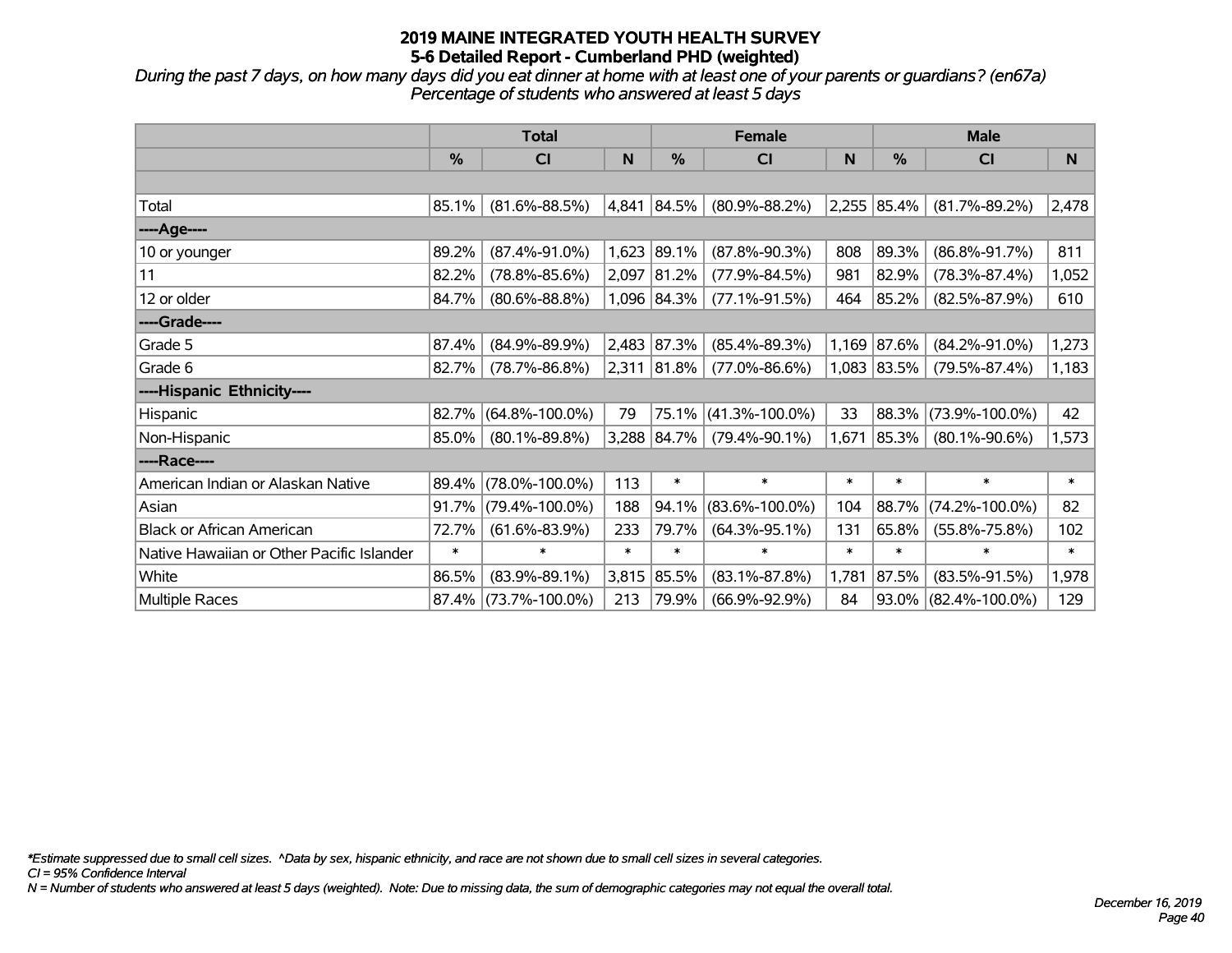*How many days each week do you exercise, dance or play sports for at least an hour? (en68) Percentage of students who answered at least 7 days.*

|                                           | <b>Total</b>  |                                                  |        | <b>Female</b> |                        |                  | <b>Male</b>   |                          |                 |
|-------------------------------------------|---------------|--------------------------------------------------|--------|---------------|------------------------|------------------|---------------|--------------------------|-----------------|
|                                           | $\frac{9}{6}$ | CI                                               | N      | $\frac{0}{0}$ | <b>CI</b>              | N                | $\frac{0}{0}$ | <b>CI</b>                | N.              |
|                                           |               |                                                  |        |               |                        |                  |               |                          |                 |
| Total                                     |               | $20.6\%$ (19.2%-22.0%) 1,159 13.7% (10.6%-16.8%) |        |               |                        |                  |               | 364 27.3% (22.3%-32.3%)  | 777             |
| ----Age----                               |               |                                                  |        |               |                        |                  |               |                          |                 |
| 10 or younger                             | 24.4%         | $(21.4\% - 27.5\%)$                              | 438    | 13.3%         | $(11.7\% - 14.8\%)$    | 121              |               | $ 36.1\% $ (30.8%-41.4%) | 317             |
| 11                                        |               | 16.9% (14.8%-19.0%)                              | 424    | 12.8%         | $(6.1\% - 19.5\%)$     |                  |               | 154 21.4% (16.2%-26.6%)  | 266             |
| 12 or older                               |               | 22.4% (19.2%-25.5%)                              | 290    |               | 16.2% (12.1%-20.4%)    |                  |               | 89 26.2% (21.7%-30.7%)   | 189             |
| ----Grade----                             |               |                                                  |        |               |                        |                  |               |                          |                 |
| Grade 5                                   |               | 20.9% (19.3%-22.5%)                              | 587    | 11.6%         | $(8.4\% - 14.7\%)$     |                  | 155 30.1%     | $(25.6\% - 34.7\%)$      | 427             |
| Grade 6                                   |               | 20.2% (17.8%-22.7%)                              | 559    |               | $15.8\%$ (13.4%-18.3%) |                  |               | 208 24.5% (18.8%-30.3%)  | 343             |
| ----Hispanic Ethnicity----                |               |                                                  |        |               |                        |                  |               |                          |                 |
| Hispanic                                  | 31.9%         | $(11.8\% - 52.0\%)$                              | 30     | $\ast$        | $\ast$                 | $\ast$           | $\ast$        | $\ast$                   | $\ast$          |
| Non-Hispanic                              |               | 19.4% (17.2%-21.5%)                              | 750    |               | 14.3% (10.8%-17.8%)    |                  |               | 285 25.4% (17.6%-33.3%)  | 465             |
| ----Race----                              |               |                                                  |        |               |                        |                  |               |                          |                 |
| American Indian or Alaskan Native         | 17.5%         | $(0.0\% - 36.0\%)$                               | 22     | 14.7%         | $(0.0\% - 37.4\%)$     | 7                | 17.1%         | $(1.3\% - 32.9\%)$       | 12 <sub>2</sub> |
| Asian                                     | 16.2%         | $(0.0\% - 34.8\%)$                               | 33     | 13.7%         | $(0.0\% - 36.4\%)$     | 15               | 19.0%         | $(5.2\% - 32.7\%)$       | 17              |
| <b>Black or African American</b>          | 16.7%         | $(5.8\% - 27.6\%)$                               | 52     | 9.3%          | $(0.0\% - 19.1\%)$     | 15 <sub>15</sub> | 25.0%         | $(16.0\% - 34.0\%)$      | 37              |
| Native Hawaiian or Other Pacific Islander | $\ast$        | $\ast$                                           | $\ast$ | $\ast$        | $\ast$                 | $\ast$           | $\ast$        | $\ast$                   | $\ast$          |
| White                                     | 20.1%         | $(17.5\% - 22.8\%)$                              | 880    | 13.4%         | $(10.6\% - 16.2\%)$    | 279              | 26.6%         | $(20.5\% - 32.7\%)$      | 592             |
| Multiple Races                            | 34.1%         | $(6.9\% - 61.3\%)$                               | 82     | $\ast$        | $\ast$                 | $\ast$           | $\ast$        | $\ast$                   | $\ast$          |

*\*Estimate suppressed due to small cell sizes. ^Data by sex, hispanic ethnicity, and race are not shown due to small cell sizes in several categories.*

*CI = 95% Confidence Interval*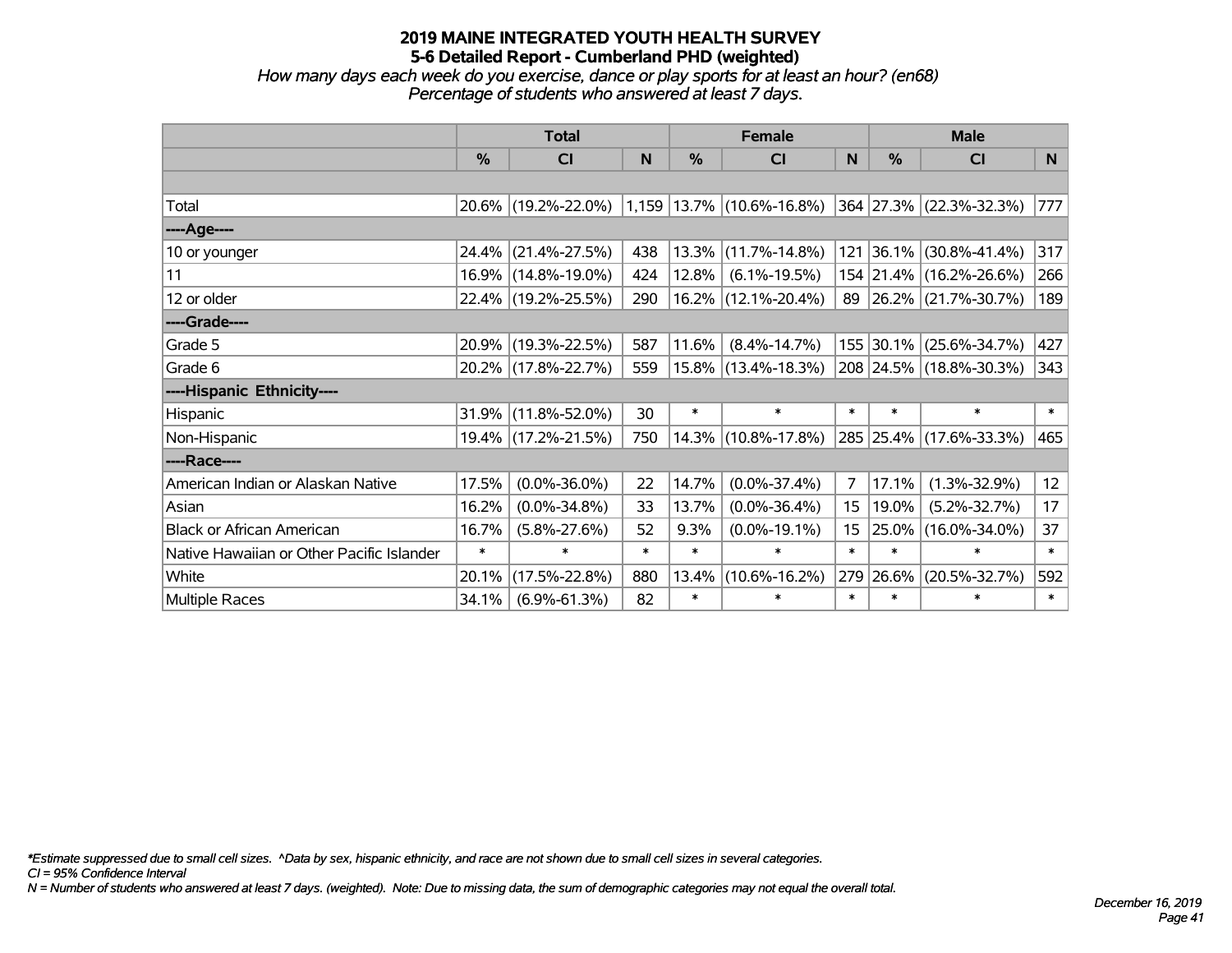### **2019 MAINE INTEGRATED YOUTH HEALTH SURVEY 5-6 Detailed Report - Cumberland PHD (weighted)** *On an average school day, how many hours do you watch TV? (en34)*

*Percentage of students who answered at least 3 hours*

|                                           | <b>Total</b>  |                     |        |            | <b>Female</b>        | <b>Male</b> |        |                             |        |
|-------------------------------------------|---------------|---------------------|--------|------------|----------------------|-------------|--------|-----------------------------|--------|
|                                           | $\frac{0}{0}$ | <b>CI</b>           | N      | $\%$       | <b>CI</b>            | N           | %      | <b>CI</b>                   | N      |
|                                           |               |                     |        |            |                      |             |        |                             |        |
| Total                                     |               | 20.5% (16.3%-24.7%) | 1,153  | $16.0\%$   | $(10.4\% - 21.5\%)$  |             |        | 426 23.6% (20.8%-26.5%)     | 669    |
| ---- Age----                              |               |                     |        |            |                      |             |        |                             |        |
| 10 or younger                             | 18.9%         | $(18.1\% - 19.8\%)$ | 339    | 8.7%       | $(5.6\% - 11.8\%)$   | 79          |        | 29.7% (25.1%-34.3%)         | 259    |
| 11                                        | 20.2%         | $(13.5\% - 26.9\%)$ | 510    | 19.3%      | $(13.0\% - 25.7\%)$  |             |        | 236   19.9%   (14.0%-25.8%) | 247    |
| 12 or older                               |               | 22.5% (19.4%-25.6%) | 288    | 20.4%      | $(14.5\% - 26.4\%)$  |             |        | 110 22.7% (19.1%-26.3%)     | 162    |
| ----Grade----                             |               |                     |        |            |                      |             |        |                             |        |
| Grade 5                                   | 17.3%         | $(14.3\% - 20.4\%)$ | 490    | 10.3%      | $(8.2\% - 12.3\%)$   |             |        | 140 24.4% (19.3%-29.6%)     | 346    |
| Grade 6                                   |               | 23.3% (21.0%-25.7%) | 639    | $ 21.9\% $ | $(19.8\% - 24.0\%)$  |             |        | 285 23.1% (20.5%-25.6%)     | 319    |
| ----Hispanic Ethnicity----                |               |                     |        |            |                      |             |        |                             |        |
| Hispanic                                  | 48.8%         | $(13.0\% - 84.6\%)$ | 47     | 70.1%      | $(33.3\% - 100.0\%)$ | 31          | 33.0%  | $(0.0\% - 73.5\%)$          | 16     |
| Non-Hispanic                              | 19.0%         | $(13.5\% - 24.5\%)$ | 735    | 15.3%      | $(8.3\% - 22.3\%)$   |             |        | 307 22.0% (18.4%-25.5%)     | 399    |
| ----Race----                              |               |                     |        |            |                      |             |        |                             |        |
| American Indian or Alaskan Native         | 18.5%         | $(0.0\% - 36.9\%)$  | 23     | 18.6%      | $(0.0\% - 45.8\%)$   | 9           | 16.2%  | $(0.0\% - 33.0\%)$          | 11     |
| Asian                                     | 13.0%         | $(0.0\% - 27.6\%)$  | 26     | 12.5%      | $(0.0\% - 31.6\%)$   | 14          | 12.8%  | $(3.1\% - 22.5\%)$          | 11     |
| <b>Black or African American</b>          | 37.2%         | $(22.8\% - 51.7\%)$ | 117    | 25.1%      | $(6.8\% - 43.5\%)$   | 41          | 50.0%  | $(39.9\% - 60.1\%)$         | 76     |
| Native Hawaiian or Other Pacific Islander | $\ast$        | $\ast$              | $\ast$ | $\ast$     | $\ast$               | $\ast$      | $\ast$ | $\ast$                      | $\ast$ |
| White                                     | 18.5%         | $(15.2\% - 21.9\%)$ | 811    | 13.6%      | $(7.9\% - 19.3\%)$   | 285         | 22.2%  | $(18.8\% - 25.6\%)$         | 491    |
| Multiple Races                            | 22.4%         | $(12.5\% - 32.2\%)$ | 53     | 44.6%      | $(9.3\% - 79.9\%)$   | 44          | 6.6%   | $(0.0\% - 16.7\%)$          | 9      |

*\*Estimate suppressed due to small cell sizes. ^Data by sex, hispanic ethnicity, and race are not shown due to small cell sizes in several categories.*

*CI = 95% Confidence Interval*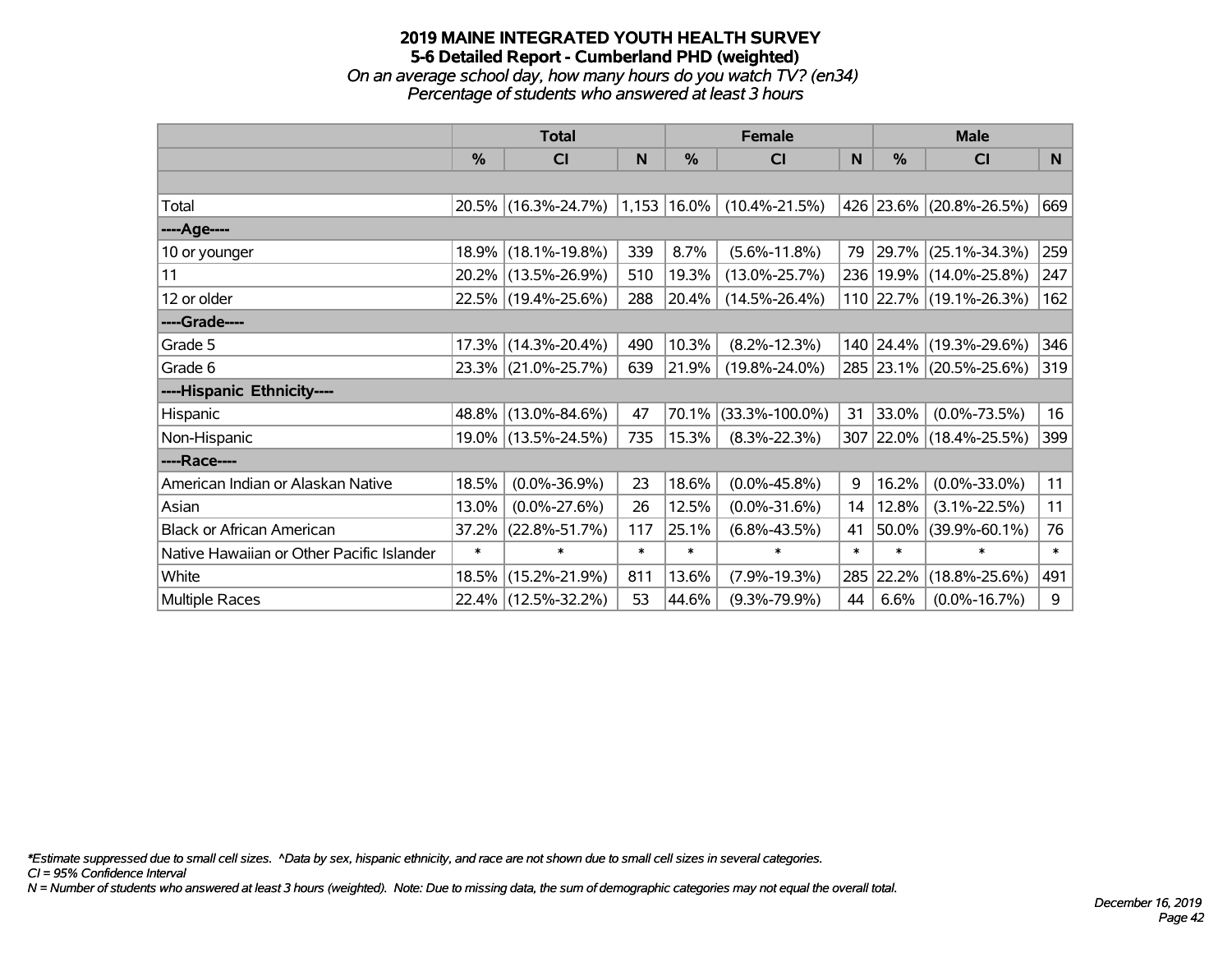*On an average school day, how many hours do you watch TV? (en34\_2) Percentage of students who answered 2 or fewer hours*

|                                           | <b>Total</b>  |                      |        |               | <b>Female</b>        |        | <b>Male</b> |                         |              |  |
|-------------------------------------------|---------------|----------------------|--------|---------------|----------------------|--------|-------------|-------------------------|--------------|--|
|                                           | $\frac{0}{0}$ | CI                   | N      | $\frac{0}{0}$ | CI                   | N      | %           | <b>CI</b>               | <sub>N</sub> |  |
|                                           |               |                      |        |               |                      |        |             |                         |              |  |
| Total                                     | 79.5%         | $(75.3\% - 83.7\%)$  |        | 4,466 84.0%   | $(78.5\% - 89.6\%)$  |        | 2,244 76.4% | $(73.5\% - 79.2\%)$     | 2,161        |  |
| ----Age----                               |               |                      |        |               |                      |        |             |                         |              |  |
| 10 or younger                             | 81.1%         | $(80.2\% - 81.9\%)$  |        | 1,450 91.3%   | $(88.2\% - 94.4\%)$  | 832    | 70.3%       | $(65.7\% - 74.9\%)$     | 614          |  |
| 11                                        | 79.8%         | $(73.1\% - 86.5\%)$  | 2,013  | 80.7%         | $(74.3\% - 87.0\%)$  | 983    | 80.1%       | $(74.2\% - 86.0\%)$     | 990          |  |
| 12 or older                               | 77.5%         | $(74.4\% - 80.6\%)$  | 994    | 79.6%         | $(73.6\% - 85.5\%)$  | 429    | 77.3%       | $(73.7\% - 80.9\%)$     | 551          |  |
| ----Grade----                             |               |                      |        |               |                      |        |             |                         |              |  |
| Grade 5                                   | 82.7%         | $(79.6\% - 85.7\%)$  |        | 2,336 89.7%   | $(87.7\% - 91.8\%)$  | 1,223  | 75.6%       | $(70.4\% - 80.7\%)$     | 1,072        |  |
| Grade 6                                   | 76.7%         | $(74.3\% - 79.0\%)$  |        | 2,100 78.1%   | $(76.0\% - 80.2\%)$  |        | 1,019 76.9% | $(74.4\% - 79.5\%)$     | 1,064        |  |
| ----Hispanic Ethnicity----                |               |                      |        |               |                      |        |             |                         |              |  |
| <b>Hispanic</b>                           | 51.2%         | $(15.4\% - 87.0\%)$  | 49     | 29.9%         | $(0.0\% - 66.7\%)$   | 13     | 67.0%       | $(26.5\% - 100.0\%)$    | 32           |  |
| Non-Hispanic                              | 81.0%         | $(75.5\% - 86.5\%)$  |        | 3,140 84.7%   | $(77.7\% - 91.7\%)$  | 1,701  | 78.0%       | $(74.5\% - 81.6\%)$     | 1,418        |  |
| ----Race----                              |               |                      |        |               |                      |        |             |                         |              |  |
| American Indian or Alaskan Native         | 81.5%         | $(63.1\% - 100.0\%)$ | 101    | 81.4%         | $(54.2\% - 100.0\%)$ | 39     | 83.8%       | $(67.0\% - 100.0\%)$    | 59           |  |
| Asian                                     | 87.0%         | $(72.4\% - 100.0\%)$ | 171    | 87.5%         | $(68.4\% - 100.0\%)$ | 97     | 87.2%       | $(77.5\% - 96.9\%)$     | 74           |  |
| <b>Black or African American</b>          | 62.8%         | $(48.3\% - 77.2\%)$  | 197    | 74.9%         | $(56.5\% - 93.2\%)$  | 121    | 50.0%       | $(39.9\% - 60.1\%)$     | 76           |  |
| Native Hawaiian or Other Pacific Islander | $\ast$        | $\ast$               | $\ast$ | $\ast$        | $\ast$               | $\ast$ | $\ast$      | $\ast$                  | $\ast$       |  |
| White                                     | 81.5%         | $(78.1\% - 84.8\%)$  | 3,562  | 86.4%         | $(80.7\% - 92.1\%)$  | 1,814  | 77.8%       | $(74.4\% - 81.2\%)$     | 1,721        |  |
| Multiple Races                            | 77.6%         | $(67.8\% - 87.5\%)$  | 185    | 55.4%         | $(20.1\% - 90.7\%)$  | 55     |             | $93.4\%$ (83.3%-100.0%) | 129          |  |

*\*Estimate suppressed due to small cell sizes. ^Data by sex, hispanic ethnicity, and race are not shown due to small cell sizes in several categories.*

*CI = 95% Confidence Interval*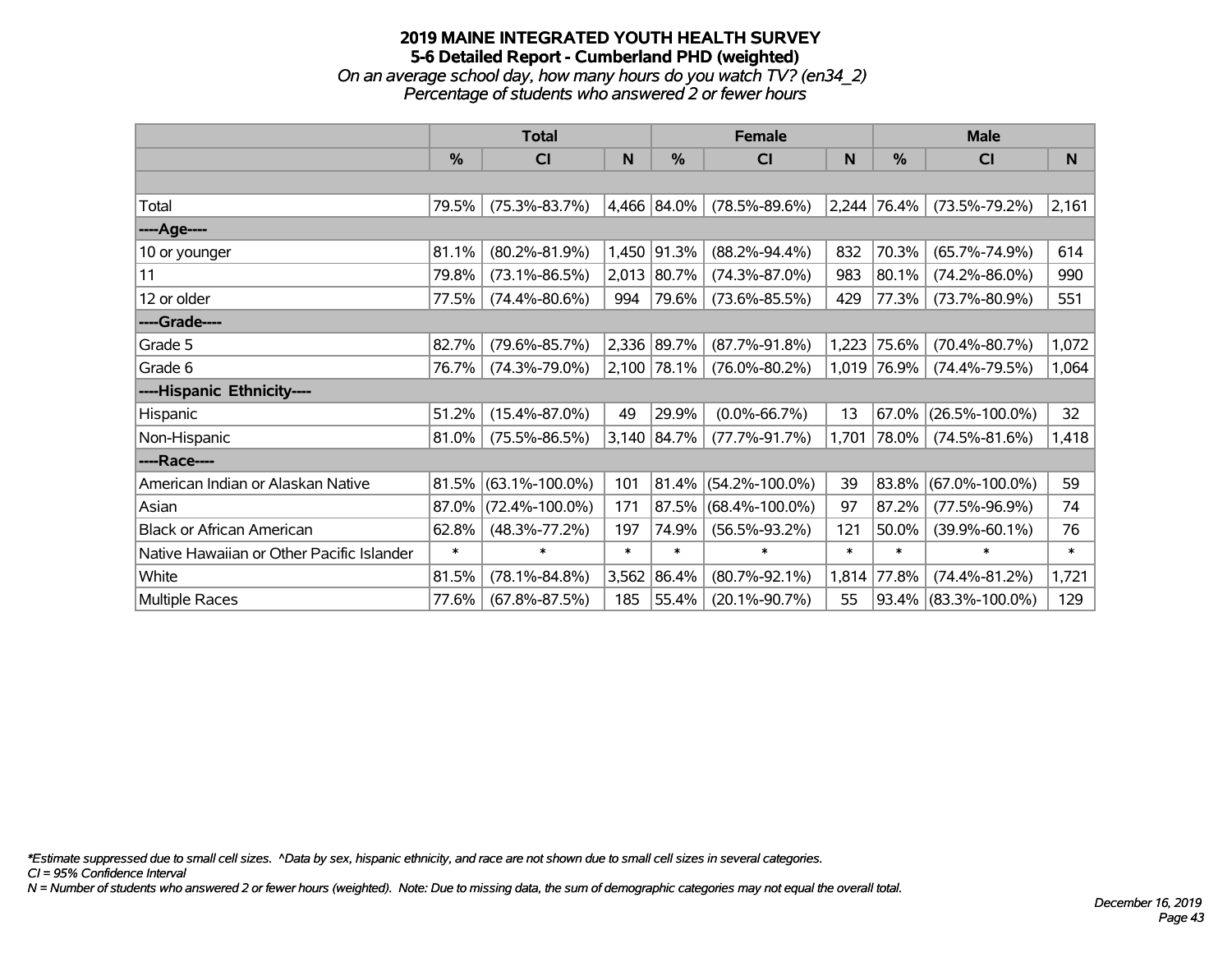*On an average school day, how many hours do you play video or computer games or use a computer for something that is not school work? (Count time spent playing games, watching videos, texting, or using social media on your smartphone, computer, Xbox, PlayStation, iPad, or other tablet.) (en57b) Percentage of students who answered at least 3 hours*

|                                           | <b>Total</b> |                        |        |             | <b>Female</b>        |        | <b>Male</b> |                         |        |  |
|-------------------------------------------|--------------|------------------------|--------|-------------|----------------------|--------|-------------|-------------------------|--------|--|
|                                           | $\%$         | <b>CI</b>              | N      | %           | <b>CI</b>            | N      | %           | <b>CI</b>               | N      |  |
|                                           |              |                        |        |             |                      |        |             |                         |        |  |
| Total                                     |              | $37.0\%$ (32.4%-41.6%) |        | 2,061 29.8% | $(23.8\% - 35.8\%)$  |        |             | 782 42.4% (39.1%-45.8%) | 1,200  |  |
| ----Age----                               |              |                        |        |             |                      |        |             |                         |        |  |
| 10 or younger                             | 29.9%        | $(26.7\% - 33.2\%)$    | 528    | 21.0%       | $(18.8\% - 23.1\%)$  |        | 185 38.6%   | $(31.4\% - 45.9\%)$     | 339    |  |
| 11                                        |              | 38.8% (32.5%-45.0%)    | 971    | 33.2%       | $(27.0\% - 39.3\%)$  |        |             | 399 42.5% (36.4%-48.6%) | 524    |  |
| 12 or older                               |              | 43.2% (36.5%-49.8%)    | 551    | 36.8%       | $(26.9\% - 46.7\%)$  |        |             | 198 47.2% (40.8%-53.6%) | 336    |  |
| ----Grade----                             |              |                        |        |             |                      |        |             |                         |        |  |
| Grade 5                                   | 33.8%        | $(33.0\% - 34.7\%)$    | 939    | 25.0%       | $(23.0\% - 27.1\%)$  |        | 329 40.8%   | $(37.7\% - 43.8\%)$     | 577    |  |
| Grade 6                                   |              | 39.6% (32.3%-46.8%)    |        | 1,085 34.6% | $(25.2\% - 44.0\%)$  |        |             | 451 43.4% (38.9%-48.0%) | 602    |  |
| ----Hispanic Ethnicity----                |              |                        |        |             |                      |        |             |                         |        |  |
| Hispanic                                  | 65.3%        | $(41.2\% - 89.3\%)$    | 60     | 83.6%       | $(62.3\% - 100.0\%)$ | 37     | 53.0%       | $(30.6\% - 75.4\%)$     | 24     |  |
| Non-Hispanic                              |              | 37.8% (31.0%-44.5%)    |        | 1,434 29.4% | $(20.1\% - 38.6\%)$  |        |             | 575 46.2% (41.5%-50.8%) | 827    |  |
| ----Race----                              |              |                        |        |             |                      |        |             |                         |        |  |
| American Indian or Alaskan Native         | 49.2%        | $(37.0\% - 61.3\%)$    | 62     | 88.5%       | $(73.4\% - 100.0\%)$ | 45     | $ 21.3\% $  | $(1.5\% - 41.2\%)$      | 15     |  |
| Asian                                     | 47.5%        | $(38.8\% - 56.3\%)$    | 96     | 38.0%       | $(20.8\% - 55.3\%)$  | 42     | $ 59.6\% $  | $(34.4\% - 84.9\%)$     | 53     |  |
| <b>Black or African American</b>          | 38.2%        | $(25.5\% - 51.0\%)$    | 118    | 23.8%       | $(7.3\% - 40.3\%)$   | 39     | 54.4%       | $(45.9\% - 62.8\%)$     | 79     |  |
| Native Hawaiian or Other Pacific Islander | $\ast$       | $\ast$                 | $\ast$ | $\ast$      | $\ast$               | $\ast$ | $\ast$      | $\ast$                  | $\ast$ |  |
| White                                     | 34.5%        | $(28.6\% - 40.3\%)$    | 1,490  | 26.5%       | $(18.2\% - 34.9\%)$  |        | 542 41.1%   | $(37.4\% - 44.8\%)$     | 911    |  |
| Multiple Races                            |              | 49.8% (36.3%-63.3%)    | 122    | 55.8%       | $(28.9\% - 82.7\%)$  |        | 59 45.0%    | $(36.1\% - 54.0\%)$     | 63     |  |

*\*Estimate suppressed due to small cell sizes. ^Data by sex, hispanic ethnicity, and race are not shown due to small cell sizes in several categories.*

*CI = 95% Confidence Interval*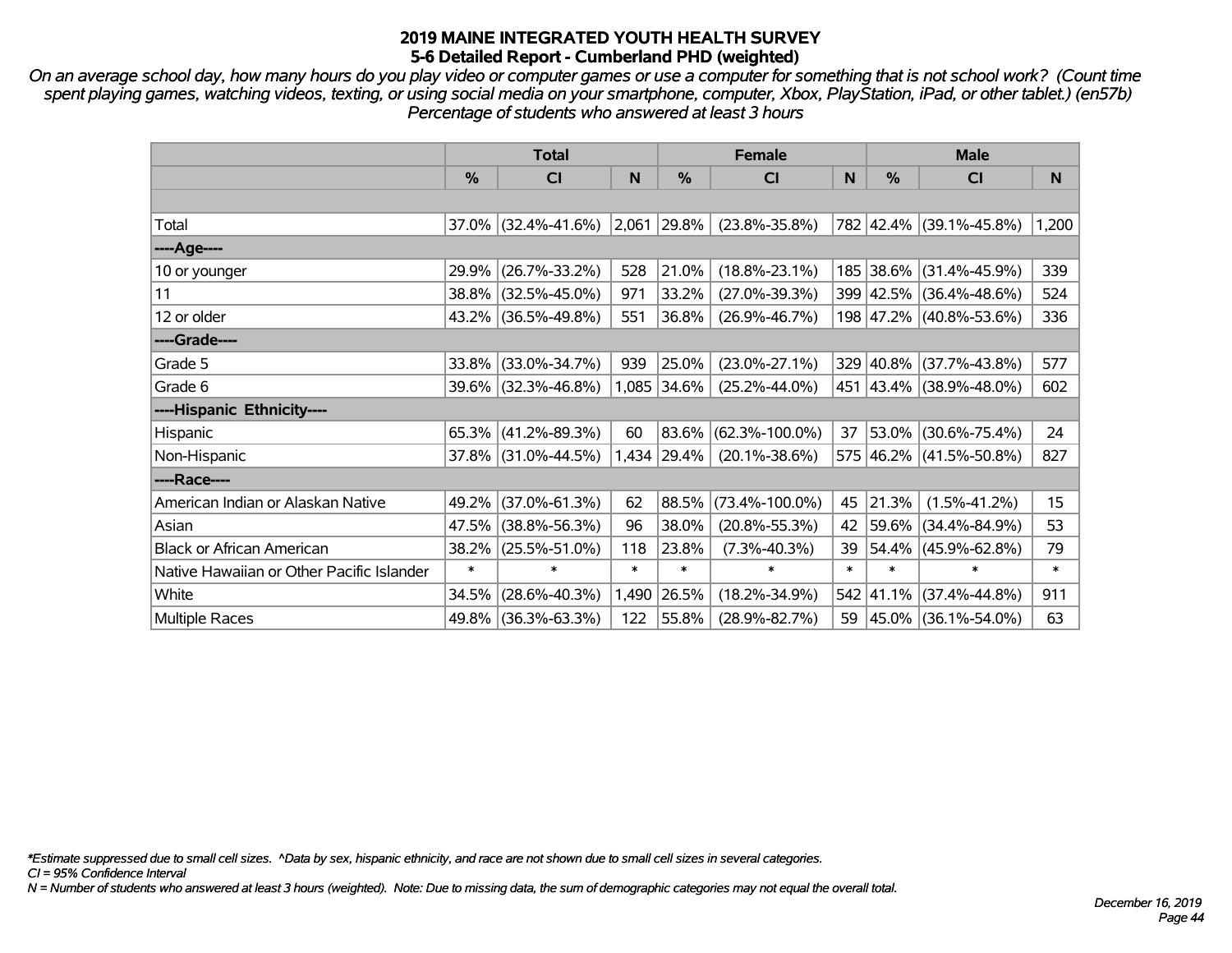*On an average school day, how many hours do you play video or computer games or use a computer for something that is not school work? (Count time spent playing games, watching videos, texting, or using social media on your smartphone, computer, Xbox, PlayStation, iPad, or other tablet.) (en57b\_3) Percentage of students who answered 2 or fewer hours*

|                                           | <b>Total</b> |                        |        |            | <b>Female</b>                      |                | <b>Male</b>   |                             |        |  |
|-------------------------------------------|--------------|------------------------|--------|------------|------------------------------------|----------------|---------------|-----------------------------|--------|--|
|                                           | $\%$         | <b>CI</b>              | N      | %          | <b>CI</b>                          | N              | $\frac{0}{0}$ | <b>CI</b>                   | N      |  |
|                                           |              |                        |        |            |                                    |                |               |                             |        |  |
| Total                                     |              | $63.0\%$ (58.4%-67.6%) |        |            | $3,509$ 70.2% (64.2%-76.2%)        |                |               | $1,842$ 57.6% (54.2%-60.9%) | 1,628  |  |
| ----Age----                               |              |                        |        |            |                                    |                |               |                             |        |  |
| 10 or younger                             | $70.1\%$     | $(66.8\% - 73.3\%)$    |        |            | 1,236 79.0% (76.9%-81.2%)          | 698            |               | $61.4\%$ (54.1%-68.6%)      | 538    |  |
| 11                                        |              | $61.2\%$ (55.0%-67.5%) |        |            | $1,532$ 66.8% (60.7%-73.0%)        | 804            |               | 57.5% (51.4%-63.6%)         | 708    |  |
| 12 or older                               |              | 56.8% (50.2%-63.5%)    | 726    |            | $ 63.2\%  (53.3\% - 73.1\%)$       | 340            |               | 52.8% (46.4%-59.2%)         | 376    |  |
| ----Grade----                             |              |                        |        |            |                                    |                |               |                             |        |  |
| Grade 5                                   | 66.2%        | $(65.3\% - 67.0\%)$    |        |            | 1,835 75.0% (72.9%-77.0%)          | 985            |               | $59.2\%$ (56.2%-62.3%)      | 837    |  |
| Grade 6                                   |              | $60.4\%$ (53.2%-67.7%) |        |            | $ 1,656 65.4\%  (56.0\% - 74.8\%)$ | 854            |               | $56.6\%$ (52.0%-61.1%)      | 784    |  |
| ----Hispanic Ethnicity----                |              |                        |        |            |                                    |                |               |                             |        |  |
| Hispanic                                  | 34.7%        | $(10.7\% - 58.8\%)$    | 32     | 16.4%      | $(0.0\% - 37.7\%)$                 | $\overline{7}$ | 47.0%         | $(24.6\% - 69.4\%)$         | 21     |  |
| Non-Hispanic                              |              | $62.2\%$ (55.5%-69.0%) |        |            | 2,365 70.6% (61.4%-79.9%)          |                |               | 1,383 53.8% (49.2%-58.5%)   | 965    |  |
| ----Race----                              |              |                        |        |            |                                    |                |               |                             |        |  |
| American Indian or Alaskan Native         | $50.8\%$     | $(38.7\% - 63.0\%)$    | 64     | 11.5%      | $(0.0\% - 26.6\%)$                 | 6              |               | 78.7% (58.8%-98.5%)         | 55     |  |
| Asian                                     | 52.5%        | $(43.7\% - 61.2\%)$    | 106    |            | 62.0% (44.7%-79.2%)                | 68             |               | $40.4\%$ (15.1%-65.6%)      | 36     |  |
| <b>Black or African American</b>          | 61.8%        | $(49.0\% - 74.5\%)$    | 191    |            | 76.2% (59.7%-92.7%)                | 124            |               | 45.6% (37.2%-54.1%)         | 66     |  |
| Native Hawaiian or Other Pacific Islander | $\ast$       | $\ast$                 | $\ast$ | $\ast$     | $\ast$                             | $\ast$         | $\ast$        | $\ast$                      | $\ast$ |  |
| White                                     | 65.5%        | $(59.7\% - 71.4\%)$    | 2,830  | $ 73.5\% $ | $(65.1\% - 81.8\%)$                | 1,502          | 58.9%         | $(55.2\% - 62.6\%)$         | 1,303  |  |
| Multiple Races                            |              | 50.2% (36.7%-63.7%)    | 123    |            | 44.2% (17.3%-71.1%)                | 47             |               | 55.0% (46.0%-63.9%)         | 76     |  |

*\*Estimate suppressed due to small cell sizes. ^Data by sex, hispanic ethnicity, and race are not shown due to small cell sizes in several categories.*

*CI = 95% Confidence Interval*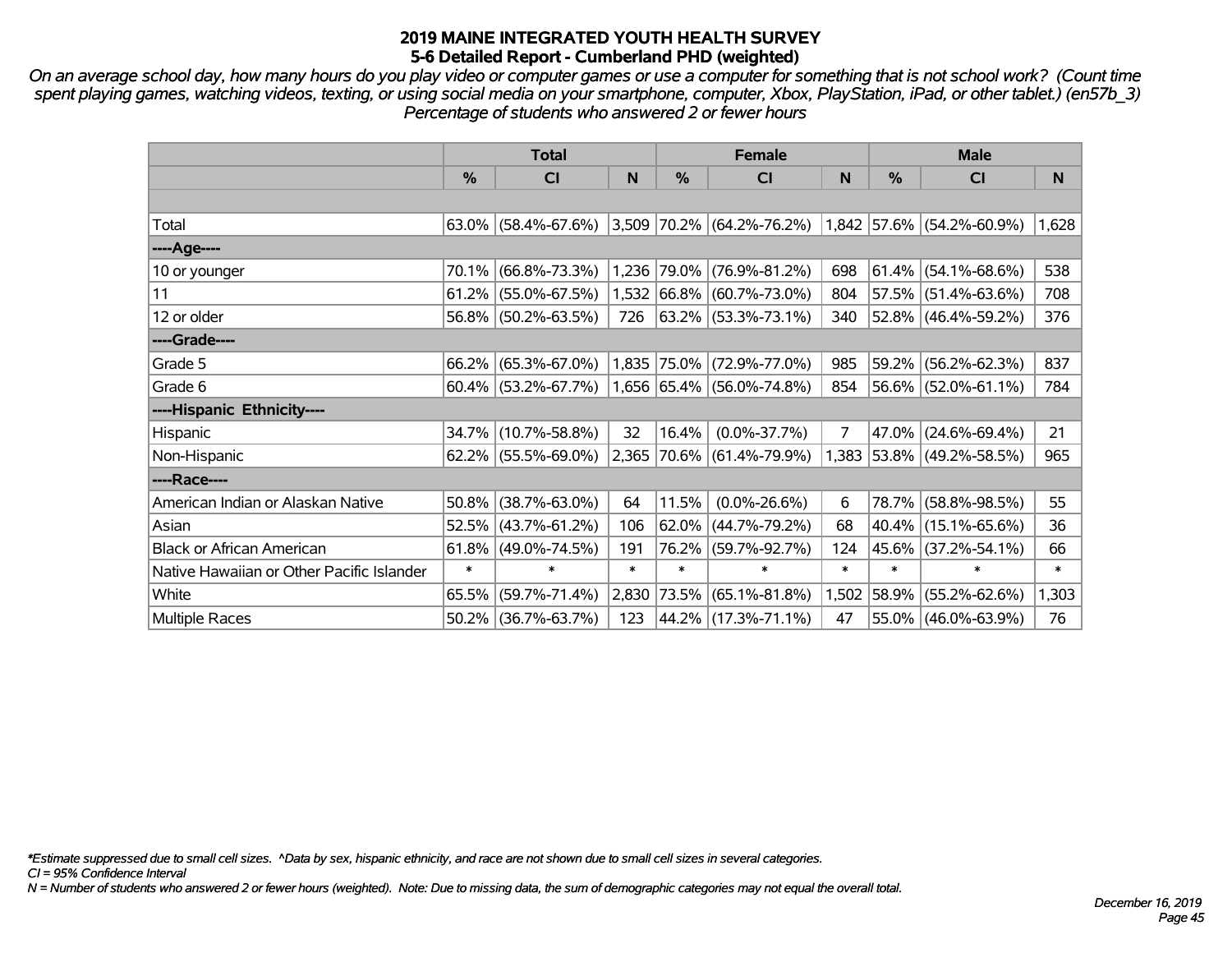*Percentage of students watching 2 or fewer hours of combined screen time (tv, video games, computer) per day on an average school day (enscreen)*

|                                           | <b>Total</b> |                     |        |            | <b>Female</b>                                      | <b>Male</b> |        |                                      |        |
|-------------------------------------------|--------------|---------------------|--------|------------|----------------------------------------------------|-------------|--------|--------------------------------------|--------|
|                                           | %            | CI                  | N      | %          | CI                                                 | N           | %      | <b>CI</b>                            | N.     |
|                                           |              |                     |        |            |                                                    |             |        |                                      |        |
| Total                                     |              | 36.5% (27.8%-45.2%) |        |            | $\vert 2,002 \vert 44.5\% \vert (33.7\% - 55.4\%)$ |             |        | $1,156$ $29.7\%$ $(22.4\% - 37.1\%)$ | 822    |
| ----Age----                               |              |                     |        |            |                                                    |             |        |                                      |        |
| 10 or younger                             | 47.1%        | $(40.3\% - 53.8\%)$ | 814    | 58.3%      | $(55.1\% - 61.6\%)$                                | 515         |        | 35.5% (21.6%-49.4%)                  | 299    |
| 11                                        |              | 32.7% (27.5%-37.9%) | 807    | 38.9%      | $(29.3\% - 48.5\%)$                                | 461         |        | 27.4% (23.8%-31.0%)                  | 333    |
| 12 or older                               |              | 30.2% (23.0%-37.4%) | 379    |            | $34.1\%$ (28.1%-40.1%)                             | 179         |        | 27.2% (18.8%-35.6%)                  | 190    |
| ----Grade----                             |              |                     |        |            |                                                    |             |        |                                      |        |
| Grade 5                                   | 43.4%        | $(38.2\% - 48.6\%)$ | 1,186  | 55.1%      | $(50.6\% - 59.6\%)$                                | 722         |        | $32.8\%$ (23.6%-42.0%)               | 453    |
| Grade 6                                   |              | 30.2% (23.1%-37.3%) | 813    |            | $33.8\%$ (26.5%-41.1%)                             | 434         |        | 27.2% (20.9%-33.6%)                  | 370    |
| ----Hispanic Ethnicity----                |              |                     |        |            |                                                    |             |        |                                      |        |
| Hispanic                                  | 16.0%        | $(0.0\% - 33.3\%)$  | 15     | $\ast$     | $\ast$                                             | $\ast$      | $\ast$ | $\ast$                               | $\ast$ |
| Non-Hispanic                              | 37.0%        | $(25.2\% - 48.7\%)$ | 1,387  | $ 46.0\% $ | $(29.2\% - 62.8\%)$                                | 893         |        | $27.4\%$ (21.5%-33.4%)               | 483    |
| ----Race----                              |              |                     |        |            |                                                    |             |        |                                      |        |
| American Indian or Alaskan Native         | 14.9%        | $(0.0\% - 31.6\%)$  | 18     | $\ast$     | $\ast$                                             | $\ast$      | $\ast$ | $\ast$                               | $\ast$ |
| Asian                                     | 36.0%        | $(18.6\% - 53.3\%)$ | 70     | 52.9%      | $(28.5\% - 77.3\%)$                                | 58          | 14.2%  | $(3.7\% - 24.7\%)$                   | 12     |
| <b>Black or African American</b>          | 39.2%        | $(18.5\% - 59.9\%)$ | 119    | 57.3%      | $(28.5\% - 86.1\%)$                                | 92          | 19.2%  | $(11.8\% - 26.6\%)$                  | 28     |
| Native Hawaiian or Other Pacific Islander | $\ast$       | $\ast$              | $\ast$ | $\ast$     | $\ast$                                             | $\ast$      | $\ast$ | $\ast$                               | $\ast$ |
| White                                     | 38.7%        | $(28.5\% - 49.0\%)$ | 1,650  | 46.5%      | $(34.3\% - 58.7\%)$                                | 946         | 31.8%  | $(22.3\% - 41.2\%)$                  | 687    |
| Multiple Races                            |              | 31.4% (20.6%-42.3%) | 74     | 15.5%      | $(0.0\% - 33.2\%)$                                 | 15          |        | 42.8% (31.3%-54.3%)                  | 59     |

*\*Estimate suppressed due to small cell sizes. ^Data by sex, hispanic ethnicity, and race are not shown due to small cell sizes in several categories.*

*CI = 95% Confidence Interval*

*N = Number of students watching 2 or fewer hours of combined screen time (tv, video games, computer) per day on an average school day (weighted). Note: Due to missing data, the sum of demographic categories may not equal the overall total.*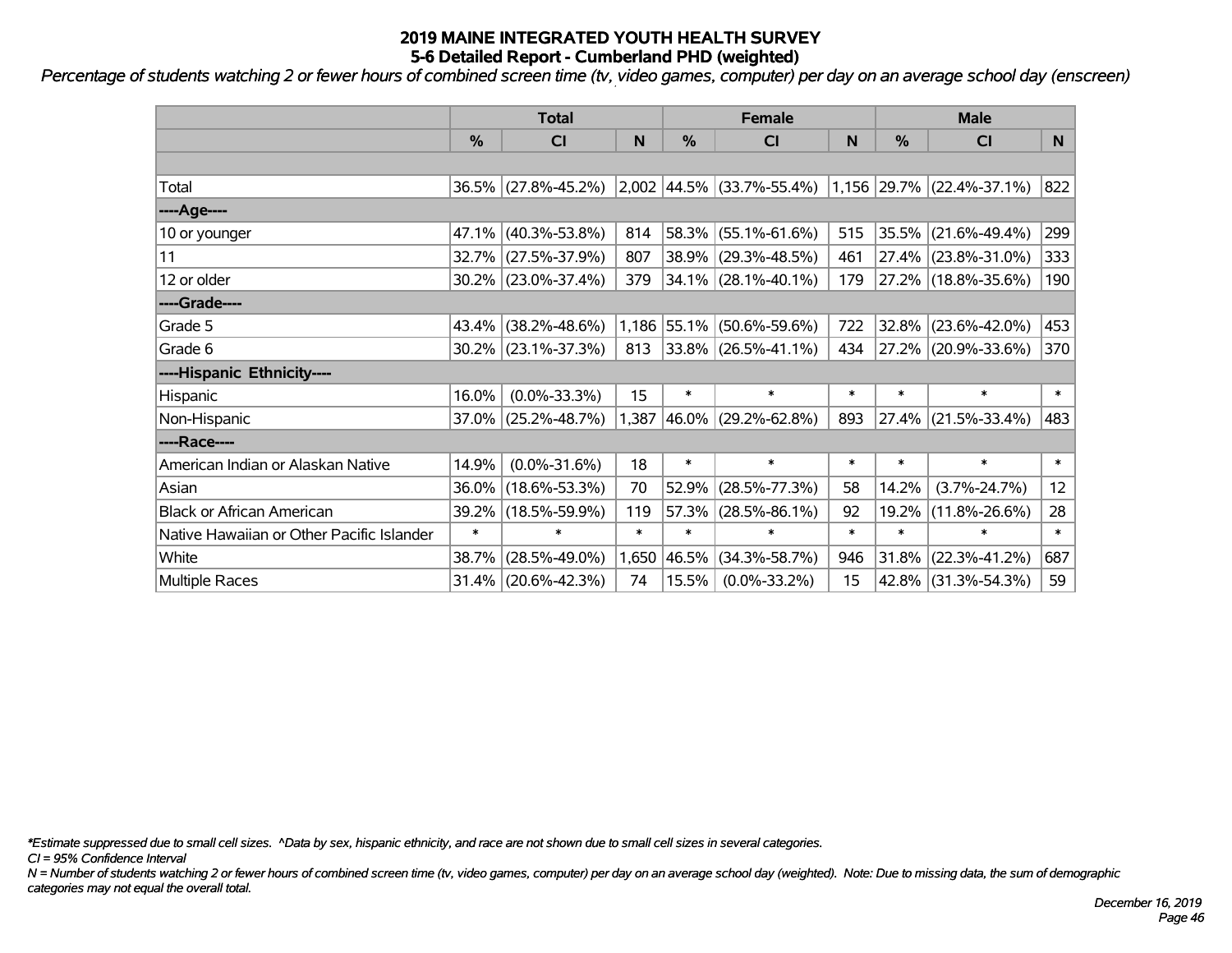*During an average week, how many days do you spend time in clubs, after-school programs, or other organized activities (other than sports) outside of regular school hours? (en35)*

*Percentage of students who answered at least 1 day*

|                                           | <b>Total</b>  |                        |        | <b>Female</b> | <b>Male</b>          |        |               |                           |        |
|-------------------------------------------|---------------|------------------------|--------|---------------|----------------------|--------|---------------|---------------------------|--------|
|                                           | $\frac{0}{0}$ | <b>CI</b>              | N      | %             | <b>CI</b>            | N      | $\frac{0}{0}$ | <b>CI</b>                 | N      |
|                                           |               |                        |        |               |                      |        |               |                           |        |
| Total                                     |               | $53.3\%$ (46.6%-60.0%) | 3,009  | $ 56.9\% $    | $(50.4\% - 63.5\%)$  |        |               | 1,525 49.8% (41.9%-57.6%) | 1,413  |
| ----Age----                               |               |                        |        |               |                      |        |               |                           |        |
| 10 or younger                             |               | 56.4% (49.9%-62.8%)    | 1,026  | 53.8%         | $(49.5\% - 58.2\%)$  | 488    | 59.2%         | $(45.1\% - 73.3\%)$       | 538    |
| 11                                        |               | $51.0\%$ (41.8%-60.1%) | 1,277  | 59.1%         | $(49.7\% - 68.5\%)$  | 725    |               | 42.6% (28.7%-56.5%)       | 516    |
| 12 or older                               |               | 53.7% (42.7%-64.7%)    | 692    | $ 57.2\% $    | $(42.9\% - 71.6\%)$  | 312    |               | 50.2% (40.2%-60.3%)       | 359    |
| ----Grade----                             |               |                        |        |               |                      |        |               |                           |        |
| Grade 5                                   |               | 53.6% (49.0%-58.2%)    | 1,521  | 56.2%         | $(55.4\% - 57.0\%)$  | 763    |               | $50.7\%$ (43.3%-58.1%)    | 725    |
| Grade 6                                   |               | 53.5% (40.9%-66.0%)    |        | 1,469 57.9%   | $(44.9\% - 70.8\%)$  | 762    |               | 49.4% (36.6%-62.2%)       | 682    |
| ----Hispanic Ethnicity----                |               |                        |        |               |                      |        |               |                           |        |
| Hispanic                                  |               | 53.3% (25.3%-81.4%)    | 50     | 74.6%         | $(44.9\% - 100.0\%)$ | 33     |               | 37.3% (16.7%-57.9%)       | 17     |
| Non-Hispanic                              |               | 53.7% (45.2%-62.3%)    |        | $2,098$ 57.4% | $(49.4\% - 65.5\%)$  |        |               | 1,156 50.3% (40.4%-60.1%) | 922    |
| ----Race----                              |               |                        |        |               |                      |        |               |                           |        |
| American Indian or Alaskan Native         |               | $60.0\%$ (44.8%-75.1%) | 73     | 69.7%         | $(29.2\% - 100.0\%)$ | 32     |               | $51.0\%$ (12.2%-89.8%)    | 36     |
| Asian                                     |               | 35.8% (18.5%-53.2%)    | 72     | 32.5%         | $(23.5\% - 41.4\%)$  | 36     | $39.8\%$      | $(7.7\% - 72.0\%)$        | 36     |
| <b>Black or African American</b>          |               | 58.4% (41.6%-75.1%)    | 181    | 67.0%         | $(42.7\% - 91.3\%)$  | 108    | 49.0%         | $(34.7\% - 63.4\%)$       | 73     |
| Native Hawaiian or Other Pacific Islander | $\ast$        | $\ast$                 | $\ast$ | $\ast$        | $\ast$               | $\ast$ | $\ast$        | $\ast$                    | $\ast$ |
| White                                     | 54.4%         | $(46.2\% - 62.7\%)$    | 2,389  | 59.0%         | $(52.3\% - 65.6\%)$  | 1,240  | 50.8%         | $(40.5\% - 61.0\%)$       | 1,127  |
| <b>Multiple Races</b>                     |               | $61.2\%$ (54.0%-68.5%) | 150    | 68.8%         | $(49.1\% - 88.5\%)$  | 73     |               | 55.2% (47.3%-63.2%)       | 77     |

*\*Estimate suppressed due to small cell sizes. ^Data by sex, hispanic ethnicity, and race are not shown due to small cell sizes in several categories.*

*CI = 95% Confidence Interval*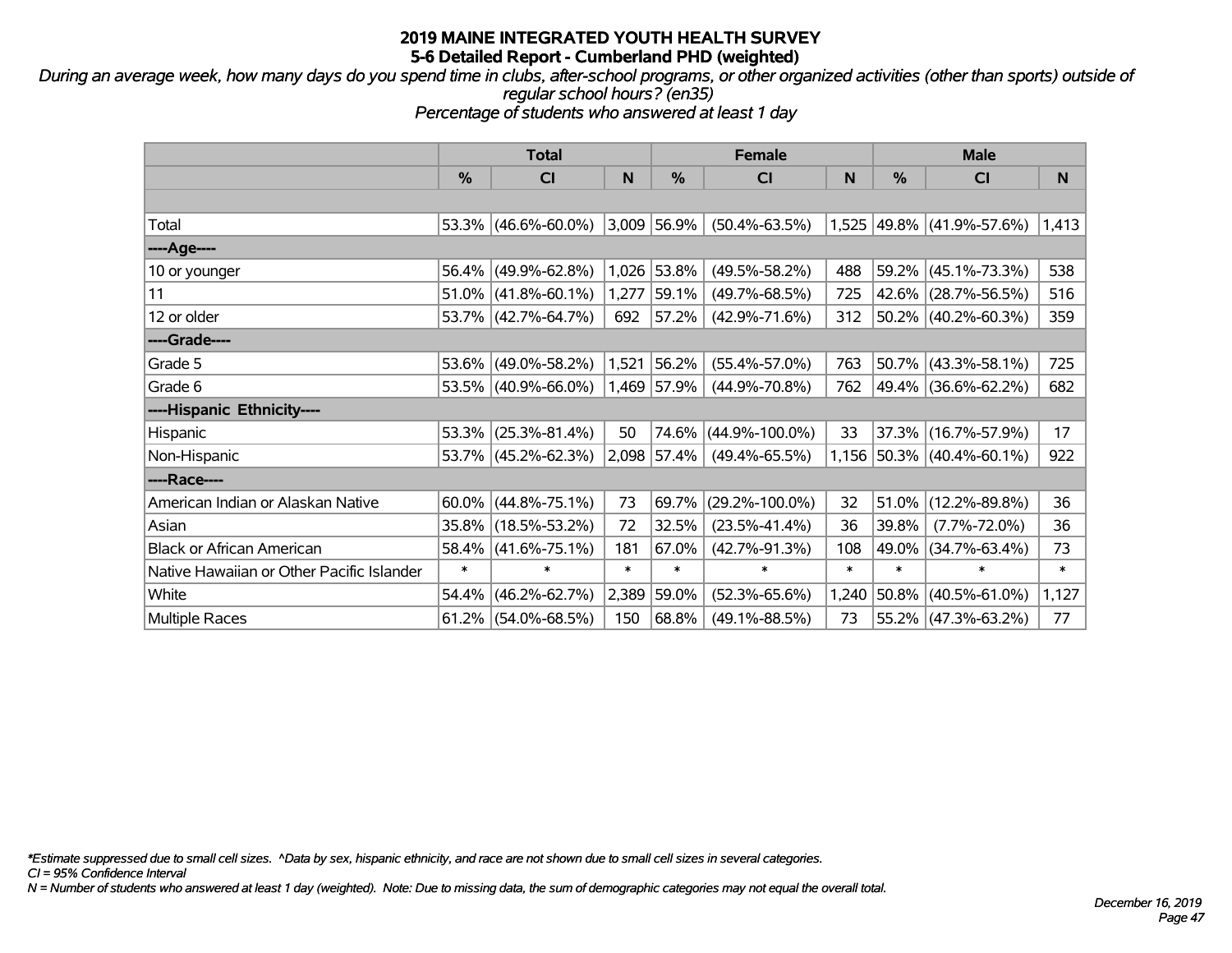*Has a doctor, nurse, or other adult ever told you that you have asthma? (en69) Percentage of students who answered 'Yes' (Excludes 'Not Sure' responses)*

|                                           | <b>Total</b>  |                     | <b>Female</b> |               |                             | <b>Male</b>  |        |                             |        |
|-------------------------------------------|---------------|---------------------|---------------|---------------|-----------------------------|--------------|--------|-----------------------------|--------|
|                                           | $\frac{0}{0}$ | CI                  | N             | $\%$          | <b>CI</b>                   | <sub>N</sub> | $\%$   | <b>CI</b>                   | N      |
|                                           |               |                     |               |               |                             |              |        |                             |        |
| Total                                     |               | 15.8% (13.4%-18.2%) |               | 794 12.9%     | $(8.8\% - 17.0\%)$          |              |        | 306 17.8% (15.2%-20.3%)     | 452    |
| ----Age----                               |               |                     |               |               |                             |              |        |                             |        |
| 10 or younger                             |               | 16.5% (13.1%-19.8%) |               |               | 255 12.8% (10.8%-14.8%)     | 99           |        | 20.1% (14.4%-25.8%)         | 156    |
| 11                                        |               | 13.6% (10.2%-17.1%) |               | $315 10.6\% $ | $(3.0\% - 18.3\%)$          | 119          |        | $14.7\%$ (11.9%-17.4%)      | 165    |
| 12 or older                               |               | 19.5% (12.8%-26.2%) |               |               | 224   18.2%   (10.5%-25.9%) |              |        | 89 20.6% (14.3%-26.9%)      | 131    |
| ----Grade----                             |               |                     |               |               |                             |              |        |                             |        |
| Grade 5                                   |               | 14.5% (11.7%-17.2%) |               | 362 10.2%     | $(6.8\% - 13.5\%)$          | 120          |        | $16.8\%$ (12.0%-21.5%)      | 213    |
| Grade 6                                   |               | 17.2% (13.4%-20.9%) |               |               | 425   15.5%   (11.3%-19.7%) |              |        | 185   19.1%   (15.4%-22.9%) | 239    |
| ----Hispanic Ethnicity----                |               |                     |               |               |                             |              |        |                             |        |
| Hispanic                                  | 15.5%         | $(0.0\% - 33.8\%)$  | 13            | $\ast$        | $\ast$                      | $\ast$       | $\ast$ | $\ast$                      | $\ast$ |
| Non-Hispanic                              |               | 15.1% (11.3%-18.9%) |               | 529 13.1%     | $(7.4\% - 18.8\%)$          |              |        | 235 17.4% (13.7%-21.0%)     | 288    |
| ----Race----                              |               |                     |               |               |                             |              |        |                             |        |
| American Indian or Alaskan Native         | 27.5%         | $(8.1\% - 47.0\%)$  | 30            | $\ast$        | $\ast$                      | $\ast$       | $\ast$ | $\ast$                      | $\ast$ |
| Asian                                     | 9.2%          | $(0.6\% - 17.9\%)$  | 15            | $\ast$        | $\ast$                      | $\ast$       | $\ast$ | $\ast$                      | $\ast$ |
| <b>Black or African American</b>          | 19.3%         | $(5.4\% - 33.2\%)$  | 57            | 24.2%         | $(3.0\% - 45.3\%)$          | 37           | 13.7%  | $(6.1\% - 21.3\%)$          | 19     |
| Native Hawaiian or Other Pacific Islander | $\ast$        | $\ast$              | $\ast$        | $\ast$        | $\ast$                      | $\ast$       | $\ast$ | $\ast$                      | $\ast$ |
| White                                     | 14.6%         | $(11.1\% - 18.0\%)$ |               | 570 12.8%     | $(8.3\% - 17.3\%)$          | 241          | 16.2%  | $(13.1\% - 19.3\%)$         | 318    |
| <b>Multiple Races</b>                     |               | 22.5% (14.3%-30.6%) | 49            | $ 15.9\% $    | $(0.7\% - 31.2\%)$          |              |        | 14 26.7% (20.1%-33.3%)      | 36     |

*\*Estimate suppressed due to small cell sizes. ^Data by sex, hispanic ethnicity, and race are not shown due to small cell sizes in several categories.*

*CI = 95% Confidence Interval*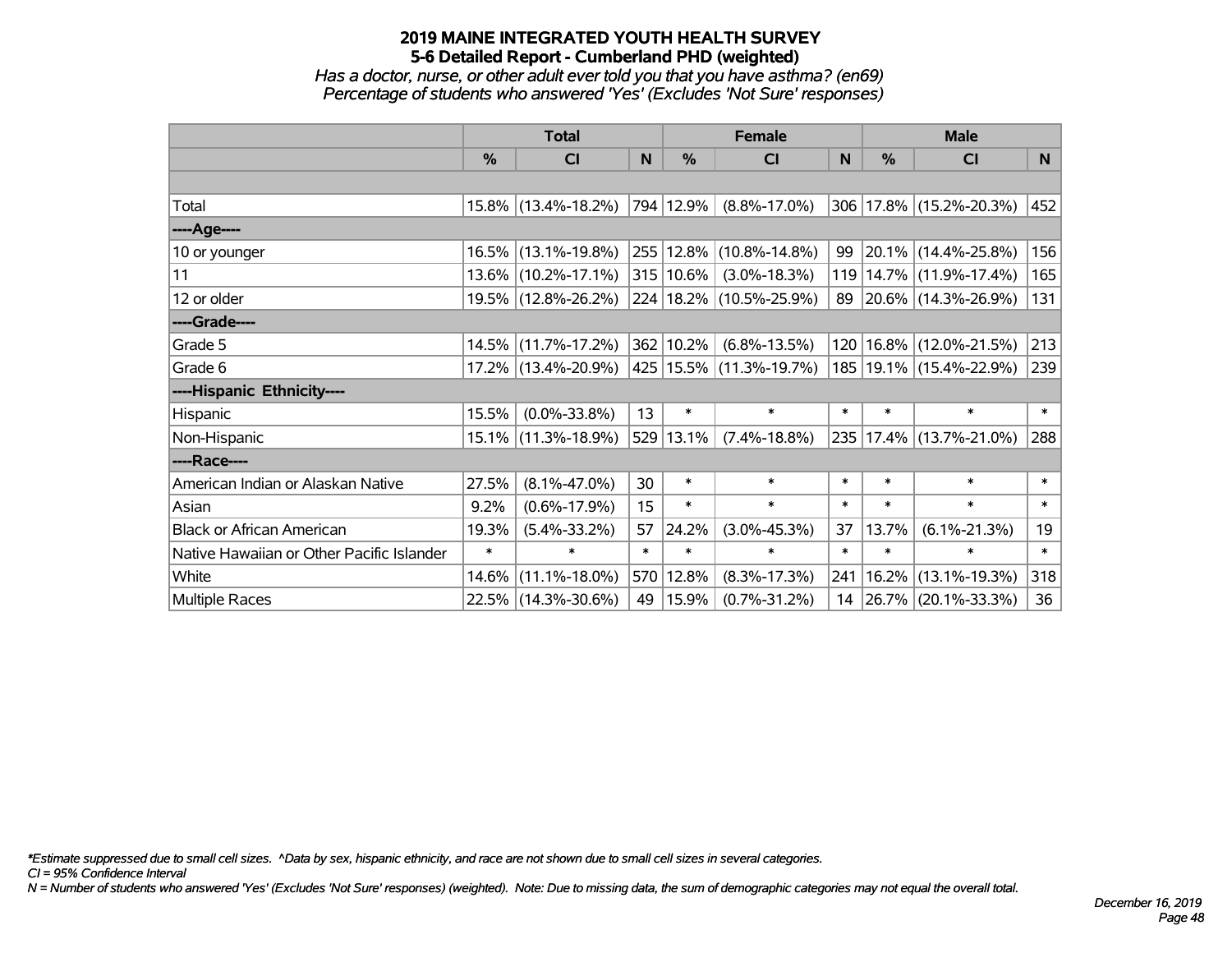*Percentage of students with current asthma prevalence (Excludes 'Not sure' responses from e69 and e59) (encrasth\_2)*

|                                           | <b>Total</b> |                     |                 |        | <b>Female</b>              |                 | <b>Male</b> |                     |        |  |
|-------------------------------------------|--------------|---------------------|-----------------|--------|----------------------------|-----------------|-------------|---------------------|--------|--|
|                                           | %            | CI                  | N               | %      | <b>CI</b>                  | N               | %           | <b>CI</b>           | N      |  |
|                                           |              |                     |                 |        |                            |                 |             |                     |        |  |
| Total                                     | 9.9%         | $(7.8\% - 12.0\%)$  | 483             | 8.1%   | $(3.4\% - 12.8\%)$         |                 | 187 11.7%   | $(6.9\% - 16.6\%)$  | 291    |  |
| ----Age----                               |              |                     |                 |        |                            |                 |             |                     |        |  |
| 10 or younger                             | 12.5%        | $(9.3\% - 15.7\%)$  | 190             | 6.7%   | $(2.0\% - 11.4\%)$         | 50              | 18.1%       | $(8.9\% - 27.3\%)$  | 140    |  |
| 11                                        | 6.3%         | $(4.0\% - 8.6\%)$   | 139             | 6.2%   | $(0.9\% - 11.5\%)$         | 68              | 6.1%        | $(3.5\% - 8.7\%)$   | 66     |  |
| 12 or older                               | 13.8%        | $(7.3\% - 20.3\%)$  |                 |        | 154   14.6%   (7.6%-21.5%) | 69              | 13.7%       | $(6.9\% - 20.4\%)$  | 85     |  |
| ----Grade----                             |              |                     |                 |        |                            |                 |             |                     |        |  |
| Grade 5                                   | 9.4%         | $(7.3\% - 11.6\%)$  | 228             | 5.1%   | $(0.9\% - 9.3\%)$          | 59              | 13.3%       | $(6.5\% - 20.2\%)$  | 166    |  |
| Grade 6                                   | 10.5%        | $(6.6\% - 14.4\%)$  |                 |        | 253 11.0% (6.7%-15.3%)     |                 | 127 10.3%   | $(5.8\% - 14.9\%)$  | 125    |  |
| ----Hispanic Ethnicity----                |              |                     |                 |        |                            |                 |             |                     |        |  |
| Hispanic                                  | 12.3%        | $(0.0\% - 24.9\%)$  | 10 <sup>1</sup> | $\ast$ | $\ast$                     | $\ast$          | $\ast$      | $\ast$              | $\ast$ |  |
| Non-Hispanic                              | 9.7%         | $(7.0\% - 12.3\%)$  | 329             | 8.4%   | $(2.5\% - 14.3\%)$         |                 | 145   11.0% | $(6.5\% - 15.5\%)$  | 178    |  |
| ----Race----                              |              |                     |                 |        |                            |                 |             |                     |        |  |
| American Indian or Alaskan Native         | 21.7%        | $(0.0\% - 46.2\%)$  | 23              | $\ast$ | $\ast$                     | $\ast$          | $\ast$      | $\ast$              | $\ast$ |  |
| Asian                                     | $\ast$       | $\ast$              | $\ast$          | $\ast$ | $\ast$                     | $\ast$          | $\ast$      | $\ast$              | $\ast$ |  |
| <b>Black or African American</b>          | 6.9%         | $(4.1\% - 9.7\%)$   | 20              | 4.5%   | $(0.0\% - 9.6\%)$          | 7               | 9.2%        | $(4.5\% - 13.9\%)$  | 13     |  |
| Native Hawaiian or Other Pacific Islander | $\ast$       | $\ast$              | $\ast$          | $\ast$ | $\ast$                     | $\ast$          | $\ast$      | $\ast$              | $\ast$ |  |
| White                                     | 9.8%         | $(7.7\% - 11.8\%)$  | 372             | 8.7%   | $(4.4\% - 13.0\%)$         | 159             | 10.8%       | $(6.4\% - 15.1\%)$  | 208    |  |
| Multiple Races                            | 19.6%        | $(13.6\% - 25.7\%)$ | 41              | 12.3%  | $(0.0\% - 24.8\%)$         | 10 <sup>°</sup> | 24.3%       | $(18.9\% - 29.8\%)$ | 31     |  |

*\*Estimate suppressed due to small cell sizes. ^Data by sex, hispanic ethnicity, and race are not shown due to small cell sizes in several categories.*

*CI = 95% Confidence Interval*

*N = Number of students with current asthma prevalence (Excludes 'Not sure' responses from e69 and e59) (weighted). Note: Due to missing data, the sum of demographic categories may not equal the overall total.*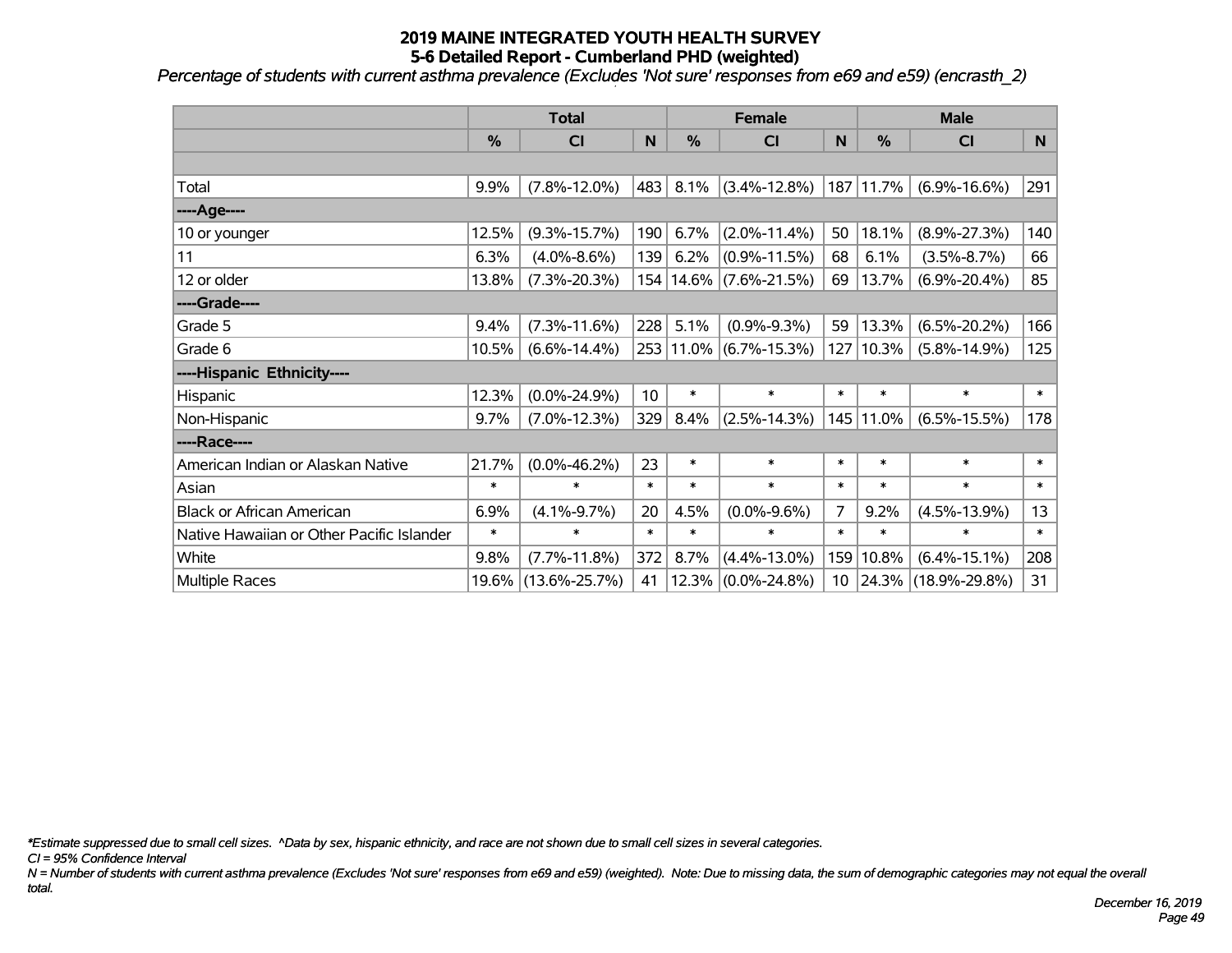*Has a doctor, nurse, or asthma educator ever taught you what to do during an asthma episode or attack? (en38b\_3) Among students who reported to have asthma in e69, the percentage of students who answered 'Yes'*

|                                           | <b>Total</b>  |                      |        |               | <b>Female</b>               |                | <b>Male</b> |                      |        |  |
|-------------------------------------------|---------------|----------------------|--------|---------------|-----------------------------|----------------|-------------|----------------------|--------|--|
|                                           | $\frac{0}{0}$ | CI                   | N      | $\frac{9}{6}$ | <b>CI</b>                   | $\mathsf{N}$   | %           | <b>CI</b>            | N.     |  |
|                                           |               |                      |        |               |                             |                |             |                      |        |  |
| Total                                     | 46.5%         | $(41.7\% - 51.2\%)$  |        |               | 362 43.5% (35.7%-51.2%)     |                | 131 52.0%   | $(41.2\% - 62.8\%)$  | 230    |  |
| ----Age----                               |               |                      |        |               |                             |                |             |                      |        |  |
| 10 or younger                             | 55.2%         | $(52.4\% - 58.0\%)$  |        |               | 140 42.1% (24.3%-59.9%)     | 41             | 63.4%       | $(55.8\% - 71.1\%)$  | 99     |  |
| 11                                        | 41.6%         | $(32.7\% - 50.4\%)$  |        |               | 129 41.4% (27.2%-55.5%)     | 49             | 49.0%       | $(43.9\% - 54.1\%)$  | 79     |  |
| 12 or older                               | 43.2%         | $(34.5\% - 51.8\%)$  |        |               | 93 $ 48.0\% $ (39.1%-57.0%) | 40             | 41.6%       | $(25.7\% - 57.5\%)$  | 52     |  |
| ----Grade----                             |               |                      |        |               |                             |                |             |                      |        |  |
| Grade 5                                   | 47.2%         | $(42.5\% - 51.9\%)$  |        | 171 38.1%     | $(26.2\% - 49.9\%)$         | 46             | 58.6%       | $(50.9\% - 66.4\%)$  | 125    |  |
| Grade 6                                   | 46.2%         | $(38.2\% - 54.1\%)$  |        |               | 190 46.6% (39.5%-53.8%)     | 84             | 45.8%       | $(35.8\% - 55.9\%)$  | 105    |  |
| ----Hispanic Ethnicity----                |               |                      |        |               |                             |                |             |                      |        |  |
| Hispanic                                  | $\ast$        | $\ast$               | $\ast$ | $\ast$        | $\ast$                      | $\ast$         | $\ast$      | $\ast$               | $\ast$ |  |
| Non-Hispanic                              | 50.5%         | $(38.7\% - 62.3\%)$  |        |               | 262 43.3% (30.9%-55.6%)     |                | 100 57.1%   | $(32.7\% - 81.5\%)$  | 162    |  |
| ----Race----                              |               |                      |        |               |                             |                |             |                      |        |  |
| American Indian or Alaskan Native         | $\ast$        | $\ast$               | $\ast$ | $\ast$        | $\ast$                      | $\ast$         | $\ast$      | $\ast$               | $\ast$ |  |
| Asian                                     | $\ast$        | $\ast$               | $\ast$ | $\ast$        | $\ast$                      | $\ast$         | $\ast$      | $\ast$               | $\ast$ |  |
| <b>Black or African American</b>          | 30.9%         | $(0.0\% - 64.8\%)$   | 17     | 17.4%         | $(0.0\% - 45.4\%)$          | $\overline{7}$ | 57.4%       | $(9.2\% - 100.0\%)$  | 11     |  |
| Native Hawaiian or Other Pacific Islander | $\ast$        | $\ast$               | $\ast$ | $\ast$        | $\ast$                      | $\ast$         | $\ast$      | $\ast$               | $\ast$ |  |
| White                                     | 53.2%         | $(40.5\% - 66.0\%)$  | 298    | 48.9%         | $(42.5\% - 55.4\%)$         | 116            | 58.1%       | $(37.7\% - 78.4\%)$  | 182    |  |
| Multiple Races                            |               | 73.7% (43.7%-100.0%) |        |               | 36   58.7%   (3.7%-100.0%)  | 8              | 79.4%       | $(42.7\% - 100.0\%)$ | 28     |  |

*\*Estimate suppressed due to small cell sizes. ^Data by sex, hispanic ethnicity, and race are not shown due to small cell sizes in several categories.*

*CI = 95% Confidence Interval*

*N = Among students who reported to have asthma in e69, the number of students who answered 'Yes' (weighted). Note: Due to missing data, the sum of demographic categories may not equal the overall total.*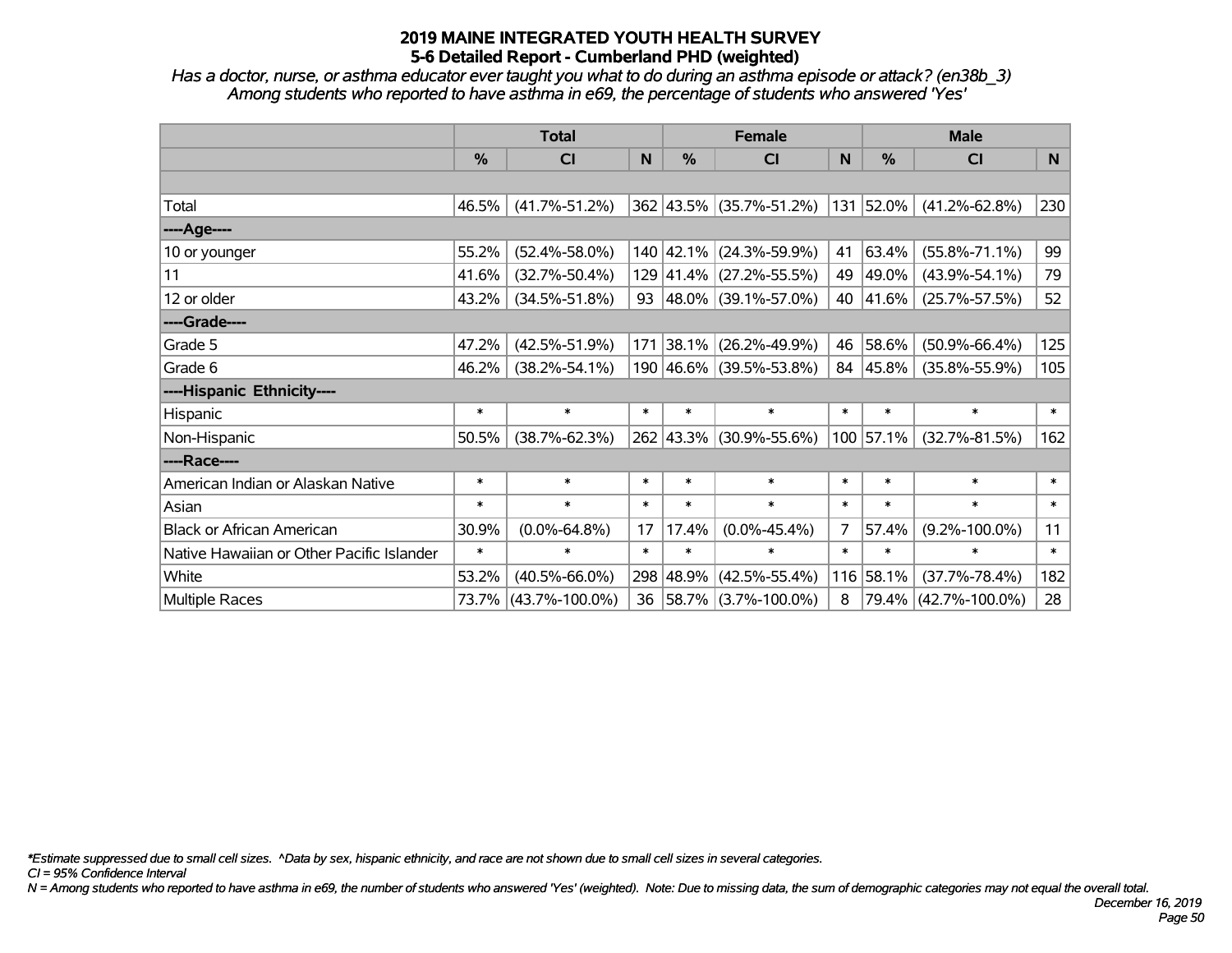*During the past month,has asthma limited your usual activities? (en70)*

*Among students who reported to have asthma in e69, the percentage of students who answered 'Yes' (Excludes 'Not sure' responses from e70)*

|                                           | <b>Total</b> |                     |        | <b>Female</b> |                          |        | <b>Male</b> |                        |        |  |
|-------------------------------------------|--------------|---------------------|--------|---------------|--------------------------|--------|-------------|------------------------|--------|--|
|                                           | %            | <b>CI</b>           | N      | %             | <b>CI</b>                | N      | %           | <b>CI</b>              | N.     |  |
|                                           |              |                     |        |               |                          |        |             |                        |        |  |
| Total                                     |              | 24.3% (19.4%-29.1%) |        | 174 17.9%     | $(3.4\% - 32.4\%)$       |        |             | 48 29.2% (16.6%-41.8%) | 122    |  |
| ----Age----                               |              |                     |        |               |                          |        |             |                        |        |  |
| 10 or younger                             | 27.5%        | $(15.7\% - 39.4\%)$ | 69     | $\ast$        | $\ast$                   | $\ast$ | $\ast$      | $\ast$                 | $\ast$ |  |
| 11                                        | 20.4%        | $(9.9\% - 31.0\%)$  | 56     |               | 24.1% (14.5%-33.7%)      |        | 26 18.3%    | $(5.0\% - 31.6\%)$     | 25     |  |
| 12 or older                               |              | 25.6% (14.8%-36.5%) | 49     |               | $ 33.7\% $ (16.5%-50.9%) |        |             | 21 22.5% (12.0%-33.0%) | 28     |  |
| ----Grade----                             |              |                     |        |               |                          |        |             |                        |        |  |
| Grade 5                                   | 23.0%        | $(15.4\% - 30.7\%)$ | 77     | $\ast$        | $\ast$                   | $\ast$ | $\ast$      | $\ast$                 | $\ast$ |  |
| Grade 6                                   |              | 25.5% (18.1%-32.8%) | 96     |               | $ 31.1\% $ (21.0%-41.2%) |        |             | 46 21.6% (14.5%-28.6%) | 49     |  |
| ----Hispanic Ethnicity----                |              |                     |        |               |                          |        |             |                        |        |  |
| Hispanic                                  | $\ast$       | $\ast$              | $\ast$ | $\ast$        | $\ast$                   | $\ast$ | $\ast$      | $\ast$                 | $\ast$ |  |
| Non-Hispanic                              | 24.8%        | $(19.1\% - 30.6\%)$ |        |               | 119 21.1% (10.8%-31.3%)  |        |             | 41 26.2% (19.2%-33.3%) | 73     |  |
| ----Race----                              |              |                     |        |               |                          |        |             |                        |        |  |
| American Indian or Alaskan Native         | $\ast$       | $\ast$              | $\ast$ | $\ast$        | $\ast$                   | $\ast$ | $\ast$      | $\ast$                 | $\ast$ |  |
| Asian                                     | $\ast$       | $\ast$              | $\ast$ | $\ast$        | $\ast$                   | $\ast$ | $\ast$      | $\ast$                 | $\ast$ |  |
| <b>Black or African American</b>          | 16.9%        | $(0.0\% - 40.2\%)$  | 9      | $\ast$        | $\ast$                   | $\ast$ | $\ast$      | $\ast$                 | $\ast$ |  |
| Native Hawaiian or Other Pacific Islander | $\ast$       | $\ast$              | $\ast$ | $\ast$        | $\ast$                   | $\ast$ | $\ast$      | $\ast$                 | $\ast$ |  |
| White                                     | 29.2%        | $(19.7\% - 38.8\%)$ | 156    | 18.9%         | $(4.5\% - 33.4\%)$       |        | 41 35.7%    | $(15.2\% - 56.3\%)$    | 111    |  |
| <b>Multiple Races</b>                     | 15.4%        | $(0.0\% - 35.1\%)$  | 7      | $\ast$        | $\ast$                   | $\ast$ | $\ast$      | $\ast$                 | $\ast$ |  |

*\*Estimate suppressed due to small cell sizes. ^Data by sex, hispanic ethnicity, and race are not shown due to small cell sizes in several categories.*

*CI = 95% Confidence Interval*

*N = Among students who reported to have asthma in e69, the number of students who answered 'Yes' (Excludes 'Not sure' responses from e70) (weighted). Note: Due to missing data, the sum of demographic categories may not equal the overall total.*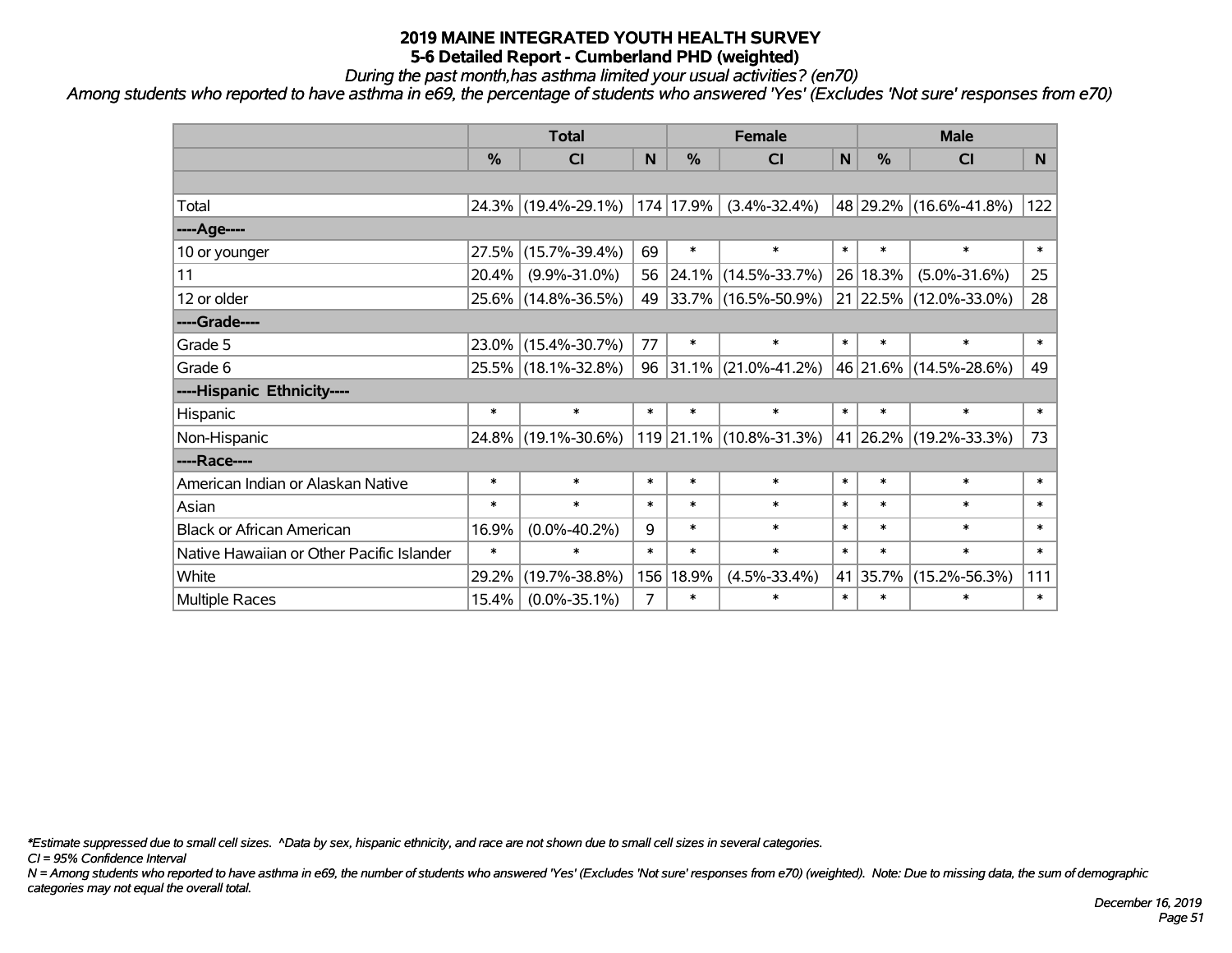*Have you missed school this year because of your asthma? (en71)*

*Among students who reported to have asthma in e69, the percentage of students who answered 'Yes' (Excludes 'Not sure' responses from e71)*

|                                           | <b>Total</b> |                    |        |               | <b>Female</b>      |        | <b>Male</b> |                         |                 |  |
|-------------------------------------------|--------------|--------------------|--------|---------------|--------------------|--------|-------------|-------------------------|-----------------|--|
|                                           | %            | <b>CI</b>          | N      | %             | <b>CI</b>          | N      | %           | <b>CI</b>               | N               |  |
|                                           |              |                    |        |               |                    |        |             |                         |                 |  |
| Total                                     | 5.1%         | $(0.6\% - 9.6\%)$  | 38     | 9.1%          | $(2.6\% - 15.6\%)$ |        |             | $25 3.1\% $ (0.0%-6.1%) | 14              |  |
| ----Age----                               |              |                    |        |               |                    |        |             |                         |                 |  |
| 10 or younger                             | $\ast$       | $\ast$             | $\ast$ | $\ast$        | $\ast$             | $\ast$ | $\ast$      | $\ast$                  | $\ast$          |  |
| 11                                        | 5.9%         | $(0.4\% - 11.4\%)$ | 18     | 9.0%          | $(2.7\% - 15.4\%)$ | 11     | 4.7%        | $(0.0\% - 9.5\%)$       | 8               |  |
| 12 or older                               | 9.4%         | $(1.6\% - 17.2\%)$ |        | 20 17.2%      | $(2.3\% - 32.0\%)$ |        |             | $14 4.7\% $ (0.6%-8.7%) | $6\phantom{1}6$ |  |
| ----Grade----                             |              |                    |        |               |                    |        |             |                         |                 |  |
| Grade 5                                   | $\ast$       | $\ast$             | $\ast$ | $\ast$        | $\ast$             | $\ast$ | $\ast$      | $\ast$                  | $\ast$          |  |
| Grade 6                                   | 9.1%         | $(6.1\% - 12.1\%)$ |        | $ 38 13.5\% $ | $(7.8\% - 19.3\%)$ |        |             | $24 5.8\% $ (2.6%-9.0%) | 14              |  |
| ----Hispanic Ethnicity----                |              |                    |        |               |                    |        |             |                         |                 |  |
| Hispanic                                  | $\ast$       | $\ast$             | $\ast$ | $\ast$        | $\ast$             | $\ast$ | $\ast$      | $\ast$                  | $\ast$          |  |
| Non-Hispanic                              | 6.2%         | $(2.7\% - 9.7\%)$  | 32     | 8.7%          | $(4.3\% - 13.2\%)$ |        | $20 4.3\% $ | $(1.4\% - 7.2\%)$       | 12              |  |
| ----Race----                              |              |                    |        |               |                    |        |             |                         |                 |  |
| American Indian or Alaskan Native         | $\ast$       | $\ast$             | $\ast$ | $\ast$        | $\ast$             | $\ast$ | $\ast$      | $\ast$                  | $\ast$          |  |
| Asian                                     | $\ast$       | $\ast$             | $\ast$ | $\ast$        | $\ast$             | $\ast$ | $\ast$      | $\ast$                  | $\ast$          |  |
| <b>Black or African American</b>          | 10.4%        | $(0.0\% - 24.8\%)$ | 6      | $\ast$        | $\ast$             | $\ast$ | $\ast$      | $\ast$                  | $\ast$          |  |
| Native Hawaiian or Other Pacific Islander | $\ast$       | $\ast$             | $\ast$ | $\ast$        | $\ast$             | $\ast$ | $\ast$      | $\ast$                  | $\ast$          |  |
| White                                     | 5.5%         | $(1.2\% - 9.7\%)$  | 29     | 10.4%         | $(2.5\% - 18.2\%)$ |        | 22 2.3%     | $(0.0\% - 5.4\%)$       | $\overline{7}$  |  |
| Multiple Races                            | $\ast$       | $\ast$             | $\ast$ | $\ast$        | $\ast$             | $\ast$ | $\ast$      | $\ast$                  | $\ast$          |  |

*\*Estimate suppressed due to small cell sizes. ^Data by sex, hispanic ethnicity, and race are not shown due to small cell sizes in several categories.*

*CI = 95% Confidence Interval*

*N = Among students who reported to have asthma in e69, the number of students who answered 'Yes' (Excludes 'Not sure' responses from e71) (weighted). Note: Due to missing data, the sum of demographic categories may not equal the overall total.*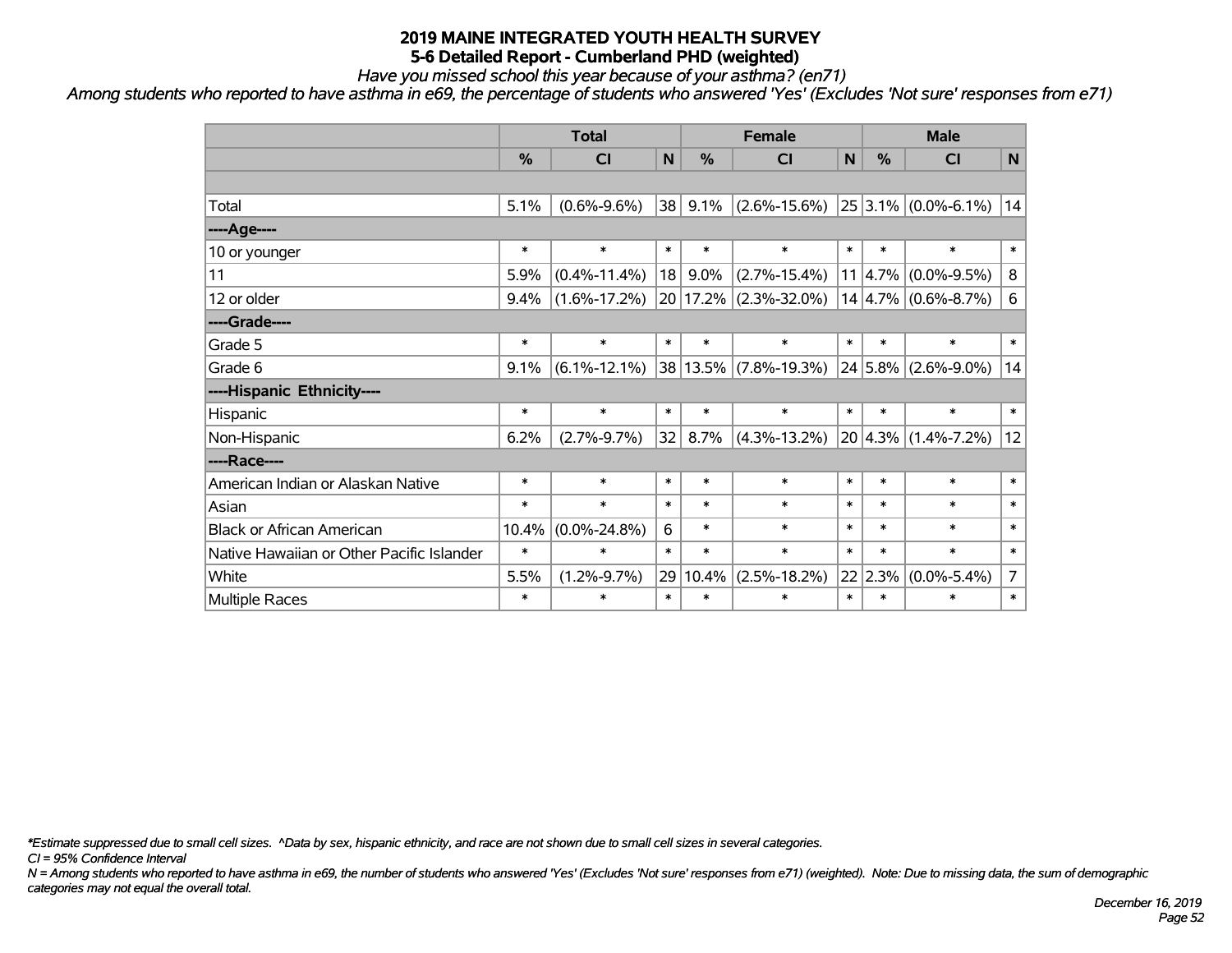*During the past month, did your asthma make it difficult for you to stay asleep? (en72)*

*Among students who reported to have asthma in e69, the percentage of students who answered 'Yes' (Excludes 'Not sure' responses from e72)*

|                                           | <b>Total</b> |                     |        |          | <b>Female</b>          |        |               | <b>Male</b>                |                |  |
|-------------------------------------------|--------------|---------------------|--------|----------|------------------------|--------|---------------|----------------------------|----------------|--|
|                                           | %            | <b>CI</b>           | N      | %        | <b>CI</b>              | N      | %             | <b>CI</b>                  | $\mathsf{N}$   |  |
|                                           |              |                     |        |          |                        |        |               |                            |                |  |
| Total                                     | 13.8%        | $(6.8\% - 20.9\%)$  |        | 98 18.6% | $(2.0\% - 35.2\%)$     |        |               | $ 52 11.4\% $ (6.5%-16.3%) | 45             |  |
| ----Age----                               |              |                     |        |          |                        |        |               |                            |                |  |
| 10 or younger                             | 10.3%        | $(5.8\% - 14.7\%)$  | 23     | $\ast$   | $\ast$                 | $\ast$ | $\ast$        | $\ast$                     | $\ast$         |  |
| 11                                        | 12.7%        | $(4.2\% - 21.2\%)$  |        |          | 36 19.5% (12.1%-26.8%) |        | 20 10.0%      | $(0.0\% - 20.2\%)$         | 15             |  |
| 12 or older                               | 19.4%        | $(8.1\% - 30.6\%)$  |        |          | 38 39.0% (15.1%-62.9%) | 32     | 6.0%          | $(0.7\% - 11.2\%)$         | $\overline{7}$ |  |
| ----Grade----                             |              |                     |        |          |                        |        |               |                            |                |  |
| Grade 5                                   | 7.0%         | $(3.2\% - 10.9\%)$  | 23     | $\ast$   | $\ast$                 | $\ast$ | $\ast$        | *                          | $\ast$         |  |
| Grade 6                                   | 19.9%        | $(10.7\% - 29.1\%)$ |        |          | 74 31.9% (16.6%-47.1%) |        | $ 51 10.4\% $ | $(3.0\% - 17.8\%)$         | 22             |  |
| ----Hispanic Ethnicity----                |              |                     |        |          |                        |        |               |                            |                |  |
| Hispanic                                  | $\ast$       | $\ast$              | $\ast$ | $\ast$   | $\ast$                 | $\ast$ | $\ast$        | $\ast$                     | $\ast$         |  |
| Non-Hispanic                              | 19.1%        | $(11.9\% - 26.3\%)$ |        | 90 21.6% | $(8.2\% - 35.0\%)$     |        | 45 17.2%      | $(5.9\% - 28.4\%)$         | 44             |  |
| ----Race----                              |              |                     |        |          |                        |        |               |                            |                |  |
| American Indian or Alaskan Native         | $\ast$       | $\ast$              | $\ast$ | $\ast$   | $\ast$                 | $\ast$ | $\ast$        | $\ast$                     | $\ast$         |  |
| Asian                                     | $\ast$       | $\ast$              | $\ast$ | $\ast$   | $\ast$                 | $\ast$ | $\ast$        | $\ast$                     | $\ast$         |  |
| <b>Black or African American</b>          | *            | $\ast$              | $\ast$ | $\ast$   | $\ast$                 | $\ast$ | $\ast$        | $\ast$                     | $\ast$         |  |
| Native Hawaiian or Other Pacific Islander | $\ast$       | $\ast$              | $\ast$ | $\ast$   | $\ast$                 | $\ast$ | $\ast$        | $\ast$                     | $\ast$         |  |
| White                                     | 16.9%        | $(11.7\% - 22.2\%)$ |        | 84 20.9% | $(3.9\% - 37.8\%)$     | 45     | 14.1%         | $(4.4\% - 23.9\%)$         | 38             |  |
| Multiple Races                            | $\ast$       | $\ast$              | $\ast$ | $\ast$   | $\ast$                 | $\ast$ | $\ast$        | *                          | $\ast$         |  |

*\*Estimate suppressed due to small cell sizes. ^Data by sex, hispanic ethnicity, and race are not shown due to small cell sizes in several categories.*

*CI = 95% Confidence Interval*

*N = Among students who reported to have asthma in e69, the number of students who answered 'Yes' (Excludes 'Not sure' responses from e72) (weighted). Note: Due to missing data, the sum of demographic categories may not equal the overall total.*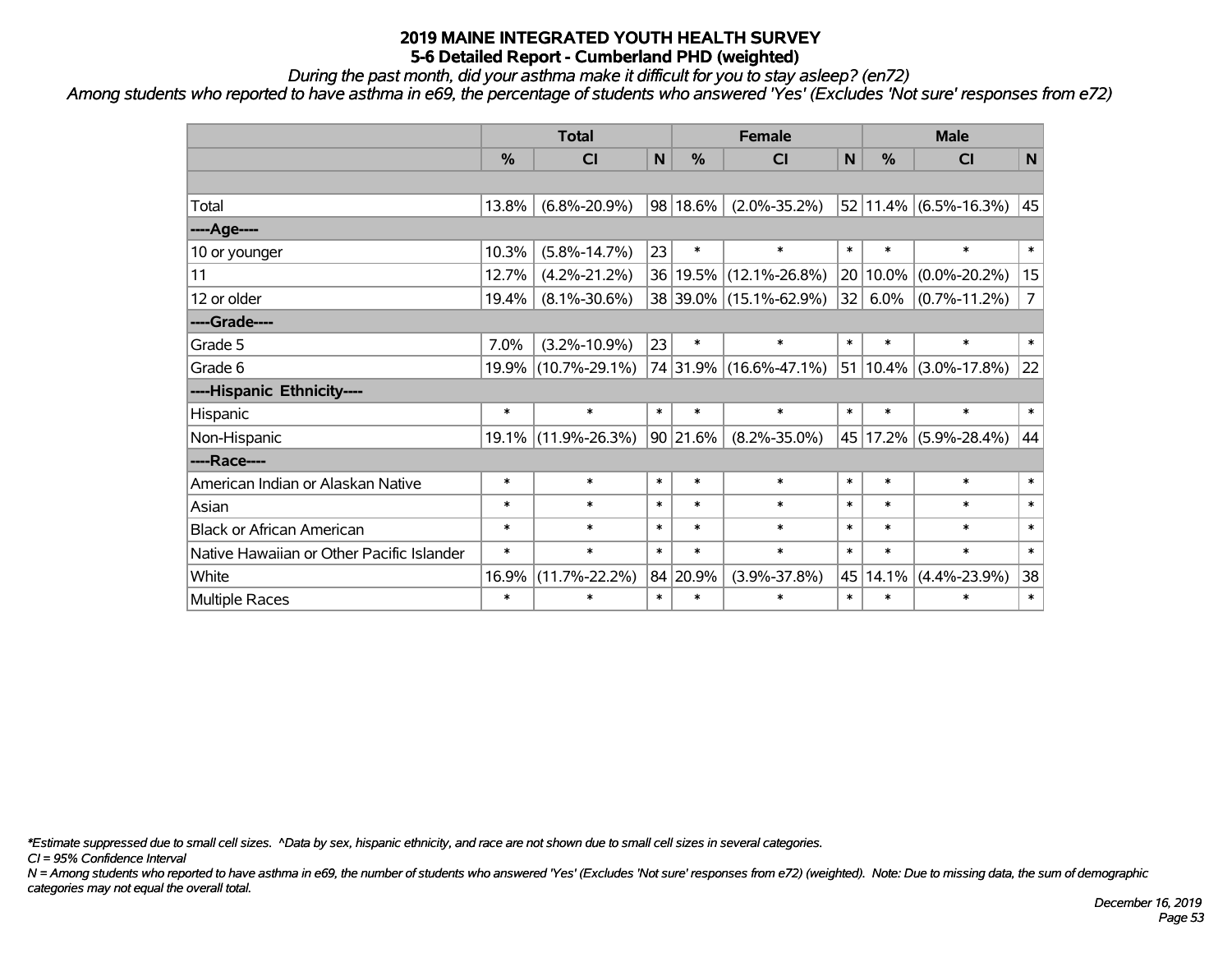*During the past month, did you ever have any symptoms of asthma such as shortness of breath, tightness in your chest, or a wheezing cough? (en73) Among students who reported to have asthma in e69, the percentage of students who answered 'Yes' (Excludes 'Not sure' responses from e73)*

|                                           | <b>Total</b>  |                      |                | <b>Female</b> |                         |        |           | <b>Male</b>             |                |  |  |
|-------------------------------------------|---------------|----------------------|----------------|---------------|-------------------------|--------|-----------|-------------------------|----------------|--|--|
|                                           | $\frac{0}{0}$ | <b>CI</b>            | N              | $\frac{0}{0}$ | <b>CI</b>               | N      | %         | <b>CI</b>               | N.             |  |  |
|                                           |               |                      |                |               |                         |        |           |                         |                |  |  |
| Total                                     | 56.5%         | $(50.2\% - 62.8\%)$  |                |               | 424 59.7% (40.2%-79.2%) |        |           | 171 57.9% (41.1%-74.6%) | 248            |  |  |
| ----Age----                               |               |                      |                |               |                         |        |           |                         |                |  |  |
| 10 or younger                             | 63.1%         | $(56.7\% - 69.6\%)$  |                | 158 43.9%     | $(23.2\% - 64.6\%)$     | 41     | 74.8%     | $(56.1\% - 93.5\%)$     | 117            |  |  |
| 11                                        | 49.3%         | $(37.9\% - 60.7\%)$  |                |               | 143 63.0% (50.2%-75.9%) | 66     | 46.4%     | $(29.6\% - 63.2\%)$     | 72             |  |  |
| 12 or older                               | 58.6%         | $(44.4\% - 72.9\%)$  |                |               | 123 72.8% (46.1%-99.5%) | 63     |           | 50.5% (37.7%-63.4%)     | 59             |  |  |
| ----Grade----                             |               |                      |                |               |                         |        |           |                         |                |  |  |
| Grade 5                                   | 54.4%         | $(47.6\% - 61.2\%)$  |                | 192 37.0%     | $(28.5\% - 45.5\%)$     | 41     | 68.9%     | $(56.0\% - 81.7\%)$     | 147            |  |  |
| Grade 6                                   | 59.0%         | $(46.8\% - 71.2\%)$  |                |               | 230 74.0% (58.9%-89.1%) |        |           | 128 47.0% (34.0%-59.9%) | 101            |  |  |
| ----Hispanic Ethnicity----                |               |                      |                |               |                         |        |           |                         |                |  |  |
| Hispanic                                  | 55.3%         | $(26.9\% - 83.7\%)$  | $\overline{7}$ | $\ast$        | $\ast$                  | $\ast$ | $\ast$    | $\ast$                  | $\ast$         |  |  |
| Non-Hispanic                              | 58.7%         | $(47.3\% - 70.1\%)$  |                |               | 290 61.0% (40.6%-81.5%) |        | 135 56.2% | $(43.3\% - 69.1\%)$     | 151            |  |  |
| ----Race----                              |               |                      |                |               |                         |        |           |                         |                |  |  |
| American Indian or Alaskan Native         | 79.3%         | $(39.6\% - 100.0\%)$ | 23             | $\ast$        | $\ast$                  | $\ast$ | $\ast$    | $\ast$                  | $\ast$         |  |  |
| Asian                                     | $\ast$        | $\ast$               | $\ast$         | $\ast$        | $\ast$                  | $\ast$ | $\ast$    | $\ast$                  | $\ast$         |  |  |
| <b>Black or African American</b>          | 25.6%         | $(0.0\% - 52.2\%)$   | 14             | 18.9%         | $(0.0\% - 48.8\%)$      | 7      | 38.6%     | $(6.6\% - 70.6\%)$      | $\overline{7}$ |  |  |
| Native Hawaiian or Other Pacific Islander | $\ast$        | $\ast$               | $\ast$         | $\ast$        | $\ast$                  | $\ast$ | $\ast$    | $\ast$                  | $\ast$         |  |  |
| White                                     | 62.1%         | $(53.5\% - 70.6\%)$  | 331            | 66.3%         | $(50.3\% - 82.4\%)$     | 151    | 59.3%     | $(39.8\% - 78.9\%)$     | 175            |  |  |
| <b>Multiple Races</b>                     | $\ast$        | *                    | $\ast$         | $\ast$        | $\ast$                  | $\ast$ | $\ast$    | $\ast$                  | $\ast$         |  |  |

*\*Estimate suppressed due to small cell sizes. ^Data by sex, hispanic ethnicity, and race are not shown due to small cell sizes in several categories.*

*CI = 95% Confidence Interval*

*N = Among students who reported to have asthma in e69, the number of students who answered 'Yes' (Excludes 'Not sure' responses from e73) (weighted). Note: Due to missing data, the sum of demographic categories may not equal the overall total.*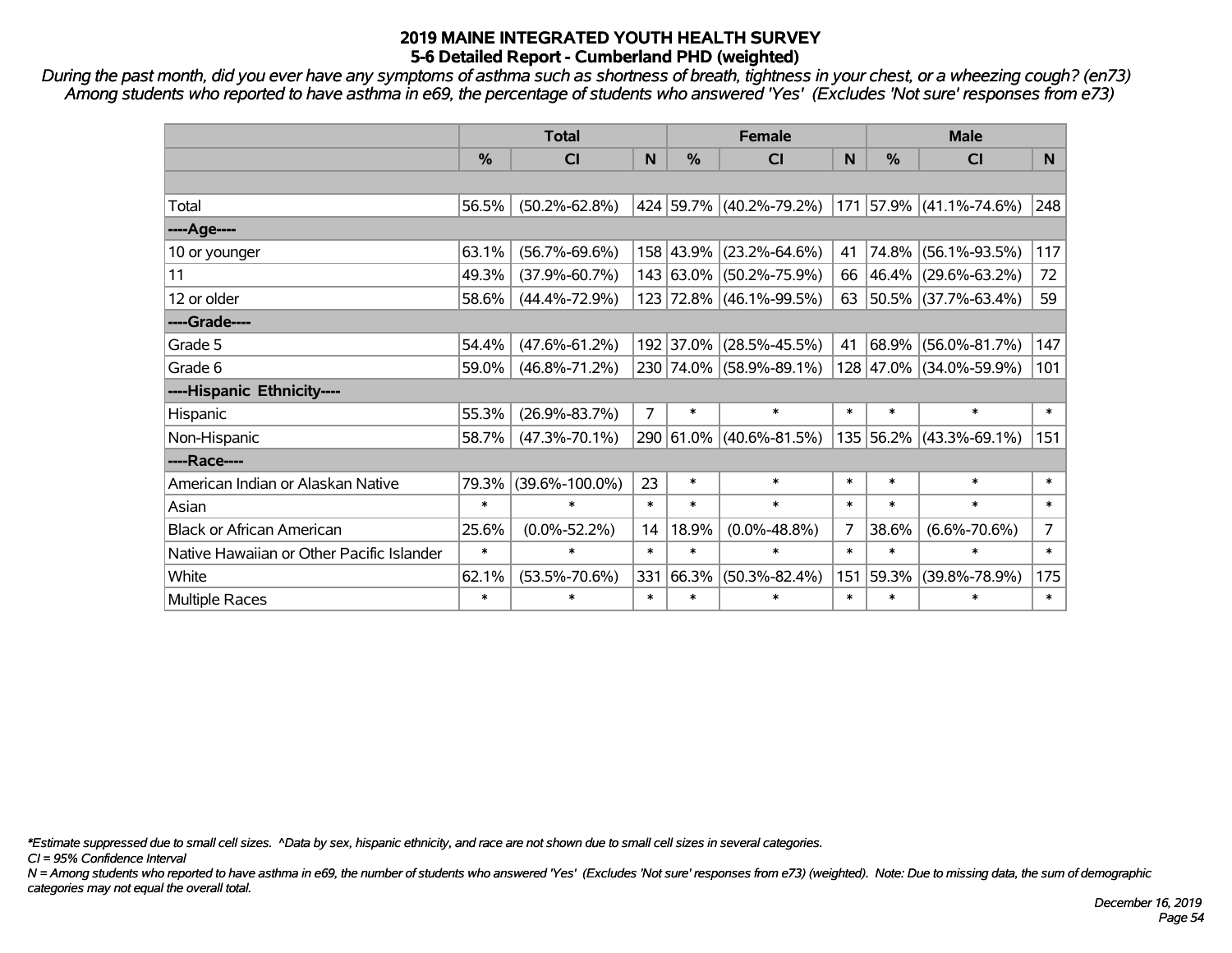#### **2019 MAINE INTEGRATED YOUTH HEALTH SURVEY 5-6 Detailed Report - Cumberland PHD (weighted)** *Has a doctor or nurse ever told you that you have diabetes? (en43a) Percentage of students who answered 'Yes'*

|                                           | <b>Total</b> |                     | <b>Female</b> |        |                         | <b>Male</b> |         |                         |              |
|-------------------------------------------|--------------|---------------------|---------------|--------|-------------------------|-------------|---------|-------------------------|--------------|
|                                           | %            | <b>CI</b>           | N             | %      | <b>CI</b>               | N           | %       | <b>CI</b>               | $\mathsf{N}$ |
|                                           |              |                     |               |        |                         |             |         |                         |              |
| Total                                     | 1.4%         | $(0.5\% - 2.2\%)$   |               |        | 78 1.1% (0.0%-2.3%)     |             |         | $30 1.5\% $ (0.8%-2.2%) | 43           |
| ----Age----                               |              |                     |               |        |                         |             |         |                         |              |
| 10 or younger                             | 1.4%         | $(0.5\% - 2.2\%)$   | 24            | $\ast$ | $\ast$                  | $\ast$      | $\ast$  | $\ast$                  | $\ast$       |
| 11                                        | 1.9%         | $(0.8\% - 3.1\%)$   | 49            | $\ast$ | $\ast$                  | $\ast$      | $\ast$  | $\ast$                  | $\ast$       |
| 12 or older                               | $\ast$       | $\ast$              | $\ast$        | $\ast$ | $\ast$                  | $\ast$      | $\ast$  | $\ast$                  | $\ast$       |
| ----Grade----                             |              |                     |               |        |                         |             |         |                         |              |
| Grade 5                                   | 1.7%         | $(0.5\% - 2.8\%)$   | 47            |        | $1.8\%$ (0.5%-3.0%)     |             | 24 1.6% | $(0.5\% - 2.7\%)$       | 23           |
| Grade 6                                   |              | $1.1\%$ (0.4%-1.8%) |               |        | $30 0.4\% $ (0.0%-1.0%) | 6           |         | $1.4\%$ (0.7%-2.2%)     | 20           |
| ----Hispanic Ethnicity----                |              |                     |               |        |                         |             |         |                         |              |
| Hispanic                                  | $\ast$       | $\ast$              | $\ast$        | $\ast$ | $\ast$                  | $\ast$      | $\ast$  | $\ast$                  | $\ast$       |
| Non-Hispanic                              | 1.4%         | $(0.5\% - 2.2\%)$   |               |        | $53 1.4\% $ (0.0%-3.3%) |             |         | 29 1.1% (0.1%-2.0%)     | 20           |
| ----Race----                              |              |                     |               |        |                         |             |         |                         |              |
| American Indian or Alaskan Native         | $\ast$       | $\ast$              | $\ast$        | $\ast$ | $\ast$                  | $\ast$      | $\ast$  | $\ast$                  | $\ast$       |
| Asian                                     | $\ast$       | $\ast$              | $\ast$        | $\ast$ | $\ast$                  | $\ast$      | $\ast$  | $\ast$                  | $\ast$       |
| <b>Black or African American</b>          | $\ast$       | $\ast$              | $\ast$        | $\ast$ | $\ast$                  | $\ast$      | $\ast$  | $\ast$                  | $\ast$       |
| Native Hawaiian or Other Pacific Islander | $\ast$       | $\ast$              | $\ast$        | $\ast$ | $\ast$                  | $\ast$      | $\ast$  | $\ast$                  | $\ast$       |
| White                                     | 1.6%         | $(0.3\% - 2.9\%)$   | 69            | 1.3%   | $(0.0\% - 2.9\%)$       | 28          | 1.6%    | $(0.5\% - 2.8\%)$       | 36           |
| Multiple Races                            | $\ast$       | $\ast$              | $\ast$        | $\ast$ | $\ast$                  | $\ast$      | $\ast$  | $\ast$                  | $\ast$       |

*\*Estimate suppressed due to small cell sizes. ^Data by sex, hispanic ethnicity, and race are not shown due to small cell sizes in several categories.*

*CI = 95% Confidence Interval*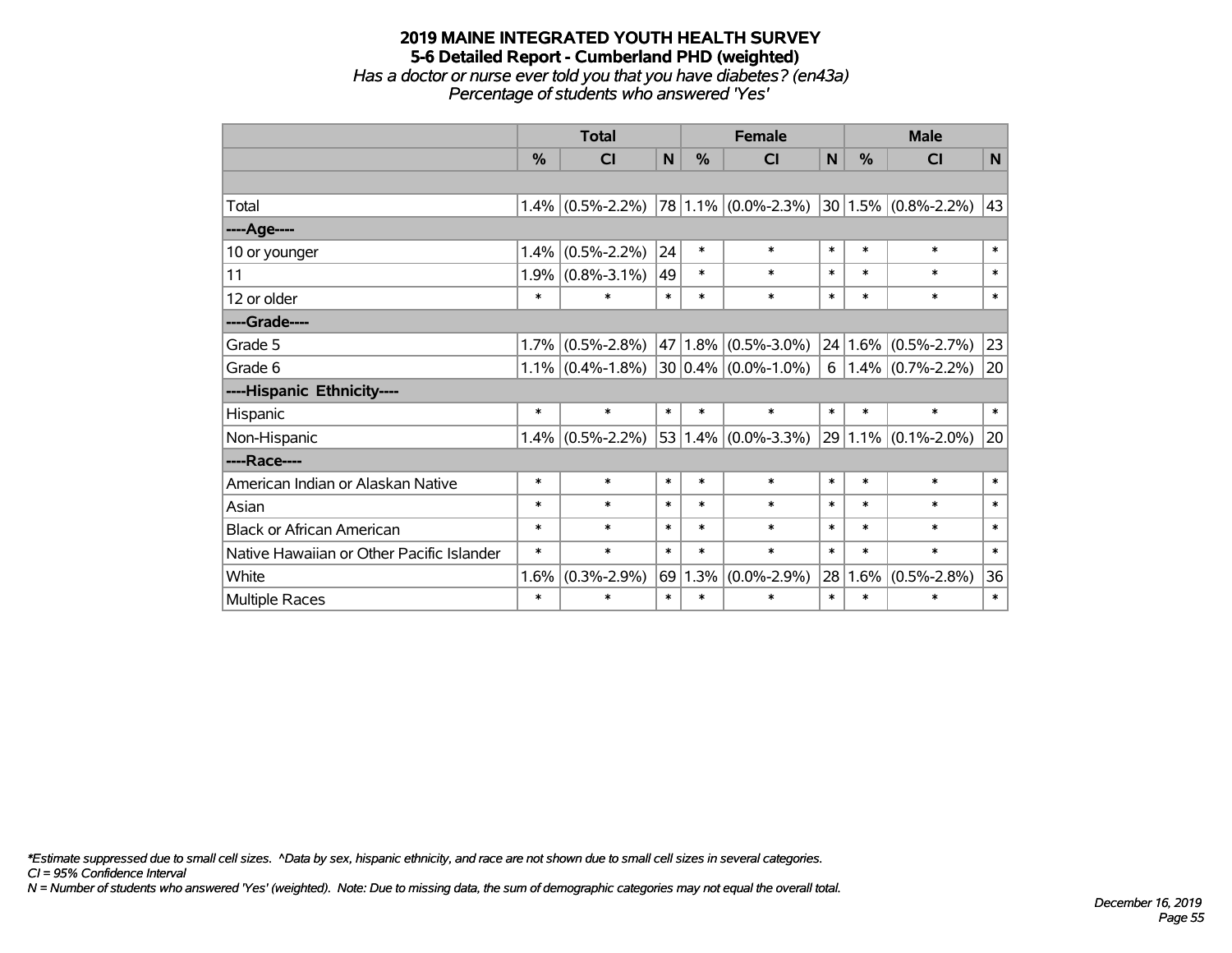*Percentage of students with diagnosed diabetes (Excludes 'Not sure' responses from e43a) (endiab)*

|                                           | <b>Total</b> |                     | <b>Female</b> |               |                         | <b>Male</b> |               |                             |        |
|-------------------------------------------|--------------|---------------------|---------------|---------------|-------------------------|-------------|---------------|-----------------------------|--------|
|                                           | %            | <b>CI</b>           | $\mathsf{N}$  | $\frac{0}{0}$ | <b>CI</b>               | N           | $\frac{0}{0}$ | <b>CI</b>                   | N      |
|                                           |              |                     |               |               |                         |             |               |                             |        |
| Total                                     |              | $1.4\%$ (0.6%-2.3%) |               |               | 78 1.2% (0.0%-2.4%)     |             |               | $ 30 1.5\% $ (0.8%-2.3%) 43 |        |
| ----Age----                               |              |                     |               |               |                         |             |               |                             |        |
| 10 or younger                             | 1.4%         | $(0.6\% - 2.3\%)$   | 24            | $\ast$        | $\ast$                  | $\ast$      | $\ast$        | $\ast$                      | $\ast$ |
| 11                                        | 2.0%         | $(0.8\% - 3.2\%)$   | 49            | $\ast$        | $\ast$                  | $\ast$      | $\ast$        | $\ast$                      | $\ast$ |
| 12 or older                               | $\ast$       | $\ast$              | $\ast$        | $\ast$        | $\ast$                  | $\ast$      | $\ast$        | $\ast$                      | $\ast$ |
| ----Grade----                             |              |                     |               |               |                         |             |               |                             |        |
| Grade 5                                   | 1.7%         | $(0.5\% - 2.9\%)$   | 47            |               | $1.8\%$ (0.6%-3.1%)     |             |               | $24 1.7\% $ (0.6%-2.7%)     | 23     |
| Grade 6                                   |              | $1.1\%$ (0.4%-1.8%) |               |               | $30 0.5\% $ (0.0%-1.1%) |             |               | $6 1.5\% $ (0.7%-2.2%)      | 20     |
| ----Hispanic Ethnicity----                |              |                     |               |               |                         |             |               |                             |        |
| Hispanic                                  | $\ast$       | $\ast$              | $\ast$        | $\ast$        | $\ast$                  | $\ast$      | $\ast$        | $\ast$                      | $\ast$ |
| Non-Hispanic                              | 1.4%         | $(0.6\% - 2.3\%)$   | 53            |               | $1.5\%$ $(0.0\%$ -3.3%) |             |               | $29 1.1\% $ (0.2%-2.1%)     | 20     |
| ----Race----                              |              |                     |               |               |                         |             |               |                             |        |
| American Indian or Alaskan Native         | $\ast$       | $\ast$              | $\ast$        | $\ast$        | $\ast$                  | $\ast$      | $\ast$        | $\ast$                      | $\ast$ |
| Asian                                     | $\ast$       | $\ast$              | $\ast$        | $\ast$        | $\ast$                  | $\ast$      | $\ast$        | $\ast$                      | $\ast$ |
| <b>Black or African American</b>          | $\ast$       | $\ast$              | $\ast$        | $\ast$        | $\ast$                  | $\ast$      | $\ast$        | $\ast$                      | $\ast$ |
| Native Hawaiian or Other Pacific Islander | $\ast$       | $\ast$              | $\ast$        | $\ast$        | $\ast$                  | $\ast$      | $\ast$        | $\ast$                      | $\ast$ |
| White                                     | 1.6%         | $(0.3\% - 2.9\%)$   | 69            | 1.4%          | $(0.0\% - 3.0\%)$       | 28          | 1.7%          | $(0.5\% - 2.9\%)$           | 36     |
| Multiple Races                            | $\ast$       | $\ast$              | $\ast$        | $\ast$        | $\ast$                  | $\ast$      | $\ast$        | $\ast$                      | $\ast$ |

*\*Estimate suppressed due to small cell sizes. ^Data by sex, hispanic ethnicity, and race are not shown due to small cell sizes in several categories.*

*CI = 95% Confidence Interval*

*N = Number of students with diagnosed diabetes (Excludes 'Not sure' responses from e43a) (weighted). Note: Due to missing data, the sum of demographic categories may not equal the overall total.*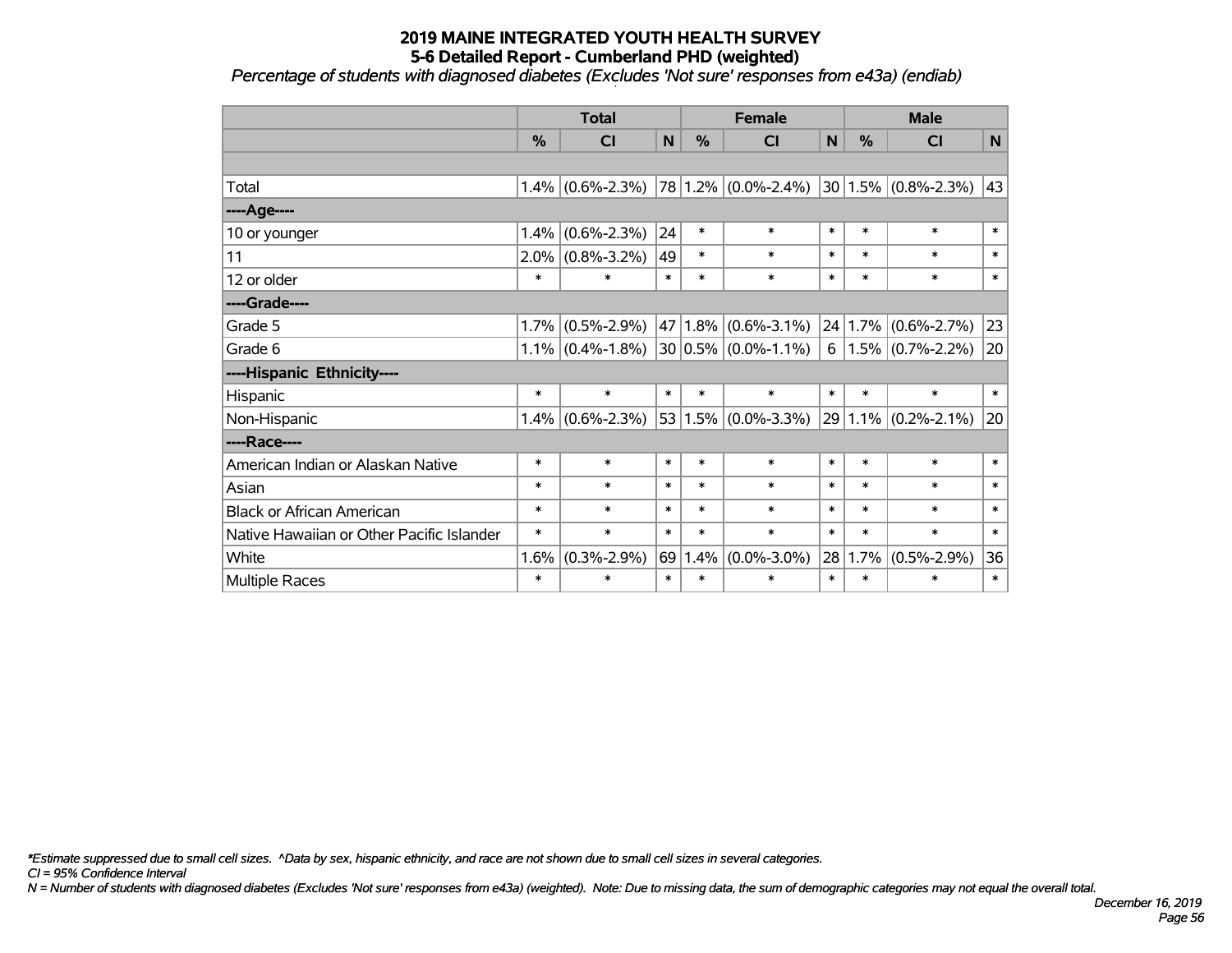*When was the last time you saw a dentist or dental hygienist for a check-up, exam, teeth cleaning, or other dental work? (en60) Percentage of students who answered 'During the past 12 months (1 year)' (Excludes 'Not sure' responses from e60)*

|                                           | <b>Total</b>  |                      |        | <b>Female</b> |                             | <b>Male</b> |               |                           |        |
|-------------------------------------------|---------------|----------------------|--------|---------------|-----------------------------|-------------|---------------|---------------------------|--------|
|                                           | $\frac{0}{0}$ | <b>CI</b>            | N      | $\frac{0}{0}$ | <b>CI</b>                   | N           | $\frac{0}{0}$ | <b>CI</b>                 | N.     |
|                                           |               |                      |        |               |                             |             |               |                           |        |
| Total                                     | 88.5%         | $(86.9\% - 90.2\%)$  |        |               | 4,052 90.8% (88.4%-93.2%)   |             |               | 2,062 86.2% (84.0%-88.4%) | 1,911  |
| ----Age----                               |               |                      |        |               |                             |             |               |                           |        |
| 10 or younger                             | 87.7%         | $(86.4\% - 88.9\%)$  | 1,268  | $ 89.4\% $    | $(85.3\% - 93.5\%)$         | 691         | 86.2%         | $(85.1\% - 87.3\%)$       | 577    |
| 11                                        | 90.8%         | $(85.9\% - 95.7\%)$  | 1,811  |               | 92.1% (87.8%-96.3%)         | 932         | 89.4%         | $(83.5\% - 95.4\%)$       | 834    |
| 12 or older                               | 85.5%         | $(80.4\% - 90.6\%)$  | 955    |               | $90.3\%$ (85.7%-95.0%)      | 439         |               | $ 81.1\% $ (73.5%-88.7%)  | 494    |
| ----Grade----                             |               |                      |        |               |                             |             |               |                           |        |
| Grade 5                                   | 89.1%         | $(88.7\% - 89.4\%)$  | 1,908  | 91.7%         | $(88.6\% - 94.8\%)$         |             | $1,004$ 86.2% | $(82.9\% - 89.5\%)$       | 872    |
| Grade 6                                   | 88.3%         | $(85.2\% - 91.4\%)$  |        |               | $2,105$ 90.1% (87.2%-93.0%) |             |               | 1,056 86.7% (83.7%-89.7%) | 1,020  |
| ----Hispanic Ethnicity----                |               |                      |        |               |                             |             |               |                           |        |
| Hispanic                                  | 84.9%         | $(72.6\% - 97.1\%)$  | 48     | $\ast$        | $\ast$                      | $\ast$      | $\ast$        | $\ast$                    | $\ast$ |
| Non-Hispanic                              | 88.9%         | $(85.8\% - 92.0\%)$  | 2,945  |               | $91.7\%$ (88.1%-95.4%)      |             | 1,625 85.8%   | $(82.7\% - 89.0\%)$       | 1,287  |
| ----Race----                              |               |                      |        |               |                             |             |               |                           |        |
| American Indian or Alaskan Native         | 72.1%         | $(52.9\% - 91.2\%)$  | 84     | $\ast$        | $\ast$                      | $\ast$      | $\ast$        | $\ast$                    | $\ast$ |
| Asian                                     | 91.5%         | $(81.9\% - 100.0\%)$ | 154    | $\ast$        | $\ast$                      | $\ast$      | $\ast$        | $\ast$                    | $\ast$ |
| <b>Black or African American</b>          | 81.4%         | $(71.9\% - 90.8\%)$  | 215    | 89.5%         | $(80.1\% - 98.9\%)$         | 129         | 71.9%         | $(62.1\% - 81.8\%)$       | 86     |
| Native Hawaiian or Other Pacific Islander | $\ast$        | $\ast$               | $\ast$ | $\ast$        | $\ast$                      | $\ast$      | $\ast$        | $\ast$                    | $\ast$ |
| White                                     | 89.0%         | $(87.5\% - 90.6\%)$  | 3,237  | 90.2%         | $(86.8\% - 93.6\%)$         |             | $1,612$ 88.1% | $(85.6\% - 90.5\%)$       | 1,590  |
| Multiple Races                            | 91.9%         | $(84.9\% - 99.0\%)$  | 127    | $\ast$        | $\ast$                      | $\ast$      | $\ast$        | $\ast$                    | $\ast$ |

*\*Estimate suppressed due to small cell sizes. ^Data by sex, hispanic ethnicity, and race are not shown due to small cell sizes in several categories.*

*CI = 95% Confidence Interval*

*N = Number of students who answered 'During the past 12 months (1 year)' (Excludes 'Not sure' responses from e60) (weighted). Note: Due to missing data, the sum of demographic categories may not equal the overall total.*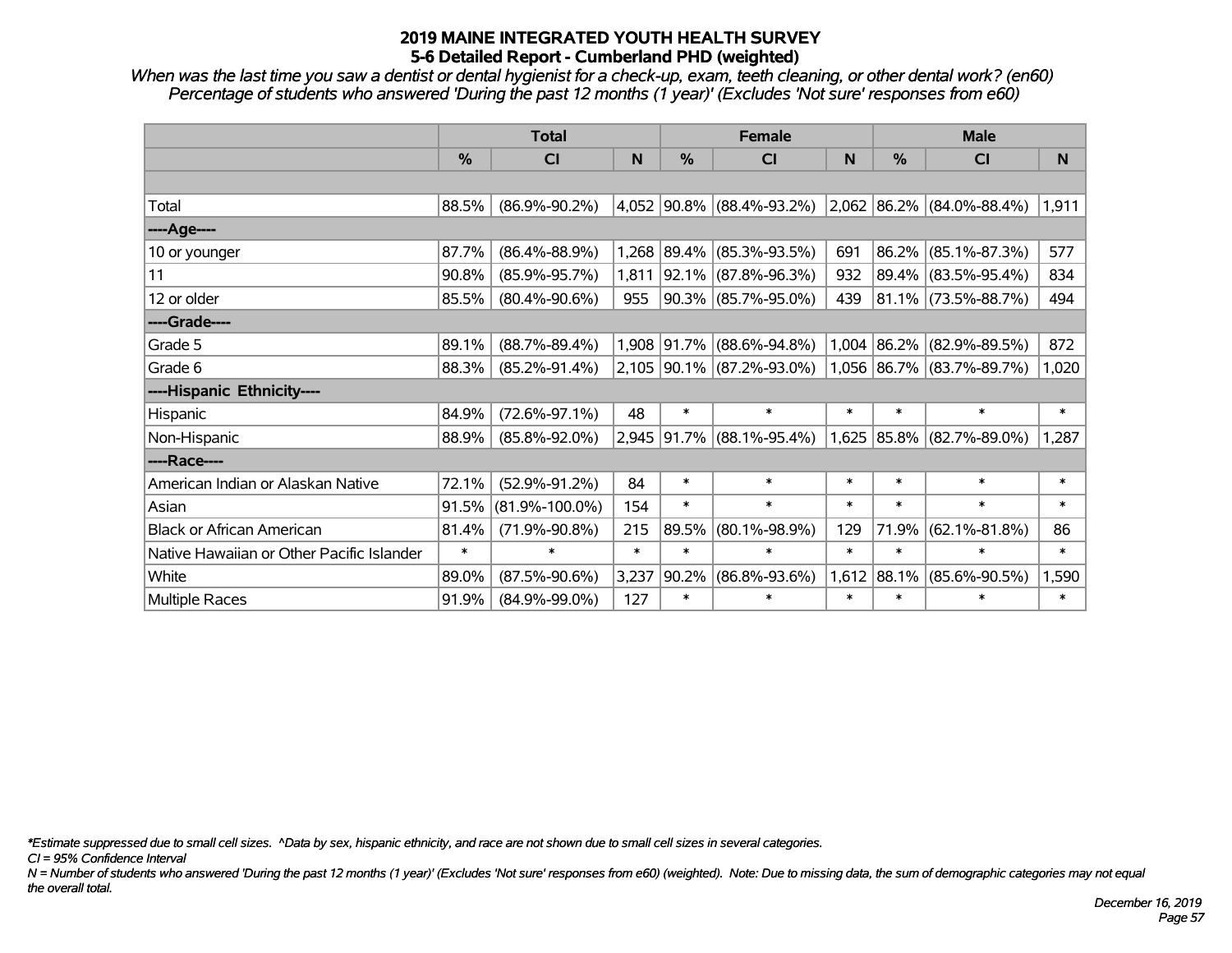*Have you missed any school this year because of problems with your teeth? For example, you needed to get a cavity filled or your tooth hurt. We are not asking about missing school to see a dentist for a regular check-up or cleaning. (en61) Percentage of students who answered 'Yes' (Excludes 'Don't know' responses from e61)*

|                                           | <b>Total</b>  |                     |        | <b>Female</b> | <b>Male</b>                 |        |               |                     |                 |
|-------------------------------------------|---------------|---------------------|--------|---------------|-----------------------------|--------|---------------|---------------------|-----------------|
|                                           | $\frac{0}{0}$ | <b>CI</b>           | N      | $\frac{0}{0}$ | <b>CI</b>                   | N      | $\frac{9}{6}$ | <b>CI</b>           | N.              |
|                                           |               |                     |        |               |                             |        |               |                     |                 |
| Total                                     | 11.9%         | $(8.6\% - 15.2\%)$  |        | 593 10.7%     | $(6.6\% - 14.8\%)$          |        | 252 11.4%     | $(7.6\% - 15.1\%)$  | 288             |
| ----Age----                               |               |                     |        |               |                             |        |               |                     |                 |
| 10 or younger                             | 6.3%          | $(2.3\% - 10.3\%)$  | 95     | 5.4%          | $(2.8\% - 8.0\%)$           | 40     | 7.1%          | $(1.0\% - 13.3\%)$  | 56              |
| 11                                        | 14.1%         | $(11.8\% - 16.4\%)$ | 320    | 11.8%         | $(9.3\% - 14.3\%)$          |        | 132 13.9%     | $(10.7\% - 17.1\%)$ | 151             |
| 12 or older                               | 14.3%         | $(8.8\% - 19.9\%)$  |        | 171 15.8%     | $(9.0\% - 22.6\%)$          | 80     | 12.3%         | $(7.2\% - 17.4\%)$  | 81              |
| ----Grade----                             |               |                     |        |               |                             |        |               |                     |                 |
| Grade 5                                   | 10.2%         | $(6.7\% - 13.7\%)$  | 248    | 6.7%          | $(4.8\% - 8.7\%)$           | 77     | 11.2%         | $(4.7\% - 17.7\%)$  | 138             |
| Grade 6                                   |               | 13.2% (10.1%-16.3%) |        |               | 333   14.5%   (10.6%-18.3%) |        | 174 11.7%     | $(8.8\% - 14.5\%)$  | 148             |
| ----Hispanic Ethnicity----                |               |                     |        |               |                             |        |               |                     |                 |
| Hispanic                                  | 17.1%         | $(3.4\% - 30.9\%)$  | 14     | $\ast$        | $\ast$                      | $\ast$ | $\ast$        | $\ast$              | $\ast$          |
| Non-Hispanic                              | 11.0%         | $(7.8\% - 14.2\%)$  | 386    | 9.6%          | $(4.4\% - 14.7\%)$          |        | 169 12.2%     | $(8.4\% - 16.0\%)$  | 206             |
| ----Race----                              |               |                     |        |               |                             |        |               |                     |                 |
| American Indian or Alaskan Native         | 12.5%         | $(0.0\% - 26.3\%)$  | 15     | $\ast$        | $\ast$                      | $\ast$ | $\ast$        | $\ast$              | $\ast$          |
| Asian                                     | 8.1%          | $(0.0\% - 23.2\%)$  | 16     | 7.4%          | $(0.0\% - 22.4\%)$          | 8      | 9.1%          | $(0.0\% - 25.1\%)$  | 8               |
| <b>Black or African American</b>          | 8.7%          | $(4.2\% - 13.2\%)$  | 25     | 9.3%          | $(0.7\% - 18.0\%)$          | 14     | 8.0%          | $(4.8\% - 11.2\%)$  | 11              |
| Native Hawaiian or Other Pacific Islander | $\ast$        | $\ast$              | $\ast$ | $\ast$        | $\ast$                      | $\ast$ | $\ast$        | $\ast$              | $\ast$          |
| White                                     | 11.1%         | $(7.7\% - 14.5\%)$  | 436    | 10.0%         | $(5.9\% - 14.1\%)$          | 186    | 11.4%         | $(8.4\% - 14.4\%)$  | 230             |
| <b>Multiple Races</b>                     | 10.2%         | $(0.0\% - 21.4\%)$  | 19     | 9.9%          | $(0.0\% - 20.6\%)$          | 9      | 10.6%         | $(0.0\% - 29.6\%)$  | 10 <sup>°</sup> |

*\*Estimate suppressed due to small cell sizes. ^Data by sex, hispanic ethnicity, and race are not shown due to small cell sizes in several categories.*

*CI = 95% Confidence Interval*

*N = Number of students who answered 'Yes' (Excludes 'Don't know' responses from e61) (weighted). Note: Due to missing data, the sum of demographic categories may not equal the overall total.*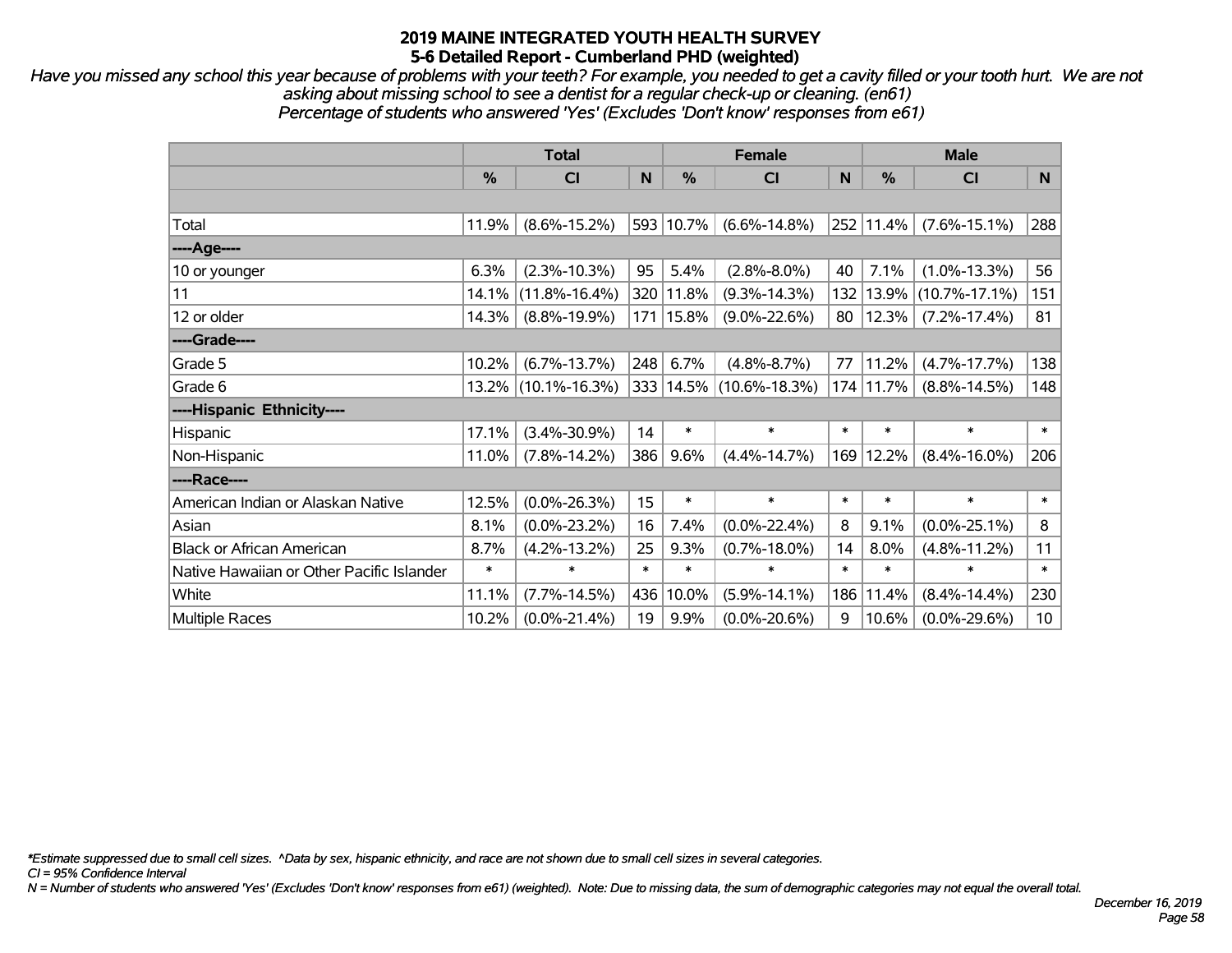*When you are outside for more than one hour on a sunny day, how often do you wear sunscreen with an SPF of 15 or higher? (en46) Percentage of students who answered 'Most of the time' or 'Always'*

|                                           | <b>Total</b> |                        |        |                  | <b>Female</b>           |        | <b>Male</b> |                           |        |  |
|-------------------------------------------|--------------|------------------------|--------|------------------|-------------------------|--------|-------------|---------------------------|--------|--|
|                                           | $\%$         | <b>CI</b>              | N      | %                | <b>CI</b>               | N      | %           | <b>CI</b>                 | N      |  |
|                                           |              |                        |        |                  |                         |        |             |                           |        |  |
| Total                                     |              | 53.6% (44.5%-62.8%)    |        | $ 2,930 63.0\% $ | $(53.8\% - 72.1\%)$     |        |             | 1,648 45.6% (36.0%-55.1%) | 1,243  |  |
| ----Age----                               |              |                        |        |                  |                         |        |             |                           |        |  |
| 10 or younger                             | 60.7%        | $(59.0\% - 62.5\%)$    | 1,025  | 66.6%            | $(60.4\% - 72.8\%)$     | 572    |             | 54.4% (46.1%-62.8%)       | 449    |  |
| 11                                        |              | 55.6% (44.4%-66.9%)    |        | $1,374$ 65.2%    | $(51.4\% - 79.0\%)$     | 791    |             | 47.3% (37.4%-57.2%)       | 563    |  |
| 12 or older                               |              | 40.8% (33.8%-47.8%)    | 522    | 52.4%            | $(42.7\% - 62.0\%)$     | 285    |             | 32.6% (27.8%-37.3%)       | 230    |  |
| ----Grade----                             |              |                        |        |                  |                         |        |             |                           |        |  |
| Grade 5                                   | 61.2%        | $(60.2\% - 62.2\%)$    |        | 1,654 71.1%      | $(68.0\% - 74.2\%)$     | 932    |             | 52.7% (47.0%-58.4%)       | 709    |  |
| Grade 6                                   |              | 46.8% (35.0%-58.6%)    |        | 1,267 54.7%      | $(42.2\% - 67.3\%)$     | 714    |             | 39.5% (29.5%-49.4%)       | 534    |  |
| ----Hispanic Ethnicity----                |              |                        |        |                  |                         |        |             |                           |        |  |
| Hispanic                                  | 39.6%        | $(5.6\% - 73.7\%)$     | 37     |                  | $61.8\%$ (15.8%-100.0%) | 27     |             | 21.6% (10.7%-32.4%)       | 10     |  |
| Non-Hispanic                              |              | $54.4\%$ (44.9%-63.8%) |        | $ 2,086 63.9\% $ | $(54.2\% - 73.7\%)$     |        |             | 1,268 44.0% (35.7%-52.2%) | 794    |  |
| ----Race----                              |              |                        |        |                  |                         |        |             |                           |        |  |
| American Indian or Alaskan Native         | 65.5%        | $(34.9\% - 96.1\%)$    | 81     | 76.8%            | $(44.6\% - 100.0\%)$    | 37     |             | $62.3\%$ (35.4%-89.2%)    | 44     |  |
| Asian                                     | 22.7%        | $(9.9\% - 35.5\%)$     | 46     | 32.9%            | $(16.2\% - 49.6\%)$     | 36     | 10.6%       | $(0.0\% - 25.1\%)$        | 10     |  |
| <b>Black or African American</b>          | 31.4%        | $(5.0\% - 57.8\%)$     | 97     | 43.5%            | $(3.8\% - 83.3\%)$      | 71     |             | 17.9% (10.9%-25.0%)       | 26     |  |
| Native Hawaiian or Other Pacific Islander | $\ast$       | $\ast$                 | $\ast$ | $\ast$           | $\ast$                  | $\ast$ | $\ast$      | $\ast$                    | $\ast$ |  |
| White                                     | 57.2%        | $(50.3\% - 64.1\%)$    | 2,428  | 66.0%            | $(60.2\% - 71.8\%)$     | 1,345  |             | 49.1% (39.4%-58.8%)       | 1,053  |  |
| Multiple Races                            |              | 43.9% (33.1%-54.8%)    | 106    | 50.7%            | $(20.6\% - 80.8\%)$     | 53     |             | 38.6% (15.1%-62.1%)       | 53     |  |

*\*Estimate suppressed due to small cell sizes. ^Data by sex, hispanic ethnicity, and race are not shown due to small cell sizes in several categories.*

*CI = 95% Confidence Interval*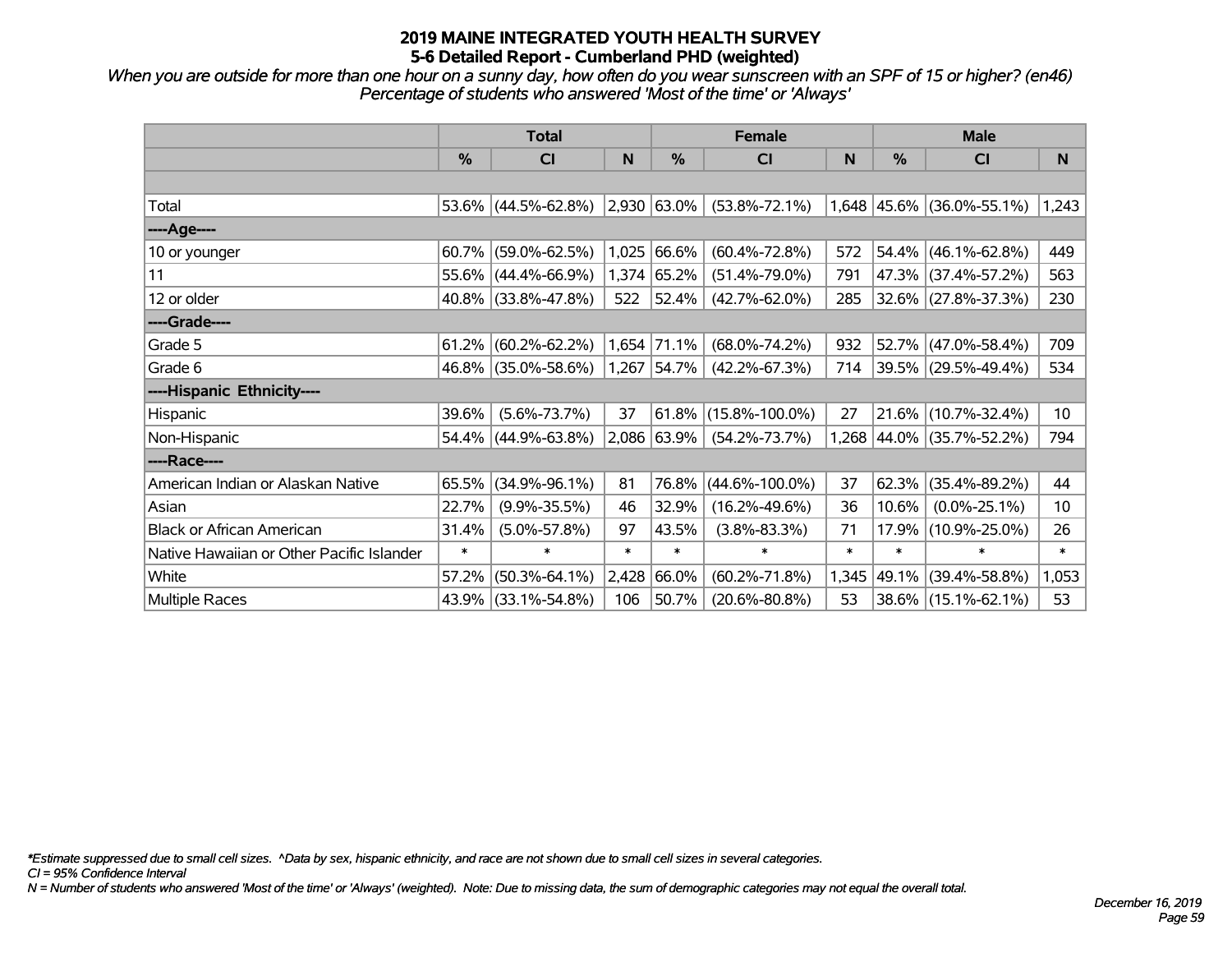#### *When you are outside for more than one hour on a sunny day, how often do you do one of the following: stay in the shade, wear clothing that covers most of your arms and legs, or wear a hat? (en47)*

*Percentage of students who answered 'Most of the time' or 'Always'*

|                                           | <b>Total</b>  |                        |        |                  | <b>Female</b>        |        | <b>Male</b> |                           |        |  |
|-------------------------------------------|---------------|------------------------|--------|------------------|----------------------|--------|-------------|---------------------------|--------|--|
|                                           | $\frac{0}{0}$ | <b>CI</b>              | N      | %                | CI                   | N      | %           | <b>CI</b>                 | N      |  |
|                                           |               |                        |        |                  |                      |        |             |                           |        |  |
| Total                                     |               | 39.7% (32.8%-46.6%)    |        | $ 2,233 43.7\% $ | $(34.7\% - 52.6\%)$  |        |             | 1,168 35.9% (31.2%-40.5%) | 1,016  |  |
| ----Age----                               |               |                        |        |                  |                      |        |             |                           |        |  |
| 10 or younger                             |               | 48.4% (44.6%-52.3%)    | 871    | 54.5%            | $(51.0\% - 58.0\%)$  | 497    | 42.4%       | $(37.9\% - 46.9\%)$       | 374    |  |
| 11                                        |               | 36.5% (31.2%-41.8%)    | 920    | 40.2%            | $(33.5\% - 46.9\%)$  | 493    |             | $31.9\%$ (27.5%-36.2%)    | 391    |  |
| 12 or older                               |               | 33.2% (24.5%-42.0%)    | 425    | 33.3%            | $(23.2\% - 43.4\%)$  | 178    |             | 34.4% (25.2%-43.6%)       | 246    |  |
| ----Grade----                             |               |                        |        |                  |                      |        |             |                           |        |  |
| Grade 5                                   |               | 45.5% (42.7%-48.2%)    | 1,293  | 52.8%            | $(50.3\% - 55.3\%)$  | 722    | $37.7\%$    | $(34.9\% - 40.5\%)$       | 538    |  |
| Grade 6                                   |               | $33.4\%$ (26.4%-40.4%) | 909    | 33.9%            | $(27.0\% - 40.8\%)$  | 441    |             | $33.6\%$ (26.2%-41.1%)    | 463    |  |
| ----Hispanic Ethnicity----                |               |                        |        |                  |                      |        |             |                           |        |  |
| Hispanic                                  | 39.1%         | $(5.5\% - 72.7\%)$     | 38     | 61.2%            | $(15.1\% - 100.0\%)$ | 27     | 21.9%       | $(6.6\% - 37.2\%)$        | 11     |  |
| Non-Hispanic                              |               | 38.8% (32.2%-45.4%)    |        | 1,502 44.0%      | $(34.0\% - 54.0\%)$  | 883    |             | 33.6% (29.6%-37.5%)       | 610    |  |
| ----Race----                              |               |                        |        |                  |                      |        |             |                           |        |  |
| American Indian or Alaskan Native         | 37.7%         | $(22.1\% - 53.3\%)$    | 47     | 16.6%            | $(0.0\% - 42.6\%)$   | 8      |             | 51.3% (15.2%-87.5%)       | 36     |  |
| Asian                                     |               | 38.7% (24.6%-52.9%)    | 78     | 40.5%            | $(30.2\% - 50.8\%)$  | 45     |             | 35.9% (12.5%-59.3%)       | 32     |  |
| <b>Black or African American</b>          |               | 36.4% (12.4%-60.5%)    | 113    | 48.2%            | $(13.1\% - 83.4\%)$  | 79     |             | 23.4% (10.0%-36.8%)       | 34     |  |
| Native Hawaiian or Other Pacific Islander | $\ast$        | $\ast$                 | $\ast$ | $\ast$           | $\ast$               | $\ast$ | $\ast$      | $\ast$                    | $\ast$ |  |
| White                                     | 40.1%         | $(32.5\% - 47.6\%)$    | 1,750  | 44.2%            | $(33.9\% - 54.4\%)$  | 923    | 36.9%       | $(31.5\% - 42.2\%)$       | 818    |  |
| <b>Multiple Races</b>                     |               | 25.0% (17.3%-32.7%)    | 62     | 45.3%            | $(15.9\% - 74.7\%)$  | 50     | 8.4%        | $(0.0\% - 21.8\%)$        | 11     |  |

*\*Estimate suppressed due to small cell sizes. ^Data by sex, hispanic ethnicity, and race are not shown due to small cell sizes in several categories.*

*CI = 95% Confidence Interval*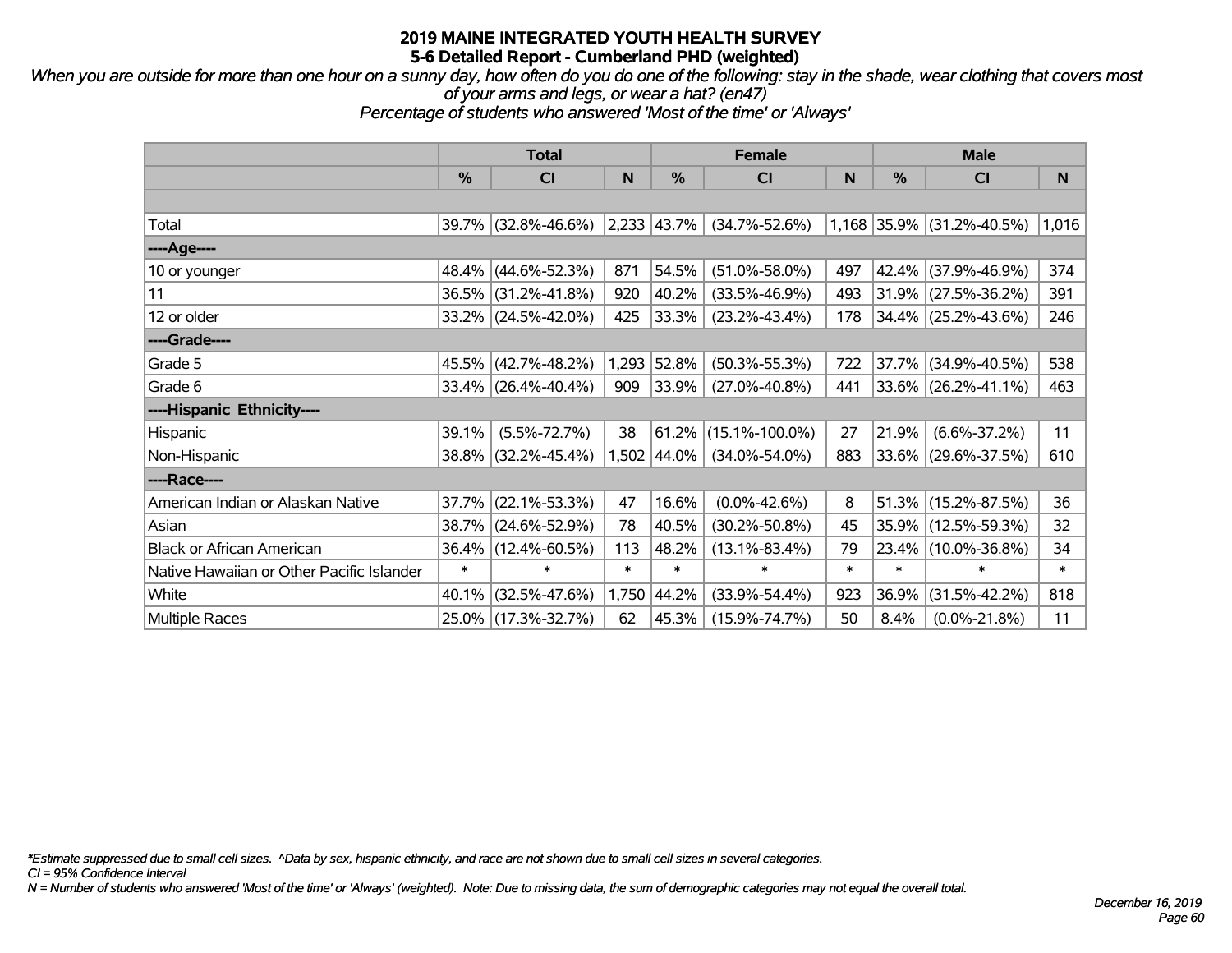*During the past year, have you had any sunburns? (A sunburn is any reddening or burn of the skin that lasts until the next day.) (en48) Percentage of students who answered 'Yes'*

|                                           | <b>Total</b>  |                        |        |               | <b>Female</b>                                 |                | <b>Male</b> |                           |        |  |
|-------------------------------------------|---------------|------------------------|--------|---------------|-----------------------------------------------|----------------|-------------|---------------------------|--------|--|
|                                           | $\frac{0}{0}$ | <b>CI</b>              | N      | $\frac{0}{0}$ | <b>CI</b>                                     | N              | %           | <b>CI</b>                 | N      |  |
|                                           |               |                        |        |               |                                               |                |             |                           |        |  |
| Total                                     |               |                        |        |               | 42.9% (38.1%-47.6%) 2,419 46.5% (39.9%-53.2%) |                |             | 1,240 38.9% (34.0%-43.9%) | 1,111  |  |
| ----Age----                               |               |                        |        |               |                                               |                |             |                           |        |  |
| 10 or younger                             |               | $42.4\%$ (40.5%-44.4%) | 759    |               | 41.6% (38.7%-44.6%)                           | 368            | 42.9%       | $(41.1\% - 44.8\%)$       | 387    |  |
| 11                                        |               | 42.1% (32.8%-51.4%)    |        |               | $1,069$ 46.5% (37.5%-55.5%)                   | 574            |             | 36.2% (23.9%-48.6%)       | 447    |  |
| 12 or older                               |               | 45.5% (41.3%-49.8%)    | 588    |               | $ 54.3\% $ (46.8%-61.8%)                      | 298            |             | $38.9\%$ (34.4%-43.3%)    | 278    |  |
| ----Grade----                             |               |                        |        |               |                                               |                |             |                           |        |  |
| Grade 5                                   |               | $40.0\%$ (35.3%-44.6%) |        |               | $1,132$ 40.5% (38.6%-42.5%)                   | 543            |             | 38.0% (30.5%-45.4%)       | 549    |  |
| Grade 6                                   |               | 46.4% (41.5%-51.2%)    |        |               | 1,276 52.6% (45.9%-59.4%)                     | 696            |             | 40.6% (36.1%-45.1%)       | 560    |  |
| ----Hispanic Ethnicity----                |               |                        |        |               |                                               |                |             |                           |        |  |
| Hispanic                                  |               | $27.6\%$ (11.2%-44.0%) | 27     | 16.8%         | $(0.0\% - 38.9\%)$                            | $\overline{7}$ | 31.6%       | $(21.0\% - 42.2\%)$       | 15     |  |
| Non-Hispanic                              |               | 45.5% (40.8%-50.2%)    |        |               | 1,763 47.7% (40.0%-55.5%)                     | 954            |             | 42.9% (38.0%-47.9%)       | 783    |  |
| ----Race----                              |               |                        |        |               |                                               |                |             |                           |        |  |
| American Indian or Alaskan Native         | 16.5%         | $(1.8\% - 31.1\%)$     | 21     | 19.5%         | $(0.0\% - 44.4\%)$                            | 10             | 14.9%       | $(0.0\% - 30.4\%)$        | 11     |  |
| Asian                                     | 19.8%         | $(13.0\% - 26.5\%)$    | 40     | $\ast$        | $\ast$                                        | $\ast$         | $\ast$      | $\ast$                    | $\ast$ |  |
| <b>Black or African American</b>          | 6.2%          | $(1.5\% - 11.0\%)$     | 19     | $\ast$        | $\ast$                                        | $\ast$         | $\ast$      | $\ast$                    | $\ast$ |  |
| Native Hawaiian or Other Pacific Islander | $\ast$        | $\ast$                 | $\ast$ | $\ast$        | $\ast$                                        | $\ast$         | $\ast$      | $\ast$                    | $\ast$ |  |
| White                                     | 47.7%         | $(39.4\% - 56.0\%)$    | 2,091  | 51.3%         | $(42.6\% - 60.1\%)$                           | 1,068          | 43.9%       | $(35.4\% - 52.5\%)$       | 983    |  |
| Multiple Races                            |               | 28.7% (16.1%-41.2%)    | 71     | 25.9%         | $(9.1\% - 42.6\%)$                            | 28             |             | 30.9% (16.9%-44.9%)       | 43     |  |

*\*Estimate suppressed due to small cell sizes. ^Data by sex, hispanic ethnicity, and race are not shown due to small cell sizes in several categories.*

*CI = 95% Confidence Interval*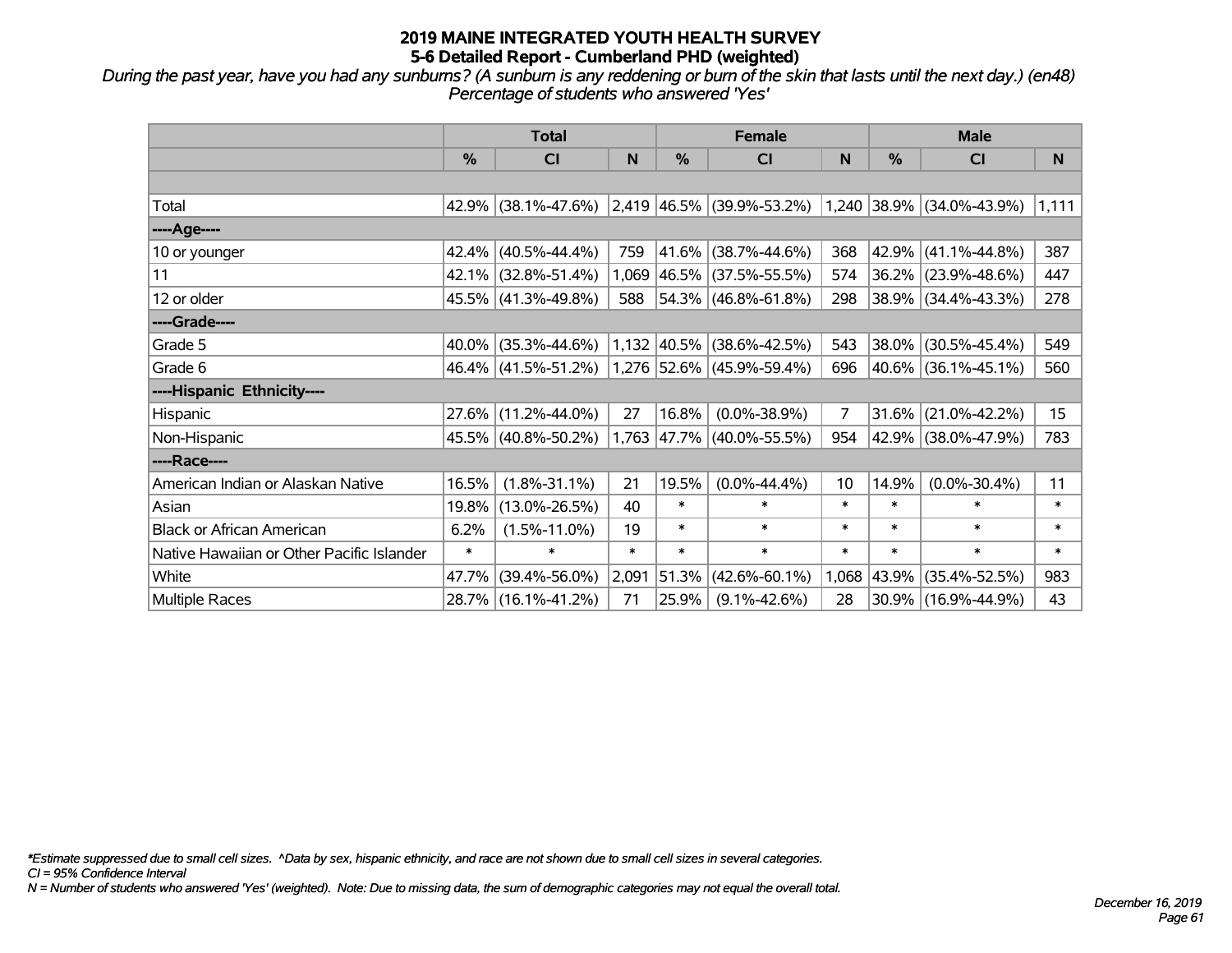*During the past year, have you had any sunburns? (A sunburn is any reddening or burn of the skin that lasts until the next day.) (en48\_2) Percentage of students who answered 'Yes' (Excludes 'Not sure' responses from e48)*

|                                           | <b>Total</b>  |                                                  |        | <b>Female</b> |                             |                | <b>Male</b> |                           |          |  |
|-------------------------------------------|---------------|--------------------------------------------------|--------|---------------|-----------------------------|----------------|-------------|---------------------------|----------|--|
|                                           | $\frac{0}{0}$ | CI                                               | N      | $\frac{0}{0}$ | <b>CI</b>                   | N              | %           | <b>CI</b>                 | <b>N</b> |  |
|                                           |               |                                                  |        |               |                             |                |             |                           |          |  |
| Total                                     |               | $50.3\%$ (44.7%-55.9%) 2,419 56.0% (49.7%-62.2%) |        |               |                             |                |             | 1,240 44.7% (38.2%-51.2%) | 1,111    |  |
| ----Age----                               |               |                                                  |        |               |                             |                |             |                           |          |  |
| 10 or younger                             |               | $51.2\%$ (49.8%-52.6%)                           | 759    |               | 53.8% (51.4%-56.3%)         | 368            | $148.6\%$   | $(46.5\% - 50.7\%)$       | 387      |  |
| 11                                        |               | 48.5% (38.1%-58.9%)                              |        |               | $1,069$ 54.6% (44.8%-64.4%) | 574            |             | 41.1% (27.4%-54.9%)       | 447      |  |
| 12 or older                               |               | $53.5\%$ (48.2%-58.7%)                           | 588    |               | $ 62.0\% $ (54.1%-69.8%)    | 298            |             | 46.4% (40.5%-52.3%)       | 278      |  |
| ----Grade----                             |               |                                                  |        |               |                             |                |             |                           |          |  |
| Grade 5                                   |               | 47.3% (41.8%-52.8%)                              |        |               | $1,132$ 51.0% (49.4%-52.6%) | 543            |             | 42.7% (34.2%-51.1%)       | 549      |  |
| Grade 6                                   |               | $53.9\%$ (47.8%-60.0%)                           |        |               | $1,276$ 60.7% (53.1%-68.3%) | 696            |             | 47.5% (41.2%-53.7%)       | 560      |  |
| ----Hispanic Ethnicity----                |               |                                                  |        |               |                             |                |             |                           |          |  |
| Hispanic                                  |               | $31.3\%$ (10.0%-52.6%)                           | 27     | 17.5%         | $(0.0\% - 41.2\%)$          | $\overline{7}$ | 39.5%       | $(23.5\% - 55.4\%)$       | 15       |  |
| Non-Hispanic                              |               | $52.9\%$ (47.4%-58.3%)                           |        |               | 1,763 56.6% (49.5%-63.7%)   | 954            |             | 48.6% (42.1%-55.2%)       | 783      |  |
| ----Race----                              |               |                                                  |        |               |                             |                |             |                           |          |  |
| American Indian or Alaskan Native         | 22.3%         | $(8.5\% - 36.1\%)$                               | 21     | 38.4%         | $(9.1\% - 67.7\%)$          | 10             | 16.9%       | $(0.0\% - 34.5\%)$        | 11       |  |
| Asian                                     | $20.4\%$      | $(13.8\% - 27.0\%)$                              | 40     | $\ast$        | $\ast$                      | $\ast$         | $\ast$      | $\ast$                    | $\ast$   |  |
| <b>Black or African American</b>          | 6.6%          | $(1.7\% - 11.5\%)$                               | 19     | $\ast$        | $\ast$                      | $\ast$         | $\ast$      | $\ast$                    | $\ast$   |  |
| Native Hawaiian or Other Pacific Islander | $\ast$        | $\ast$                                           | $\ast$ | $\ast$        | $\ast$                      | $\ast$         | $\ast$      | $\ast$                    | $\ast$   |  |
| White                                     | 56.4%         | $(47.2\% - 65.7\%)$                              | 2,091  | 61.9%         | $(53.6\% - 70.2\%)$         | 1,068          | 51.1%       | $(40.8\% - 61.3\%)$       | 983      |  |
| Multiple Races                            |               | 32.0% (15.5%-48.6%)                              | 71     | 31.1%         | $(9.0\% - 53.3\%)$          | 28             |             | 32.7% (16.7%-48.6%)       | 43       |  |

*\*Estimate suppressed due to small cell sizes. ^Data by sex, hispanic ethnicity, and race are not shown due to small cell sizes in several categories.*

*CI = 95% Confidence Interval*

*N = Number of students who answered 'Yes' (Excludes 'Not sure' responses from e48) (weighted). Note: Due to missing data, the sum of demographic categories may not equal the overall total.*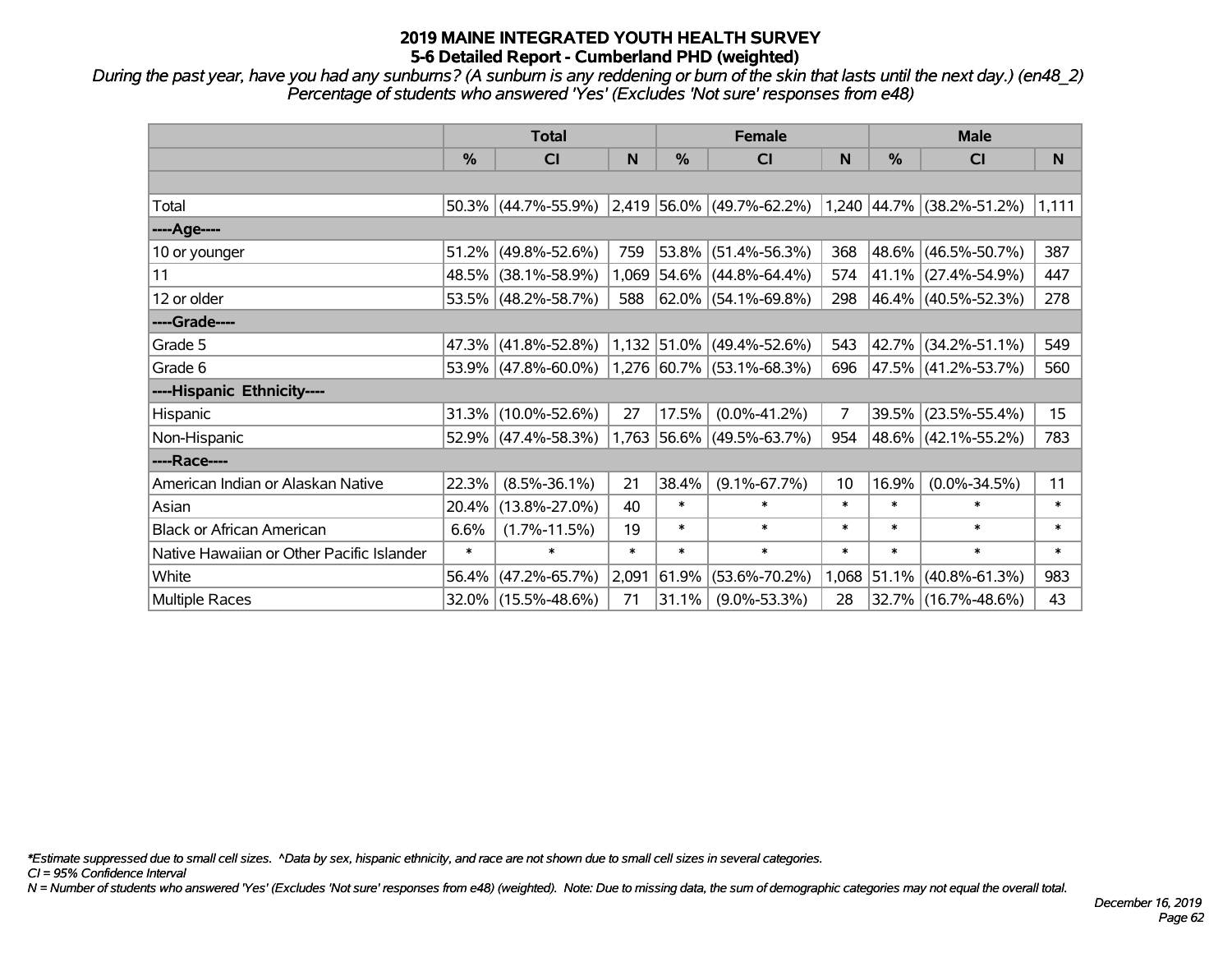*Do you agree or disagree that you have parents who try to help you succeed? (en49) Percentage of students who answered 'Strongly agree' or 'Agree'*

|                                           | <b>Total</b>  |                      |        | <b>Female</b> |                                                     |        | <b>Male</b>   |                           |        |  |
|-------------------------------------------|---------------|----------------------|--------|---------------|-----------------------------------------------------|--------|---------------|---------------------------|--------|--|
|                                           | $\frac{0}{0}$ | CI                   | N      | $\frac{0}{0}$ | CI                                                  | N      | $\frac{0}{0}$ | CI                        | N      |  |
|                                           |               |                      |        |               |                                                     |        |               |                           |        |  |
| Total                                     | 93.8%         | $(92.7\% - 94.9\%)$  |        |               | 5,282 93.2% (91.2%-95.3%) 2,488 94.5% (93.2%-95.7%) |        |               |                           | 2,684  |  |
| ----Age----                               |               |                      |        |               |                                                     |        |               |                           |        |  |
| 10 or younger                             | 96.4%         | $(95.5\% - 97.4\%)$  | 1,723  | $ 96.3\% $    | $(95.3\% - 97.2\%)$                                 | 850    |               | 96.5% (95.6%-97.5%)       | 869    |  |
| 11                                        | 92.7%         | $(90.3\% - 95.2\%)$  |        | 2,338 92.6%   | $(90.0\% - 95.1\%)$                                 |        |               | 1,144 93.0% (88.7%-97.4%) | 1,129  |  |
| 12 or older                               | 92.5%         | $(90.1\% - 94.9\%)$  |        |               | 1,200 90.0% (86.4%-93.6%)                           | 494    |               | 94.2% (92.7%-95.8%)       | 679    |  |
| ----Grade----                             |               |                      |        |               |                                                     |        |               |                           |        |  |
| Grade 5                                   | 94.2%         | $(92.9\% - 95.4\%)$  |        | 2,647 94.5%   | $(92.4\% - 96.5\%)$                                 |        | 1,265 94.0%   | $(92.7\% - 95.3\%)$       | 1,337  |  |
| Grade 6                                   | 93.7%         | $(92.0\% - 95.5\%)$  |        |               | 2,592 92.2% (89.5%-94.9%)                           |        |               | 1,221 95.3% (93.4%-97.2%) | 1,324  |  |
| ----Hispanic Ethnicity----                |               |                      |        |               |                                                     |        |               |                           |        |  |
| Hispanic                                  | 92.6%         | $(85.2\% - 100.0\%)$ | 89     | $\ast$        | $\ast$                                              | $\ast$ | $\ast$        | $\ast$                    | $\ast$ |  |
| Non-Hispanic                              | 94.0%         | $(92.7\% - 95.2\%)$  |        |               | 3,646 92.0% (90.6%-93.5%)                           |        |               | 1,834 96.1% (93.9%-98.4%) | 1,760  |  |
| ----Race----                              |               |                      |        |               |                                                     |        |               |                           |        |  |
| American Indian or Alaskan Native         | 93.2%         | $(81.0\% - 100.0\%)$ | 118    | $\ast$        | $\ast$                                              | $\ast$ | $\ast$        | $\ast$                    | $\ast$ |  |
| Asian                                     | $\ast$        | $\ast$               | $\ast$ | $\ast$        | $\ast$                                              | $\ast$ | $\ast$        | $\ast$                    | $\ast$ |  |
| <b>Black or African American</b>          | 93.4%         | $(89.9\% - 96.8\%)$  | 296    | 93.3%         | $(86.7\% - 99.9\%)$                                 | 153    | 93.8%         | $(91.5\% - 96.0\%)$       | 143    |  |
| Native Hawaiian or Other Pacific Islander | $\ast$        | $\ast$               | $\ast$ | $\ast$        | $\ast$                                              | $\ast$ | $\ast$        | $\ast$                    | $\ast$ |  |
| White                                     | 94.0%         | $(93.0\% - 94.9\%)$  | 4,098  | 92.7%         | $(91.1\% - 94.4\%)$                                 | 1,929  | 95.1%         | $(94.1\% - 96.1\%)$       | 2,107  |  |
| Multiple Races                            | 84.7%         | $(77.9\% - 91.5\%)$  | 211    |               | $90.4\%$ (81.8%-98.9%)                              | 99     |               | 80.2% (71.0%-89.4%)       | 111    |  |

*\*Estimate suppressed due to small cell sizes. ^Data by sex, hispanic ethnicity, and race are not shown due to small cell sizes in several categories.*

*CI = 95% Confidence Interval*